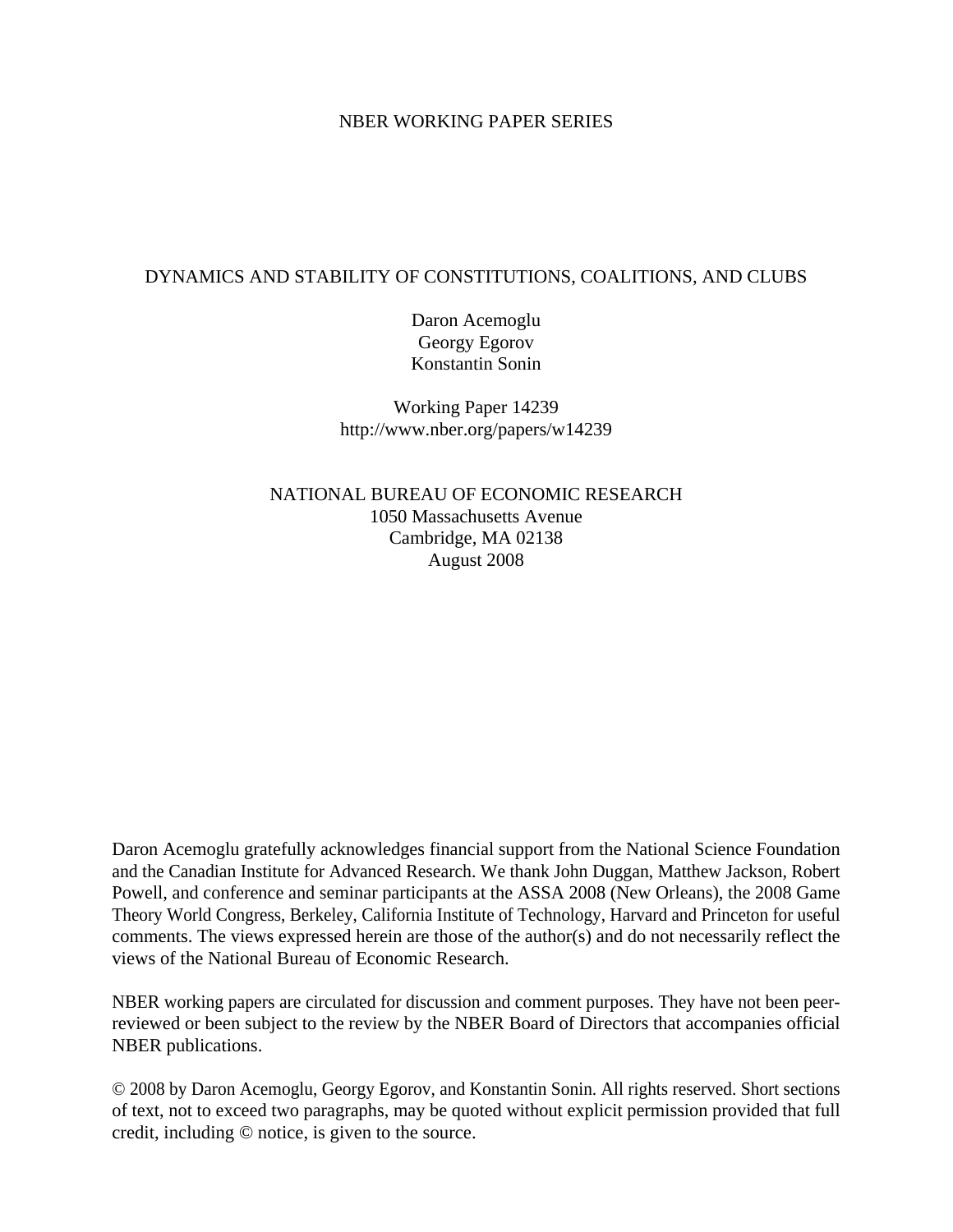Dynamics and Stability of Constitutions, Coalitions, and Clubs Daron Acemoglu, Georgy Egorov, and Konstantin Sonin NBER Working Paper No. 14239 August 2008 JEL No. C71,D71,D74

## **ABSTRACT**

A central feature of dynamic collective decision-making is that the rules that govern the procedures for future decision-making and the distribution of political power across players are determined by current decisions. For example, current constitutional change must take into account how the new constitution may pave the way for further changes in laws and regulations. We develop a general framework for the analysis of this class of dynamic problems. Under relatively natural acyclicity assumptions, we provide a complete characterization of dynamically stable states as functions of the initial state and determine conditions for their uniqueness. We show how this framework can be applied in political economy, coalition formation, and the analysis of the dynamics of clubs. The explicit characterization we provide highlights two intuitive features of dynamic collective decision-making: (1) a social arrangement is made stable by the instability of alternative arrangements that are preferred by sufficiently many members of the society; (2) efficiency-enhancing changes are often resisted because of further social changes that they will engender.

Daron Acemoglu Department of Economics MIT, E52-380B 50 Memorial Drive Cambridge, MA 02142-1347 and NBER daron@mit.edu

Georgy Egorov Littauer Center 1805 Cambridge Street Cambridge, MA 02138 gegorov@fas.harvard.edu Konstantin Sonin New Economic School 47 Nakhimovsky prosp. Moscow, 117418 RUSSIA ksonin@nes.ru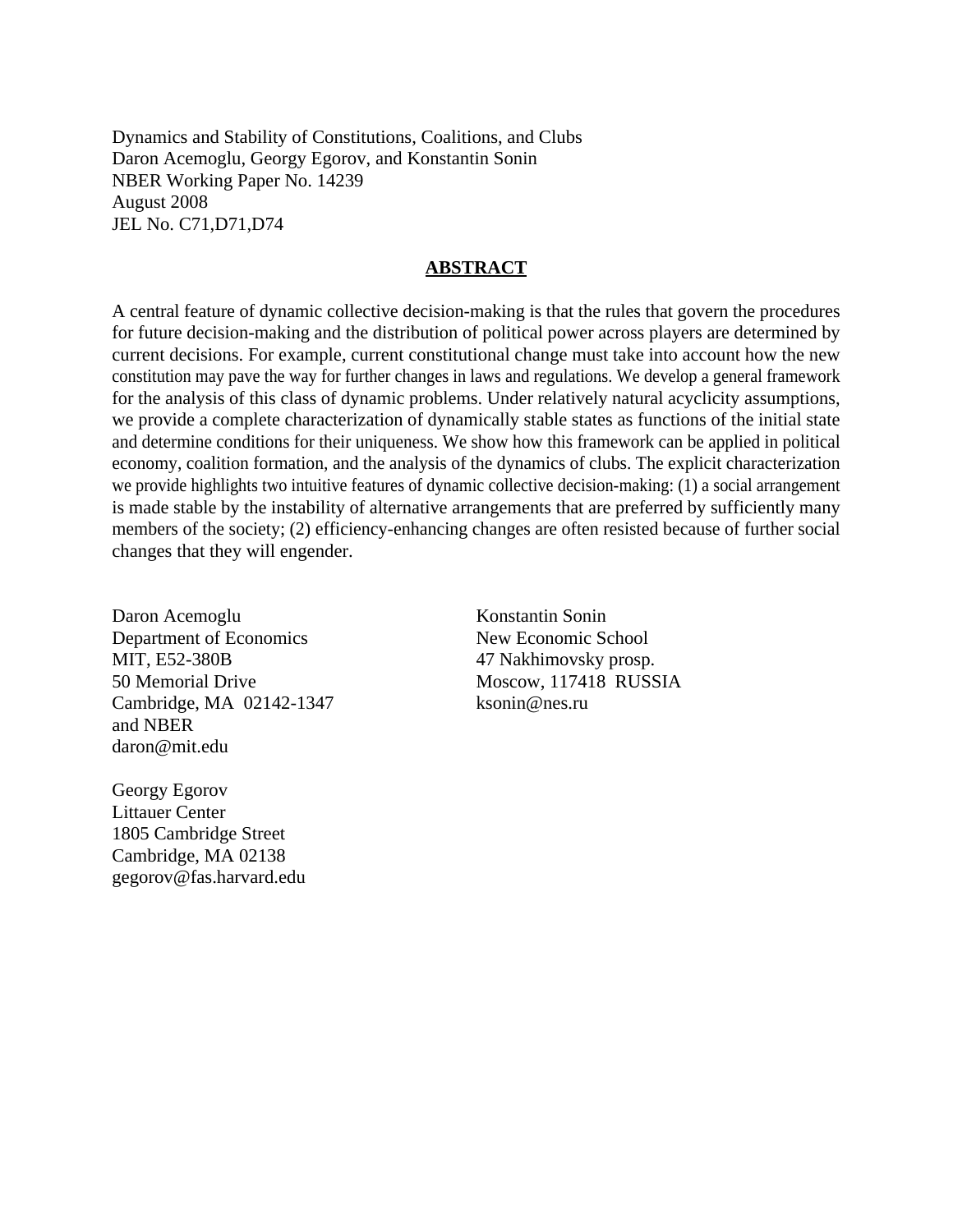## 1 Introduction

Consider the problem of a society choosing its constitution. Naturally, the current rewards from adopting a specific constitution will influence this decision. But, as long as the members of the society are forward-looking and patient, the future implications of the constitution may be even more important. For example, a constitution that encourages economic activity and benefits the majority of the population may nonetheless create future instability or leave room for a minority to seize political control. If so, the society–or the majority of its members–may rationally shy away from adopting such a constitution. Many problems in political economy, club theory, coalition formation, organizational economics, and industrial organization have a structure resembling this example of constitutional choice.

We develop a general framework for the analysis of dynamic group-decision-making over constitutions, coalitions, and clubs. Formally, we consider a society consisting of a finite number of infinitely-lived individuals. The society starts in a particular state, which can be thought of as the constitution of the society, regulating how economic and political decisions are made. It determines stage payoffs and also how the society can determine its future states (constitutions), for example, which subsets of individuals can change the constitution. Our focus is on (Markov perfect) equilibria of this dynamic game when individuals are sufficiently forward-looking. Under natural acyclicity assumptions, which rule out Condorcet-type cycles, we prove the existence and characterize the structure of (dynamically) stable states, which are defined as states that arise and persist. An equilibrium is represented by a mapping  $\phi$ , which designates the dynamically stable state  $\phi(s_0)$  as a function of the initial state  $s_0$ . We show that the set of dynamically stable states is largely independent of the details of agenda-setting and voting protocols.

Although our main focus is the analysis of the noncooperative game outlined in the previous paragraph, we first start with an axiomatic characterization of stable states. This characterization relies on the observation that sufficiently forward-looking individuals will not wish to support change towards a state (constitution) that might ultimately lead to another, less preferred state. This observation is encapsulated in a simple *stability axiom*. We also introduce two other natural axioms ensuring that individuals do not support changes that will give them lower utility. We characterize the set of mappings,  $\Phi$ , that are consistent with these three axioms and provide conditions under which there exists a unique  $\phi \in \Phi$  (Theorem 1). Even when  $\Phi$  is not a singleton, the sets of stable states according to any two  $\phi_1, \phi_2 \in \Phi$  are identical.

Our main results are given in Theorem 2. This theorem shows that for any agenda-setting and voting protocol the equilibria of the dynamic game we outline can be represented by some  $\phi \in \Phi$ and that for any  $\phi \in \Phi$ , there exists a protocol such that the equilibrium will be represented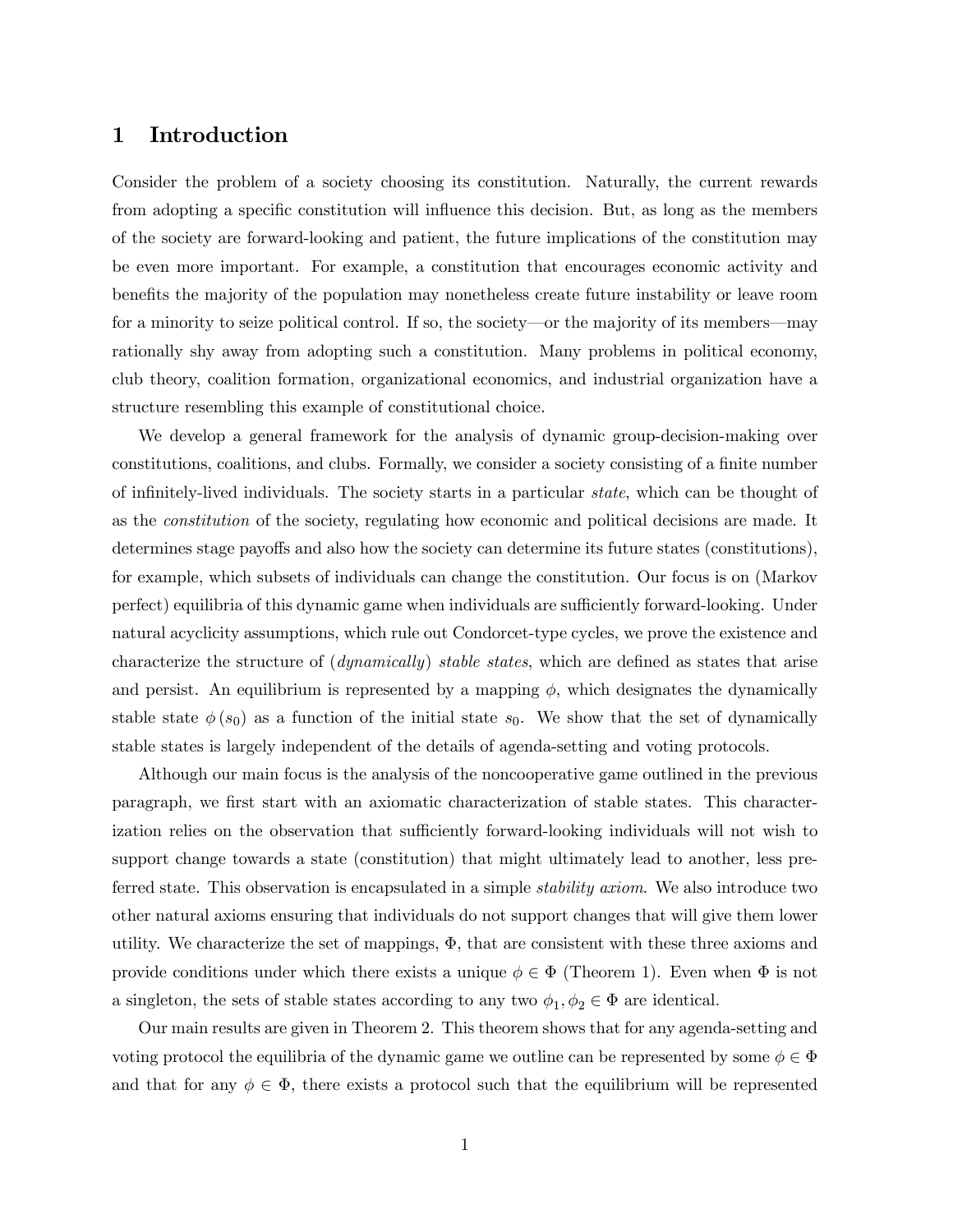by  $\phi$ <sup>1</sup>. This means that starting with initial state  $s_0$ , any equilibrium leads to a dynamically stable state  $\phi(s_0)$  for some  $\phi \in \Phi$ . Naturally, when such  $\phi$  is unique, all equilibria result in the uniquely-defined dynamically stable  $\phi(s_0)$ .

An attractive feature of this analysis is that the set of dynamically stable states can be characterized recursively. This characterization is not only simple (the set of dynamically stable states can be computed using induction), but it also emphasizes a fundamental insight: a particular state is dynamically stable only if there does not exist another state that is dynamically stable and is preferred by a set of players that form a winning coalition within the current state.

At the center of our approach is the natural lack of commitment in dynamic decision-making problems–those that gain additional decision-making power as a result of a reform cannot commit to refraining from further choices that would hurt the initial set of decision-makers. This lack of commitment, together with forward-looking behavior, is at the root of the general characterization result provided in these theorems. It also leads to two simple intuitive results:

- 1. A particular social arrangement (constitution, coalition, or club) is made stable not by the absence of a powerful set of players that prefer another alternative, but because of the absence of an alternative stable arrangement that is preferred by a sufficiently powerful constituency. To understand why certain social arrangements are stable, we must thus study the instabilities that changes away from these arrangements would unleash.<sup>2</sup>
- 2. Dynamically stable states can be inefficient–in the sense that they may be Pareto dominated by the payoffs in another state.

Our final general result, Theorem 3, provides sufficient conditions for the acyclicity assumptions in Theorems 1 and 2 to hold when states belong to an ordered set (e.g., when they are a subset of  $\mathbb{R}$ ). In particular, it shows that these results apply when (static) preferences satisfy a single-crossing property or are single peaked (and some minimal assumptions on the structure of winning coalitions are satisfied). This theorem makes our main results easy to apply in a variety of environments. We also show that Theorems 1 and 2 apply in a range of situations in which states do not belong to an ordered set.

The next two examples provide simple illustrations of the dynamic trade-offs emphasized by our approach.

<sup>&</sup>lt;sup>1</sup>An additional assumption in the analysis of this game is that there is a transaction cost incurred by all individuals every time there is a change in the state. This assumption is used to prove the existence of a pure-strategy equilibrium and to rule out cycles without imposing stronger assumptions on preferences (see also Examples 3 and 4 in Appendix C).

<sup>2</sup>This result also shows that, in contrast to Riker's (1962) emphasis in the context of political coalition formation games, the equilibrium will typically not involve a "minimum winning coalition," because the state corresponding to this coalition is generally unstable.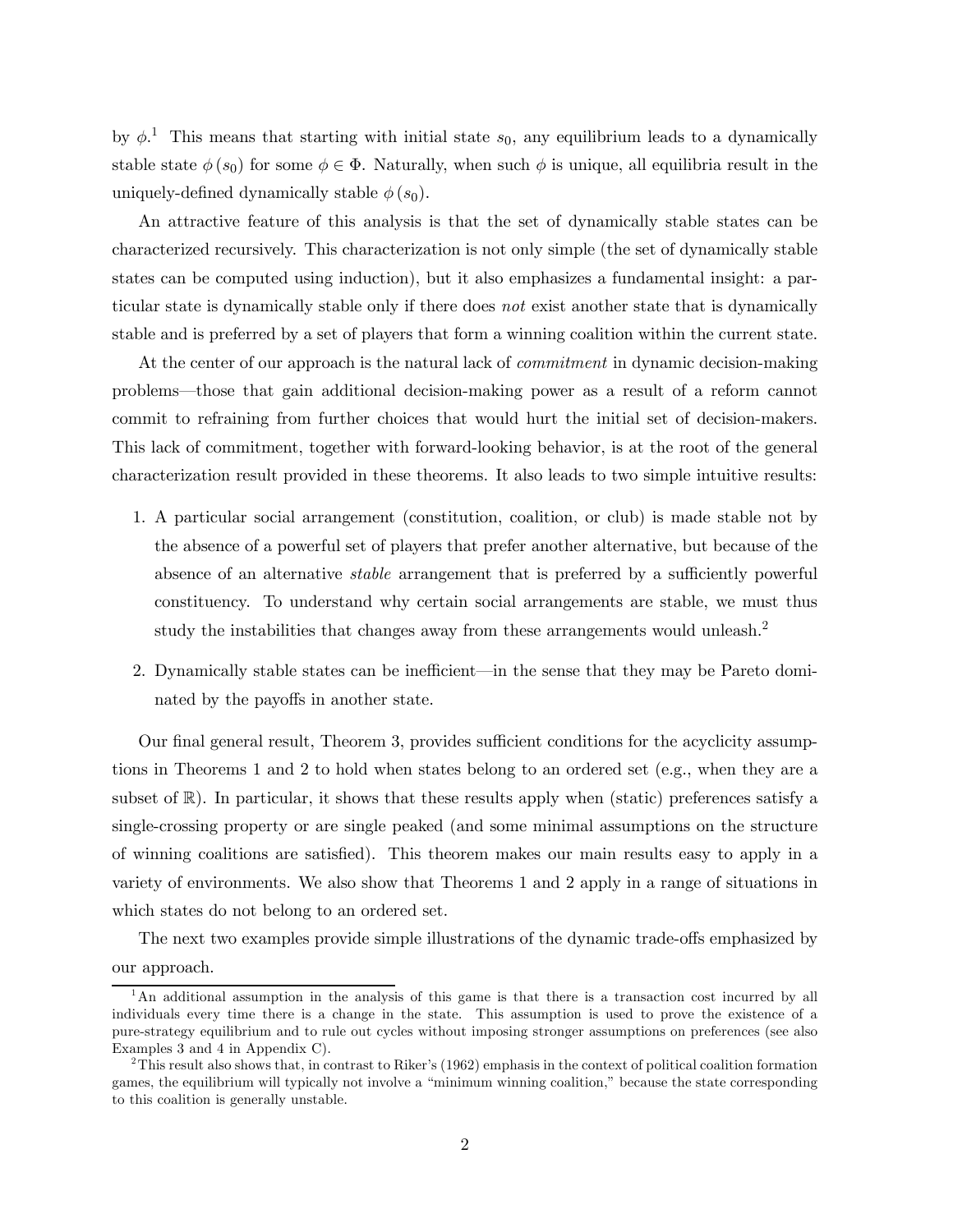Example 1 (Inefficient Inertia) Consider a society consisting of two individuals, E and M.  $E$  represents the elite and initially holds power, and  $M$  corresponds to the middle class. There are three states: (1) absolutist monarchy  $a$ , in which  $E$  rules, with no checks and no political rights for  $M$ ; (2) constitutional monarchy c, in which  $M$  has greater security and is willing to invest; (3) democracy d, where M becomes more influential and the privileges of  $E$  disappear. Suppose that stage payoffs satisfy

$$
w_E(d) < w_E(a) < w_E(c)
$$
, and  $w_M(a) < w_M(c) < w_M(d)$ .

In particular,  $w_E(a) < w_E(c)$  means that E has higher payoff under constitutional monarchy than under absolutist monarchy, for example, because greater investments by  $M$  increase tax revenues. M clearly prefers democracy to constitutional monarchy and is least well-off under absolutist monarchy. Both parties discount the stage payoffs with discount factor  $\beta \in (0,1)$ . As described above, "states" not only determine payoffs but also specify decision rules. In absolutist monarchy, E decides which regime will prevail tomorrow. To simplify the discussion, suppose that starting in both regimes c and d, M decides next period's regime. In terms of the notation introduced above, this implies that d is a dynamically stable state, and  $\phi(d) = d$ . In contrast, c is not a dynamically stable state, since starting from  $c$ , there will be a transition to  $d$  and thus  $\phi(c) = d$ . Therefore, if, starting in regime a, E chooses a reform towards c, this will lead to d in the following period, and thus give  $E$  a discounted payoff of

$$
U_E \text{ (reform)} = w_E(c) + \beta \frac{w_E(d)}{1 - \beta}.
$$

In contrast, if E decides to stay in a forever, its payoff is  $U_E$  (no reform) =  $w_E(a)/(1-\beta)$ . If  $\beta$  is sufficiently small, then  $U_E$  (no reform)  $\langle U_E$  (reform), and reform will take place. However, when players are forward looking and  $\beta$  is large, then  $U_E$  (no reform)  $> U_E$  (reform). In this case, the unique dynamically stable state starting with a is  $a$ —that is,  $\phi(a) = a$ .

This example, when players are sufficiently forward-looking, illustrates both of the intuitive results mentioned above. First, state  $a$  is made stable by the instability of another state,  $c$ , that is preferred by those who are powerful in a. Second, both  $E$  and  $M$  would be strictly better off in c than in a, so the stable state starting from a is Pareto inefficient. It also illustrates another general insight: the set of stable states is larger when players are forward-looking (when  $\beta$  is small, only d is stable, whereas when  $\beta$  is large, both a and d are stable).

A similar game can be used to model the implications of concessions in wars. For example, a concession that increases the payoffs to both warring parties may not take place because it will change the future balance of power. It could also be used to illustrate how organizations might act "conservatively" and resist efficiency-enhancing restructuring. For instance, the appointment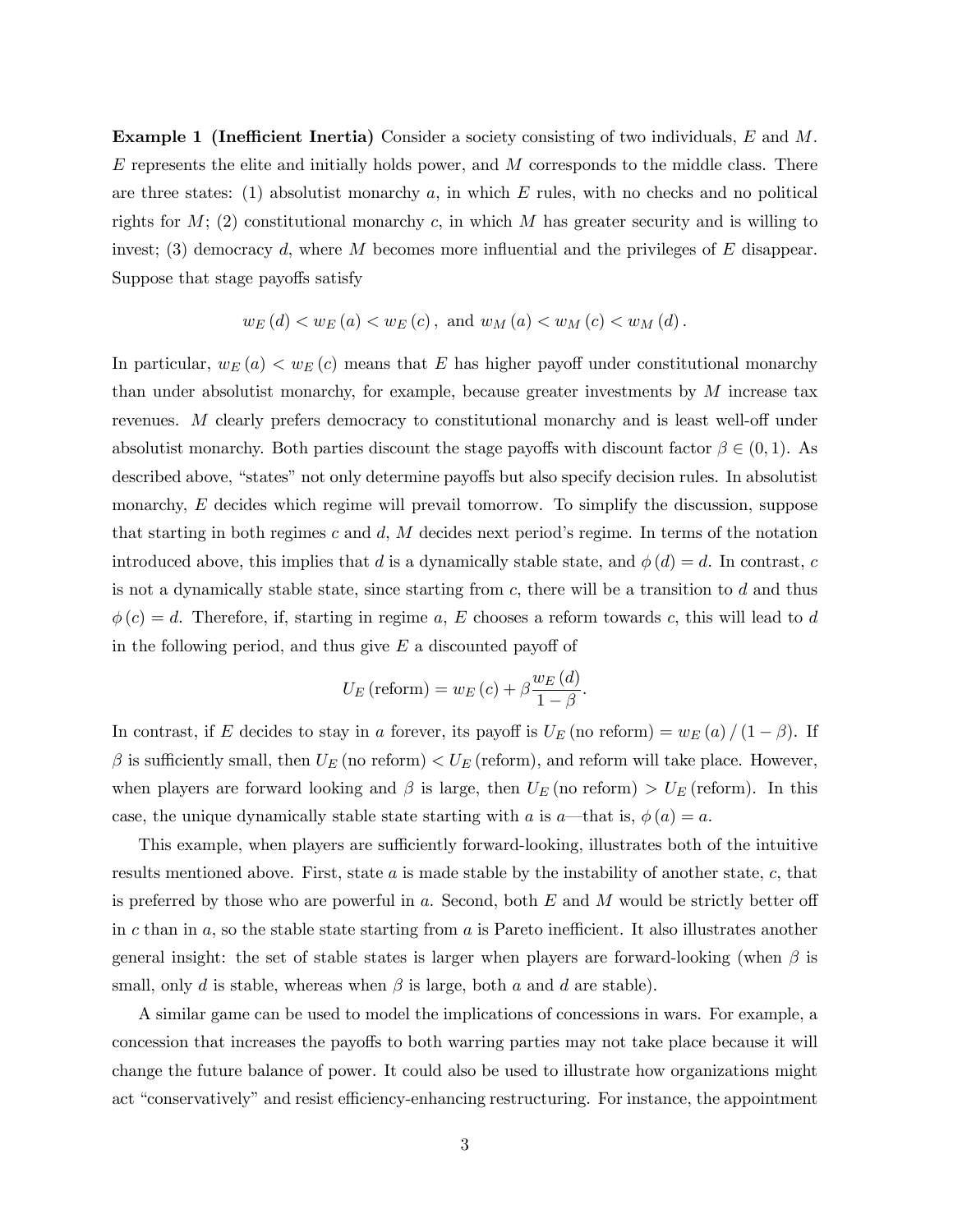of a CEO who would increase the value of the firm may not be favored by the board of directors if they forecast that the CEO would then become powerful and reduce their privileges.<sup>3</sup>

Example 2 (Voting in Clubs) Consider the problem of voting in clubs. The society consisting of N individuals. A club is a subset of the society. Each individual  $i$  receives a stage payoff  $w_i(s_t)$ , which is as a function of the current club  $s_t$ , and current club members decide (according to some voting rule) tomorrow's club  $s_{t+1}$ . The seminal unpublished paper by Roberts (1999) studies a special case of this environment, where individuals are ordered,  $i = 1, 2, ..., N$ , any club  $s_t$  must take the form  $x_k = \{1, ..., k\}$  for some  $k = 1, 2, ..., N$ , and decisions are made by majoritarian voting. Under a range of additional assumptions Roberts establishes the existence of mixed-strategy (Markovian) equilibria and characterizes some of their properties. Our model nests a more general version of this environment and enables us to establish the existence of a unique dynamically stable club (and a pure-strategy equilibrium) under weaker conditions. In addition, our approach allows a complete characterization of dynamically stable states and clarifies the reasons for potential Pareto inefficiency.

These examples illustrate some of the possible applications of our approach. We view the rich set of environments that are covered by our model and the relative simplicity of the resulting dynamic stable states as its major advantages. Both our specific results and the general ideas can be applied to a range of problems in political economy, organizational economics, club theory, and other areas. Some of these additional examples are discussed in Section 6.

On the theoretical side, Roberts (1999) and Barbera, Maschler, and Shalev (2001) can be viewed as the most important precursors to our paper. Barbera, Maschler, and Shalev (2001) study a dynamic game of club formation in which any member of the club can unilaterally admit a new agent. The recent ambitious paper by Lagunoff (2006), which constructs a general model of political reform and relates reform to the time-inconsistency of induced social rules, is another precursor. Acemoglu and Robinson's (2000, 2006a) and Lizzeri and Persico's (2004) analyses of franchise extension and Barbera and Jackson's (2004) model of constitutional stability are on related themes as well. How these papers can be viewed as applications of our general framework is discussed in Section 6.

The two papers most closely related to our work are Chwe (1994) and Gomes and Jehiel

<sup>&</sup>lt;sup>3</sup>Ideas related to this example have been discussed in a number of different contexts. Robinson (1997) and Bourguignon and Verdier (2000) discuss how a dictator or an oligarchy may refrain from providing productive public goods or from educational investments, because they may be afraid of losing power. Rajan and Zingales (2000) also emphasize similar ideas and apply them in the context of organizations. Acemoglu and Robinson (2006a) construct a dynamic model in which the elite may block technological improvements or institutional reforms, because they will destabilize the existing regime. Fearon (1996, 2004) and Powell (1998) discuss similar ideas in the context of civil wars and international wars, respectively.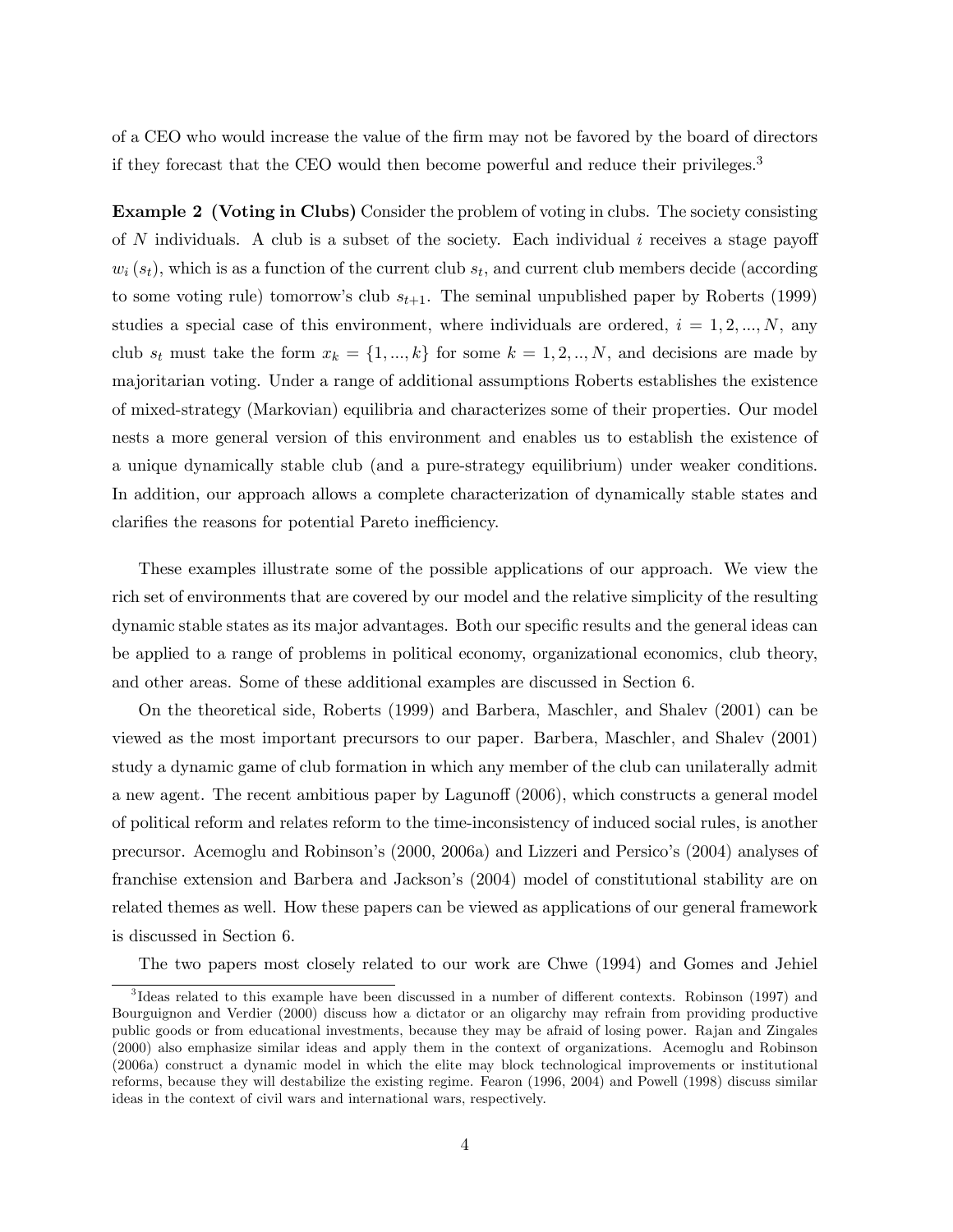(2005). Chwe studies a model where payoffs are determined by states and there are exogenous rules governing transitions from one state to another. Chwe demonstrates the relationship between two distinct notions from cooperative game theory, the consistent and stable sets. However, in Chwe's setup, neither a noncooperative analysis nor characterization results are possible, while such results are at the heart of our paper. The link between Chwe's consistent sets and our dynamically stable states is discussed further below. Gomes and Jehiel study a related environment with side payments. They show that a player may sacrifice his instantaneous payoff to improve his bargaining position for the future, which is related to the unwillingness of winning coalitions to make transitions to non-stable states in our paper. They also show that equilibrium may be inefficient when the discount factor is small. In contrast, in our game Pareto dominated outcomes are not only possible in general, but they may emerge as unique equilibria and are more likely when discount factors are large (as illustrated by Example 1). More generally, we also provide a full set of characterization (and uniqueness) results, which are not present in Gomes and Jehiel (and in fact, with side payments, we suspect that such results are not possible). Finally, in our paper a dynamically stable state depends on the initial state, while in Gomes and Jehiel, as the discount factor tends to 1, there is "ergodicity" in the sense that the ultimate distribution of states does not depend on the initial state.

Finally, our work is also related to the literature on club theory (see, for example, Buchanan, 1956, Ellickson et al., 1999, Scotchmer, 2001). While early work in this area was static, a number of recent papers have investigated the dynamics of club formation. In addition to Roberts (1999) and Barbera, Maschler, and Shalev (2001), which were discussed above, some of the important papers in this area include Burkart and Wallner (2000), who develop an incomplete contracts theory of club enlargement, and Jehiel and Scotchmer (2001), who show that the requirement of a majority consent for admission to a jurisdiction may not be more restrictive than an unrestricted right to migrate. Alesina, Angeloni, and Etro (2005) apply a simplified version of Roberts's model to the enlargement of the EU and Bordignon and Brusco (2003) study the role of "enhanced cooperation agreements" in the dynamics of EU enlargement.

The rest of the paper is organized as follows. Section 2 introduces the general environment. Section 3 motivates and presents our axiomatic analysis, which also acts as a preparation for our noncooperative analysis. In Section 4, we prove the existence of a (pure-strategy) Markov perfect equilibrium of the dynamic game for any agenda setting and voting protocol and establish the equivalence between these equilibria and the axiomatic characterization in Section 3. Section 5 shows how the results of Sections 3—4 can be applied when states belong to an ordered set. Section 6 discusses a range of applications of our framework, including the two examples presented above. Section 7 concludes. Appendix A presents the main proofs omitted from the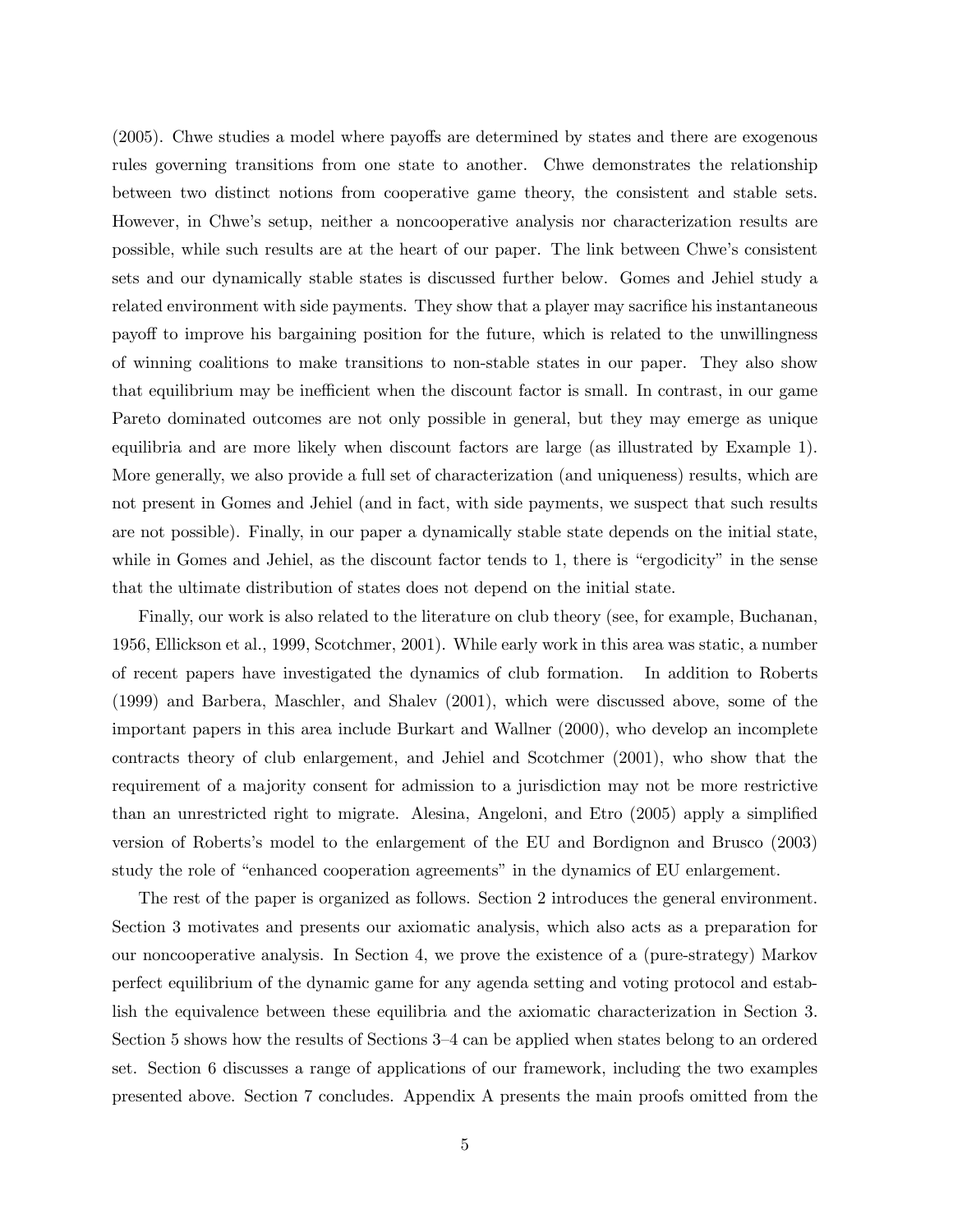text. Appendix B and C, which are not for publication, contain a number of generalizations, additional results, examples, and some omitted proofs.

## 2 Environment

There is a finite set of players  $\mathcal I$ . Time is discrete and infinite, indexed by  $t$   $(t \geq 1)$ . There is a finite set of *states* which we denote by S. Throughout the paper,  $|X|$  denotes the number of elements of set X, so  $|\mathcal{I}|$  and  $|\mathcal{S}|$  denote the number of individuals and states, respectively. States represent both different institutions affecting players' payoffs and procedures for decisionmaking (e.g., the identity of the ruling coalition in power, the degree of supermajority, or the weights or powers of different agents). Although our game is one of non-transferable utility, a limited amount of transfers can also be incorporated by allowing multiple (but a finite set of) states that have the same procedure for decision-making but different payoffs across players.

The initial state is denoted by  $s_0 \in \mathcal{S}$ . This state can be thought of as being determined as part of the description of the game or as chosen by Nature according to a given probability distribution. For any  $t \geq 1$ , the state  $s_t \in S$  is determined endogenously. A nonempty set  $X \subset \mathcal{I}$ is called *coalition*, and we denote the set of coalitions by  $\mathcal C$  (that is,  $\mathcal C$  is the set of nonempty subsets of  $\mathcal{I}$ ). Each state  $s \in \mathcal{S}$  is characterized by a pair  $(\{w_i(s)\}_{i \in \mathcal{I}}, \mathcal{W}_s)$ . Here, for each state  $s \in \mathcal{S}$ ,  $w_i(s)$  is a (strictly) positive stage payoff assigned to each individual  $i \in \mathcal{I}$ . The restriction that  $w_i(s) > 0$  is a normalization, making zero payoff the worst outcome.  $\mathcal{W}_s$  is a (possibly empty) subset of C representing the set of winning coalitions in state s. We use  $\mathcal{W}_s$  to model political institutions in state s. This allows us to summarize different political procedures, such as weighted majority or supermajority rules, in an economical fashion. For example, if in state s a majority is required for decision-making,  $\mathcal{W}_s$  includes all subsets of  $\mathcal I$  that form a majority; if in state s individual i is a dictator,  $\mathcal{W}_s$  includes all coalitions that include i.<sup>4</sup> Since  $\mathcal{W}_s$  is a function of the state, the procedure for decision-making can vary across states.

Throughout the paper, we maintain the following assumption.

#### **Assumption 1** (Winning Coalitions) For any state  $s \in \mathcal{S}$ ,  $\mathcal{W}_s \subset \mathcal{C}$  satisfies:

- (a) If  $X, Y \in \mathcal{C}, X \subset Y$ , and  $X \in \mathcal{W}_s$  then  $Y \in \mathcal{W}_s$ .
- (b) If  $X, Y \in \mathcal{W}_s$ , then  $X \cap Y \neq \emptyset$ .

Part (a) simply states that if some coalition  $X$  is winning in state  $s$ , then increasing the size of the coalition will not reverse this. This is a natural assumption for almost any decision rule.

<sup>&</sup>lt;sup>4</sup>Notice that  $\mathcal{W}_s$  or the political rules do not specify certain institutional details, such as who makes proposals, how voting takes place and so on. These are specified by the agenda-setting and voting protocols of our dynamic game. We will show that these only have a limited effect on equilibrium outcomes, justifying our focus on  $\mathcal{W}_s$  as a representation of "political rules".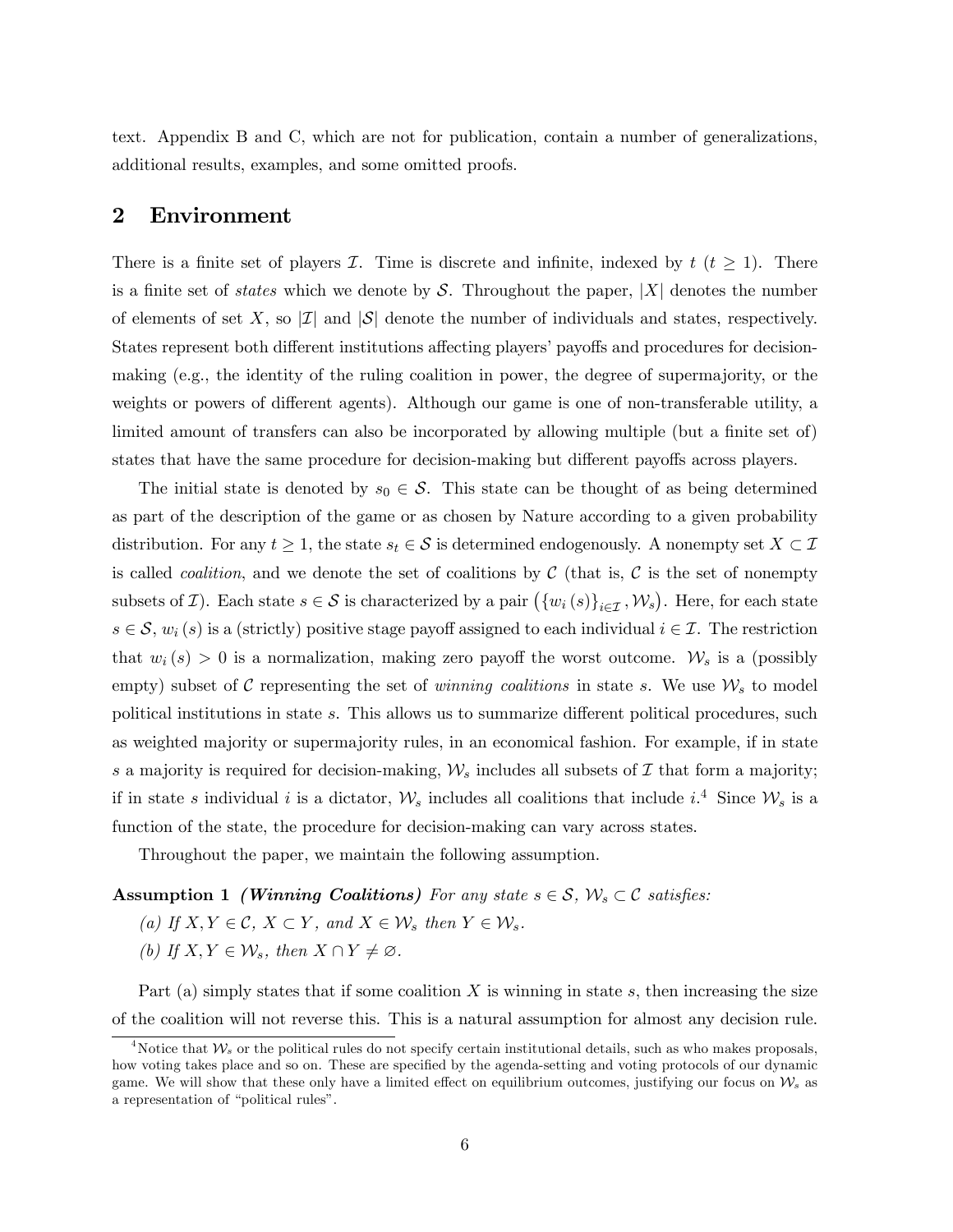Part (b) rules out the possibility that two disjoint coalitions are winning in the same state, thus imposing a form of (possibly weighted) majority or supermajority rule. If  $\mathcal{W}_s = \emptyset$ , then state s is exogenously stable. None of our existence or characterization results depend on whether there exist exogenously stable states.

The following binary relations on the set of states  $S$  will be useful for the rest of our analysis. For  $x, y \in \mathcal{S}$ , we write

$$
x \sim y \iff \forall i \in \mathcal{I} : w_i(x) = w_i(y). \tag{1}
$$

In this case we call states x and y payoff-equivalent, or simply equivalent. More important for our purposes is the binary relation  $\succeq_z$ . For any  $z \in \mathcal{S}, \succeq_z$  is defined by

$$
y \succeq_z x \iff \{i \in \mathcal{I} : w_i(y) \ge w_i(x)\} \in \mathcal{W}_z. \tag{2}
$$

Intuitively,  $y \succeq_z x$  means that there exists a coalition of players that is winning (in z) with each of its members weakly preferring y to x. Note three important features about  $\succeq_z$ . First, it only contains information about stage payoffs. In particular,  $w_i(y) \geq w_i(x)$  does not mean that individual i will prefer a switch to state  $y$  rather than  $x$ . Whether or not he does so depends on the continuation payoffs following such a switch. Second, the relation  $\succeq_z$  does not presume any type of coordination or collective decision-making among the members of the coalition in question. It simply records the existence of such a coalition. Third, the relation  $\succeq_z$  is conditioned on z since whether the coalition of players weakly preferring y to x is winning depends on the set of winning coalitions, which is state dependent. With a slight abuse of terminology, if (2) holds, we say that y is weakly preferred to x in z. In light of the preceding comments, this neither means that all individuals prefer y to x nor that there will be a change from state x to y in the dynamic game–it simply designates that there exists a winning coalition of players, each obtaining a greater stage payoffs in y than in x. Relation  $\succ_z$  is defined similarly by

$$
y \succ_z x \iff \{i \in \mathcal{I} : w_i(y) > w_i(x)\} \in \mathcal{W}_z.
$$
 (3)

If (3) holds, we say that y is *strictly preferred* to x in z.

Relation  $\sim$  clearly defines equivalence classes; if  $x \sim y$  and  $y \sim z$ , then  $x \sim z$ . In contrast, the binary relations  $\succeq_z$  and  $\succ_z$  need not even be transitive. Nevertheless, for any  $x, z \in \mathcal{S}$ , we have  $x \nless z$ , and whenever  $\mathcal{W}_z$  is nonempty, we also have  $x \succeq_z x$ . Finally, from Assumption 1 we have that for any  $x, y, z \in S$ ,  $y \succ_z x$  implies  $x \not\preceq_z y$ , and similarly  $y \succeq_z x$  implies  $x \not\preceq_z y$ .

The following assumption introduces some basic properties of payoff functions and places some joint restrictions on payoff functions and winning coalitions.

Assumption 2 (Payoffs) Payoffs  ${w_i(s)}_{i \in I, s \in S}$  satisfy the following properties: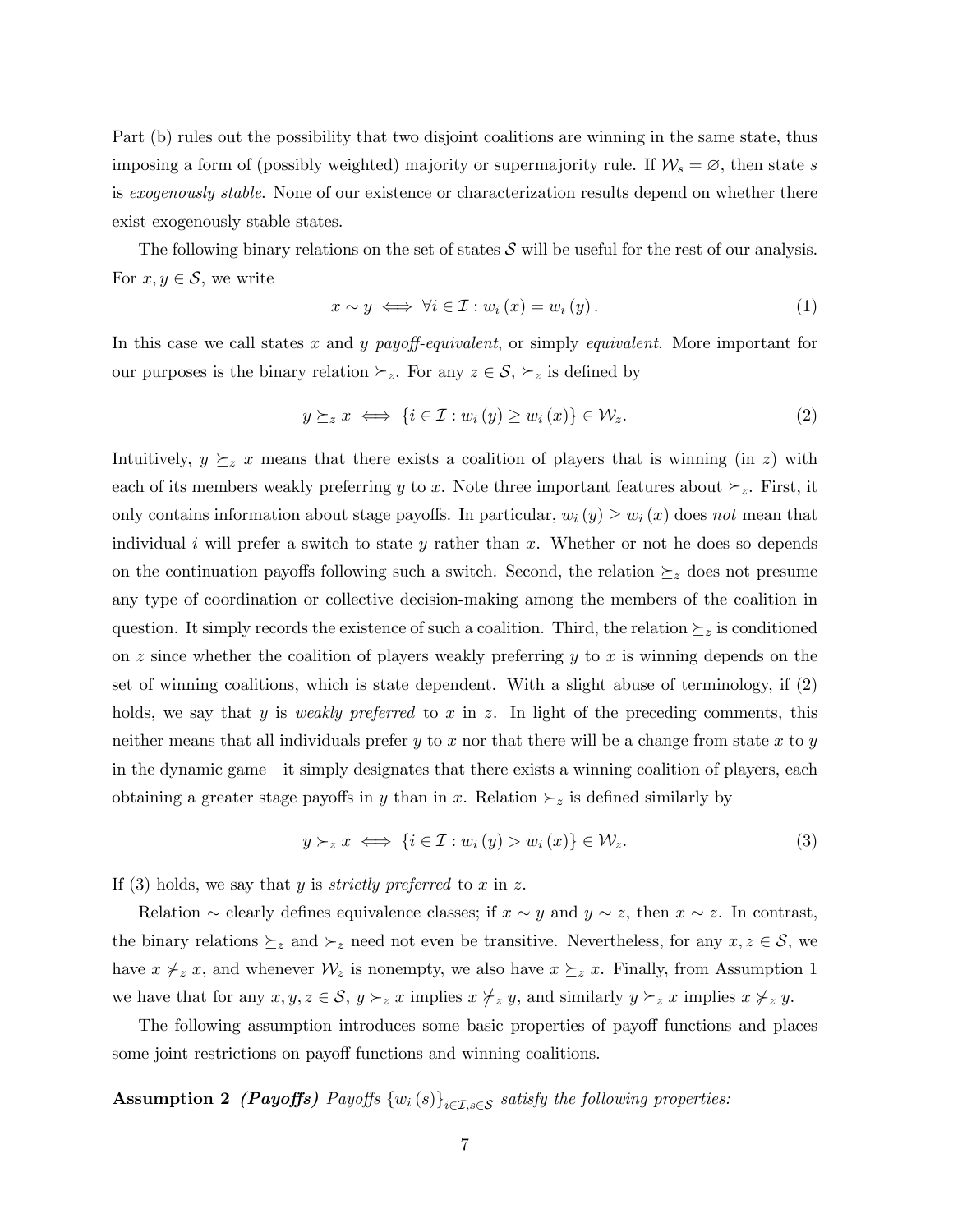(a) For any sequence of states  $s_1, s_2, \ldots, s_k$  in S,

$$
s_{j+1} \succ_{s_j} s_j \text{ for all } 1 \le j \le k-1 \Longrightarrow s_1 \nsucc_{s_k} s_k.
$$

(b) For any sequence of states  $s, s_1, \ldots, s_k$  in S with  $s_j \succ_s s$  for each  $1 \leq j \leq k$ ,

$$
s_{j+1} \succ_s s_j
$$
 for all  $1 \leq j \leq k-1 \Longrightarrow s_1 \nsucc_s s_k$ .

Assumption 2 plays a major role in our analysis and ensures "acyclicity" (but is considerably weaker than "transitivity"). Part (a) of Assumption 2 rules out cycles of the form  $y \succ_x x, z \succ_y y$ ,  $x \succ_z z$ —that is, a cycle of states  $(x, y, z)$  such that in each, a winning coalition of players strictly prefer the next state. Part (b) of Assumption 2 rules out cycles of the form  $y \succ_s x$ ,  $z \succ_s y$ ,  $x \succ_s z$ <sup>5</sup> Assumptions 1 and 2 are natural given our focus. Throughout the paper we suppose that they hold. In addition, we sometimes impose the following (stronger) requirement.

Assumption 3 (Comparability) For  $x, y, s \in S$  such that  $x \succ_s s$ ,  $y \succ_s s$ , and  $x \nsim y$ , either  $y \succ_s x$  or  $x \succ_s y$ .

Assumption 3 means that if two states x and y are weakly preferred to s (in s), then y and z are  $\epsilon_s$ -comparable. It turns out to be sufficient to guarantee uniqueness of equilibria.<sup>6</sup> This assumption is not necessary for the majority of our results, including the general characterization. Our main results are stated without this assumption and are then strengthened by imposing it.

In each period, each individual maximizes his discounted expected utility:

$$
U_i(t) = (1 - \beta) \sum_{\tau=t}^{\infty} \beta^{\tau} u_i(\tau), \qquad (4)
$$

where  $\beta \in (0,1)$  is a common discount factor and we can think of  $u_i(t)$  as given by the payoff function  $w_i(s)$  introduced in Assumption 2 (see, in particular, equation (9) in Section 4). We consider situations in which  $\beta$  is greater than some threshold  $\beta_0 \in (0,1)$  (this threshold is derived as an explicit function of payoffs in Appendix A). We will then characterize the Markov perfect equilibrium (MPE) of this dynamic game and investigate the existence and structure of dynamically stable states. As defined more formally in Definition 2, a state s is dynamically stable if there exists a MPE and a finite time T such that this equilibrium involves  $s_t = s$  for all  $t \geq T$ —that is, a dynamically stable state persists in equilibrium.

<sup>&</sup>lt;sup>5</sup>Neither part of Assumption 2 is implied by the other. Examples 5 and 6 in Appendix C illustrate the types of cycles that can arise when either  $2(a)$  or  $2(b)$  fails.

 ${}^{6}$ It is also "necessary" in the sense that if this assumption is dispensed with, it is easy to construct examples with multiple equilibria. Example 7 in Appendix C illustrates this.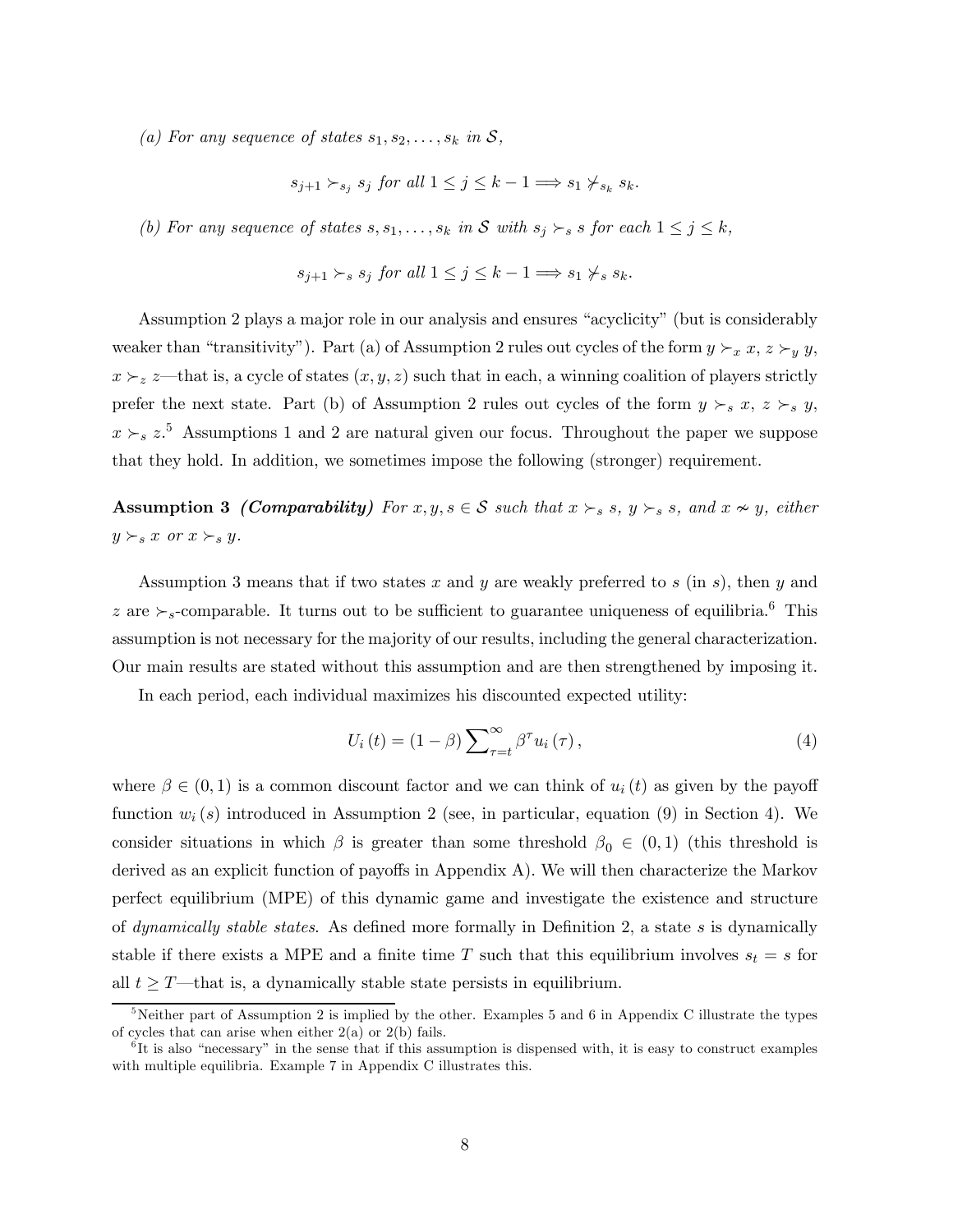## 3 Axiomatic Characterization

Before specifying the details of agenda-setting and voting protocols, we provide a more abstract (axiomatic) characterization of stable states. This axiomatic analysis has two purposes. First, it illustrates that the key economic forces that arise in the context of dynamic collective decisionmaking are largely independent of the details of the agenda-setting and voting protocols. Second, the results in this section are a preparation for the characterization of the equilibrium of the dynamic game introduced in the previous section; in particular, our main result, Theorem 2, will make use of this axiomatic characterization.

The key economic insight enabling an axiomatic characterization is that with sufficiently forward-looking behavior, an individual should not wish to transit to a state that will ultimately lead to another state that gives her lower utility. This basic insight enables a tight characterization of (axiomatically) stable states. Theorem 2 in the next section shows the equivalence between the notions of axiomatically and dynamically stable states.

More formally, our axiomatic characterization determines a set of mappings  $\Phi$  such that for any  $\phi \in \Phi$ ,  $\phi : \mathcal{S} \to \mathcal{S}$  assigns an axiomatically stable state  $s^{\infty} \in \mathcal{S}$  to each initial state  $s_0 \in \mathcal{S}$ . We impose the following three axioms on  $\phi$ .

**Axiom 1** (*Desirability*) If  $x, y \in S$  are such that  $y = \phi(x)$ , then either  $y = x$  or  $y \succ_x x$ .

**Axiom 2** (Stability) If  $x, y \in S$  are such that  $y = \phi(x)$ , then  $y = \phi(y)$ .

**Axiom 3 (Rationality)** If  $x, y, z \in S$  are such that  $z \succ_x x$ ,  $z = \phi(z)$ , and  $z \succ_x y$ , then  $y \neq \phi(x)$ .

All three axioms are natural in light of what we have discussed above. Axiom 1 requires that the society should not (permanently) move from state  $x$  to another state  $y$  unless there is a winning coalition that supports this transition. Axiom 2 encapsulates the stability notion discussed above; if some state is not dynamically stable, it cannot be the (ultimate) stable state for any initial state, because there will eventually be a transition away from this state (and thus if mapping  $\phi$  picks state y starting from state x, then it should also pick y starting from y). Axiom 3 imposes the reasonable requirement that if there exists a stable state z preferred to both x and y by winning coalitions in state x, then  $\phi$  should not pick y in x.

All three axioms refer to properties of  $\phi$ , but they are closely related to underlying individual preferences. Because collective decision-making aggregates individual preferences, they indirectly apply to the mapping  $\phi$  that summarizes these collective preferences (for example,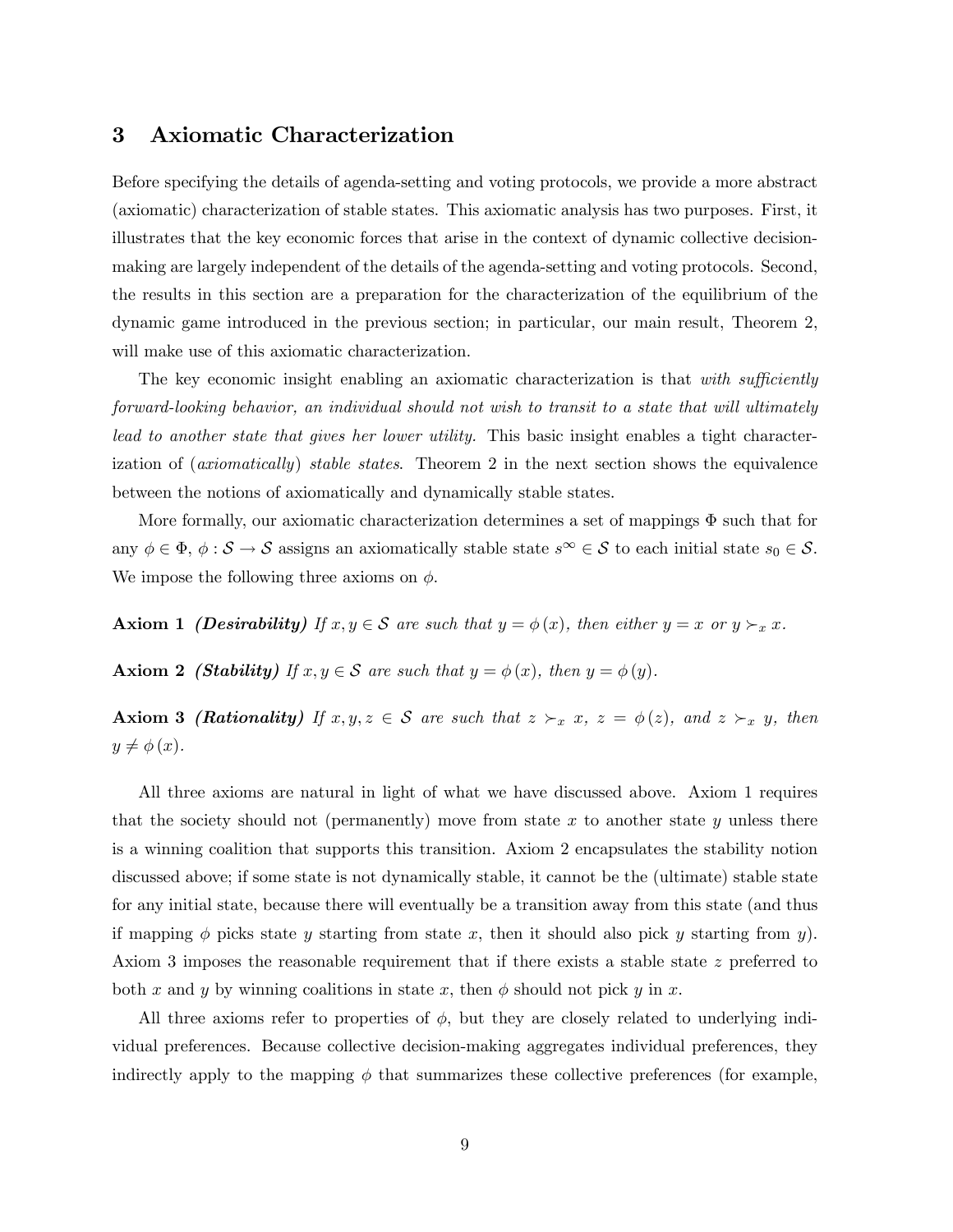one might think that  $\phi$  aggregates individual preferences according to majority rule or weighted supermajority rule, and so on).

We next define the set  $\Phi$  formally and state the relationship between axiomatically stable states and the mapping  $\phi$ .

**Definition 1** (*Axiomatically Stable States*) Let  $\Phi \equiv \{\phi : \mathcal{S} \to \mathcal{S} : \phi \text{ satisfies Axioms } 1-3\}.$ A state  $s \in \mathcal{S}$  is (axiomatically) stable if  $\phi(s) = s$  for some  $\phi \in \Phi$ . The set of stable states (fixed points) for mapping  $\phi \in \Phi$  is  $\mathcal{D}_{\phi} = \{s \in \mathcal{S} : \phi(s) = s \text{ for } \phi \in \Phi\}$  and the set of all stable states is  $\mathcal{D} = \{s \in \mathcal{S} : \phi(s) = s \text{ for some } \phi \in \Phi\}.$ 

The next theorem establishes the existence of stable states and provides a recursive characterization of such states. It also paves the way for Theorem 2, which shows the equivalence between the equilibrium of the dynamic game in the previous section and the mappings  $\phi \in \Phi$ .

Theorem 1 (Axiomatic Characterization of Stable States) Suppose Assumptions 1 and 2 hold. Then:

- 1. The set  $\Phi$  is non-empty. That is, there exists a mapping  $\phi$  satisfying Axioms 1-3.
- 2. Any  $\phi \in \Phi$  can be recursively constructed as follows. Order the states as  $\{\mu_1, ..., \mu_{|\mathcal{S}|}\}$ such that for any  $1 \leq j < l \leq |\mathcal{S}|$ ,  $\mu_l \nsucc_{\mu_j} \mu_j$  (this is feasible given Assumption 2(a)). Let  $\phi(\mu_1) = \mu_1$ . For each  $k = 2, ..., |\mathcal{S}|$ , define

$$
\mathcal{M}_k = \left\{ s \in \left\{ \mu_1, \dots, \mu_{k-1} \right\} : s \succ_{\mu_k} \mu_k \text{ and } \phi \left( s \right) = s \right\}. \tag{5}
$$

Then

$$
\phi(\mu_k) = \begin{cases}\n\mu_k & \text{if } \mathcal{M}_k = \varnothing \\
s \in \mathcal{M}_k \colon \nexists z \in \mathcal{M}_k \text{ with } z \succ_{\mu_k} s & \text{if } \mathcal{M}_k \neq \varnothing\n\end{cases} \tag{6}
$$

(If there exist more than one  $s \in \mathcal{M}_k$ :  $\sharp z \in \mathcal{M}_k$  with  $z \succ_{\mu_k} s$ , we pick any of these; this corresponds to multiple  $\phi$  functions).

- 3. The set of stable states of any two mappings  $\phi_1$  and  $\phi_2$  in  $\Phi$  coincide. That is,  $\mathcal{D}_{\phi_1} =$  $\mathcal{D}_{\phi_2} = \mathcal{D}.$
- 4. If, in addition, Assumption 3 holds, then any  $\phi \in \Phi$  is "payoff-unique" in the sense that for any two mappings  $\phi_1$  and  $\phi_2$  in  $\Phi$ ,  $\phi_1(s) \sim \phi_2(s)$  for all  $s \in \mathcal{S}$ .

**Proof.** (Part 1) To prove existence, we first construct the sequence of states  $\{\mu_1, ..., \mu_{|\mathcal{S}|}\}$ such that

if 
$$
1 \leq j < l \leq |\mathcal{S}|
$$
, then  $\mu_l \nsucc \mu_j \mu_j$ . (7)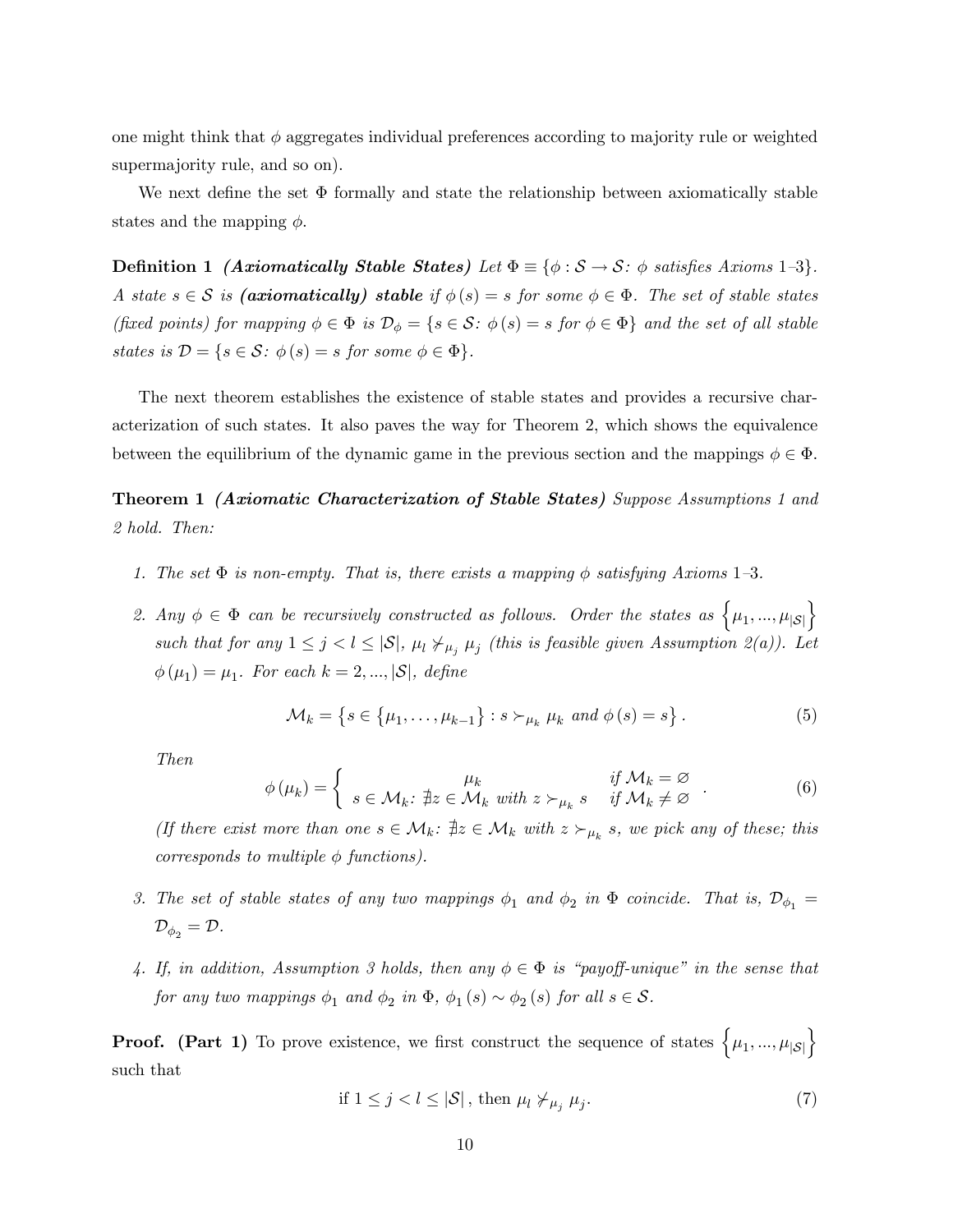The construction is by induction. Assumption  $2(a)$  implies that for any nonempty collection of states  $\mathcal{Q} \subset \mathcal{S}$ , there exists  $z \in \mathcal{Q}$  such that for any  $x \in \mathcal{Q}$ ,  $x \neq_z z$ . Applying this results to  $\mathcal{S}$ , we obtain  $\mu_1$ . Now, suppose we have defined  $\mu_j$  for all  $j \leq k-1$ , where  $k \leq |\mathcal{S}|$ . Then, applying the same result to the collection of states  $S \setminus {\mu_1, \ldots, \mu_{k-1}}$ , we conclude that there exists  $\mu_k$ satisfying  $(7)$  for each k.

The second step is to construct a candidate mapping  $\phi : \mathcal{S} \to \mathcal{S}$ . This is again by induction. For  $k = 1$ , let  $\phi(\mu_k) = \mu_k$ . Suppose we have defined  $\mu_j$  for all  $j \leq k - 1$  where  $k \leq |\mathcal{S}|$ . Define the collection of states  $\mathcal{M}_k$  as in (5). This is the subset of states where  $\phi$  has already been defined, which satisfy  $\phi(s) = s$  and are preferred to  $\mu_k$  within  $\mu_k$ . If  $\mathcal{M}_k$  is empty, then we define  $\phi(\mu_k) = \mu_k$ . If  $\mathcal{M}_k$  is nonempty, then take  $\phi(\mu_k) = z \in \mathcal{M}_k$  such that

$$
s \neq_{\mu_k} z \text{ for any } s \in \mathcal{M}_k \tag{8}
$$

(such state z exists because we can apply Assumption 2(b) to  $\mathcal{M}_k$ ). Proceeding inductively for all  $2 \leq k \leq |\mathcal{S}|$ , we obtain  $\phi$  as in (6).

To complete the proof, we need to verify that mapping  $\phi$  in (6) satisfies Axioms 1–3. This is straightforward for Axioms 1 and 2. In particular, by construction, either  $\phi(\mu_k) = \mu_k$  (in that case these axioms trivially hold), or  $\phi(\mu_k)$  is an element of  $\mathcal{M}_k$ . In the latter case,  $\phi(\mu_k) \succ_{\mu_k} \mu_k$ and  $\phi(\phi(\mu_k)) = \phi(\mu_k)$  by (5). To check Axiom 3, suppose that for some state  $\mu_k$  there exists z such that  $z \succ_{\mu_k} \mu_k$ ,  $z = \phi(z)$ , and  $z \succ_{\mu_k} \phi(\mu_k)$ . Then  $z \succ_{\mu_k} \mu_k$ , combined with condition (7), implies that  $z \in {\mu_1, ..., \mu_{k-1}}$ . But the last condition,  $z \succ_{\mu_k} \phi(\mu_k)$ , now contradicts (8). This means that such z does not exist, and therefore Axiom 3 is satisfied.

(Part 2) This statement is equivalent to the following: if, given sequence  $\{\mu_1, ..., \mu_{|\mathcal{S}|}\}$ with the property (7),  $\phi(\mu_k)$  is not given by (6) for some k, then  $\phi$  does not satisfy Axioms 1–3. Suppose, to obtain a contradiction, that  $\phi(\mu_k)$  is not given by (6) at  $k = 1$ . Then by the contradiction hypothesis  $\phi(\mu_1) \neq \mu_1$ , so  $\phi(\mu_1) = \mu_l$  for  $l > 1$ . In this case,  $\phi$  does not satisfy Axiom 1, because  $\mu_l \nsucc_{\mu_1} \mu_1$  by (7), yielding a contradiction. Next, again to obtain a contradiction, suppose that  $\phi(\mu_k)$  is not given by (6) for the first time at  $k > 1$ . Then  $\mathcal{M}_k$  in (5) is well-defined, so either  $\mathcal{M}_k = \emptyset$  or  $\mathcal{M}_k \neq \emptyset$ . If  $\mathcal{M}_k = \emptyset$ , the contradiction hypothesis implies that  $\phi(\mu_k) \neq \mu_k$ . Then, Axioms 1 and 2 imply  $\phi(\mu_k) \succ_{\mu_k} \mu_k$  and  $\phi(\phi(\mu_k)) = \phi(\mu_k)$ . Since  $\mathcal{M}_k = \emptyset$ , we must have that  $\phi(\mu_k) = \mu_l$  for  $l > k$ , but in this case  $\phi(\mu_k) \succ_{\mu_k} \mu_k$  contradicts (7). This contradiction implies that  $\phi$  violates either Axiom 1 or 2 (or both). If  $\mathcal{M}_k \neq \emptyset$ and  $\phi(\mu_k) = \mu_l$  for  $l > k$ , then Axiom 1 is violated. If  $\mathcal{M}_k \neq \emptyset$  and  $\phi(\mu_k) = \mu_k$ , then  $\phi$ violates Axiom 3 (to see this, take any  $z \in \mathcal{M}_k \neq \emptyset$  and observe that  $z \succ_{\mu_k} \mu_k$  and  $\phi(z) = z$ ). Therefore, when  $\mathcal{M}_k \neq \emptyset$ , we have  $\phi(\mu_k) \in \mathcal{M}_k$ . Finally,  $\phi(\mu_k)$  will not be given by (6) if there exists some  $s \in \mathcal{M}_k$  such that  $s \succ_{\mu_k} \phi(\mu_k)$ . But in this case  $\phi$  violates Axiom 3 (since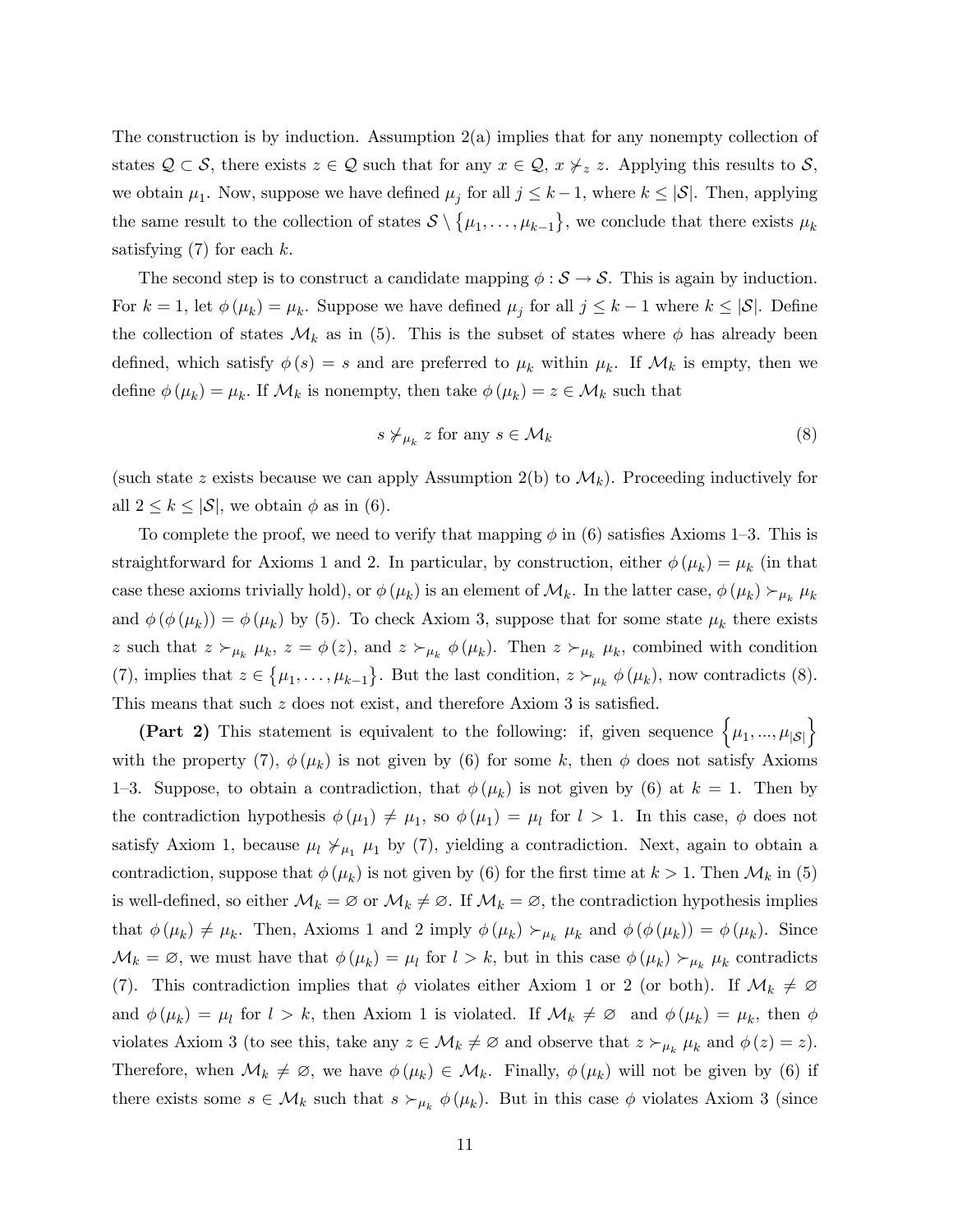$s \succ_{\mu_k} \phi(\mu_k)$ ,  $s \succ_{\mu_k} \mu_k$ , and  $\phi(s) = s$ ). This shows that any mapping  $\phi$  that is not given by (6) violates one of Axioms 1—3. and completes the proof of part 2.

(Part 3) Suppose, to obtain a contradiction, that  $\mathcal{D}_{\phi_1} \neq \mathcal{D}_{\phi_2}$ . Then  $\exists k : 1 \leq k \leq |\mathcal{S}|$  such that  $\mu_j \in \mathcal{D}_{\phi_1} \Leftrightarrow \mu_j \in \mathcal{D}_{\phi_2}$  for all  $j < k$ , but either  $\mu_k \in \mathcal{D}_{\phi_1}$  and  $\mu_k \notin \mathcal{D}_{\phi_2}$  or  $\mu_k \notin \mathcal{D}_{\phi_1}$  and  $\mu_k \in \mathcal{D}_{\phi_2}$ . Without loss of generality, assume that  $\mu_k \in \mathcal{D}_{\phi_1}$  and  $\mu_k \notin \mathcal{D}_{\phi_2}$ . Then (6) implies that  $\phi_2(\mu_k) = \mu_l$  for some  $l < k$ . Applying Axioms 1 and 2 to mapping  $\phi_2$ , we obtain  $\mu_l \succ_{\mu_k} \mu_k$ and  $\phi_2(\mu_l) = \mu_l$ . The latter implies that  $\mu_l \in \mathcal{D}_{\phi_2}$ . Since, by hypothesis,  $\mu_j \in \mathcal{D}_{\phi_1} \Leftrightarrow \mu_j \in \mathcal{D}_{\phi_2}$ for all  $j < k$ , we have  $\mu_l \in \mathcal{D}_{\phi_1}$ . Therefore,  $\mu_l \succ_{\mu_k} \mu_k$ ,  $\mu_l \succ_{\mu_k} \phi_1 (\mu_k)$  (because  $\phi_1 (\mu_k) = \mu_k$ ), and  $\phi_1(\mu_l) = \mu_l$ , but this violates Axiom 3 for mapping  $\phi_1$  and establishes the desired result.

(Part 4) Suppose Assumption 3 holds. Suppose, to obtain a contradiction, that  $\phi_1$  and  $\phi_2$ are two non-equivalent mappings that satisfy Axioms  $1-3$ , that is, there exists some state s such that  $\phi_1(s) \nsim \phi_2(s)$ . Part 3 of this Theorem (that  $\mathcal{D}_{\phi_1} = \mathcal{D}_{\phi_2}$ ) implies that  $\phi_1(s) = s$  if and only if  $\phi_2(s) = s$ ; since  $\phi_1(s) \nsim \phi_2(s)$ , we must have that  $\phi_1(s) \neq s \neq \phi_2(s)$ . Axiom 1 then implies  $\phi_1(s) \succ_s s, \phi_2(s) \succ_s s$ , and Assumption 3 implies that either  $\phi_1(s) \succ_s \phi_2(s)$  or  $\phi_2(s) \succ_s \phi_1(s)$ . Without loss of generality suppose that the former is the case. Then for  $y = \phi_2(s)$  there exists  $\phi_1(s)$  such that  $\phi_1(s) \succ_s y$ ,  $\phi_1(s) \succ_s s$ , and  $\phi_2(\phi_1(s)) = \phi_1(s)$  (the latter equality holds because  $\phi_1(s)$  is a  $\phi_1$ -stable state by Axiom 2, and by part 3 of this Theorem, it is also a  $\phi_2$ -stable state). This implies that we can apply Axiom 3 to  $\phi_2$  and derive the conclusion that  $\phi_2(s) \neq y$ . This contradiction completes the proof.  $\blacksquare$ 

Theorem 1 shows that a mapping that satisfies Axioms 1—3 necessarily exists and provides a sufficient condition for its uniqueness. Even when the uniqueness condition, Assumption 3, does not hold, we know that axiomatically stable states coincide for any two mappings  $\phi_1$  and  $\phi_2$  that satisfy Axioms 1–3.

Theorem 1 also provides a simple recursive characterization of the set of mappings  $\Phi$  that satisfy Axioms 1–3. Intuitively, Assumption 2(a) ensures that there exists some state  $\mu_1 \in \mathcal{S}$ , such that there does not exist another  $s \in \mathcal{S}$  with  $s \succ_{\mu_1} \mu_1$ . Taking  $\mu_1$  as base, we order the states as  $\{\mu_1, ..., \mu_{|\mathcal{S}|}\}$  so that (7) is satisfied and then recursively construct the set of states  $\mathcal{M}_k \subset \mathcal{S}$ ,  $k = 2, ..., |\mathcal{S}|$ , that includes stable states that are preferred to state  $\mu_k$  (that is, states s such that  $\phi(s) = s$  and  $s \succ_{\mu_k} \mu_k$ . When the set  $\mathcal{M}_k$  is empty, then there exists no stable state that is preferred to  $\mu_k$  (in  $\mu_k$ ) by members of a winning coalition. In this case, we have  $\phi(\mu_k) = \mu_k$ . When  $\mathcal{M}_k$  is nonempty, there exists such a stable state and thus  $\phi(\mu_k) = s$  for some such s. In addition to its recursive (and thus easy-to-construct) nature, this characterization is useful because it highlights the fundamental property of stable states emphasized in the Introduction: a state  $\mu_k$  is made stable precisely by the absence of winning coalitions in  $\mu_k$  favoring a transition to another stable state (i.e., by the fact that  $\mathcal{M}_k = \varnothing$ ). We will see that this insight plays an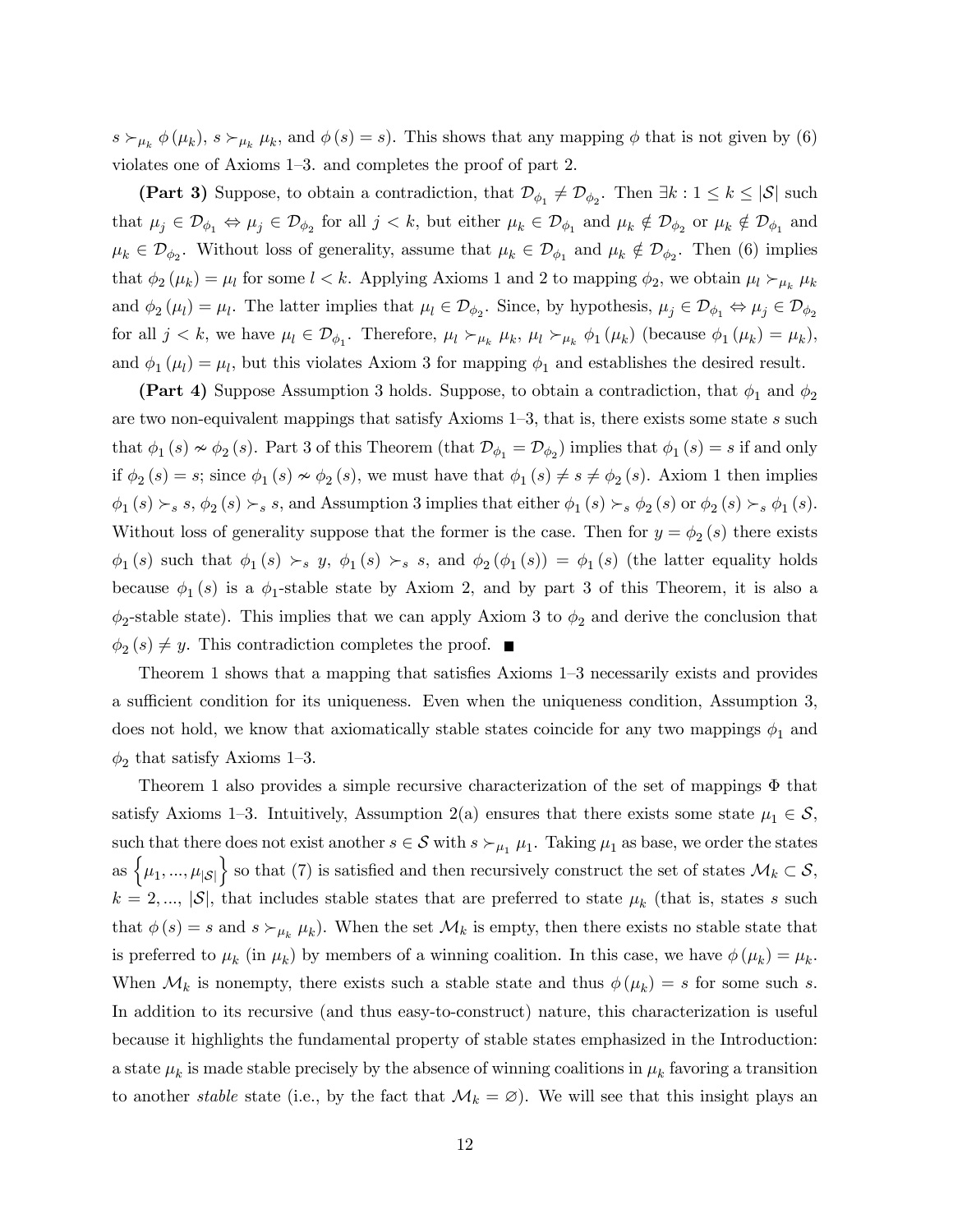important role in the applications in Section 6.

Part 3 of Theorem 1 shows that the set of stable states  $\mathcal D$  does not depend on the specific  $\phi$ chosen from  $\Phi$ . For different  $\phi$ 's in  $\Phi$  (when  $\Phi$  is not a singleton), the stable state corresponding to the same initial state may differ, but the ranges of these mappings are the same. These ranges and the set of stable states  $\mathcal D$  are uniquely determined by preferences and the structure of winning coalitions.7 Finally, part 4 shows that when Assumption 3 holds, any stable states resulting from an initial state must be equivalent. In other words, if  $s_1 = \phi_1(s_0)$  and  $s_2 = \phi(s_0)$ , then  $s_1$  and  $s_2$  might differ in terms of the structure of winning coalitions, but they must give the same payoff to all individuals.

We have motivated the analysis leading up to Theorem 1 with the argument that, when agents are sufficiently forward-looking, only axiomatically stable states should be observed (at least in the "long run", i.e., for  $t \geq T$  for some finite T). The analysis of the dynamic game in the next section substantiates this interpretation.

### 4 Noncooperative Foundations of Dynamically Stable States

We now describe the extensive-form game capturing dynamic interactions in the environment of Section 2 and characterize the MPE of this game. The main result is the equivalence between the MPE of this game and the axiomatic characterization in Theorem 1.

This game specifies: (1) a protocol for a sequence of agenda-setters and proposals in each state; and (2) a protocol for voting over proposals. Voting is sequential and is described below (the exact sequence in which votes are cast will not matter). We represent the protocol for agenda-setting using a sequence of mappings,  $\{\pi_s\}_{s\in\mathcal{S}}$ , and refer to it simply as a *protocol*. Let  $K_s$  be a natural number for each  $s \in \mathcal{S}$ . Then,  $\pi_s$  is defined as a mapping

$$
\pi_s: \{1, \ldots, K_s\} \to \mathcal{I} \cup \mathcal{S}
$$

for each state  $s \in \mathcal{S}$ . Thus each  $\pi_s$  specifies a finite sequence of elements from  $\mathcal{I} \cup \mathcal{S}$ , where  $K_s$  is the length of sequence for state s and determines the sequence of agenda-setters and proposals. In particular, if  $\pi_s(k) \in \mathcal{I}$ , then it denotes an agenda-setter who will make a proposal from the set of states S. Alternatively, if  $\pi_s(k) \in S$ , then it directly corresponds to an exogenouslyspecified proposal over which individuals vote. Therefore, the extensive-form game is general

<sup>&</sup>lt;sup>7</sup>In Appendix C, we relate the set  $\mathcal D$  to two concepts from cooperative game theory, von Neumann-Morgenstern's stable set and Chwe's largest consistent set. Even though these concepts generally differ, we show that under Assumptions 1 and 2, both sets coincide with  $D$ . This is an intriguing result, though it does not obviate the need for our axiomatic characterization in this section or the noncooperative analysis in the next section, since our main focus is on the mappings  $\phi$ , which determine the axiomatically or dynamically stable states as a function of the initial state. Von Neumann-Morgenstern's stable set and Chwe's largest consistent set are silent on this relationship.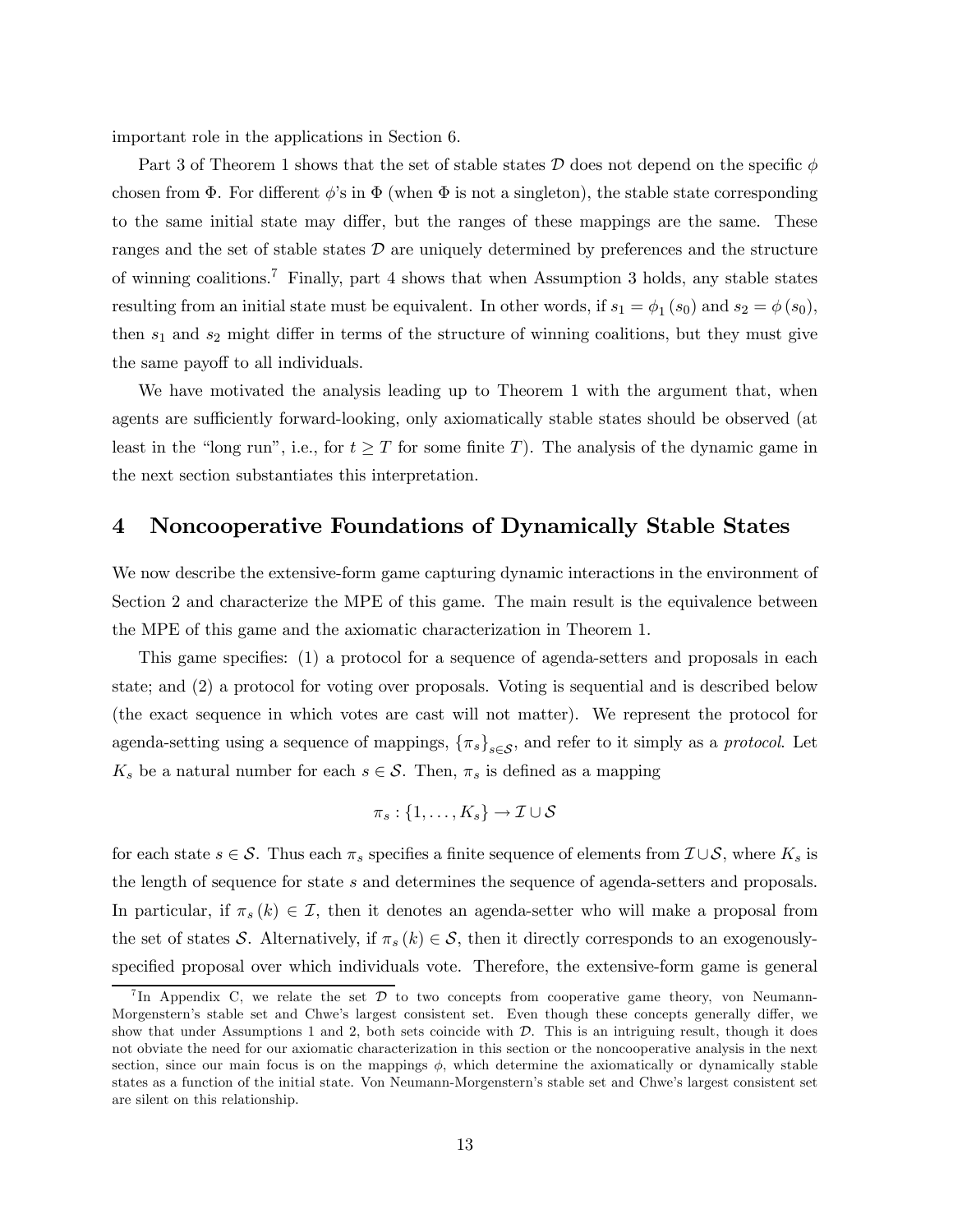enough to include both proposals for a change to a new state initiated by agenda-setters or exogenous proposals. We make the following assumption on  $\{\pi_s\}_{s\in\mathcal{S}}$ :

**Assumption 4** (Protocols) For every state  $s \in \mathcal{S}$ , one (or both) of the following two conditions is satisfied:

(a) For any state  $z \in S \setminus \{s\}$ , there is an element  $k : 1 \leq k \leq K_s$  of sequence  $\pi_s$  such that  $\pi_{s}(k)=z.$ 

(b) For any player  $i \in \mathcal{I}$  there is an element  $k : 1 \leq k \leq K_s$  of sequence  $\pi_s$  such that  $\pi_s(k) = i.$ 

This assumption implies that either sequence  $\pi_s$  contains all possible states (other than the "status quo" s) as proposals or it allows all possible agenda-setters to eventually make a proposal. It ensures that either all alternatives will be considered or all players will have a chance to propose (unless a proposal is accepted earlier).

At  $t = 0$ , state  $s_0 \in \mathcal{S}$  is taken as given (as noted above, it might be determined as part of the description of the environment or determined by Nature according to some probability distribution). Subsequently (for  $t \geq 1$ ), the timing of events is as follows:

- 1. Period t begins with state  $s_{t-1}$  inherited from the previous period.
- 2. For  $k = 1, \ldots, K_{s_{t-1}}$ , the kth proposal  $P_{k,t}$  is determined as follows. If  $\pi_{s_{t-1}}(k) \in \mathcal{S}$ , then  $P_{k,t} = \pi_{s_{t-1}}(k)$ . If  $\pi_{s_{t-1}}(k) \in \mathcal{I}$ , then player  $\pi_{s_{t-1}}(k)$  chooses  $P_{k,t} \in \mathcal{S}$ .
- 3. If  $P_{k,t} \neq s_{t-1}$ , then there is a sequential voting between  $P_{k,t}$  and  $s_{t-1}$  (we will show that the sequence in which voting takes place has no effect on the equilibrium and we do not specify it here). Each player votes yes (for  $P_{k,t}$ ) or no (for  $s_{t-1}$ ). Let  $Y_{k,t}$  denote the set of players who voted yes. If  $Y_{k,t} \in \mathcal{W}_{s_{t-1}}$ , then alternative  $P_{k,t}$  is accepted, otherwise (that is, if  $Y_{k,t} \notin \mathcal{W}_{s_{t-1}}$ ), it is rejected. If  $P_{k,t} = s_{t-1}$ , there is no voting and we adopt the convention that in this case  $P_{k,t}$  is rejected.
- 4. If  $P_{k,t}$  is accepted, then we transition to state  $s_t = P_{k,t}$ , and the period ends. If  $P_{k,t}$  is rejected or if there is no voting because  $P_{k,t} = s_{t-1}$  and  $k < K_{s_{t-1}}$ , then the game moves to step 2 with k increased by 1; if  $k = K_{s_{t-1}}$ , the next state is  $s_t = s_{t-1}$ , and the period ends.
- 5. In the end of the period, each player receives instantaneous utility  $u_i(t)$ .

Payoffs in this dynamic game are given by (4), with

$$
u_i(t) = \begin{cases} w_i(s_t) & \text{if } s_t = s_{t-1} \\ 0 & \text{if } s_t \neq s_{t-1} \end{cases}
$$
 (9)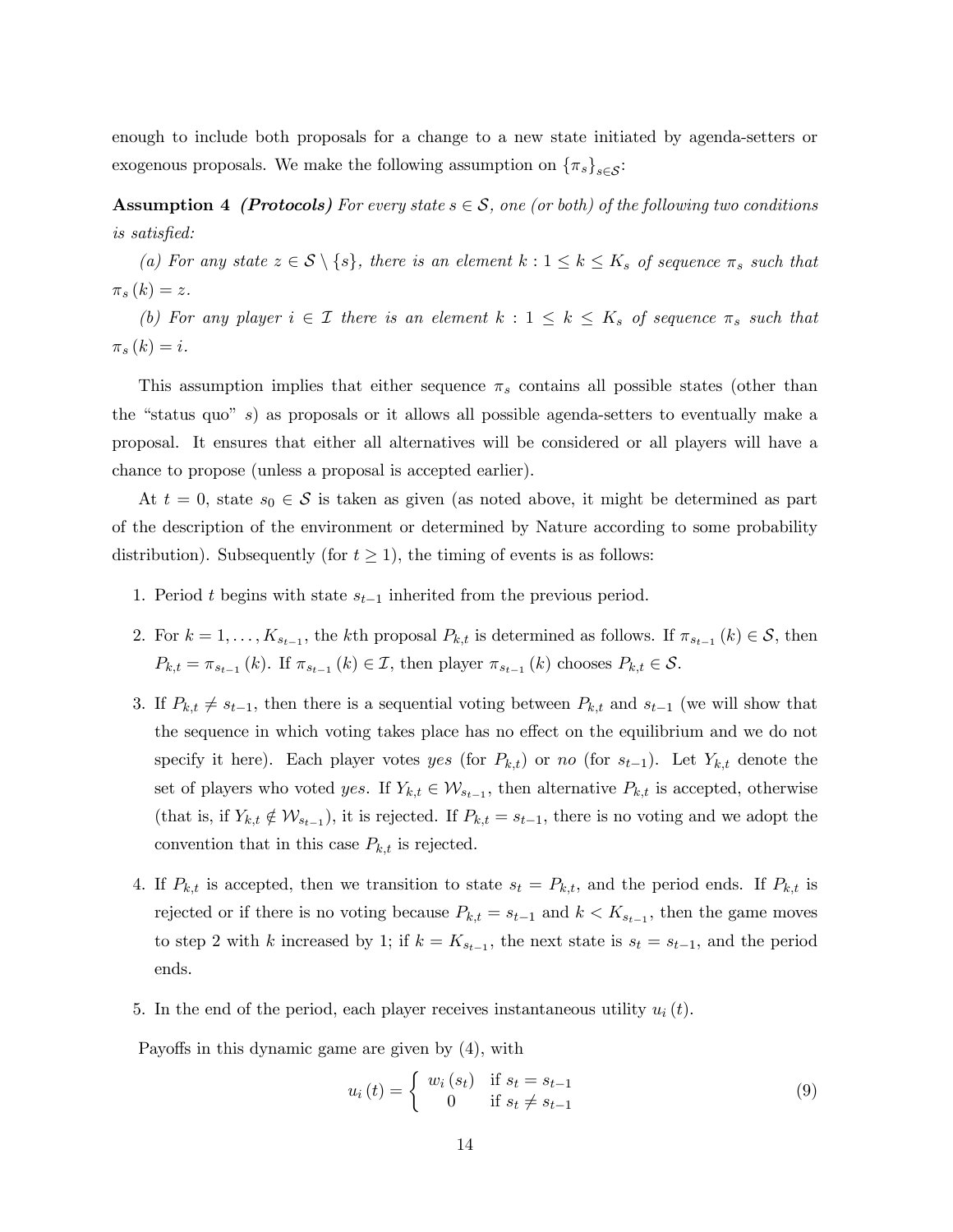for each  $i \in \mathcal{I}$ . In other words, in the period in which a transition occurs, each individual receives zero payoff. In all other periods, each individual i receives the payoff  $w_i(s_t)$  as a function of the current state  $s_t$ . The period of zero payoff can be interpreted as representing a "transaction" cost" associated with the change in the state and is introduced to guarantee the existence of a pure-strategy MPE. Since the game is infinitely-repeated and we will take  $\beta$  to be large, this one-period "transaction cost" has little effect on discounted payoffs. In particular, once (and if) a dynamically stable state s is reached, individuals will receive  $w_i(s)$  at each date thereafter.<sup>8</sup> Examples 3 and 4 in Appendix C demonstrate that if the transaction cost is removed from (9), a (pure-strategy) equilibrium may fail to exist or may induce cycles along the equilibrium path.

A MPE is defined in the standard fashion as a subgame perfect equilibrium (SPE) where strategies are only functions of "payoff-relevant states." Here payoff-relevant states are different from the states  $s \in \mathcal{S}$  described above, since the order in which proposals have been made within a given period are also payoff relevant for the continuation game. Since the notion of MPE is familiar, we do not provide a formal definition. For completeness, such a definition is provided in Appendix C. In what follows, we will use the terms MPE and equilibrium interchangeably. We next define dynamically stable states.

Definition 2 (Dynamically Stable States) State  $s^{\infty} \in S$  is a dynamically stable state if there exist an initial state  $s \in S$ , a set of protocols  $\{\pi_s\}_{s \in S}$ , a MPE strategy profile  $\sigma$ , and  $T < \infty$  such that along the equilibrium path we have  $s_t = s^{\infty}$  for all  $t \geq T$ .

Put differently,  $s^{\infty}$  is a dynamically stable state if it is reached by some finite time T and is repeated thereafter. Our objective is to determine whether dynamically stable states exist in the dynamic game described above and to characterize them as a function of the initial state  $s_0 \in \mathcal{S}$ . We also establish the equivalence between dynamically and axiomatically stable states characterized in the previous section. We first introduce a slightly stronger version of Assumption 2(b).

**Assumption 2(b)\*** For any sequence of states  $s, s_1, \ldots, s_k$  in S with  $s_j \succ_s s$  for  $1 \leq j \leq k$ and  $s_i \nsim s_l$  for  $1 \leq j < l \leq k$ ,

$$
s_{j+1} \succeq_s s_j
$$
 for all  $1 \le j \le k-1 \implies s_1 \not\le_s s_k$ .

Moreover, if for  $x, y, s \in S$  we have  $x \succ_s s$  and  $y \not\succ_s s$ , then  $y \not\succ_s x$ .

<sup>8</sup>Various different alternative game forms also lead to the same results. We chose to present this one because it appears to be the simplest one to describe and encompasses the most natural protocols for agenda setting and voting. In particular, it allows votes to take place over all possible proposals (or all possible agenda-setters to have a move), which is a desirable feature, since otherwise some transitions would be ruled out by the game form.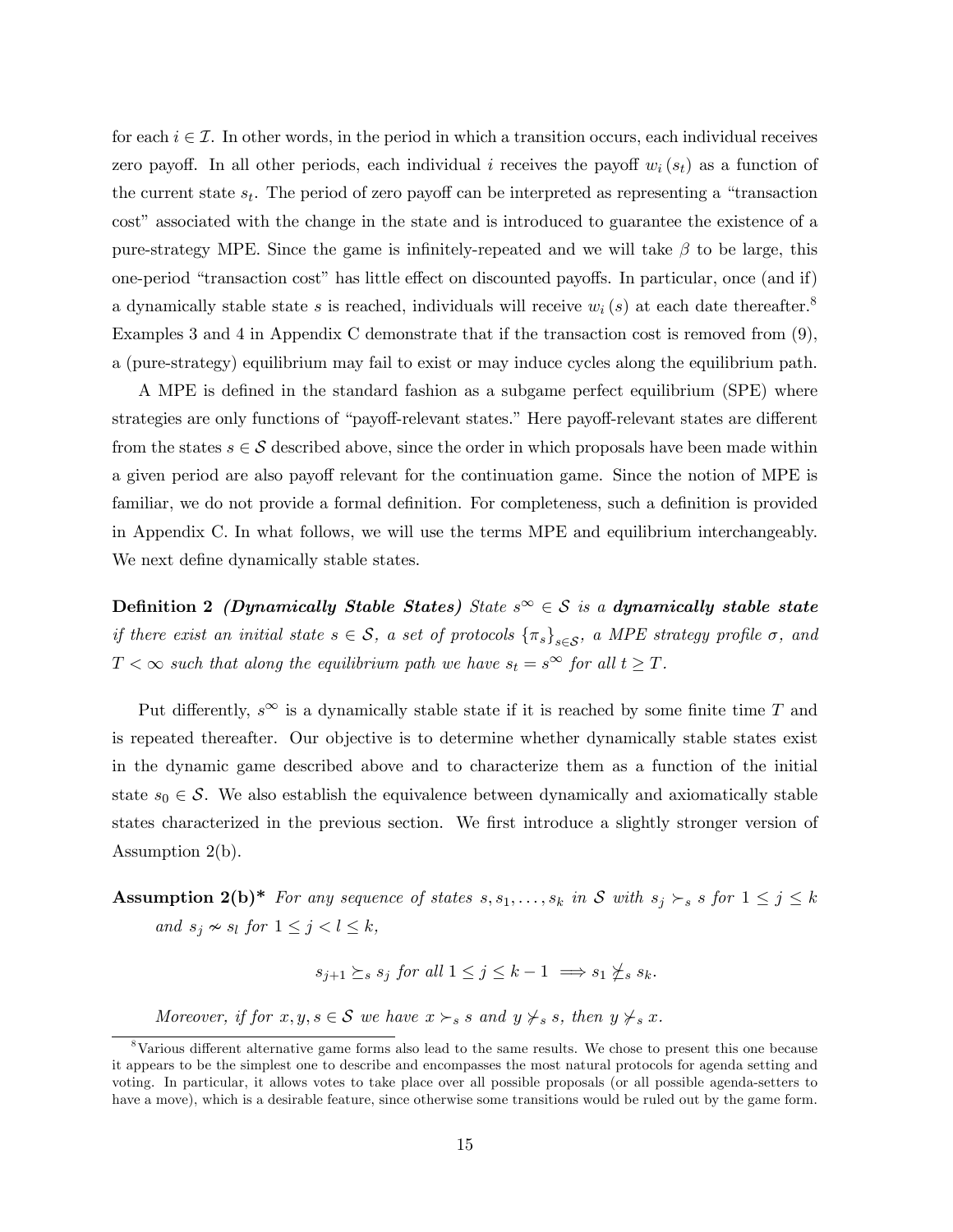In addition to cycles of the form  $y \succ_s x$ ,  $z \succ_s y$ ,  $x \succ_s z$  (which are ruled out by Assumption 2(b)), this assumption rules out cycles of the form  $y \succeq_s x$ ,  $z \succeq_s y$ ,  $x \succeq_s z$ , unless the states x, y, and z are payoff-equivalent. It also imposes the technical requirement that when  $x \succ_s s$  and  $y \nsucc_s s$ , then  $y \nsucc_s x$ . Both requirements of this assumption are relatively mild.

The main result of the paper is summarized in the following theorem.

Theorem 2 (Characterization of Dynamically Stable States) Suppose that Assumptions 1,  $2(a,b)$  and 4 hold. Then there exists  $\beta_0 \in (0,1)$  such if for all  $\beta > \beta_0$ , we have the following results.

- 1. For any  $\phi \in \Phi$  there exists a set of protocols  $\{\pi_s\}_{s \in \mathcal{S}}$  and a pure-strategy MPE  $\sigma$  of the game such that  $s_t = \phi(s_0)$  for any  $t \geq 1$ ; that is, the game reaches  $\phi(s_0)$  after one period and stays in this state thereafter. Therefore,  $s = \phi(s_0)$  is a dynamically stable state. Moreover, suppose that Assumption  $2(b)^*$  holds. Then:
- 2. For any set of protocols  $\{\pi_s\}_{s\in\mathcal{S}}$  there exists a pure-strategy MPE. Any such MPE  $\sigma$  has the property that for any initial state  $s_0 \in \mathcal{S}$ ,  $s_t = s^{\infty}$  for all  $t \geq 1$ . Moreover, there exists  $\phi \in \Phi$  such that  $s^{\infty} = \phi(s_0)$ . Therefore, all dynamically stable states are axiomatically stable.
- 3. If, in addition, Assumption 3 holds, then the MPE is essentially unique in the sense that for any set of protocols  $\{\pi_s\}_{s\in\mathcal{S}}$ , any pure-strategy MPE  $\sigma$  induces  $s_t \sim \phi(s_0)$  for all  $t \geq 1$ , where  $\phi \in \Phi$ .

#### **Proof.** See Appendix A. ■

Parts 1 and 2 of Theorem 2 state that the set of dynamically stable states and the set of stable states D defined by axiomatic characterization in Theorem 1 coincide; any mapping  $\phi \in \Phi$ (satisfying Axioms 1—3) is the outcome of a pure-strategy MPE and any such MPE implements the outcome of some  $\phi \in \Phi$ . This theorem therefore establishes the equivalence of axiomatic and dynamic characterizations. An important implication is that the recursive characterization of axiomatically stable states in (6) applies exactly to dynamically stable states.

The equivalence of the results of Theorems 1 and 2 is intuitive. Had the players been shortsighted (impatient), they would care mostly about the payoffs in the next state or the next few states that would arise along the equilibrium path (as in the concept of myopic stability introduced next). However, when players are sufficiently patient, in particular, when  $\beta > \beta_0$ , they care more about payoffs in the ultimate state than the payoffs along the transitional states. Consequently, winning coalitions are not willing to move to a state that is not (axiomatically) stable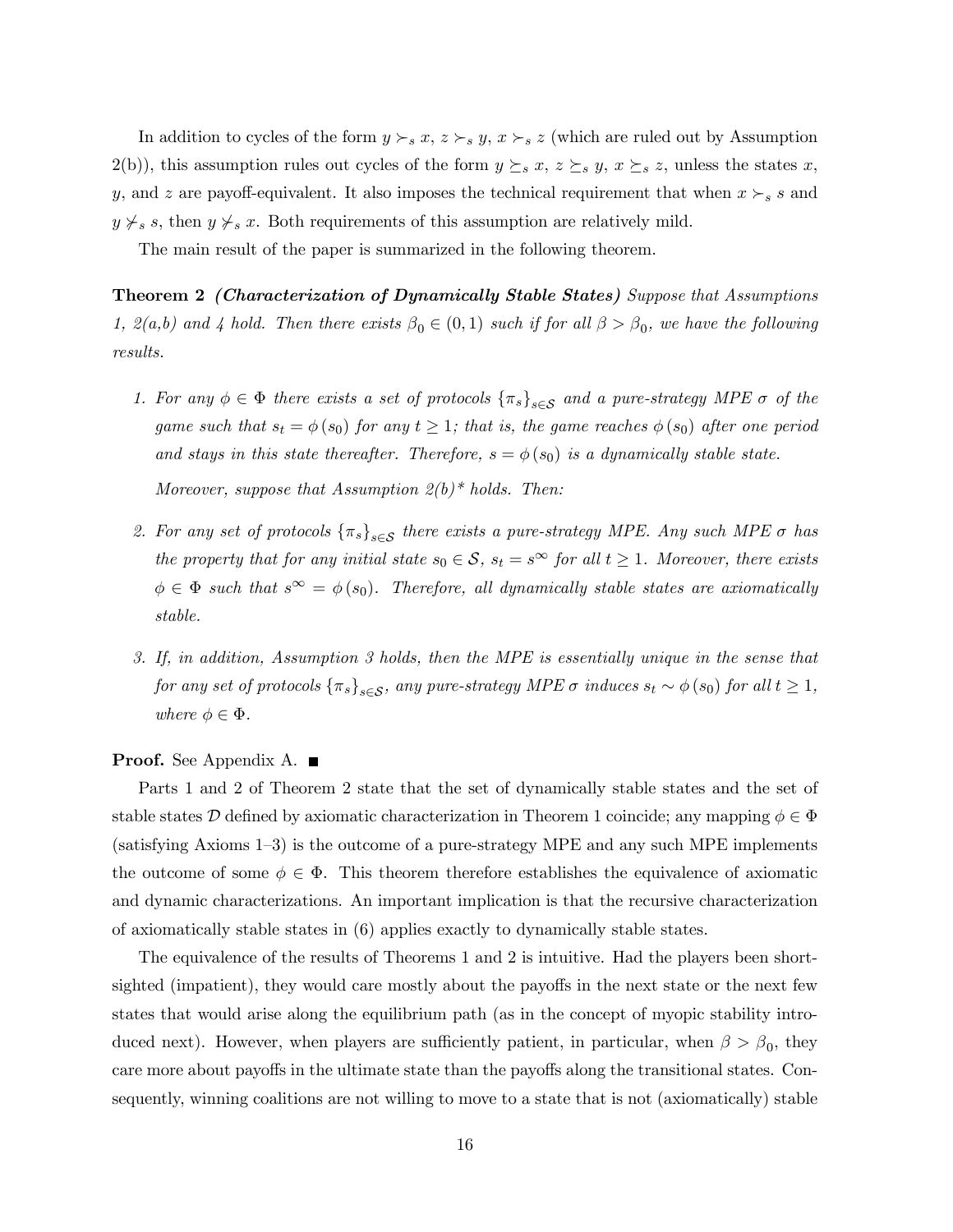according to Theorem 1; this leads to the equivalence between the concepts of axiomatically and dynamically stable states.

To highlight some of the implications of our analysis so far and to emphasize the difference between dynamically stable states and states that may arise when individuals are shortsighted, we next introduce a number of corollaries of Theorems 1 and 2. We start with a simple definition.

**Definition 3** (Myopic Stability) A state  $s^m \in \mathcal{S}$  is myopically stable if there does not exist  $s \in \mathcal{S}$  with  $s \succ_{s^m} s^m$ .

Myopic stability would apply if individuals made choices only considering their implications in the next period. Clearly, a myopically stable state is (axiomatically and dynamically) stable, but the converse is not true. This is stated in the next corollary, which emphasizes that a state is made stable not by the absence of a powerful group preferring change, but by the absence of an alternative stable state that is preferred by a powerful group. This corollary is an immediate implication of Theorems 1 and 2, in particular, of equation  $(5)$ . Its proof is omitted.

- **Corollary 1** 1. State  $s^{\infty} \in S$  is a (dynamically and axiomatically) stable state only if for any  $s \in \mathcal{S}$  with  $s \succ_{s^\infty} s^\infty$ , and any  $\phi$  satisfying Axioms 1–3,  $s \neq \phi(s)$ .
	- 2. The set of myopically stable states is a subset of  $\mathcal{D}$  (the set of axiomatically and dynamically stable states). In particular, a myopically stable state  $s<sup>m</sup>$  is a stable state, but a stable state  $s^{\infty}$  is not necessarily myopically stable.

The final part of the corollary implies that  $s^{\infty}$  may be stable even if it is not myopically stable (recall Example 1). In particular, there may exist a state s such that  $s \succ_{s \infty} s^{\infty}$ ; but  $s^{\infty}$ may still be stable because  $s \neq \phi(s)$  and leads to some other state s', which is not preferred by a winning coalition in  $s^{\infty}$  (if we had  $s' = \phi(s) \succ_{s^{\infty}} s^{\infty}$ , then  $s^{\infty}$  would not be a stable state). Another direct implication of this corollary is that forward-looking behavior enlarges the set of stable states.

For the next corollary, we first introduce an additional definition.

Definition 4 (Inefficiency) State  $s \in S$  is (strictly) Pareto inefficient if  $\mathcal{W}_s \neq \emptyset$  and there exists a state  $s' \in S$  such that  $w_i(s') > w_i(s)$  for all  $i \in \mathcal{I}$ .

State  $s \in S$  is (strictly) winning coalition inefficient if there exists state  $s' \in S$  such that  $s' \succ_s s$ .

Clearly, if a state s is Pareto inefficient, it is winning coalition inefficient, but not vice versa.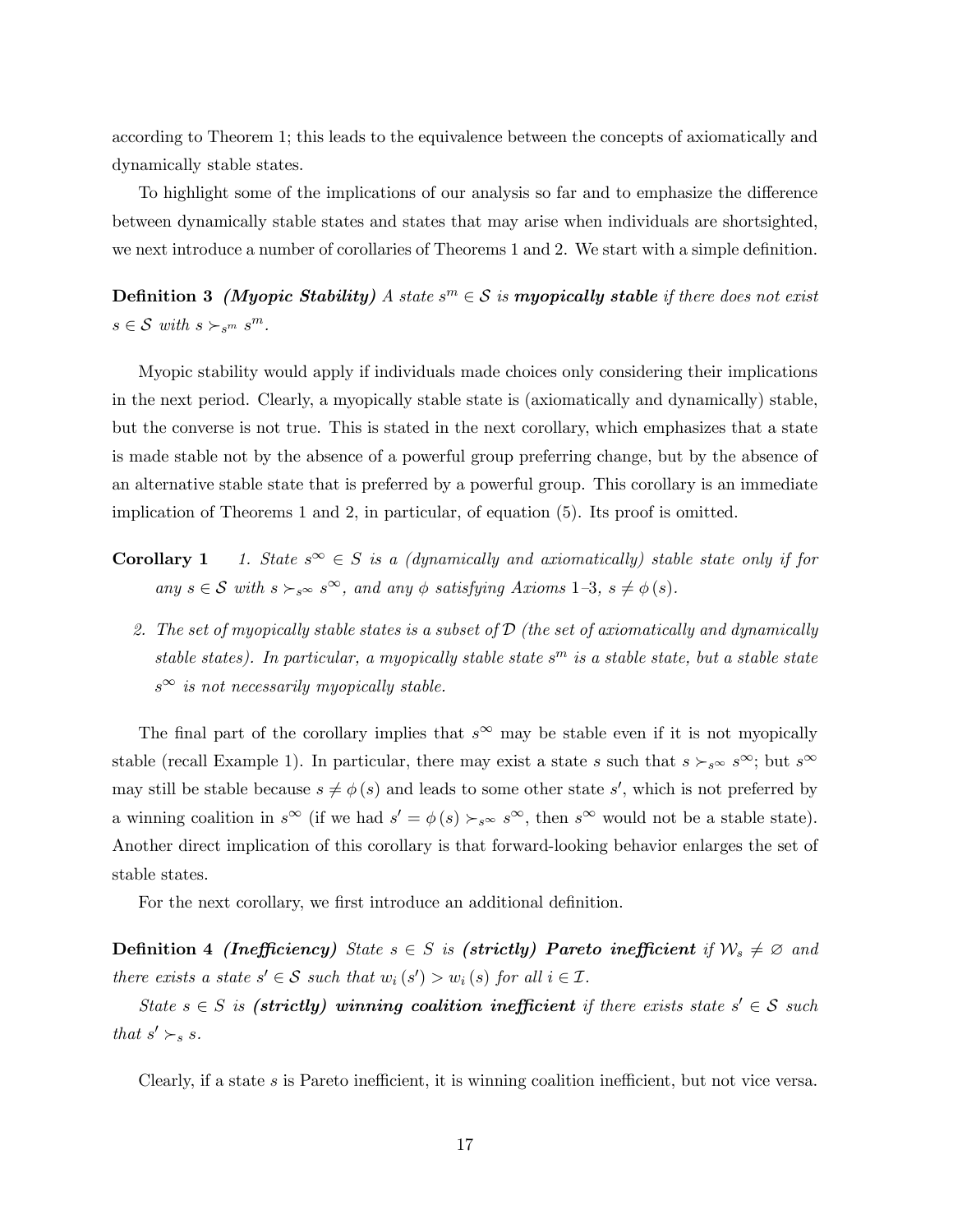- **Corollary 2** 1. A stable state  $s^{\infty} \in \mathcal{S}$  can be winning coalition inefficient and Pareto inefficient.
	- 2. Whenever  $s^{\infty}$  is not myopically stable, it is winning coalition inefficient.

Proof. The first part again follows from Example 1 in the Introduction. The second part follows from the fact that if  $s^{\infty}$  is not myopically stable, then there must exist  $s \in S$  such that  $s \succ_{s} \infty s^{\infty}$ .

## 5 Ordered States

Theorems 1 and 2 provide a complete characterization of axiomatically and dynamically stable states as a function of the initial state  $s_0 \in \mathcal{S}$  provided that Assumptions 1 and 2 are satisfied. While the former is a very natural assumption and easy to check, Assumption 2 may be somewhat more difficult to verify. In this section, we show that when the set of states  $S$  admits a (linear) order according to which individual (stage) payoffs satisfy single-crossing or single-peakedness properties (and the set of winning coalitions  ${W_s}_{s \in S}$  satisfies some natural additional conditions), Assumption 2 is satisfied. This result enables more straightforward application of our main theorems in a wide variety of circumstances.

In a number of applications, the set of states  $S$  has a natural order, so that any two states x and y can be ranked (e.g., either x is "greater than" or "less than" y). When such an order exists, we can take, without loss of any generality, S to be a subset of R. Similarly, let  $\mathcal{I} \subset \mathbb{R}$ , which is also without loss of any generality. Given these orders on the set of states and the set of individuals, we introduce certain well-known restrictions on preferences.9 All of the following restrictions and definitions refer to stage payoffs and are thus easy to verify.

Definition 5 (Single-Crossing) Given  $\mathcal{I} \subset \mathbb{R}$ ,  $\mathcal{S} \subset \mathbb{R}$ , and  $\{w_i(s)\}_{i \in \mathcal{I}, s \in \mathcal{S}}$ , the singlecrossing condition (SC) holds if, for any  $i, j \in \mathcal{I}$  and  $x, y \in \mathcal{S}$  such that  $i < j$  and  $x < y$ ,  $w_i(y) > w_i(x)$  implies  $w_j(y) > w_j(x)$  and  $w_j(y) < w_j(x)$  implies  $w_i(y) < w_i(x)$ .

Definition 6 (Single-Peakedness) Given  $\mathcal{I} \subset \mathbb{R}$ ,  $S \subset \mathbb{R}$ , and  $\{w_i(s)\}_{i \in \mathcal{I}, s \in \mathcal{S}}$ , preferences are single-peaked (SP) if for any  $i \in \mathcal{I}$  there exists state x such that for any  $y, z \in \mathcal{S}$ ,  $y < z \leq x$ or  $x \ge z > y$  implies  $w_i(y) \le w_i(z)$ .

We next introduce a generalization of the notion of the "median voter" to more general political institutions (e.g., those involving supermajority rules within the society or a club).

 $9$ See Barbera and Moreno (2008) for the connection between these notions.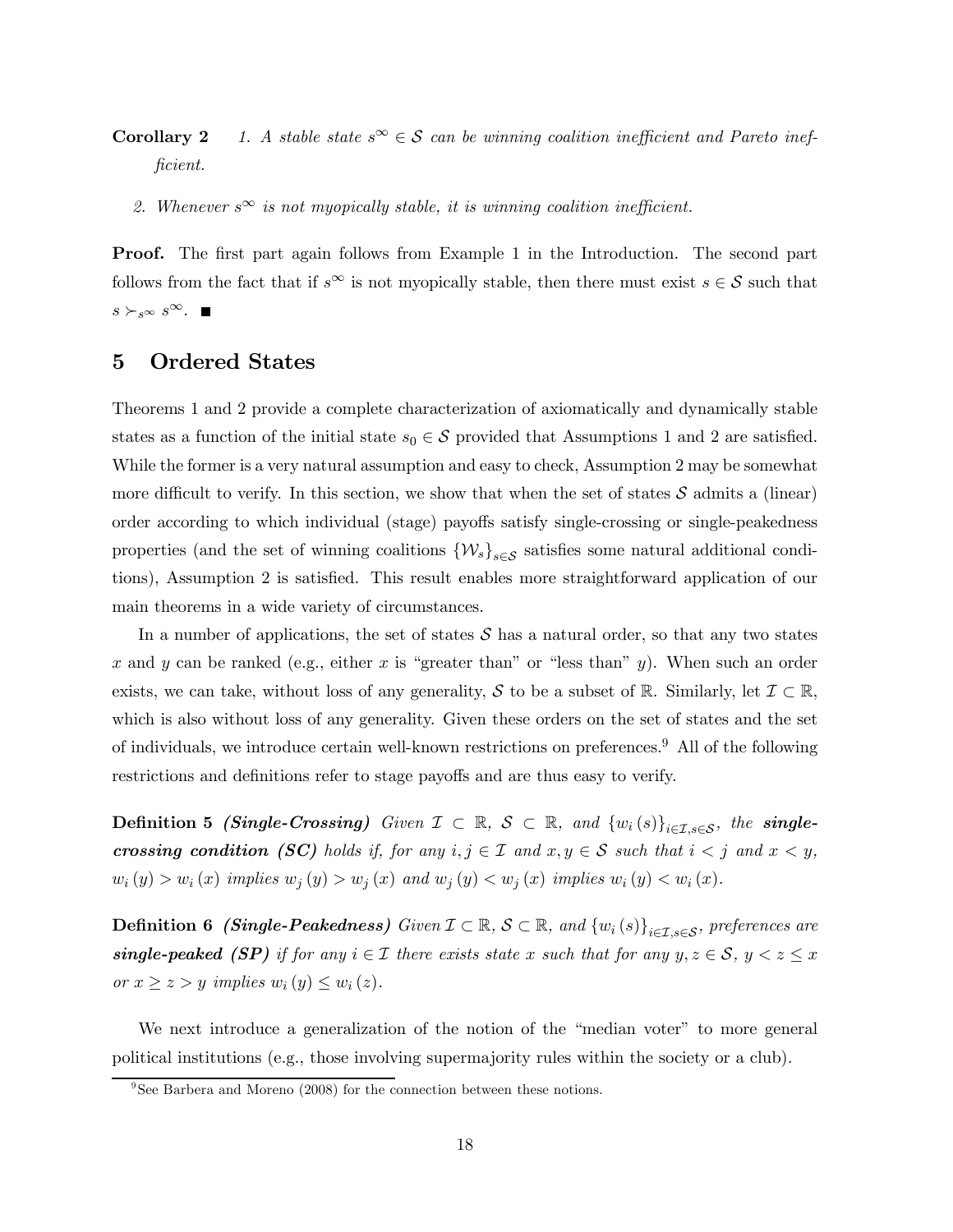**Definition 7** (Quasi-Median Voter) Given  $\mathcal{I} \subset \mathbb{R}$ ,  $\mathcal{S} \subset \mathbb{R}$ , and  $\{W_s\}_{s \in \mathcal{S}}$ , player  $i \in \mathcal{I}$  is a quasi-median voter (in state s) if for any  $X \in \mathcal{W}_s$  such that  $X = \{j \in \mathcal{I} : a \leq j \leq b\}$  for some  $a, b \in \mathbb{R}$  we have  $i \in X$ .

Denote the set of quasi-median voters in state s by  $M_s$ . Theorem 3 shows that it is nonempty (provided that Assumption 1 is satisfied).

Definition 8 (Monotonic Median Voter Property) Given  $\mathcal{I} \subset \mathbb{R}$  and  $\mathcal{S} \subset \mathbb{R}$ , the sets of winning coalitions  $\{W_s\}_{s\in\mathcal{S}}$  has **monotonic median voter property** if for each  $x, y \in \mathcal{S}$ satisfying  $x < y$  there exist  $i \in M_x$ ,  $j \in M_y$  such that  $i \leq j$ .

The last definition is general enough to encompass majority and supermajority voting as well as these voting rules that apply for a subset of players (such as club members or those that are part of a limited franchise). Finally, we also impose the following weak genericity assumption.

Assumption 5 (Weak Genericity) Preferences  ${w_i(s)}_{i \in I, s \in S}$  and the set of winning coalitions  $\{W_s\}_{s\in\mathcal{S}}$  are such that for any  $x, y, z \in \mathcal{S}$ ,  $x \succeq_z y$  implies  $x \succ_z y$  or  $x \sim y$ .

Assumption 5 is satisfied if no player is indifferent between any two states (though it does not rule out such indifferences). The main results of this section are presented in the following theorem.

Theorem 3 (Characterization with Ordered States) For any  $\mathcal{I} \subset \mathbb{R}$ ,  $S \subset \mathbb{R}$ , preferences  ${w_i(s)}_{i \in I, s \in S}$ , and winning coalition  ${W_s}_{s \in S}$  satisfying Assumption 1, we have that:

- 1. If single-crossing condition and monotonic median voter property hold, then Assumption  $2(a,b)$  is satisfied and thus Theorem 1 applies.
- 2. If preferences are single-peaked and for any  $x, y \in S$  and any  $X \in \mathcal{W}_x$ ,  $Y \in \mathcal{W}_y$  we have  $X \cap Y \neq \emptyset$ , then Assumption  $\mathcal{Z}(a,b)$  is satisfied and thus Theorem 1 applies.
- 3. If in either part 1 or 2, Assumption 5 also holds, then Assumption  $2(b)^*$  is also satisfied and thus Theorem 2 applies.

**Proof.** See Appendix A. ■

The conditions of Theorem 3 are relatively straightforward to verify and can be applied in a wide variety of applications and examples. Notice that part 2 of Theorem 3 requires a stronger condition than the monotonic median voter property. It can be verified that this condition implies the monotonic median voter property, so part 1 of the theorem continues to be true under the hypothesis of part 2. However, the converse is not true.<sup>10</sup>

<sup>&</sup>lt;sup>10</sup>In particular, consider the following environment: there are two states,  $x < y$ , and two voters,  $i < j$ .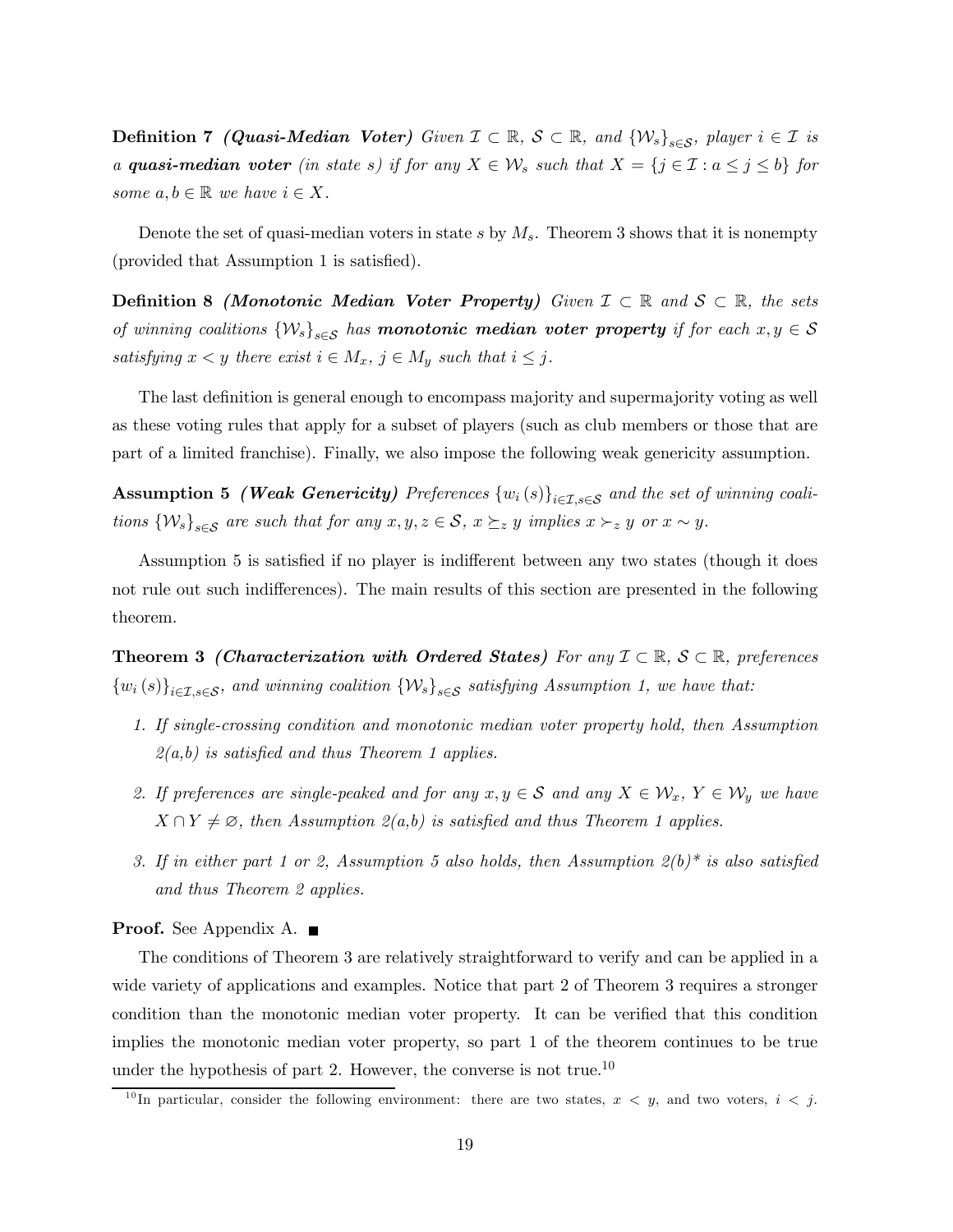## 6 Applications

We now illustrate how the characterization results provided in Theorems 1 and 2 can be applied in a variety of situations, including a number of political economy environments considered in the literature. We show that in many of these environments we can simply appeal to Theorem 3. Nevertheless, we will also see that the conditions in Theorem 3 are more restrictive than those stipulated in Theorems 1 and 2. Thus, when Theorem 3 does not apply, Theorems 1 and 2 may still be applied directly.

#### 6.1 Voting in Clubs

Let us return to Example 2. The society consists of N individuals, so  $\mathcal{I} = \{1, \ldots, N\}$ . Following Roberts (1999), suppose that there are N states, of the form  $s_k = \{1, ..., k\}$  for  $1 \leq k \leq N$ . Roberts (1999) imposes the following strict increasing differences condition:

for all 
$$
l > k
$$
 and  $j > i$ ,  $w_j(s_l) - w_j(s_k) > w_i(s_l) - w_i(s_k)$ ,  $(10)$ 

and considers two voting rules: majority voting within a club (where in club  $s_k$  one needs more than  $k/2$  votes for a change in club size) or median voter rule (where the agreement of individual  $(k+1)/2$  if k is odd or  $k/2$  and  $k/2+1$  if k is even are needed). These two voting rules lead to corresponding equilibrium notions, which Roberts calls Markov Voting Equilibrium and Median Voter Equilibrium, respectively. He establishes the existence of mixed-strategy equilibria with both notions and shows that they both lead to the same set of stable clubs.

It is straightforward to verify that Roberts's model and his two voting rules are special cases of the general voting rules allowed in our framework. In particular, let us first weaken Roberts's strict increasing differences property to single-crossing, in particular, let us assume that

for all 
$$
l > k
$$
 and  $j > i$ ,  $w_i(s_l) > w_i(s_k) \implies w_j(s_l) > w_j(s_k)$ , and  
\n $w_j(s_k) > w_j(s_l) \implies w_i(s_k) > w_i(s_l)$ . (11)

Clearly, (10) implies (11) (but not vice versa). In addition, Roberts's two voting rules can be represented by the following sets of winning coalitions:

$$
\mathcal{W}_{s_k}^{maj} = \{ X \in \mathcal{C} : |X \cap s_k| > k/2 \}, \text{ and}
$$

$$
\mathcal{W}_{s_k}^{med} = \begin{cases} \{ X \in \mathcal{C} : (k+1)/2 \in X \} & \text{if } k \text{ is odd;}\\ \{ X \in \mathcal{C} : \{k/2, k/2 + 1\} \subset X \} & \text{if } k \text{ is even.} \end{cases}
$$

Preferences are such that  $w_i(x) < w_i(y)$ , but  $w_j(x) > w_j(y)$ . These preferences are single-peaked (so are any preferences with two states). Suppose, in addition, that  $\mathcal{W}_x = \{\{i\}, \{i, j\}\}\,$  and  $\mathcal{W}_y = \{\{j\}, \{i, j\}\}\.$  In that case,  $i$  and  $j$  are quasi-median voters in states x and y, respectively, and thus monotonic median voter property holds. However, Assumption 2(a) is violated for  $\{x, y\}$  (we have  $y \succ_x x$  and  $x \succ_y y$ ).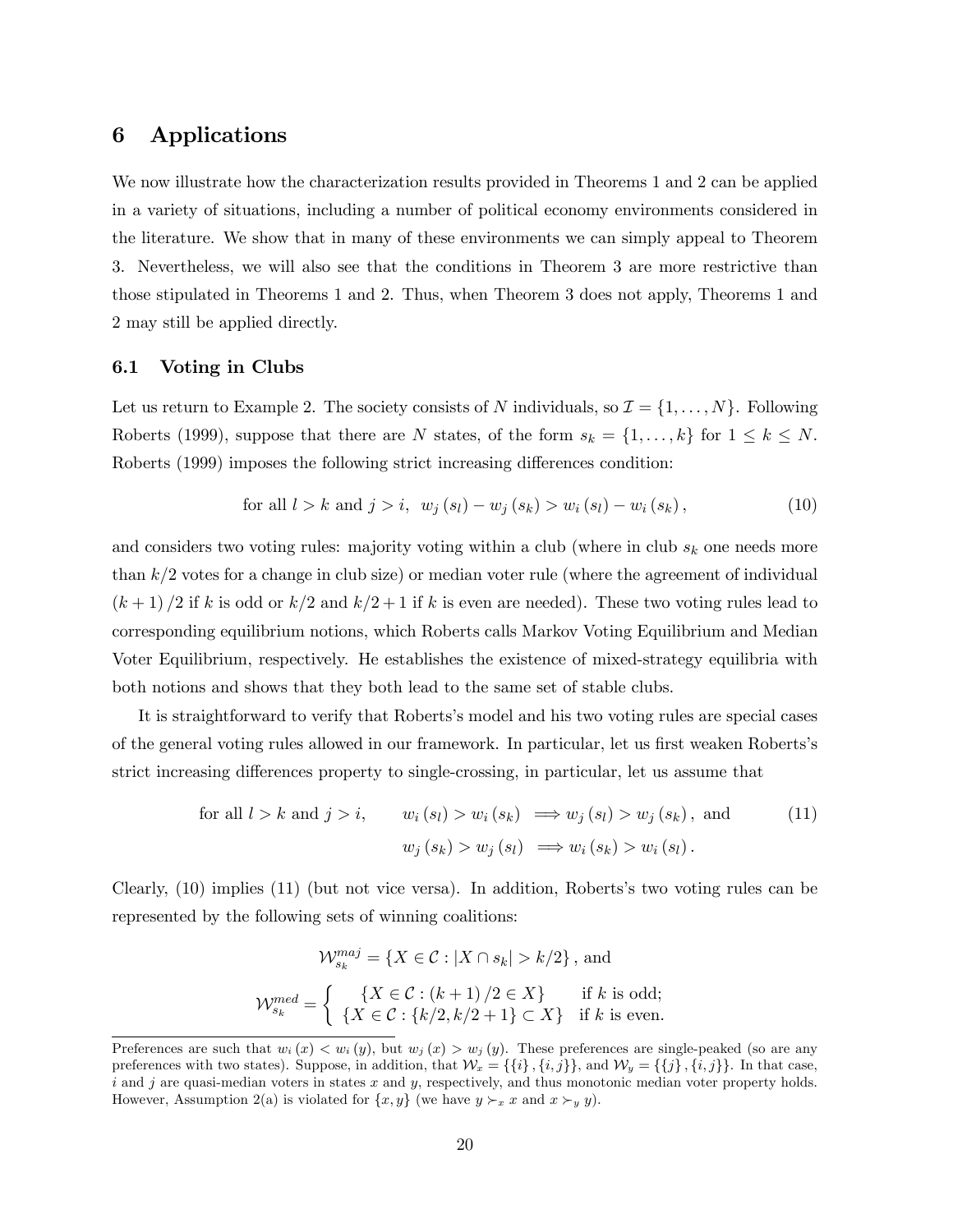Clearly, both  $\left\{\mathcal{W}_{s_k}^{maj}\right\}_{k=1}^N$  $\left\{\mathcal{W}_{s_k}^{med}\right\}_{k=1}^N$  satisfy Assumption 1 as well as the monotonic median voter property in Definition 8. Let us also assume that Assumption 5 holds. In this case, this can be guaranteed by assuming that  $w_i(s) \neq w_i(s')$  for any  $i \in \mathcal{I}$  and any  $s, s' \in \mathcal{S}$  (though a weaker condition would also be sufficient). Then, it is clear that Theorem 3 from the previous section applies to Roberts's model and establishes the existence of a pure-strategy MPE and characterizes the structure of stable clubs.

It can also be verified that Theorem 3 applies with considerably more general voting rules. For example, we could allow a different degree of supermajority rule in each club. The following set of winning coalitions nests various majority and supermajority rules: for each  $k$ , let the degree of supermajority in club  $s_k$  be  $l_k$  where  $k/2 < l_k \leq k$  and define the set a winning coalitions as:

$$
\mathcal{W}_{s_k}^{l_k} = \{ X \in \mathcal{C} : |X \cap s_k| \ge l \}
$$

Then, a relatively straightforward application of Theorem 3 establishes the following proposition (for completeness, the proof is provided in Appendix C).

**Proposition 1** In the voting in clubs model, with winning coalitions given by either  $\mathcal{W}_{s_k}^{maj}$ ,  $\mathcal{W}_{s_k}^{med}$ , or  $\mathcal{W}_{s_k}^{l_k}$ , where  $k/2 < l_k \leq k$  for all k, the following results hold.

(i) The monotonic median voters property in Definition  $\delta$  is satisfied.

(ii) Suppose that preferences satisfy (11) and Assumption 5. Then Assumptions  $2(a,b)$  and  $2b<sup>*</sup>$  hold and thus the characterization of MPE and stable states in Theorems 1 and 2 applies.

(iii) Moreover, if only odd-sized clubs are allowed, then in the case of majority or median voter rules Assumption 3 also holds and thus the dynamically stable state (club) is uniquely determined as a function of the initial state (club).

This proposition shows that a sharp characterization of dynamics of clubs and the set of stable clubs can be obtained easily by applying Theorem 3 to Roberts's original model or to various generalizations. Another generalization, not stated in Proposition 1, is to allow for a richer set of clubs. For example, the feasible set of clubs can also be taken to be of the form of  ${k - n, \ldots, k, \ldots, k + n} \cap \mathcal{I}$  for a fixed n (and different values of k). It is also noteworthy that the approach in Roberts's paper is considerably more difficult and restrictive (though Roberts also establishes the existence of mixed-strategy MPE for any  $\beta$ ). Therefore, this application illustrates the usefulness of the general characterization results presented in this paper.

#### 6.2 The Structure of Elite Clubs

In this subsection, we briefly discuss another example of dynamic club formation, which allows a simple explicit characterization. Suppose there are N individuals  $1, 2, \ldots, N$  and N states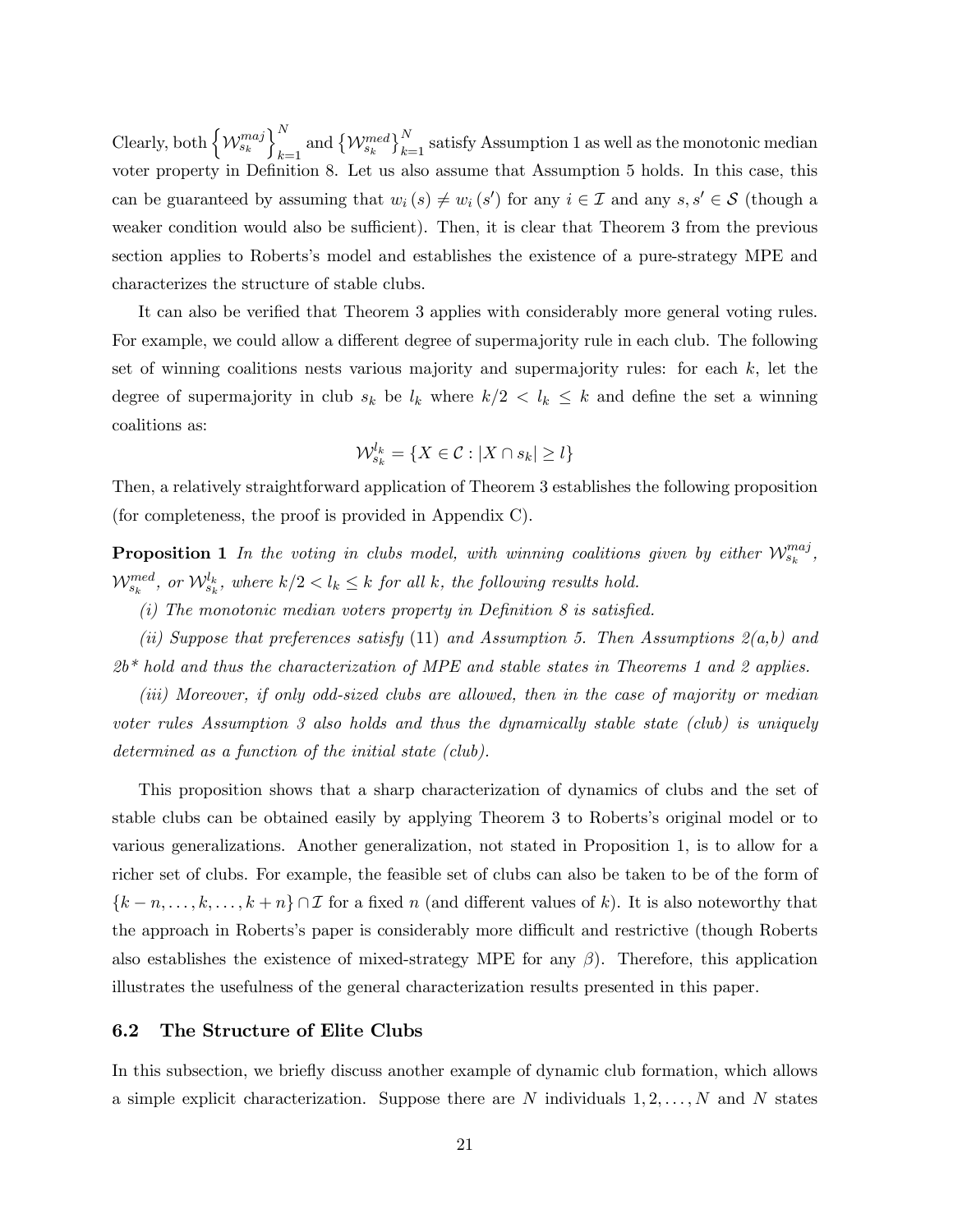$s_1, s_2, \ldots, s_N$ , where  $s_k = \{1, 2, \ldots, k\}$ . Preferences are such that for any  $n_0 = n_1 < j \le n_2 < n_3$ ,

$$
w_k(s_{n_0}) = w_k(s_{n_1}) < w_k(s_{n_3}) < w_k(s_{n_2}).\tag{12}
$$

These preferences imply that each player  $k$  wants to be part of the club, but conditional on being in the club, he prefers to be in a smaller (more "elite") one. In addition, a player is indifferent between two clubs he is not part of. Suppose that decisions are made by a simple majority rule of the club members, so that winning coalitions are given by

$$
\mathcal{W}_{s_k} = \{ X \in \mathcal{C} : |X \cap s_k| > k/2 \}.
$$
\n
$$
(13)
$$

It is straightforward to verify that this environment satisfies Assumptions 1,  $2(a,b)$ ,  $2b^*$ , and 3.11 Hence, we can use Theorems 1 and 2 to characterize the set of stable states and the unique outcome mapping. First, notice that state  $s_1$  is stable. This club only includes player 1, who is thus the dictator, and who likes this state best, and thus by Axiom 1 we must have  $\phi(s_1) = s_1$ . In state  $s_2$ , a consensus of players 1 and 2 is needed for a change. But  $s_2$  is the best state for player 2, so  $\phi(s_2) = s_2$ . In state  $s_3$ , the situation is different: state  $s_2$  is stable and is preferred to  $s_3$  by both 1 and 2 (and is the only such state), so  $\phi(s_3) = s_2$ . Proceeding inductively, we can show that club  $s_j$  is stable if and only if  $j = 2^n$  for  $n \in \mathbb{Z}_+$ , and the unique mapping  $\phi$  that satisfies Axioms 1—3 is

$$
\phi\left(s_{k}\right) = s_{2^{\lfloor \log_{2} k \rfloor}},\tag{14}
$$

where  $|x|$  denotes the greatest integer less than or equal to  $x \in \mathbb{R}$ .

The following proposition summarizes the above discussion.

**Proposition 2** In the elite club example considered above with preferences given by (12) and set of winning coalitions given by (13), the following results hold.

- 1. Assumptions 1,  $2(a,b)$ ,  $2b^*$ , and 3 hold.
- 2. If, instead of (12), for  $n_0 < n_1 < k \leq n_2 < n_3$  we have  $w_k(s_{n_0}) < w_k(s_{n_1}) < w_k(s_{n_3}) <$  $w_k(s_{n_2})$ , then single-crossing condition is satisfied (and monotonic median voter property is always satisfied in this example).
- 3. Club  $s_k$  is stable if and only if  $k = 2^n$  for  $n \in \mathbb{Z}^+$ .

 $11$ This is formally shown in Appendix C. Alternatively, one could consider a slight variation where a player who does not belong to either of any two clubs prefers the larger of the two. In this case, Theorem 3 can also be applied. In particular, with this variation, the single-crossing condition is satisfied (if  $w_i(s_y) > w_i(s_x)$  for  $y > x$ and  $j>i$ , then  $i \notin x$  and thus,  $j \notin x$ , and  $w_j (s_y) > w_j (s_x)$ ; conversely,  $w_j (s_y) < w_j (s_x)$  means  $j \in s_y$ , thus  $i \in s_y$ , and therefore  $w_i(s_y) < w_i(s_x)$ ). The monotonic median voter condition holds as well (one can choose quasi-median voter in state  $s_j$  to be  $|(j + 1)/2| \in M_{s_j}$ ; this sequence is weakly increasing in j).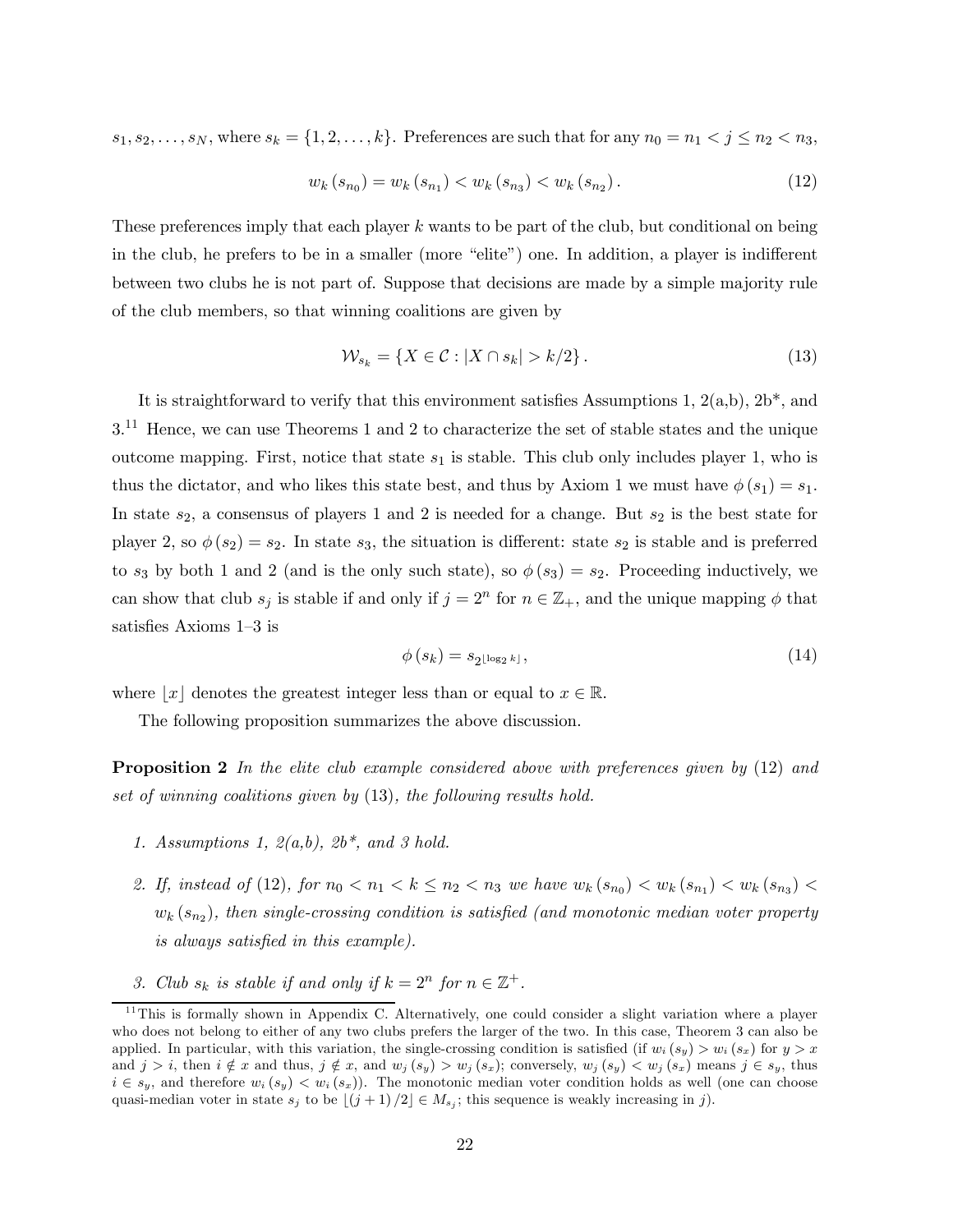4. The unique mapping  $\phi$  that satisfies Axioms 1–3 is given by (14).

**Proof.** See Appendix C. ■

#### 6.3 Stable Voting Rules and Constitutions

Another interesting model that can be analyzed using Theorem 3 is Barbera and Jackson's (2004) model of self-stable constitutions. In addition, our analysis shows how more farsighted decision-makers can be easily incorporated into Barbera and Jackson's model.

Motivated by Barbera and Jackson's model, let us introduce a somewhat more general framework. The society takes the form of  $\mathcal{I} = \{1, \ldots, N\}$  and each state now directly corresponds to a "constitution" represented by a pair  $(a, b)$ , where a and b are integers between 1 and N. The utility from being in state  $(a, b)$  is fully determined by a, so that each player i receives utility

$$
w_i [(a, b)] = w_i (a). \t\t(15)
$$

In contrast, the set of winning coalitions needed to change the state is determined by  $b \in \mathbb{Z}_+$ :

$$
\mathcal{W}_{(a,b)} = \{ X \in \mathcal{C} : |X| \ge b \}
$$
\n<sup>(16)</sup>

(so b may be interpreted as the degree of supermajority).

In Barbera and Jackson's model, individuals differ according to the probability with which they will support a proposal for a specific reform away from the status quo. The parameter a determines the (super)majority necessary for implementing the reform. The parameter b, on the other hand, is the (super)majority necessary (before individual preferences are realized) for changing the voting rule a. Expected utility is calculated before these preferences are realized and defines  $w_i$  [ $(a, b)$ ]. Ranking individuals according to the probability with which they will support the reform, Barbera and Jackson show that individual preferences satisfy (strict) singlecrossing and are (weakly) single-peaked.

For our analysis here, let us consider any situation in which preferences and winning coalitions satisfy  $(15)$  and  $(16)$ . It turns out to be convenient to reorder all pairs  $(a, b)$  on the real line as follows: if  $(a, b)$  and  $(a', b')$  satisfy  $a < a'$ , then  $(a, b)$  is located on the left of  $(a', b')$ , and we write  $(a, b) < (a', b')$ ; the ordering of states with the same a is unimportant. Suppose that  $w_i(a)$ , and thus  $w_i[(a, b)]$ , satisfies the single-crossing condition in Definition 5. This enables us to apply Theorem 3 to any problem that can be cast in these terms, including the original Barbera and Jackson model.

Let us next follow Barbera and Jackson in distinguishing between two cases. In the case of constitutions, any combination  $(a, b)$  is allowed, while in the case of voting rules, only the subset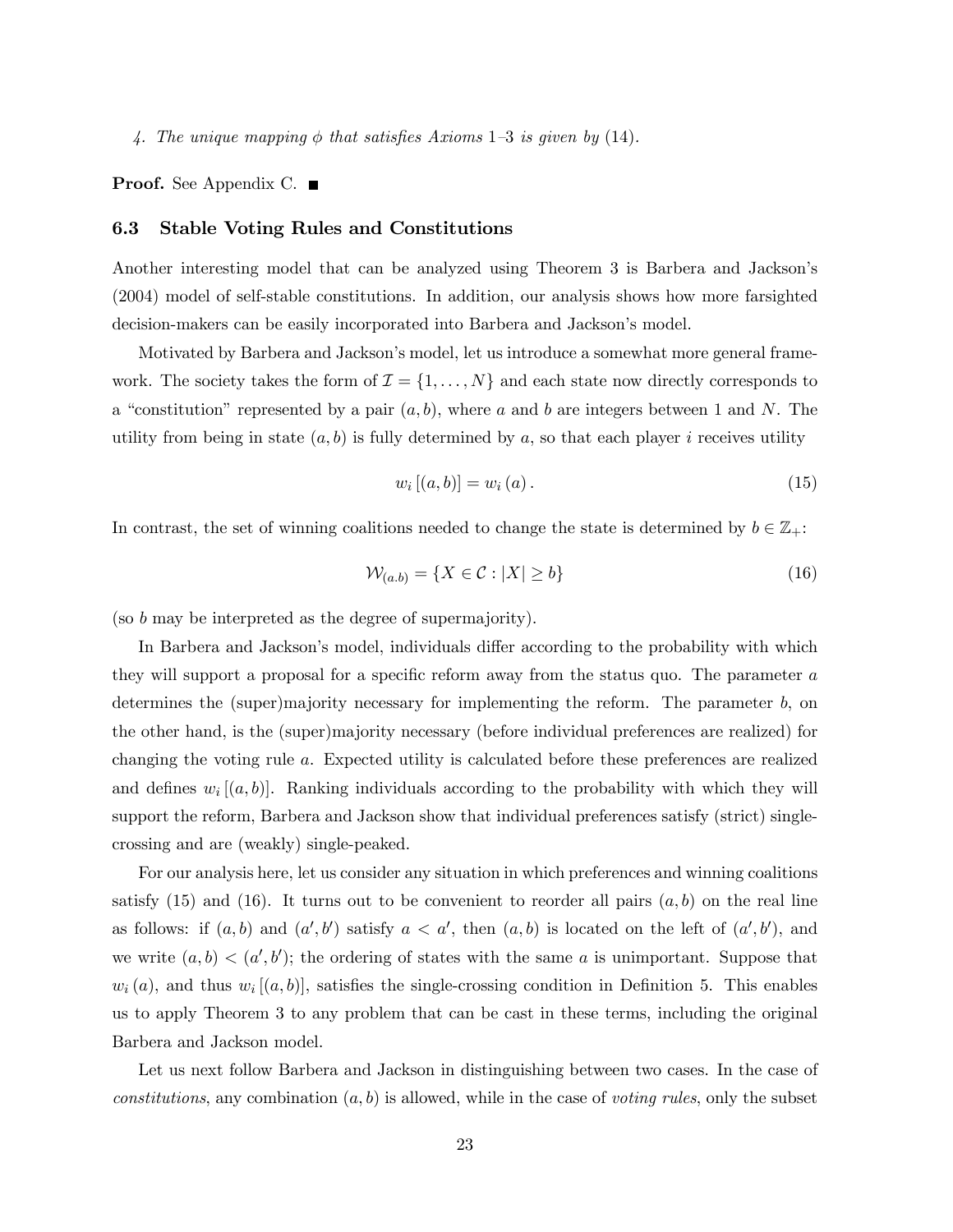of states where  $a = b$  is considered (then  $a = b$  is the voting rule); in both cases it is natural to assume  $b > N/2$ . Barbera and Jackson call a voting rule or a constitution  $(a, b)$  self-stable if there is no alternative voting rule  $(a', b')$  with  $a' = b'$  (or, respectively, constitution  $(a', b')$ ) such that  $(a', b')$  is preferred to  $(a, b)$  by at least b players. Clearly, this stability notion is equivalent to our notion of myopic stability. Given Corollary 1, it is not surprising that when we allow players to be farsighted, the set of stable states may be enlarged.<sup>12</sup>

The following proposition shows summarizes this discussion.

**Proposition 3** Consider the above-described environment and assume that preferences satisfy single-crossing condition and Assumption 5 holds. Then:

- 1. Assumptions 1,  $2(a,b)$  and  $2b^*$  are satisfied.
- 2. There exist mappings  $\phi_n$  for the case of voting rules  $(a = b)$  and  $\phi_c$  for the case of constitutions that satisfy Axioms 1—3.
- 3. In the case of voting rules, the set of self-stable voting rules (in the sense of Barbera and Jackson) coincides with the set of myopically stable states. In particular, any such state  $(a, b)$ , where  $a = b$ , satisfies  $\phi_n$   $[(a, b)] = (a, b)$ . The set of self-stable voting rules is a subset of set of dynamically stable states.
- 4. In the case of constitutions, the set of self-stable constitutions (in the sense of Barbera and Jackson), the set of myopically stable states and the set of dynamically stable states coincide.

**Proof.** See Appendix C. ■

#### 6.4 Coalition Formation in Nondemocracies

As mentioned above, Theorems 1 and 2 can be directly applied in situations where the set of states does not admit a (linear) order. We now illustrate one such example using a modification of the game of dynamic coalition formation in Acemoglu, Egorov, and Sonin (2008).

 $12$ In particular, the set of stable states is enlarged in the case of voting rules, but remains the same in the case of constitutions. This can be seen as follows: suppose constitution  $(a',b')$  is preferred to  $(a,b)$  by at least b players; without loss of generality, we may assume that  $(a, b)$  is Pareto-efficient (otherwise we could pick  $(a'', b'')$ ) which Pareto dominates  $(a', b')$  and thus is preferred to  $(a, b)$  by these b players). Then these b players also prefer constitution  $(a', N)$  to  $(a, b)$ , since the payoffs are the same. But constitution  $(a', N)$  is stable by Axiom 1. Moreover, it is impossible that all N players prefer some other constitution  $(a'',b'')$  because  $(a',b')$ , and thus  $(a', N)$ , are Pareto efficient. Hence, if state  $(a, b)$  is not myopically stable, it is also not dynamically stable, for the players may move to constitution  $(a', N)$ , which is dynamically stable and preferred to  $(a, b)$  by at least N players.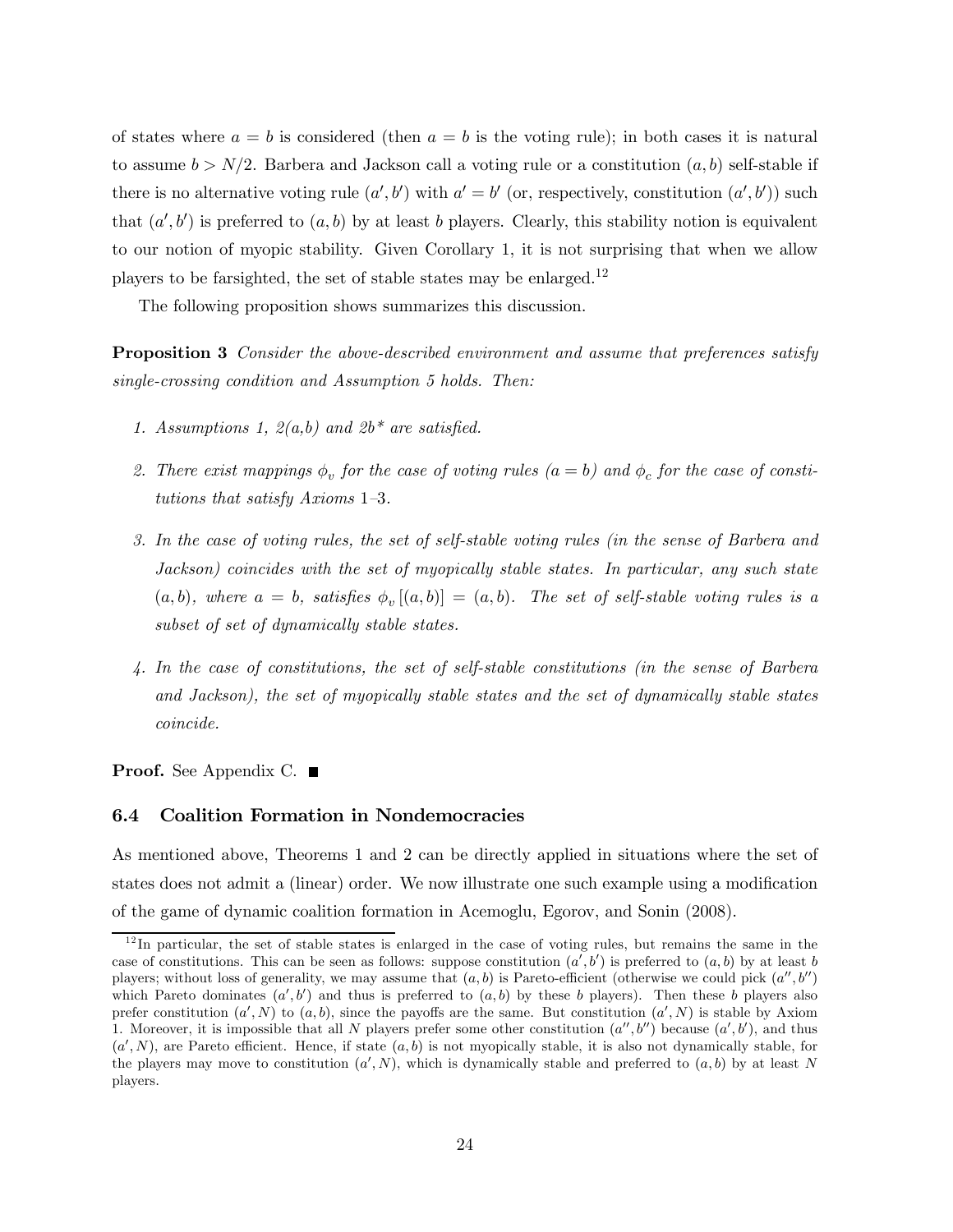Suppose that each state determines the ruling coalition in a society and thus the set of states S coincides with the set of coalitions  $\mathcal{C}$ . Members of the ruling coalition determine the composition of the ruling coalition in the next period. A transition to any coalition in  $\mathcal C$  is allowed, which highlights that the set of states does not admit a complete order (one could define a partial order over states, though this is not particular useful for the analysis here).<sup>13</sup>

Each agent  $i \in \mathcal{I}$  is assigned a positive number  $\gamma_i$ , which we interpret as "political influence" or "political power." For any coalition  $X \in \mathcal{C}$ , let

$$
\gamma_X=\sum_{j\in X}\gamma_j.
$$

Suppose that payoffs are given by

$$
w_i(X) = \begin{cases} \gamma_i/\gamma_X & \text{if } i \in X \\ 0 & \text{if } i \notin X \end{cases}
$$
 (17)

for any  $i \in \mathcal{I}$  and any  $X \in \mathcal{C} \equiv \mathcal{S}^{14}$ . The restriction to (17) here is just for simplicity. Also, take any  $\alpha \in [1/2, 1)$  as a measure of the extent of supermajority requirement. Define the set of winning coalitions as

$$
\mathcal{W}_X = \left\{ Y \in \mathcal{C} : \sum_{j \in Y \cap X} \gamma_j > \alpha \sum_{j \in X} \gamma_j \right\}.
$$
\n(18)

Clearly, this corresponds to weighted  $\alpha$ -majority voting among members of the incumbent coalition X (with  $\alpha = 1/2$  corresponding to simple majority). In addition, suppose that the following simple *genericity* assumption holds:

$$
\gamma_X = \gamma_Y \text{ only if } X = Y. \tag{19}
$$

The following proposition can now be established.

Proposition 4 Consider the environment in Acemoglu, Egorov, and Sonin (2008). Then:

1. Assumptions 1,  $2(a,b)$ , 3 are satisfied, so that Theorem 1 applies and characterizes the axiomatically stable states.

 $13$  In Acemoglu, Egorov and Sonin (2008), not all transitions were allowed. In particular, there we focused on a game of "eliminations" from ruling coalitions in nondemocracies, so that once a particular individual was eliminated, he could no longer be part of future ruling coalitions (either because he is "killed," permanently exiled, or is permanently excluded from politics by other means). Moreover, we assumed that payoffs were realized at the end of the game. Appendix B discusses how the current framework can be generalized so that there are limits on the feasible set of transitions.

 $14$ This is a special case of the payoff structure in Acemoglu, Egorov and Sonin (2008), where we allowed for any payoff function satisfying the following three properties: (1) if  $i \in X$  and  $i \notin Y$ , then  $w_i(X) > w_i(Y)$ ; (2) if  $i \in X$ and  $i \in Y$ , then  $w_i(X) > w_i(Y)$  if and only if  $\gamma_i/\gamma_X > \gamma_i/\gamma_Y$ ; and  $(3)$   $i \notin X$  and  $i \notin Y$ , then  $w_i(X) = w_i(Y)$ . The form in (17) is adopted to simplify the discussion here.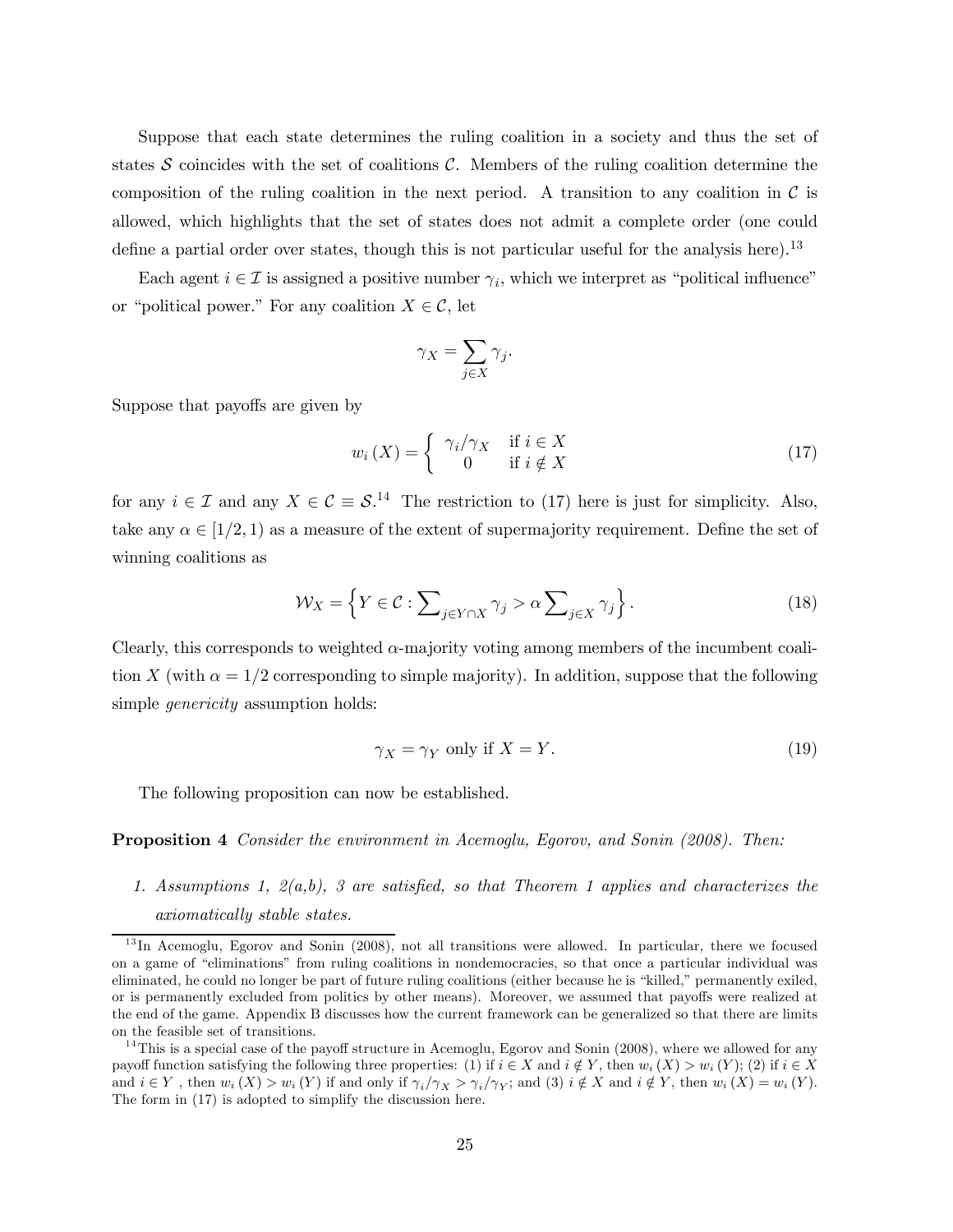2. Moreover, there exists an arbitrarily small perturbation of payoffs such that Assumption  $2(b)^*$  also holds. In this case, Theorem 2 also applies and characterizes the dynamically stable states.

#### **Proof.** See Appendix C. ■

In Appendix B we introduce the possibility of restrictions on feasible transitions and show how Proposition 4 can be generalized to cover the case of political eliminations considered in Acemoglu, Egorov, and Sonin (2008). We also illustrate how not allowing previously-eliminated players to be part of the ruling coalition affects the results and the structure of stable coalitions.

#### 6.5 Coalition Formation in Democracy

We next briefly discuss how similar issues arise in the context of coalition formation in democracies, for example, in coalition formation in in legislative bargaining.<sup>15</sup>

Suppose that there are three parties in the parliament, 1, 2, 3, and any two of them would be sufficient to form a government. Suppose that party 1 has more seats than party 2, which in turn has more seats than party 3. The initial state is  $\varnothing$ , and all coalitions are possible states. Since any two parties are sufficient to form a government, we have  $W_{\emptyset} = W_s =$  $\{\{1,2\},\{1,3\},\{2,3\},\{1,2,3\}\}\$  for all s. First, suppose that all governments are equally strong and a party with a greater share of seats in the parliament will be more influential in the coalition government. Consequently,  $w_3(\emptyset) \leq w_3(\{1,2\}) < w_3(\{1,2,3\}) < w_3(\{1,3\}) < w_3(\{2,3\})$ ; other payoffs are defined similarly. In this case, it can be verified that  $\phi(\emptyset) = \{2,3\}$ : indeed, neither party 2 nor party 3 wishes to form a coalition with party 1, because party 1's influence in the coalition government would be too strong. The equilibrium in this example then coincides with the minimum winning coalition.

However, as emphasized in the Introduction (recall footnote 2), the dynamics of coalition formation does not necessarily lead to minimum winning coalitions. To illustrate this, suppose that governments that have a greater number of seats in the parliament are stronger, so that  $w_2(\emptyset) \leq w_2(\{1,3\}) < w_2(\{1,2,3\}) < w_2(\{2,3\}) < w_2(\{1,2\})$ . That is, party 2 receives a higher payoff even though it is a junior partner in the coalition  $\{1, 2\}$ , because this coalition is sufficiently powerful. We might then expect that  $\{1, 2\}$  may indeed arise as the equilibrium coalition, that is,  $\phi(\emptyset) = \{1, 2\}$ . Nevertheless, whether this will be the case depends on the continuation game after coalition  $\{1, 2\}$  is formed. Suppose, for example, that after the coalition

<sup>&</sup>lt;sup>15</sup> See, for example, Baron and Ferejohn (1986), Austen-Smith and Banks (1988), Baron (1991), Jackson and Moselle (2002), and Norman (2002) for models of legislative bargaining. The recent paper by Diermeier and Fong (2008) that studies legislative bargaining as a dynamic game without commitment also raises a range of issues related to our general framework here.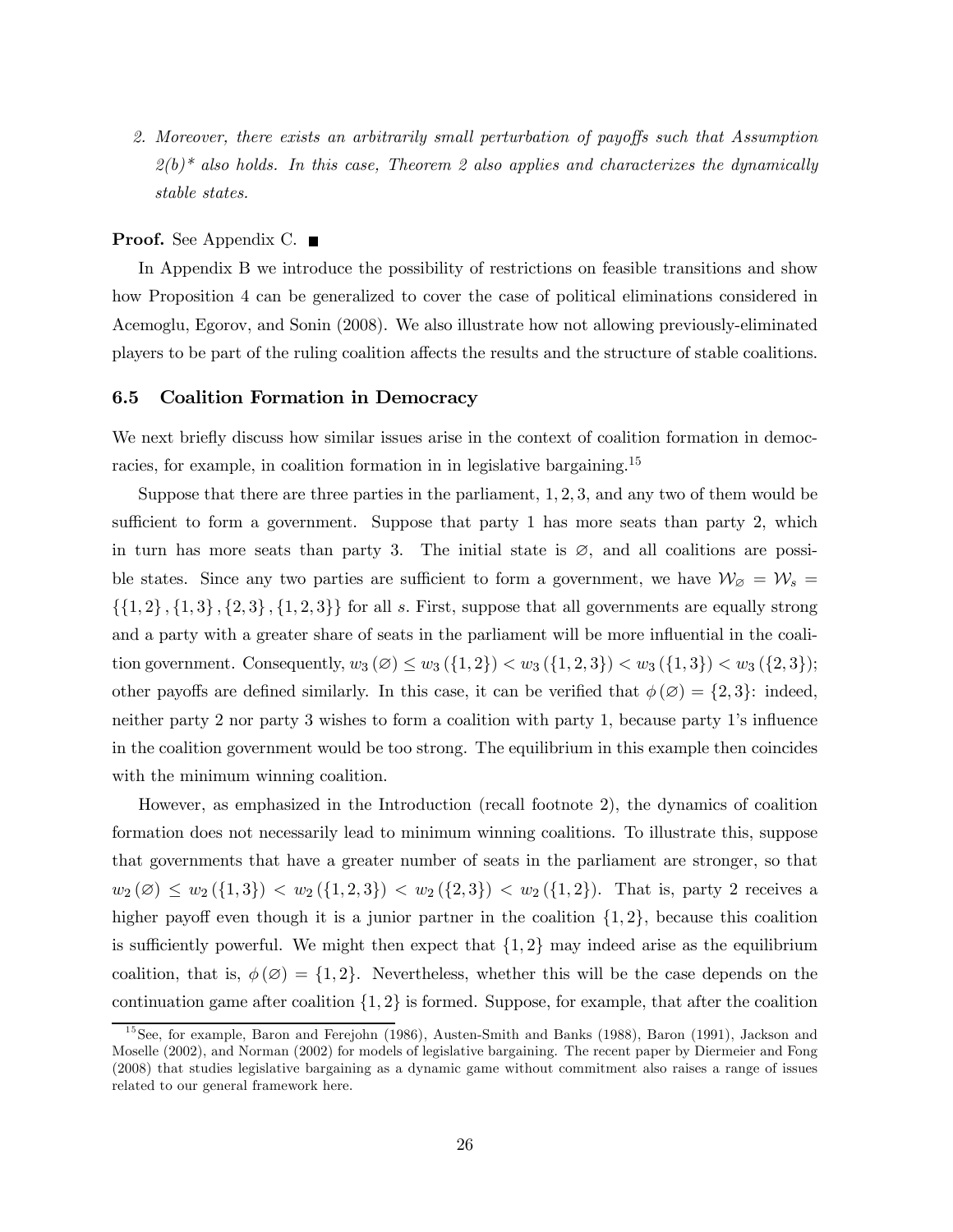{1, 2} forms, party 1, by virtue of its greater number of seats, can sideline party 2 and rule by itself. Let us introduced the shorthand symbol " $\mapsto$ " to denote such a feasible transition, so that we have  $\{1, 2\} \mapsto \{1\}$  (which naturally presumes that  $\mathcal{W}_{\{1,2\}} = \{X \in \mathcal{C} : 1 \in X\}$ ). Similarly, starting from the coalition  $\{2, 3\}$ , party 2 can also do the same, so that  $\mathcal{W}_{\{2,3\}} =$  $\{X \in \mathcal{C} : 2 \in X\}$  and  $\{2,3\} \mapsto \{2\}$ . However, it is also reasonable to suppose that once party 2 starts ruling by itself, then party 1 can regain power by virtue of its greater seat share, that is,  $\mathcal{W}_{\{2\}} = \{C \in \mathcal{C} : 1 \in C\}$  and thus  $\{2\} \mapsto \{1\}$ . In this case, the analysis in this paper immediately shows that  $\phi(\emptyset) = \{2, 3\}$ , that is, the coalition  $\{2, 3\}$  emerges as the dynamically stable state.

What makes  $\{2,3\}$  dynamically stable in this case is the fact that  $\{2\}$  is not dynamically stable itself. This example therefore reiterates, in the context of coalition formation in democracies, the insight (discussed after Theorem 1 and in Corollary 1) that the instability of states that can be reached from a state s contributes to the stability of state s.

#### 6.6 Inefficient Inertia and Lack of Reform

We now provide a more detailed example capturing the main trade-offs emphasized in Example 1 in the Introduction. Consider a society consisting of N individuals and a set of finite states  $S$ . We start with  $s_0 = a$  corresponding to absolutist monarchy, where individual E holds power. More formally,  $\mathcal{W}_a = \{X \in \mathcal{C} : E \in X\}$ . Suppose that for all  $x \in \mathcal{S} \setminus \{a\}$ , we have that  $\mathcal{I} \setminus \{E\} \in \mathcal{W}_x$ , that is, all players except  $E$  together form a winning coalition. Moreover, there exists a state, "democracy,"  $d \in \mathcal{S}$  such that  $\phi(x) = d$  for all  $x \in \mathcal{S} \setminus \{a\}$ . In other words, starting with any regime other that absolutist monarchy, we will eventually end up with democracy. Suppose also that there exists  $y \in \mathcal{S}$  such that  $w_i(y) > w_i(a)$ , meaning that all individuals are better off in state y than in absolutist monarchy,  $a$ . In fact, the gap between the payoffs in state y and those in a could be arbitrarily large. It is then straightforward to verify that Assumptions  $1-3$  are satisfied in this game.

To understand economic interactions in the most straightforward manner, consider the extensive-form game described in Section 4. It is then clear that for  $\beta$  sufficiently large, E will not accept any reforms away from a, since these will lead to state d and thus  $\phi(a) = a$ .

This example illustrates the potential (and potentially large) inefficiencies that can arise in games of dynamic collective decision-making and emphasizes that commitment problems are at the heart of these inefficiencies. If the society could collectively commit to stay in some state  $y \neq d$ , then these inefficiencies could be partially avoided. And yet such a commitment is not possible, since once state y is reached,  $E$  can no longer block the transition to  $d$ .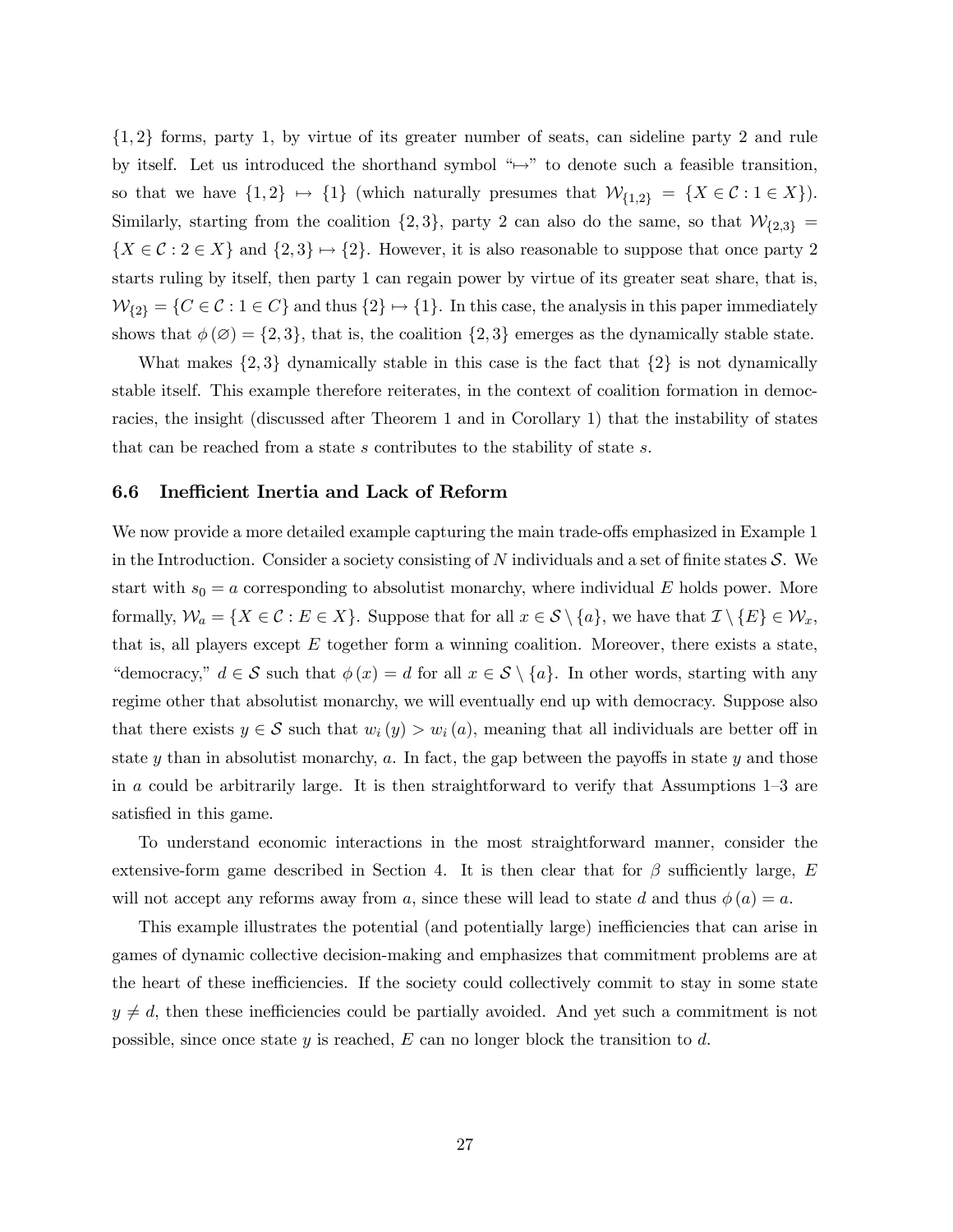#### 6.7 Middle Class and Democratization

Let us next consider a variation of the environment discussed in the previous subsection. Suppose again that the initial state is  $s_0 = a$ , where  $\mathcal{W}_a = \{X \in \mathcal{C} : E \in X\}$ . To start with, suppose that there is only one other agent,  $P$ , representing the poor, and two other states,  $d_1$ , democracy with limited redistribution, and d2, democracy with extensive redistribution. Suppose that  $\mathcal{W}_{d1} = \mathcal{W}_{d2} = \{X \in \mathcal{C} : P \in X\}$ . Suppose

$$
w_E(d2) < w_E(a) < w_E(d1)
$$
 and  $w_P(a) < w_P(d1) < w_P(d2)$ ,

so that P prefers "extensive" redistribution. Given the fact that  $\mathcal{W}_{d1} = \mathcal{W}_{d2} = \{P\}$ , once democracy is established, the poor can implement extensive redistribution. Anticipating this, E will resist democratization.

Now consider an additional social group, M, representing the middle class, and suppose that the middle class is sufficiently numerous so that

$$
\mathcal{W}_{d1} = \mathcal{W}_{d2} = \left\{ \{M, P\}, \{E, M, P\} \right\}.
$$

The middle class is also opposed to extensive redistribution, so

$$
w_M(a) < w_M(d2) < w_M(d1).
$$

This implies that once state d1 emerges, there no longer exists a winning coalition to force extensive redistribution. Now anticipating this,  $E$  will be happy to establish democracy (extend the franchise). Thus, this example illustrates how the presence of an additional powerful player, such as the middle class, can have a moderating effect on political conflict and enable institutional reform that might otherwise be impossible (see Acemoglu and Robinson, 2006a, for examples in which the middle class may have played such a role in the process of democratization).

#### 6.8 Concessions in Civil War

Let us briefly consider an application of the ideas in this paper to the analysis of civil wars. This example can also be used to illustrate how similar issues arise in the context of international wars (see, e.g., Fearon, 1996, 2004, Powell, 1998). Suppose that a government,  $G$ , is engaged in a civil war with a rebel group,  $R$ . The civil war state is denoted by  $c$ . The government can initiate peace and transition to state p, so that  $\mathcal{W}_c = \{C \in \mathcal{C} : G \in C\}$ . However, using the shorthand " $\rightarrow$ " introduced in subsection 6.5, we now have  $p \mapsto r$ , where r denotes a state in which the rebel group becomes strong and sufficiently influential in domestic politics. Moreover,  $\mathcal{W}_p = \{X \in \mathcal{C} : R \in X\}$ , and naturally,  $w_R(r) > w_R(p)$ . If  $w_G(r) < w_G(c)$ , there will be no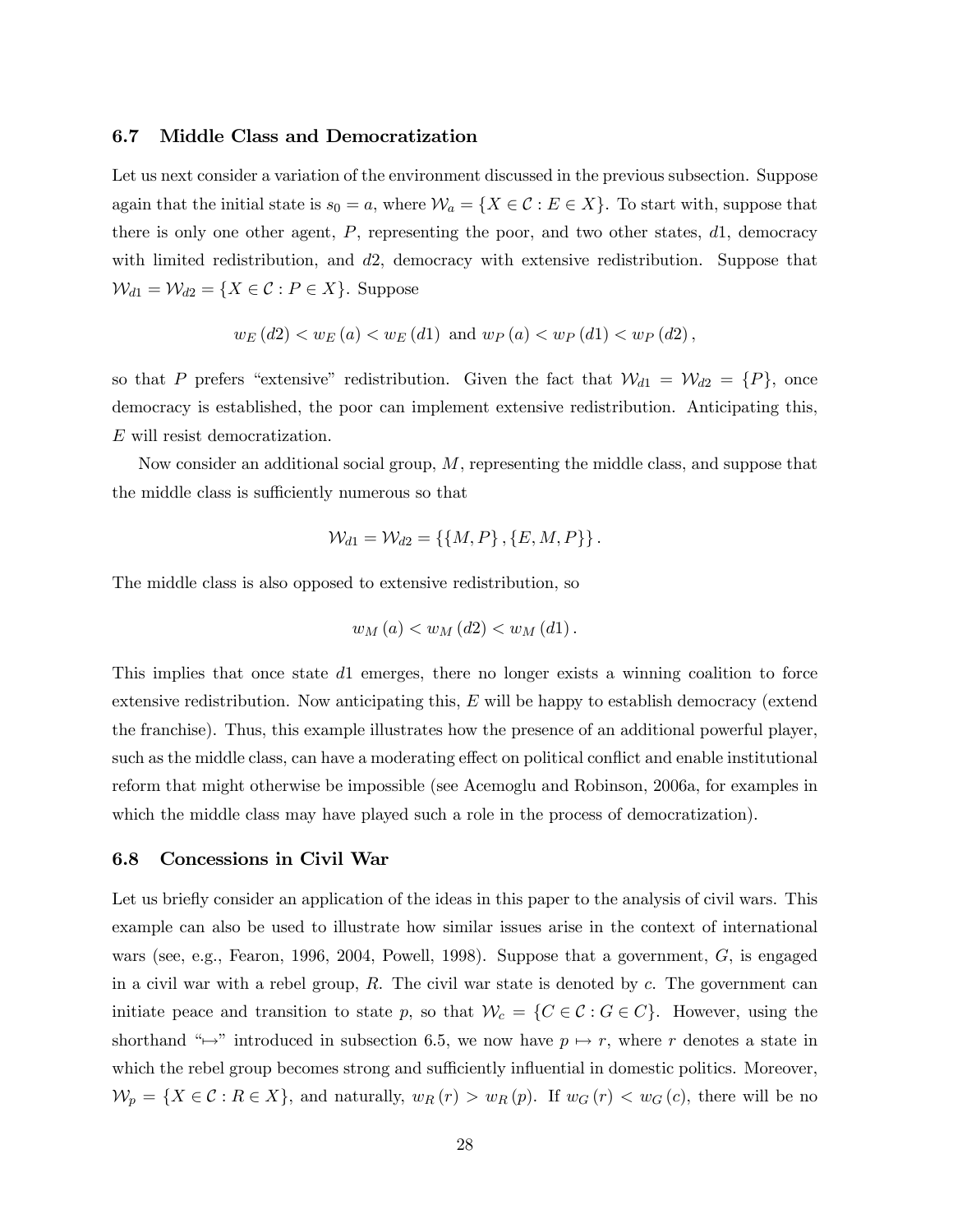peace and  $\phi(c) = c$  despite the fact that we may also have  $w_G(p) > w_G(c)$ . The reasoning for why civil war may continue in this case is similar to that for inefficient inertia discussed above.

As an interesting modification, suppose next that the rebel group  $R$  can first disarm partially, in particular,  $c \mapsto d$ , where d denotes the state of partial disarmament. Moreover,  $d \mapsto dp$ , where the state  $dp$  involves peace with the rebels that have partially disarmed. Suppose that  $\mathcal{W}_{dp} = \{\{G, R\}\}\$ , meaning that once they have partially disarmed, the rebels can no longer become dominant in domestic politics. In this case, provided that  $w_G(dp) > w_G(d)$ , we have  $\phi(c) = dp$ . Therefore, the ability of the rebel group to make a concession changes the set of dynamically stable states. This example therefore shows how the role of concessions can also be introduced into this framework in a natural way.

#### 6.9 Taxation and Public Good Provision

In many applications preferences are defined over economic allocations, which are themselves determined endogenously as a function of political rules. Our main results can also be applied in such environments. Here we illustrate this by providing an example of taxation and public good provision.

Suppose there are N individuals  $1, 2, ..., N$  and N states  $s_1, s_2, ..., s_N$ , where  $s_k$  $\{1, 2, \ldots, k\}$ . We assume that decisions on transitions are made by an absolute majority rule of individuals who are enfranchised, so that winning coalitions take the form

$$
\mathcal{W}_{s_k} = \{ X \in \mathcal{C} : |X \cap s_k| > k/2 \}.
$$

We also assume that the payoff of individual  $i$  is given by

$$
w_i(s_j) = \mathbb{E}\left[\left(1 - \tau_{s_j}\right)A_i + G_{s_j}\right],\tag{20}
$$

where  $A_i$  is individual i's productivity (we assume  $A_i > A_j$  for  $i < j$ , so that lower-ranked individuals are more productive), E denotes the expectations operator, and  $\tau_{s_j}$  is the tax rate determined when the voting franchises  $s_j$ . When an odd number of individuals are allowed to vote, the tax rate is determined by the median. When there is an even number of voters, each of two median voters gets to set the tax rate with equal probability. The expectations in (20) is included because of the uncertainty of the identity of the median voter in this case. Finally,  $G_{s_j} = h\left(\sum_{l=1}^k \tau_{s_j} A_l\right)$  is the public good provided through taxation, where h is an increasing concave function.

For the single-crossing property, we require that for any  $i < j \in \mathcal{I}$  and for any  $s_l, s_{l+1} \in \mathcal{S}$ ,

$$
w_j(s_{l+1}) > w_j(s_l) \Rightarrow w_i(s_{l+1}) > w_i(s_l)
$$
 and  $w_i(s_{l+1}) < w_i(s_l) \Rightarrow w_j(s_{l+1}) < w_j(s_l)$ .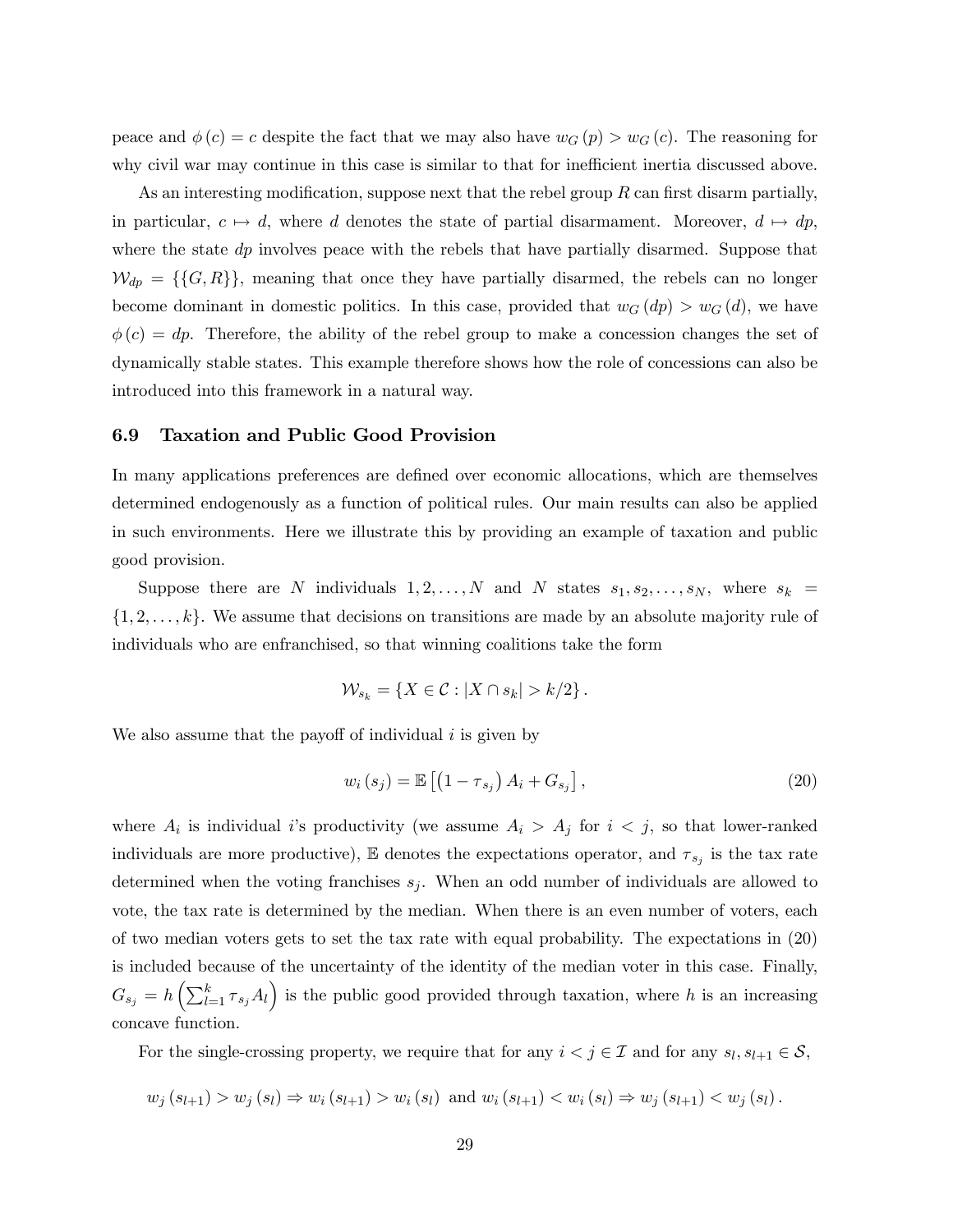Denoting the equilibrium taxes in states  $s_l$  and  $s_{l+1}$  by  $\tau_{s_{l+1}}$  and  $\tau_{s_l}$ , the following condition is sufficient (but not necessary) to ensure this:

$$
\mathbb{E} (1 - \tau_{s_{l+1}}) A_j - \mathbb{E} (1 - \tau_{s_l}) A_j > \mathbb{E} (1 - \tau_{s_{l+1}}) A_i - \mathbb{E} (1 - \tau_{s_l}) A_i,
$$

since the equilibrium levels of public goods,  $G_{s_l}$  and  $G_{s_{l+1}}$ , cancel out from both sides. Therefore,

$$
\mathbb{E}\tau_{s_{l+1}} > \mathbb{E}\tau_{s_l} \tag{21}
$$

is sufficient for single-crossing. Notes that individual i, when determining the tax rate in  $s_l$ , would maximize

$$
(1-\tau) A_i + h\left(\tau \sum_{m=1}^l A_m\right).
$$

This implies that individual i would choose  $\tau_i$  such that

$$
A_i = h' \left( \tau_i \sum_{m=1}^l A_m \right) \sum_{m=1}^l A_m.
$$

From the concavity of h it follows that for  $i < j$ ,  $\tau_i > \tau_j$ . Now consider a switch from  $s_l$  to  $s_{l+1}$ . Then, with probability 1/2, the tax is set by the same individual (then the tax rate is the same in  $s_{l+1}$  as in  $s_l$ ), and with probability 1/2, by a less productive individual (then the tax rate is greater in  $s_{l+1}$  than in  $s_l$ ). Therefore, (21) holds and we can apply Theorem 3 to characterize the dynamically stable states in this society. More interestingly, these results can also be extended to situations where public goods [taxes] are made available differentially to [imposed on] those who have voting rights (club members).

## 7 Conclusion

A central feature of collective decision-making in many social situations, such as societies choosing their constitutions or political institutions, or political coalitions, international unions, or private clubs choosing their membership, is that the rules that govern the regulations and procedures procedures for future decision-making, and inclusion and exclusion of members are made by the current members and under the current regulations. This feature implies that dynamic collective decisions must recognize the implications of current decisions on future choices. For example, current constitutional change must recognize how the new constitution will open the way for further changes in laws and regulations and how these further changes might affect the long-run payoffs of different players.

We developed a general framework for a systematic study of this class of problems. We provided both an axiomatic and a noncooperative characterization of stable states and showed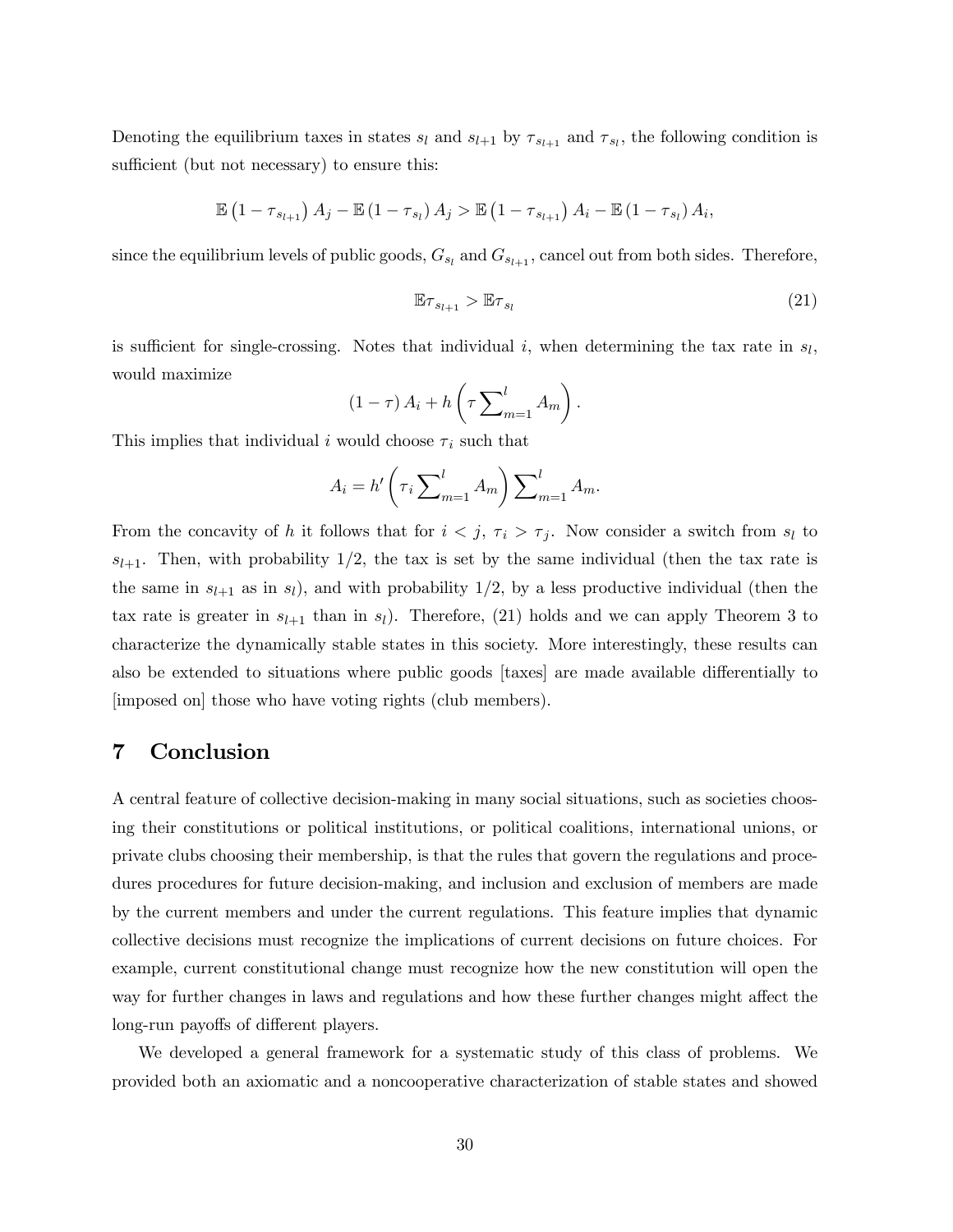that the set of (dynamically) stable states can be computed recursively. This recursive characterization highlights that a particular state s is stable if there does not exist another stable state that makes a winning coalition (in  $s$ ) better off. An implication of this reasoning is that stable states need not be Pareto efficient; there may exist a state that provides higher payoffs to all individuals, but is itself not stable.

We also showed that our framework is general enough to nest various different models that have been used in the literature to analyze specific problems in which current collective decisions affect future decision-making procedures. These include models of inefficient inertia (lack of reform) because of fear of changes in the future balance of political power, models of institutional change and enfranchisement (such as Acemoglu and Robinson, 2001, 2006a, Lizzeri and Persico, 2004, and Jack and Lagunoff, 2006), models of voting in clubs (such as Roberts, 1999, and Barbera, Maschler, and Shalev, 2001), models of the stability of constitutions (such as Barbera in Jackson, 2004), and models of coalition formation in democracies and nondemocracies. In these cases and in a number of others, we illustrated how models previously studied in the literature are special cases of our framework and how our approach highlights the main economic insights in these diverse environments

Although our framework is fairly general, our analysis still relies on a number of important assumptions. Some of those are necessary for our general approach (for example, a minimum amount of acyclicity is essential). Others are adopted for convenience and can be relaxed, though often at the cost of further complication. Among possible extensions, we believe that most interesting would be to introduce stochastic elements, so that the set of feasible transitions or the distribution of powers stochastically vary over time, and to include capital-like state variables so that some subcomponents of the state have autonomous dynamics. Such extensions would allow us to incorporate an even larger set of dynamic political games within this framework. We view the analysis of such dynamics as an interesting area for future research.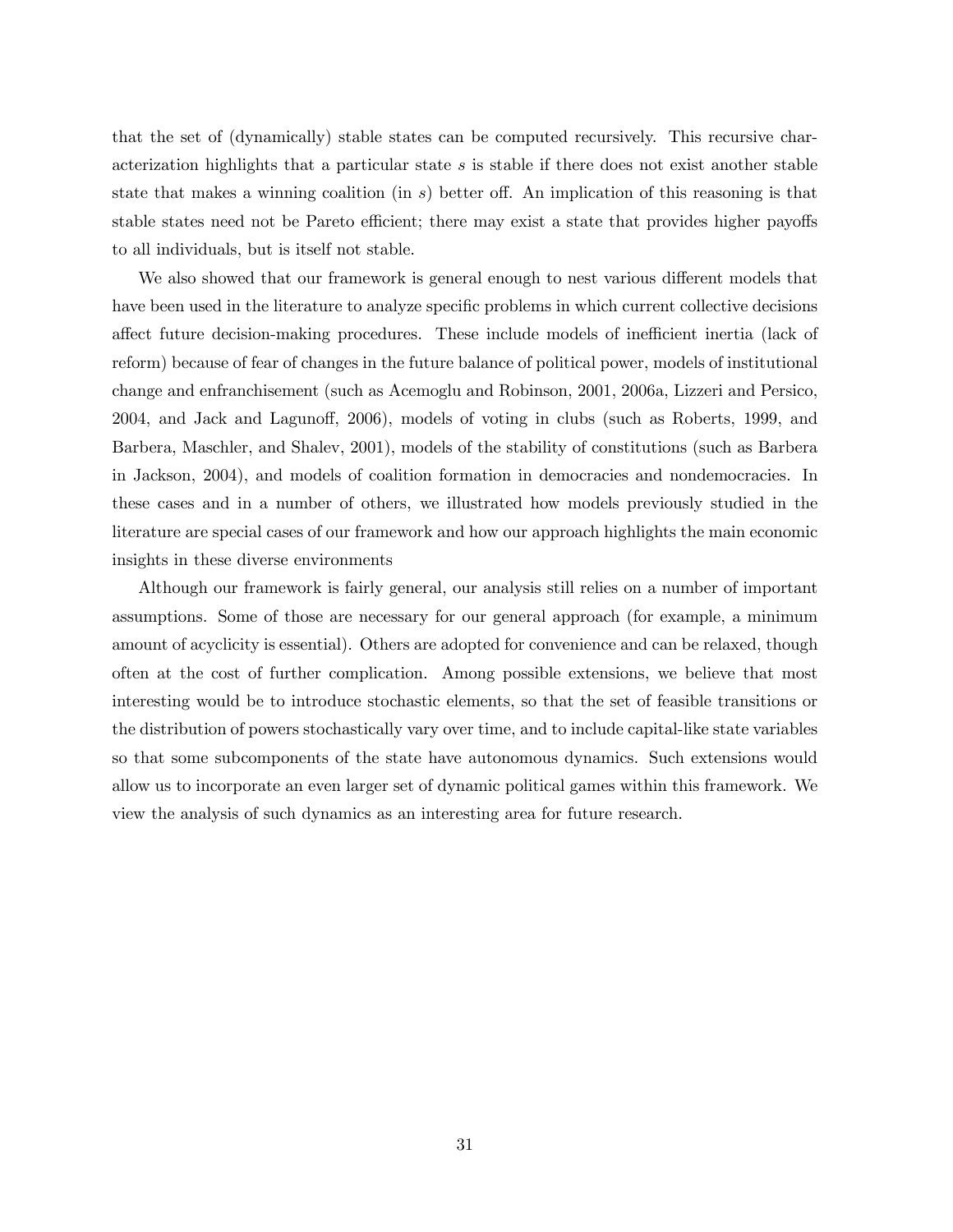## Appendix A

### 7.1 Proof of Theorem 2

We start with a lemma about the structure of MPE and SPE in voting games. This lemma plays an important role in the proof of Theorem 2 and is of independent interest in the context of dynamic political economy models. It establishes that there always exists a pure-strategy MPE (and SPE) in which each individual votes for the outcome that he or she strictly prefers and that in any (mixed- or pure-strategy) equilibrium the outcome that is preferred by sufficiently many players (a "winning coalition") will be implemented.

**Lemma 1** Consider the following I-player extensive-form game  $G_N$  with perfect information and N stages. In each stage k, one player  $i_k$  (this player may be the same for different k's) takes action  $a_k \in \{y,n\}$ . The payoff vector is given by the mapping  $v: \{y,n\}^N \to \{\bar{y},\bar{n}\},\$  where  $\bar{y},$  $\bar{n} \in \mathbb{R}^I$  are the two possible vectors of payoffs. Suppose that if for some k,  $v (a_k = n, a_{-k}) = \bar{y}$ , then we also have  $v(a_k = y, a_{-k}) = \bar{y}$  (i.e., if for any profile of actions other than that at stage k,  $a_{-k}$ , the vote  $a_k = n$  leads to  $\bar{y}$ , then so does  $a_k = y$ ; this ensures that action y does not make outcome  $\bar{y}$  less likely). Then the following results hold.

(i) There exists a pure-strategy MPE (and SPE) in  $G_N$  where  $a_k = y$  if  $v_{i_k}(\bar{y}) > v_{i_k}(\bar{n})$  and  $a_k = n$  if  $v_{i_k}(\bar{y}) < v_{i_k}(\bar{n})$  (where  $v_i(\bar{y})$  and  $v_i(\bar{n})$  denote the payoffs of player i under the payoff vectors  $\bar{y}$  and  $\bar{n}$ , respectively).

(ii) Suppose that the set of players  $\mathcal{Y} = \{i : v_i(\bar{y}) > v_i(\bar{n})\}$  is large enough, in the sense that  $v(a_1,...,a_N) = \bar{y}$  whenever  $a_k = y$  for all  $i_k \in \mathcal{Y}$ . Then in any SPE of  $G_N$ , the equilibrium payoff vector will be  $\bar{y}$  with probability 1. Similarly, if the set of players  $\mathcal{N} = \{i : v_i(\bar{y}) < v_i(\bar{n})\}$ is large enough, so that  $v(a_1,...,a_N) = \overline{n}$  whenever  $a_k = n$  for all  $i_k \in \mathcal{N}$ , then in any SPE of  $G_N$ , the equilibrium payoff vector will be  $\bar{n}$  with probability 1.

(iii) Suppose that the first N stages of a finite or infinite extensive-form game  $G_{N}$  with perfect information satisfy the requirements above, except that instead of payments at terminal nodes taking two values only, we have that there are two classes of isomorphic subgames,  $S_{\bar{y}}$  and  $S_{\bar{n}}$ , with payoff vectors  $\bar{y}$  and  $\bar{n}$  respectively. Take any MPE  $\sigma$  and let  $\mathcal{Y} = \{i : v_i(S_{\bar{y}}) > v_i(S_{\bar{n}})\}\$ and  $\mathcal{N} = \{i : v_i(S_{\bar{y}}) < v_i(S_{\bar{n}})\}\$ , where  $v_i(S_{\bar{y}})$  and  $v_i(S_{\bar{n}})$  are continuation payoffs of player i. If  $v(a_1,...,a_N) = \bar{y}$  whenever  $a_k = y$  for all  $i_k \in \mathcal{Y}$ , then the equilibrium continuation game reached after N stages is  $S_{\bar{y}}$  and the expected utility players receive in this MPE is v  $(S_{\bar{y}})$ . Conversely, if  $v(a_1,...,a_N) = \bar{n}$  whenever  $a_k = n$  for all  $i_k \in \mathcal{N}$ , then the equilibrium continuation game reached after N stages is  $S_{\bar{n}}$  and the expected utility players receive in this MPE is  $v(S_{\bar{n}})$ .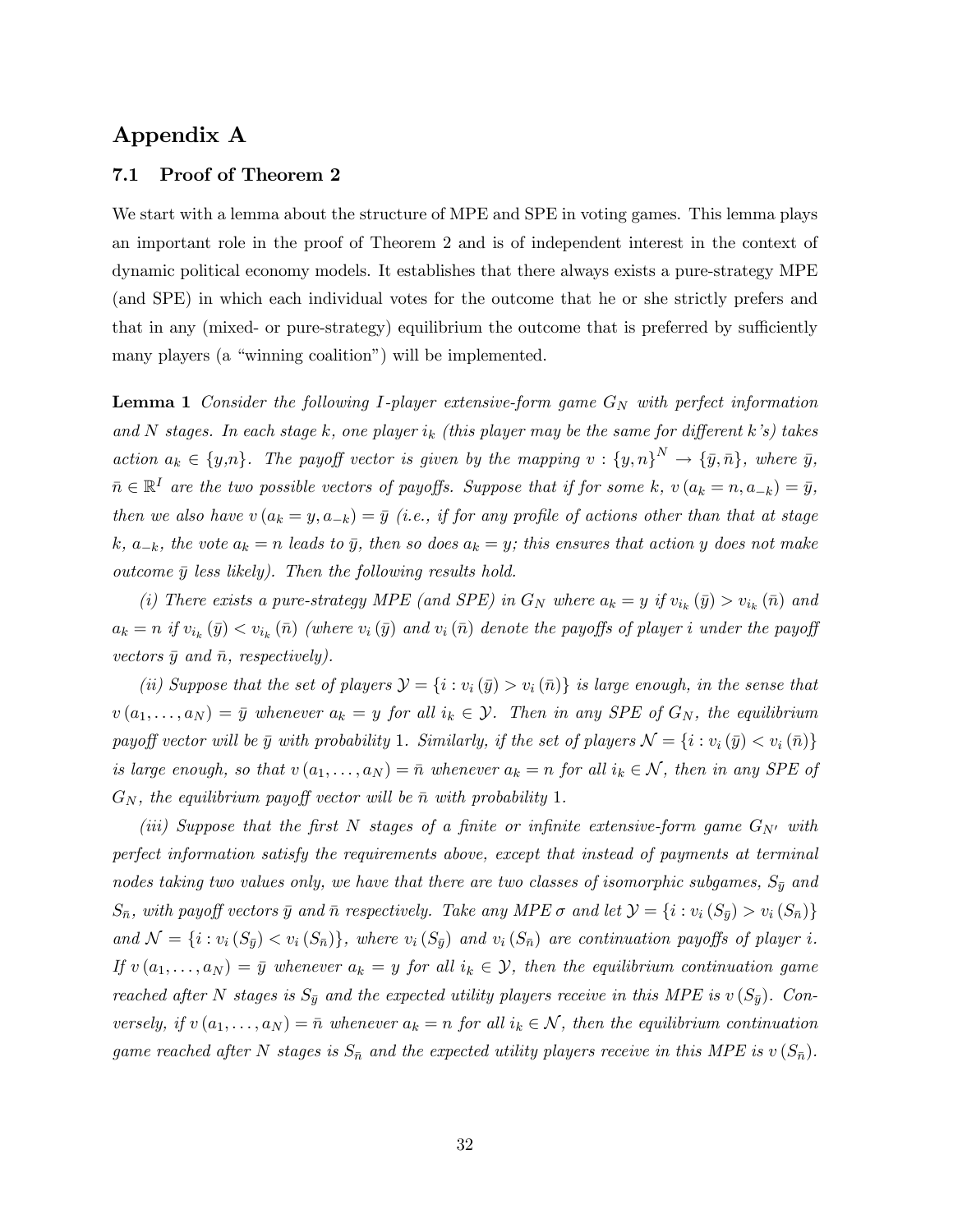**Proof of Lemma 1 (Part 1)** We need to show that for the profile of strategies in which  $a_k = y$  if  $v_{i_k}(\bar{y}) > v_{i_k}(\bar{n})$  and  $a_k = n$  if  $v_{i_k}(\bar{y}) < v_{i_k}(\bar{n})$  (and  $a_k$  is either y or n if  $v_{i_k}(\bar{y}) =$  $v_{i_k}(\bar{n})$ , there is no profitable deviation for any player at any stage (this will establish the existence of a pure-strategy MPE and SPE). Consider player  $i_k$  such that  $v_{i_k}(\bar{y}) > v_{i_k}(\bar{n})$  and suppose that he plays  $a_k = y$ . If he switches to  $a'_k = n$ , this would not change the action of any of the subsequent voters, and therefore this either would not change the outcome of the voting (i.e., the payoff vector) or will change it from  $\bar{y}$  to  $\bar{n}$ . In both cases this deviation is not profitable. Similarly, for player  $i_k$  with  $v_{i_k}(\bar{y}) < v_{i_k}(\bar{n})$ , deviation from  $a_k = n$  to  $a'_k = y$  can change the payoff vector from  $\bar{n}$  to  $\bar{y}$  only, which is not profitable for such player. Finally, if for player  $i_k$ ,  $v_{i_k}(\bar{y}) = v_{i_k}(\bar{n})$ , then any outcome yields the same payoff and thus this player does not have a profitable deviation, which completes the proof of part 1.

**(Part 2)** We prove this by induction on the number of stages k.

Base: take  $k = 1$ . Suppose that set Y is large enough, so that player  $i_1$  choosing action  $a_1 = y$  is sufficient for the payoff vector to be  $\bar{y}$ . To obtain a contradiction, suppose that in a SPE the equilibrium payoff vector may be different from  $\bar{y}$  with a positive probability, in which case the payoff vector is  $\bar{n}$ . But then player  $i_1$  is better off if he chooses action  $a_1 = y$  with probability 1, since he would then receive  $v_{i_1}(\bar{y})$ , which cannot be the case in an equilibrium. We can similarly consider the case where set  $\mathcal N$  is large enough. We have thus proved the base.

Step from  $k-1$  to k: suppose that we have proved the result for all  $l \leq k-1$ ; consider the game with k stages. Suppose that set  $\mathcal Y$  is large enough. Consider two cases.

Case 1: suppose that  $v_{i_1}(\bar{y}) > v_{i_1}(\bar{n})$ . In this case, if player  $i_1$  in stage 1 takes action  $a_1 = y$ , then in the subgame starting at stage 2 the following is true: if all players for whom  $v_{i_j}(\bar{y}) > v_{i_j}(\bar{n})$  for all  $2 \leq j \leq k$  choose  $a_j = y$ , then the payoff vector will be  $\bar{y}$ . By induction, any SPE in this subgame will lead to  $\bar{y}$  with probability 1. Now if for some SPE of the entire game the payoff vector were  $\bar{n}$  with positive probability, then player  $i_1$  could ensure that the payoff vector is  $\bar{y}$  with probability 1 by choosing  $a_1 = y$  and would thus have a profitable deviation. Therefore, in this case, the payoff vector must be  $\bar{y}$  with probability 1.

Case 2: suppose that  $v_{i_1}(\bar{y}) \le v_{i_1}(\bar{n})$ . Then, by assumption, if in the subgame starting at stage 2 all players for whom  $v_{i_j}(\bar{y}) > v_{i_j}(\bar{n})$  for all  $2 \leq j \leq k$  choose  $a_j = y$ , then the payoff vector will be  $\bar{y}$ . By induction, for any SPE in any subgame starting at stage 1, the payoff vector is  $\bar{y}$  with probability 1. But this implies that the same holds for the entire k-stage game.

The two cases together complete the induction step for the case where  $\mathcal Y$  is large enough. The case where  $\mathcal N$  is large enough is analogous. This argument completes the proof of part 2.

(Part 3) This immediately follows from part 2, since a MPE induces a SPE in the truncated game of first k stages with payoffs given by continuation payoffs of the original game.  $\blacksquare$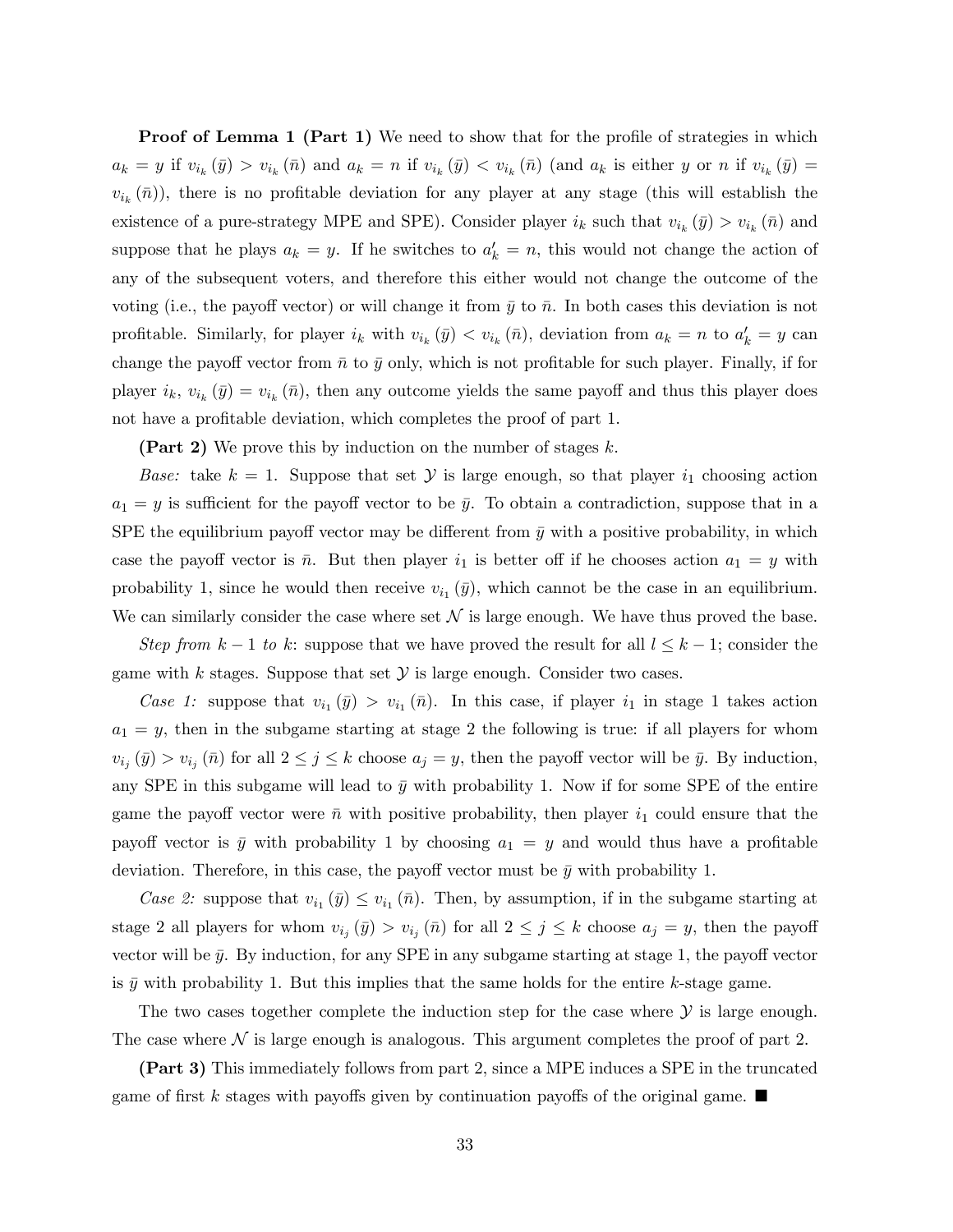### 7.2 Proof of Theorem 2

**Proof of Theorem 2 (Part 1)** First, suppose that  $\beta$  satisfies the following conditions:

for any 
$$
i \in \mathcal{I}
$$
 and  $s, s' \in \mathcal{S}$ ,  
\n $w_i(s') < w_i(s)$  implies  $\beta^{|\mathcal{S}|} > \frac{w_i(s')}{w_i(s)}$  and  $\frac{1-\beta}{\beta} < \frac{w_i(s) - w_i(s')}{\max_{z \in \mathcal{S}} w_i(z)}$ . (A1)

There is a finite number (not more than  $|\mathcal{I}| \times |\mathcal{S}| \times (|\mathcal{S}|-1)$ ) of conditions in (A1). It is straightforward to verify that there exists  $\beta_0 \in (0,1)$  such that for all  $\beta > \beta_0$ , (A1) holds.

We construct a MPE of the game with the following property: for each period  $t \geq 1$ ,  $s_t = \phi(s_{t-1})$ . We introduce the following notation: for  $i \in \mathcal{I}$  and  $s, q \in \mathcal{S}$ , let

$$
V_i(s,q) = \begin{cases} (1-\beta) w_i(s) & \text{if } s=q \\ 0 & \text{if } s \neq q \end{cases} + \begin{cases} \beta w_i(\phi(q)) & \text{if } \phi(q) = q \\ \beta^2 w_i(\phi(q)) & \text{if } \phi(q) \neq q \end{cases}.
$$
 (A2)

(This means that  $V_i(s,q)$  is given by one of the four expressions in  $(A2)$  depending on whether  $s = q$  and  $\phi(q) = q$ ). In the equilibrium we construct below,  $V_i(s,q)$  will be the continuation payoff of player  $i$  as a function of the current state s and accepted proposal is  $q$ . Given the focus on MPE, we drop the time indices.

For each  $s \in S$ , take  $K_s \geq |\mathcal{S}| - 1$ . Take  $\pi_s(\cdot)$  such that  $\pi_s(K_s) = \phi(s)$  if  $\phi(s) \neq s$ ; otherwise, take  $\pi_s(k)$  arbitrarily (making sure that Assumption 4 is satisfied). Consider the strategy profile  $\sigma^*$  constructed as follows:

Each player player  $i \in \mathcal{I}$  votes for proposal  $P_k$  (says yes) if and only if:

- (i) either  $k = K_s$  (we are at the last stage of voting),  $P_{K_s} = \phi(s)$  and  $V_i(s, \phi(s)) > V_i(s, s);$ (ii) or  $V_i(s, P_k) > V_i(s, \phi(s)).$
- In addition, if  $\pi_s(k) \in \mathcal{I}$  for some k, this player chooses proposal  $P_k$  arbitrarily.

The strategy profile  $\sigma^*$  is Markovian. We will show that it is an MPE in three steps.

First, we will show that under the strategy profile  $\sigma^*$ , there is a transition to  $\phi(s)$  if  $\phi(s) \neq s$ and no transition if  $\phi(s) = s$ . If  $\phi(s) \neq s$ , then Axiom 1 implies that the set of players for whom  $V_i(s, \phi(s)) > V_i(s, s)$  is a winning coalition in s, that is,

$$
X_s \equiv \{i : w_i(\phi(s)) > w_i(s)\} \in \mathcal{W}_s.
$$

To see this, observe that (A1) and the fact that  $\beta > \beta_0$  imply that  $\beta w_i (\phi(s)) > w_i (s)$  for all  $i \in X_s$ . Therefore, for all  $i \in X_s$ , we have

$$
V_i(s, \phi(s)) = \beta w_i(\phi(s)) > (1 - \beta) w_i(s) + \beta^2 w_i(\phi(s)) = V_i(s, s).
$$

Next, we can similarly show that there exists no  $X'_{s} \in W_{s}$  such that  $V_{i}(s, P_{k}) > V_{i}(s, \phi(s))$  for all  $i \in X'_{s}$ , that is, the set of players for whom  $V_i(s, P_k) > V_i(s, \phi(s))$  does not form a winning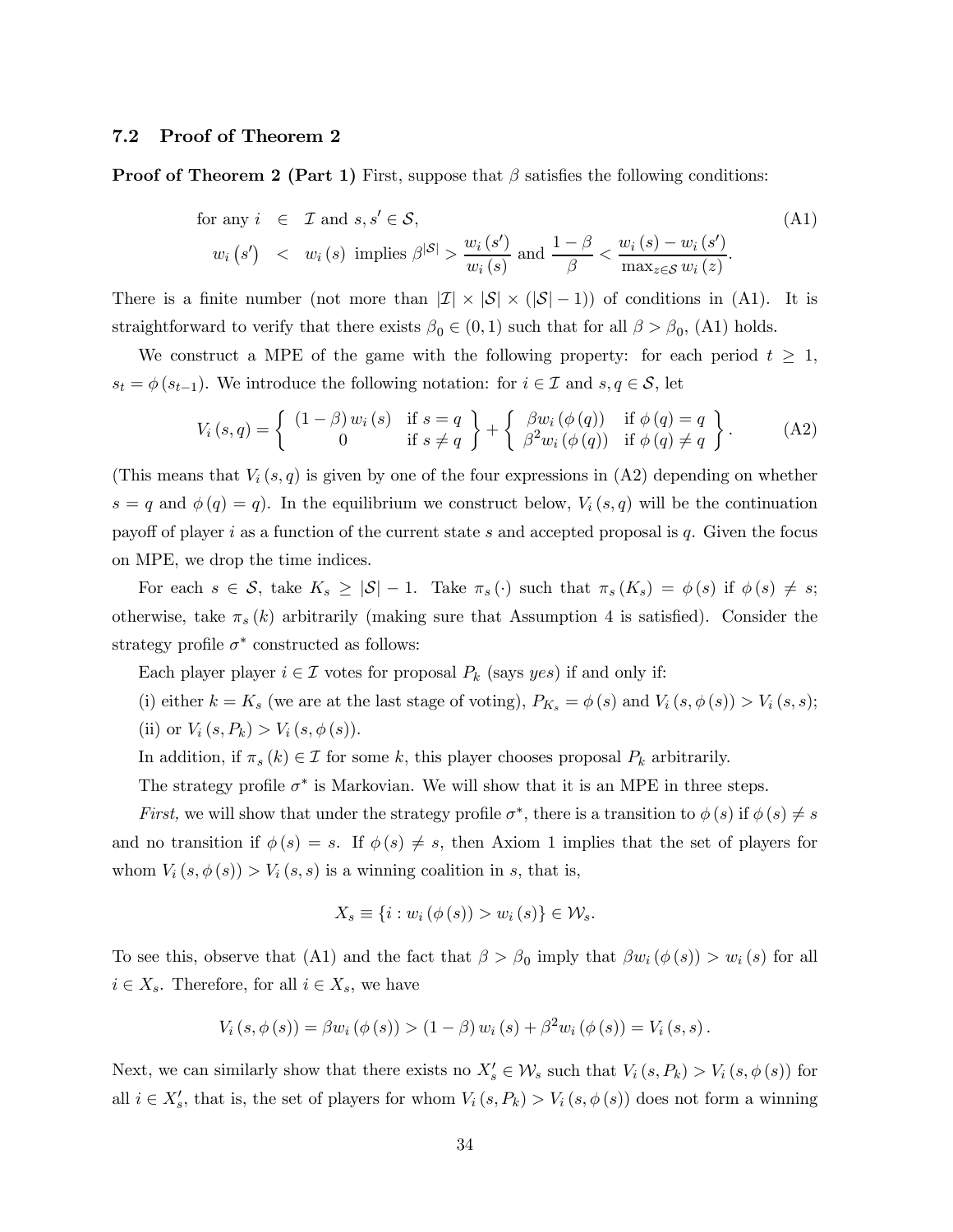coalition in s. To obtain a contradiction, suppose there exists such a  $X'_s$ . Then since  $P_k \neq s$ and  $\phi(\phi(s)) = \phi(s)$ , we would have that

$$
\beta w_i(\phi(P_k)) \ge V_i(s, P_k) > V_i(s, \phi(s)) \ge \beta w_i(\phi(s)) \text{ for all } i \in X'_s,
$$

and thus

$$
w_i(\phi(P_k)) > w_i(\phi(s))
$$
 for all  $i \in X'_s$ .

Then the fact that  $X'_s \in \mathcal{W}_s$  implies  $\phi(P_k) \succ_s \phi(s)$ , which, given that  $\phi(s) \succ_s s$ , yields  $\phi(P_k) \succ_s s$  by Assumption 2(b)\*. But  $\phi(P_k) \succ_s \phi(s)$ ,  $\phi(P_k) \succ_s s$ , and  $\phi(P_k) = P_k$  contradicts Axiom 3 and yields a contradiction to our hypothesis that  $X'_{s} \in \mathcal{W}_{s}$ . Therefore, the set of players with  $V_i(s, P_k) > V_i(s, \phi(s))$  does not form a winning coalition in s. We have therefore established that under  $\sigma^*$ ,  $P_{K_s} = \phi(s)$  if  $\phi(s) \neq s$  is accepted and all other proposals are rejected.

Second, we verify that given  $\sigma^*$ , continuation payoffs after acceptance of proposal q are given by (A2). If proposal  $q \neq s$  is accepted, then there is an immediate transition, and there is another transition next period in case  $\phi(q) \neq q$ . If no proposal is accepted, so that  $q = s$ , then there is no transition in the current period, and each player i receives stage utility  $(1 - \beta) w_i(s)$ ; in addition, if  $\phi(s) = \phi(q) \neq q = s$ , then there is a transition next period. In either case, the continuation payoffs are given by (A2).

Third, we show that there are no profitable deviations from  $\sigma^*$  at any stage. For an agendasetter this holds because no proposal that an agenda-setter makes is accepted. For a voter this follows from Lemma 1(a): the continuation strategies are Markovian, and therefore each voting stage constitutes a finite game with two possible outcomes. Lemma 1(a) then establishes that it is always a best response for a voter to vote for the option that he (weakly) prefers. If  $\phi(s) \neq s$ , then in the last voting stage, each player i compares continuation payoff  $V_i(s, \phi(s))$ if the proposal is accepted and  $V_i(s, s)$  if it is rejected. In all other voting stages, player i receives  $V_i(s, P_k)$  if proposal  $P_k$  is accepted and  $V_i(s, \phi(s))$  if it is rejected (because  $\phi(s)$  will be eventually accepted if  $\phi(s) \neq s$  and no proposal will be accepted, in which case each player will receive  $V_i(s, \phi(s)) = V_i(s, s)$  if  $\phi(s) = s$ . Therefore, there are no profitable deviations from  $\sigma^*$ given the continuation payoffs in (7). This argument establishes that the strategy profile  $\sigma^*$  is a best response to itself for any  $s \in \mathcal{S}$  in the truncated game given the continuation payoffs in (7). Since we have already established that under  $\sigma^*$ , the continuation payoffs starting in state s are given by  $V_i(s,q)$  in (A2),  $\sigma^*$  is a MPE of the entire game, which completes the proof of the first part of the Theorem.

(Part 2) We first prove that a MPE exists. We then show that it has the properties stated in part 2 of the Theorem.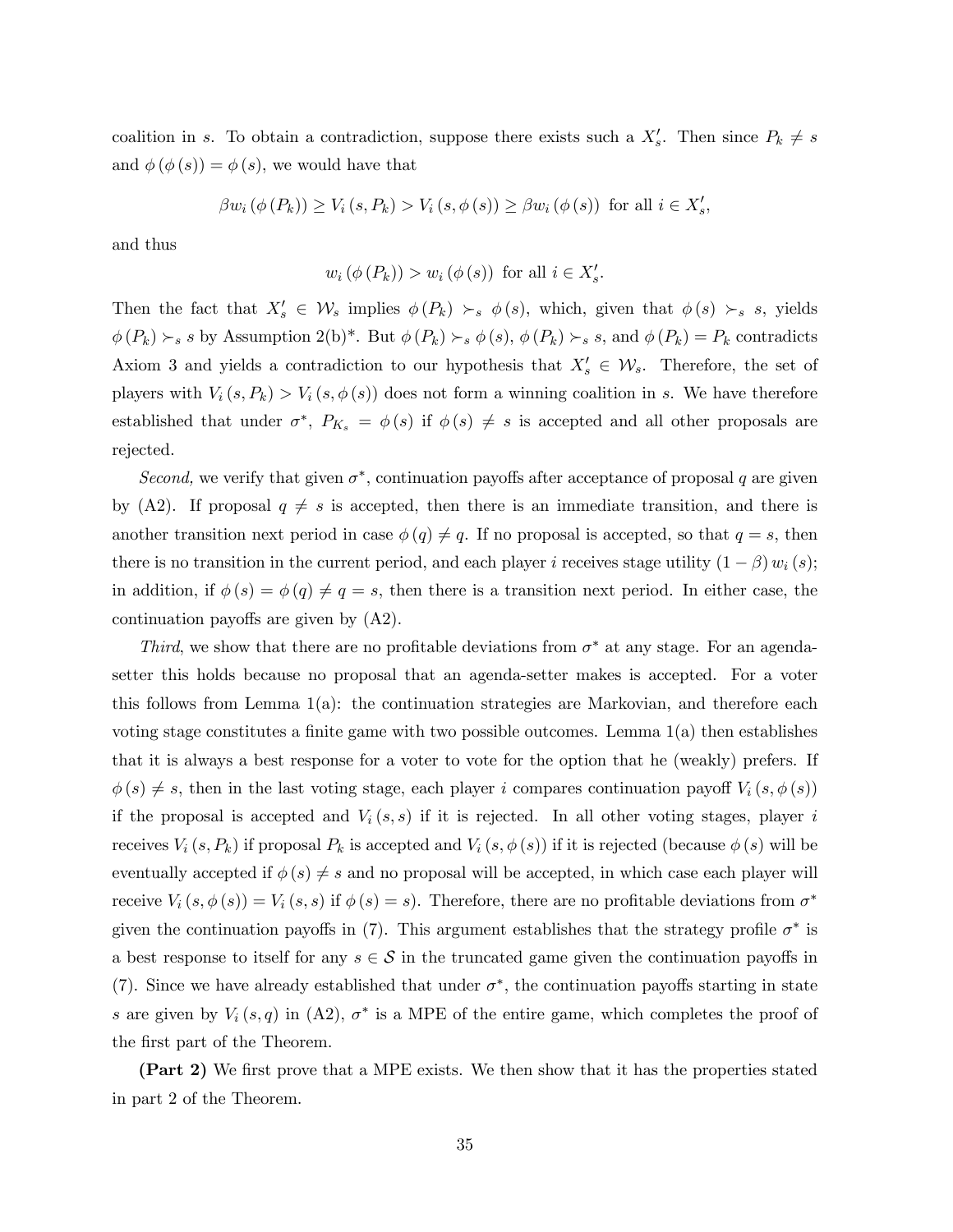Let us first construct a specific mapping  $\phi$  satisfying Axioms 1–3. Take a sequence of states  $\{\mu_1, ..., \mu_{|\mathcal{S}|}\}$  satisfying (7). Then, follow the procedure described in Theorem 1. First, we set  $\phi(\mu_1) = \mu_1$ . If for  $k \geq 2$  we have  $\mathcal{M}_k = \emptyset$ , then  $\phi(\mu_k) = \mu_k$ ; otherwise, let  $Z_k \subset \mathcal{M}_k$  be defined as

$$
Z_k = \left\{ z \in \mathcal{M}_k : \forall s \in \mathcal{M}_k : s \nleq_{\mu_k} z \right\}.
$$

The set  $Z_k$  is nonempty by Assumption 2(b)<sup>\*</sup>, and according to the procedure, any element of  $Z_k$  may be chosen as  $\phi(\mu_k)$ . Proceeding inductively, a specific mapping  $\phi$  is obtained.

We construct an equilibrium in which continuation payoff of player  $i$  if the current state is  $s$ and proposal q is accepted,  $V_i$  (s, q), is given by (A2) (in particular, if no alternative is accepted at a given period, each player i receives  $V_i(s, s)$ . Given these continuation payoffs, each period can be viewed as a finite (truncated) game with terminal payoffs given by  $V_i(s, q)$ . By backward induction, we can construct a SPE  $\sigma'$  of this truncated game as follows: let  $k^*$  be such that  $\pi_s(k^*) = \phi(s)$  if such  $k^*$  exists; otherwise, let  $k^*$  be the first stage where  $\pi_s(k^*) = i \in \mathcal{I}$ where  $w_i(\phi(s)) > w_i(s)$  (such i exists, because  $\phi$  satisfies Axiom 1). We require that  $\phi(s)$  is proposed and accepted at stage  $k^*$ , and that no proposal is accepted at any stage  $l < k^*$ . Given the continuation payoffs in  $(A2)$ , it is straightforward to verify that there are no profitable deviations from  $\sigma'$  and thus  $\sigma'$  is indeed a SPE. Since actions in  $\sigma'$  only depend on proposals and on the stage of this finite truncated game, we can choose  $\sigma'$  to be Markovian (the only requirement is to choose an SPE  $\sigma'$ , where each player votes no when indifferent; clearly, such an SPE exists). Therefore, we have established the existence of an MPE.

We now establish the properties that any MPE satisfies. Take any set of sequences  $\{\pi_s(\cdot)\}_{s\in\mathcal{S}}$ and any pure-strategy MPE  $\sigma$ . For any state s, the proposal q that is accepted along the equilibrium path is well-defined (let  $q = s$  if all proposals are rejected) and let us denote it by  $\chi(s) = q$ . First, note that  $\chi : \mathcal{S} \to \mathcal{S}$  has "no cycles," in the sense that if  $\chi(s) \neq s$  then for any  $n > 1$ ,  $\chi^{n}(s) \neq s$  (where  $\chi^{2}(s) \equiv \chi(\chi(s))$  etc.). This can be established by contradiction. Suppose there exists n such that  $\chi^{n}(s) = s$ , but  $\chi(s) \neq s$ . Denote by  $J_s \subset \{1, ..., K_s\}$  the set of voting stages in state s where a proposal  $P_k$  made along the equilibrium path is accepted (this proposal and whether it is accepted do not depend on the play before current stage  $k$ , since strategies are Markovian). By the definition of the mapping  $\chi$ , the first voting stage in  $J_s$  leads to  $\chi(s)$ . Now it suffices to consider two cases.

Case (i): all voting stages in  $J_s$  lead to cycles. Suppose this is the case and consider the last voting stage k'. Here each player knows that he will receive zero utility if  $P_{k'}$  is accepted, and that he will receive  $(1 - \beta) w_s(i) > 0$  if  $P_{k'}$  is accepted. Then Lemma 1(c) implies that  $P_{k'}$ cannot be accepted in any MPE, thus yielding the desired contradiction.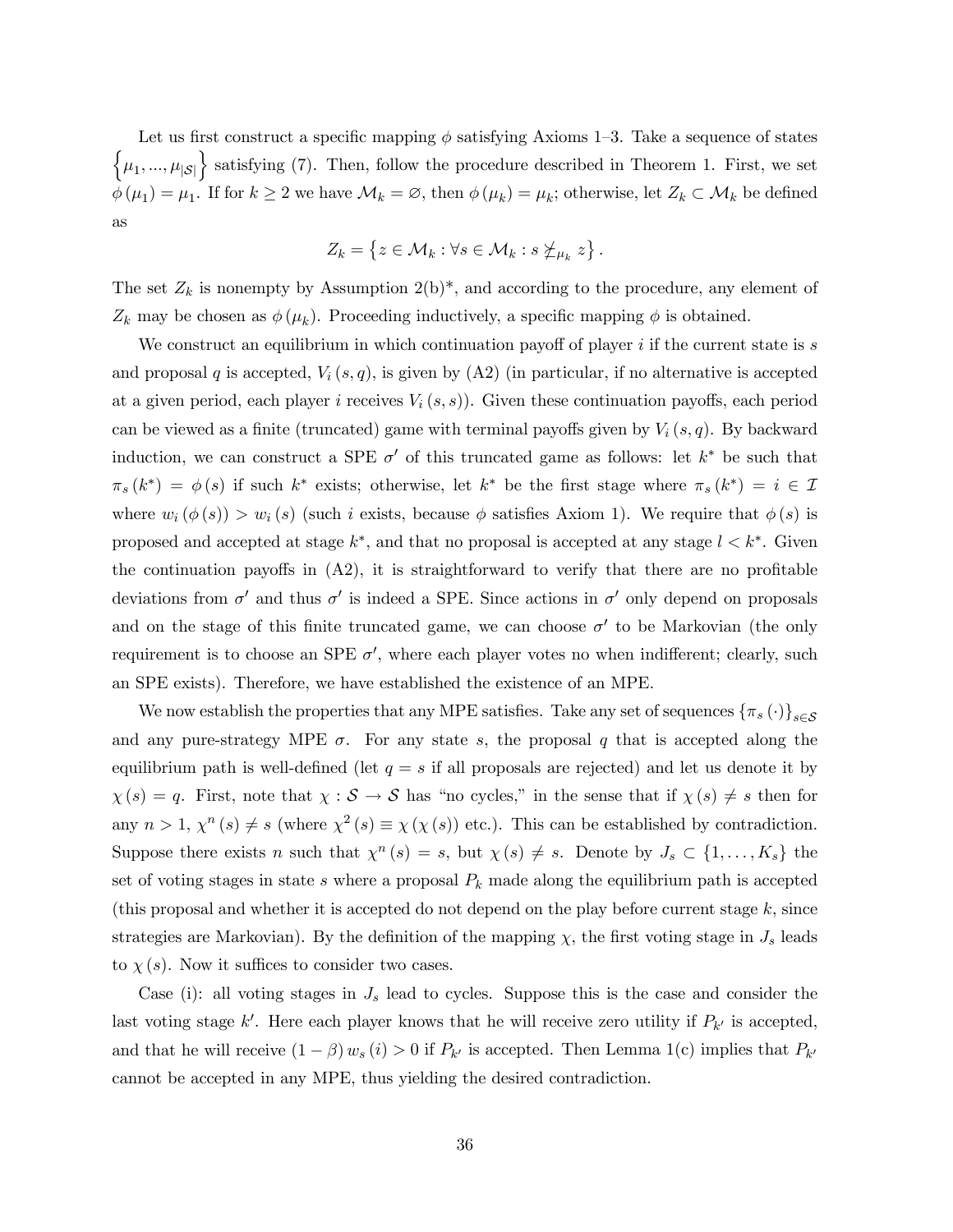Case (ii): not all voting stages in  $J_s$  lead to cycles. In this case, denote the voting stages that do not lead to cycles by  $J_s' \subset J_s$ . Consider the last voting stage k in  $J_s$  that precedes the first voting stage in  $J_s'$ . Accepting the proposal made at  $k'$ ,  $P_{k'}$ , leads to zero utility to each player, while rejecting it leads to a positive payoff. Therefore, proposal  $P_{k'}$  cannot be accepted in any MPE, again yielding a contradiction and establishing the "no cycle" result.

This "no cycle" result in turn implies that  $\chi^{n}(s) = \chi^{|\mathcal{S}|} - 1$  (s) for all  $n \geq |\mathcal{S}| - 1$ . Then, define  $\psi(s) = \chi^{|\mathcal{S}|-1}(s)$ , and

$$
m(s) = \min\left\{n \in \mathbb{N} \cup \{0\} : \chi^{n}(s) = \psi(s)\right\},\tag{A3}
$$

(with  $\chi^0(s) = s$ ). Evidently,  $0 \le m(s) \le |\mathcal{S}| - 1$ , and  $m(s) = 0$  if and only if  $\psi(s) = \chi(s) = s$ . Moreover,

$$
\psi(\psi(s)) = \chi(\psi(s)) = \psi(\chi(s)) = \psi(s)
$$
\n(A4)

for any state s, as follows from the definition of mapping  $\psi$ ). Finally, let us also define

$$
\bar{V}_i(s,q) = \begin{cases} (1-\beta) w_i(s) & \text{if } s=q \\ 0 & \text{if } s \neq q \end{cases} + \beta^{m(q)+1} w_i(\psi(q)). \tag{A5}
$$

Clearly,  $\bar{V}_i$  (s, a) gives the continuation payoff of player i if in state s alternative q is implemented, and subsequently equilibrium play (according to the MPE  $\sigma$ ) follows. The rest of the proof involves showing that (1)  $\psi(s)$  satisfies Axioms 1–3, and then (2)  $\chi(s) = \psi(s)$  (this second statement is equivalent to showing that  $\chi(s)$  is the dynamically stable state reached with zero or one transition, so that in the MPE  $\sigma$ ,  $s_t = \chi(s_0)$  for all  $t \ge 1$ ). We start with an intermediate result. Then we prove that  $\psi(s)$  satisfies Axioms 1–2. Then we prove that  $\chi(s) = \psi(s)$ . Finally, we prove that  $\psi$  satisfies Axiom 3. (This order makes the proof simpler).

Proof that if proposals  $P_{k_j}$  and  $P_{k_l}$  are proposed and accepted in state s, then  $\psi(P_{k_j}) \sim$  $\psi(P_{k_l})$ . To establish this, for each state s consider again the set of voting stages J such that for each  $k \in J$ , the proposal  $P_k$  is accepted. Let  $J = \{k_1, \ldots, k_{|J|}\}$ , where  $k_j < k_l$  for  $j < l$  (we drop index s for convenience), and suppose that  $J \neq \emptyset$  (this implies  $\chi(s) \neq s$  and  $m(s) \geq 1$ ). In equilibrium, proposal  $P_{k_1}$  is accepted, so  $\psi(P_{k_1}) = \psi(s)$  and  $m(P_{k_1}) = m(s) - 1$  (which implies that  $\psi(s) \neq s$ . Since each  $P_{k_l}$  for  $1 \leq l \leq |J|$  is accepted in this equilibrium, we must have, again by Lemma 1(c), that

$$
\psi(P_{k_l}) \succeq_s \psi(P_{k_{l+1}})
$$
 for  $1 \leq l \leq |J|-1$ 

(in particular, only players who weakly prefer  $\psi(P_{k_l})$  to  $\psi(P_{k_{l+1}})$  could vote for acceptance, since  $w_i(\psi(P_{k_l})) \langle w_i(\psi(P_{k_{l+1}}))$  is sufficient to imply  $\bar{V}_i(s, P_{k_l}) \langle \bar{V}_i(s, P_{k_{l+1}}) \rangle$  in view of the fact that  $\beta > \beta_0$ ).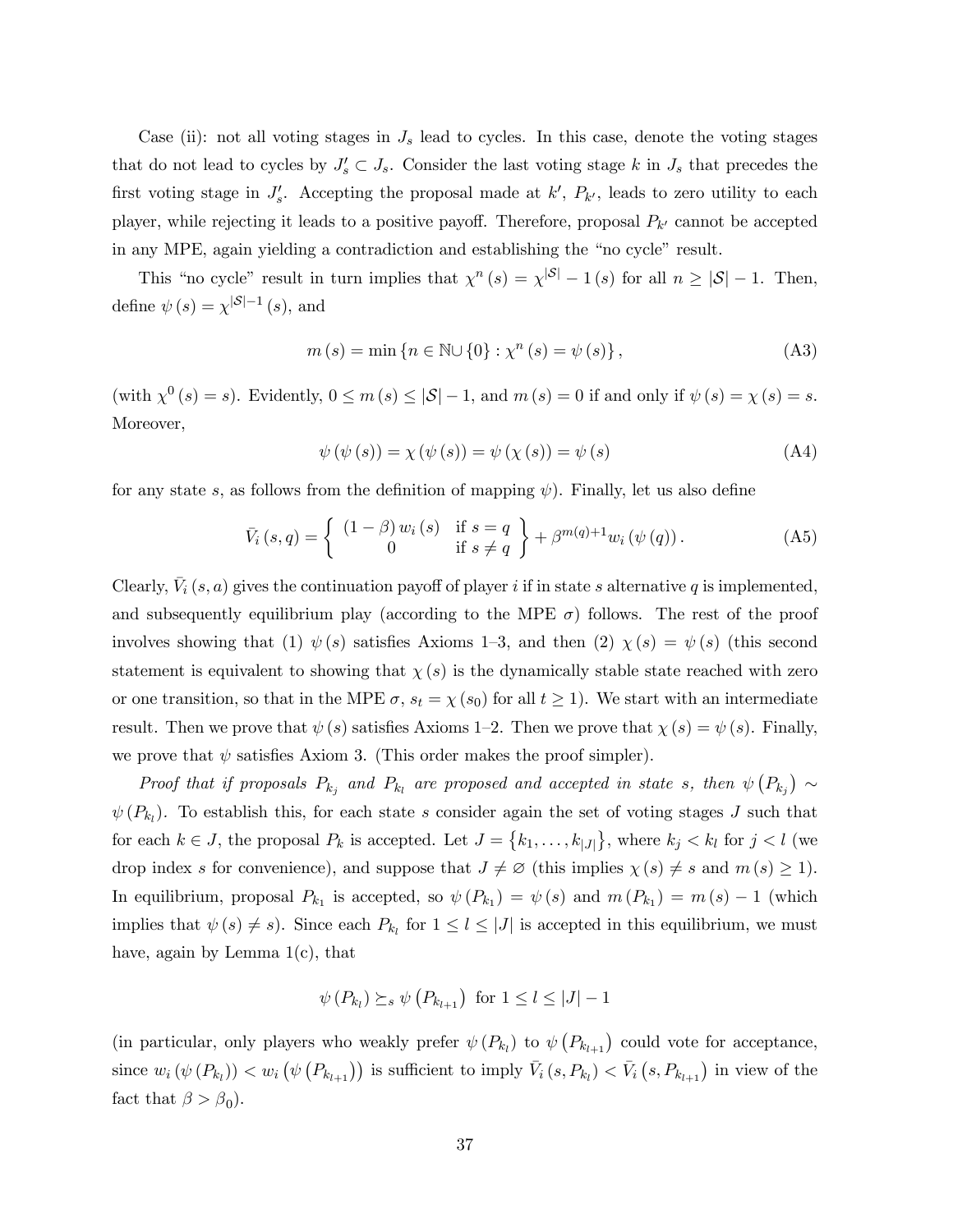In addition, we also have

$$
\psi\left(P_{k_{|J|}}\right) \succeq_s \psi\left(P_{k_1}\right).
$$

This can be seen as follows. If  $P_{k_{|J|}}$  is accepted, each player i will receive  $\bar{V}_i\left(s, P_{k_{|J|}}\right)$  =  $\beta^{m(P_{k_{|J|}})+1}w_i\left(\psi\left(P_{k_{|J|}}\right)\right)$ , while if it is rejected, each player will receive  $\bar{V}_i(s,s)$  =  $(1 - \beta) w_i(s) + \beta^{m(s)+1} w_i(\psi(P_{k_1}))$ . Now if  $w_i(\psi(P_{k_1}) > w_i(\psi(P_{k_1}))$ , then we would have  $\beta^{m(P_{k_{|J|}})+1}w_i\left(\psi\left(P_{k_{|J|}}\right)\right) < \beta^{m(s)+1}w_i\left(\psi\left(P_{k_1}\right)\right)$ , and hence  $\bar{V}_i\left(s, P_{k_{|J|}}\right) < \bar{V}_i\left(s, s\right)$ . Since  $P_{k_{|J|}}$ is accepted, the set of players for whom  $w_i\left(\psi\left(P_{k_{|J|}}\right)\right) < w_i\left(\psi\left(P_{k_1}\right)\right)$  must be sufficiently small, and, more precisely, we must have

$$
\left\{i\in\mathcal{I}:w_{i}\left(\psi\left(P_{k_{|J|}}\right)\right)\geq w_{i}\left(\psi\left(P_{k_{1}}\right)\right)\right\}\in\mathcal{W}_{s}.
$$

This establishes that  $\psi\left(P_{k_{|J|}}\right) \succeq_s \psi(P_{k_1})$ . Now, since Assumption 2(b)\* holds, we have  $\psi(P_{k_j}) \sim \psi(P_{k_l})$  for all  $1 \leq j \leq l \leq |J|$ . In addition, we prove that  $m(P_{k_l}) \leq m(P_{k_{l+1}})$ for all  $1 \leq l \leq |J|-1$ . Indeed, if this were not the case, each player would receive a strictly higher payoff if  $P_{k_l}$  was rejected at stage  $k_l$ , so  $P_{k_l}$  could not be accepted in the equilibrium.

*Proof that*  $\psi$  *satisfies Axiom 1.* Consider the set J introduced above and consider stage  $k_{|J|}$ , i.e., the last stage where acceptance is possible. If  $P_{k_{|J|}}$  is accepted, each player receives

$$
\bar{V}_i\left(s,P_{k_{|J|}}\right)=\beta^{m\left(P_{k_{|J|}}\right)+1}w_i\left(\psi\left(P_{k_{|J|}}\right)\right).
$$

If  $P_{k|J|}$  is rejected, each player receives

$$
\bar{V}_i(s,s) = (1 - \beta) w_i(s) + \beta^{m(s)+1} w_i(\psi(s)).
$$

We have established, however, that  $w_i\left(\psi\left(P_{k_{|J|}}\right)\right) = w_i\left(\psi\left(s\right)\right)$  and that  $m(s) = m(P_{k_1}) + 1 \leq$  $P_{k_{|J|}}+1$ . Since  $P_{k_{|J|}}$  is accepted in equilibrium, by Lemma 1(c) we must have that  $\bar{V}_i\left(s, P_{k_{|J|}}\right)$ ≥  $\overline{V}_i(s, s)$  for a winning coalition of players in s, that is,

$$
X_s = \left\{ i \in \mathcal{I} : \bar{V}_i \left( s, P_{k_{|J|}} \right) \ge \bar{V}_i \left( s, s \right) \right\} \in \mathcal{W}_s.
$$

Then for all  $i \in X_s$ , we must have

$$
\beta^{m(s)}w_{i}(\psi(s)) \geq \beta^{m(P_{k|J|})+1}w_{i}(\psi(s)) \geq (1-\beta) w_{i}(s) + \beta^{m(s)+1}w_{i}(\psi(s)).
$$

This implies that

$$
\beta^{m(s)}w_i(\psi(s)) \ge w_i(s) \text{ for all } i \in X_s,
$$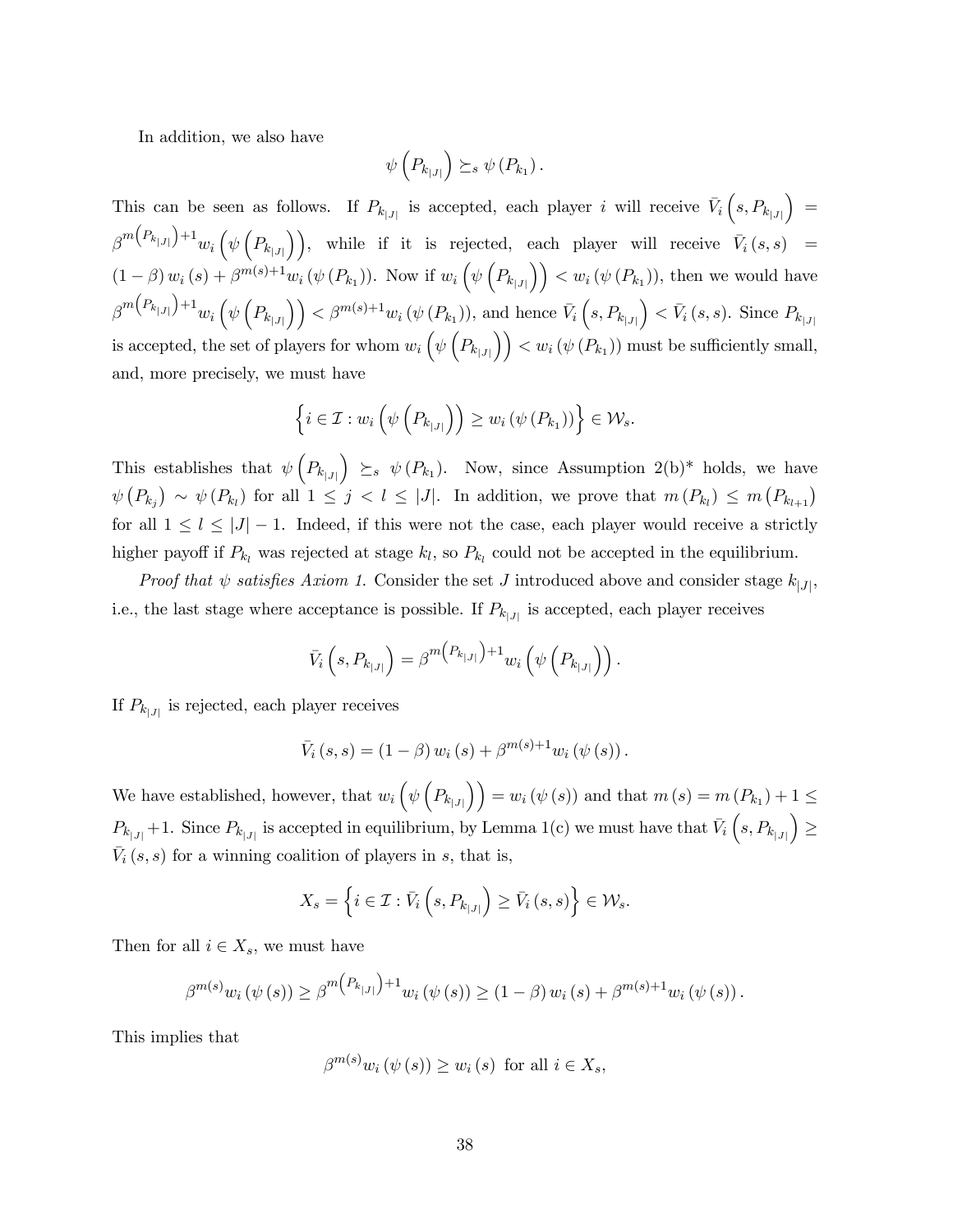which, in view of the fact that  $\beta > \beta_0$ , implies that  $w_i (\psi(s)) \geq w_i (s)$  for all  $i \in X_s$ . However, if for some  $i \in X_s$ ,  $w_i(\psi(s)) = w_i(s)$ , then we would have  $\beta^{m(s)}w_i(\psi(s)) < w_i(s)$ , because  $m(s) \geq 1$  and  $\psi(s) \neq s$ . Consequently,  $w_i(\psi(s)) > w_i(s)$  for all  $i \in X_s$ , which implies that

$$
\{i \in \mathcal{I} : w_i(\psi(s)) > w_i(s)\} \in \mathcal{W}_s,
$$

thus establishing that

$$
\psi(s) \succ_s s
$$
 for any  $s \in S$  with  $\psi(s) \neq s$ ,

and therefore Axiom 1 holds.

Proof that  $\psi$  satisfies Axiom 2. This is straightforward in view of the fact that  $\psi(\psi(s)) =$  $\psi(s)$ .

Proof that  $\chi(s) = \psi(s)$ . Let us prove that if  $\psi(s) \neq s$ , then transition to state  $\psi(s)$  takes place in one step, i.e., that  $\psi(s) = \chi(s)$  (or, equivalently, in (A3)  $m(s) = 1$  whenever  $\chi(s) \neq s$ ). Consider two cases.

Case (i):  $\psi(s) = P_{k_j}$  for some  $j : 1 \leq j \leq |J|$ . In this case,  $m(P_{k_j}) = 0$  since Axiom 2 is proven to hold. But we proved that  $m(P_{k_l})$  is weakly increasing in l, therefore,  $m(\chi(s)) =$  $m(P_{k_1})=0$ , and therefore  $m(s)=1$ .

Case (ii):  $\psi(s) = P_{k_j}$  does not hold for any j. This implies that  $m(P_{k_1}) \geq 1$  and  $\psi(s) \neq$  $\chi(s)$ . First observe that in this case, if for some  $k \notin J$  we have  $P_k = \psi(s)$  (regardless of whether this happens on or off equilibrium path), then  $P_k$  should be accepted. This can be established with the following argument: take any player i. If  $P_k = \psi(s)$  is accepted, this player will receive  $\bar{V}_i(s, \psi(s)) = \beta w_i(\psi(s))$ , while if it is rejected, he will receive

$$
\bar{V}_{i}(s, P_{k_{l}}) = \beta^{m(P_{k_{l}})+1} w_{i}(\psi(s)) \leq \beta^{2} w_{i}(\psi(s))
$$

for some l if  $k < k_{|J|}$  and

$$
\bar{V}_i(s,s) = (1-\beta) w_i(s) + \beta^{m(P_{k_1})+1} w_i(\psi(s)) \le (1-\beta) w_i(s) + \beta^2 w_i(\psi(s))
$$

if  $k > k_{|J|}$ . In the first case, all players prefer to have  $P_k$  accepted, while in the second case, each player with  $w_i(\psi(s)) > w_i(s)$  will have  $\beta w_i(\psi(s)) > w_i(s)$  since  $\beta > \beta_0$ , and therefore  $\bar{V}_i(s, \psi(s)) > \bar{V}_i(s, s)$ . Since such players form a winning coalition, we conclude that  $P_k = \psi(s)$ will necessarily be accepted. Since we know that this  $k \notin J$ , it must be the case that proposal  $\psi(s)$  is never considered on equilibrium path. By Assumption 4, it must be that each player become agenda-setter for some k. But then take any player i such that  $w_i (\psi(s)) > w_i (s)$  and suppose that he is agenda-setter at stage  $k$ . This player's equilibrium proposal will give him utility  $\bar{V}_i$  (s,  $P_{k_l}$ ) for some l if  $k \leq k_{|J|}$  and  $\bar{V}_i$  (s, s) if  $k > k_{|J|}$ . However, proposing  $\psi$  (s) will give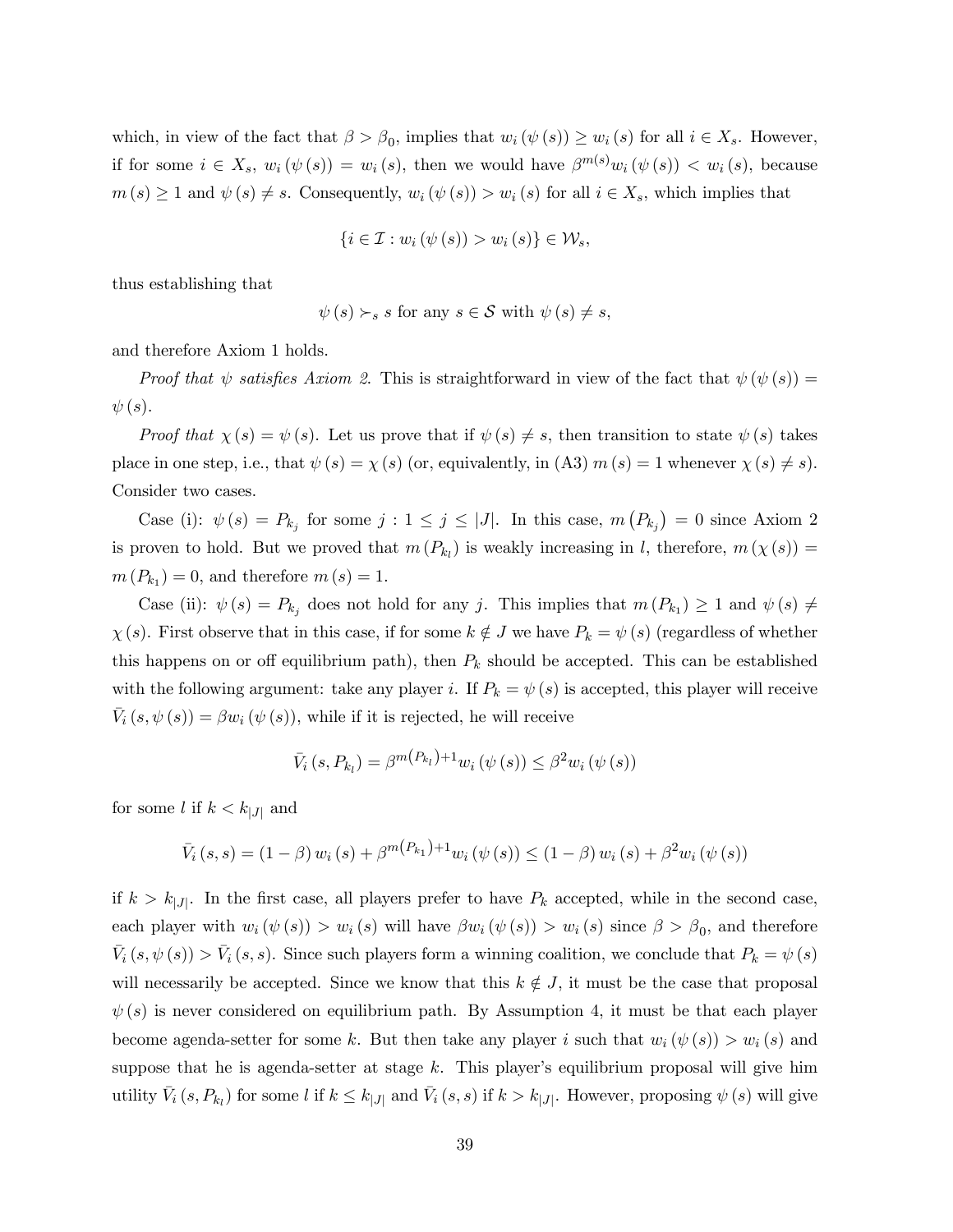him a strictly higher utility  $\bar{V}_i(s, \psi(s))$ , as shown above. Therefore, player i has a profitable deviation. This contradiction shows that the case where  $\psi(s) = P_{k_j}$  does not hold for any j is impossible, and thus finishes the proof that transition to state  $\psi(s)$  takes place in one step, so that  $\psi(s) = \chi(s)$ .

*Proof that*  $\psi$  *satisfies Axiom 3.* Suppose, to obtain a contradiction, that Axiom 3 does not hold. This implies that there exists state  $s, z \in S$  such that  $\psi(z) = z, z \succ_s s$  (which implies  $z \neq s$ , and  $z \succ_s \psi(s)$  (which implies  $\psi(z) \sim \psi(s)$ ). As before, we can prove that if  $P_k = z$ for some k, then proposal  $P_k$  must be accepted. In particular, accepting proposal z will lead to utility  $V_i(s, z) = \beta w_i(z)$  for any player i, while rejecting can lead to one of two possible payoffs. These possible payoffs are:

Case (i):  $\bar{V}_i(s, P_{k_i}) \leq \beta w_i(\psi(s))$  for some l if  $J \neq \emptyset$  and  $k < k_{|J|}$ ;

Case (ii):  $\bar{V}_i(s, s) = (1 - \beta) w_i(s) + \beta^{m(s)+1} w_i(\psi(s)) \leq (1 - \beta) w_i(s) + \beta w_i(\psi(s))$  if  $J = \emptyset$ or  $k > k_{|J|}$ .

The fact that (by hypothesis)  $z \succ_s \psi(s)$  implies that  $\{i : w_i(z) > w_i(\psi(s))\} \in \mathcal{W}_s$  (that is, players that obtain higher stage payoff from z than from  $\psi(s)$  form a winning coalition in s). In case (i), from (A5), we have

$$
\bar{V}_i(s, z) = \beta w_i(z) > \beta w_i(\psi(s)) \ge \bar{V}_i(s, P_{k_i}).
$$

In case (ii), because  $\beta > \beta_0$  (recall (A1)), we have

$$
\beta w_i(z) \ge (1 - \beta) w_i(s) + \beta w_i(\psi(s)),
$$

and therefore  $\bar{V}_i(s, z) > \bar{V}_i(s, s)$ .

We have therefore established that in both cases Lemma 1(c) applies and implies that proposal  $P_k = z$  must be accepted. However, we have already shown that any proposals that are proposed and accepted is mapped (by  $\psi$ )to equivalent states. Hence, if z is ever proposed, we must have  $\psi(z) \sim \psi(s)$ . Since  $\psi(z) \nsim \psi(s)$ , it must be the case that z is not proposed.

Assumption 4 now implies that either each state is proposed or that each player becomes agenda-setter for some k. The former clearly cannot be the case, so suppose the latter applies. Consider player i for whom  $w_i(z) > w_i(\psi(s))$  and suppose that he is the agenda-setter at some stage k. If he makes his equilibrium proposal, he receives either

$$
\bar{V}_i(s, P_{k_l}) \leq \beta w_i\left(\psi\left(s\right)\right),
$$

where  $1 \leq l \leq |J|$ , or

$$
\bar{V}_i(s, s) = (1 - \beta) w_i(s) + \beta^{m(s)+1} w_i(\psi(s)) \leq (1 - \beta) w_i(s) + \beta w_i(\psi(s)),
$$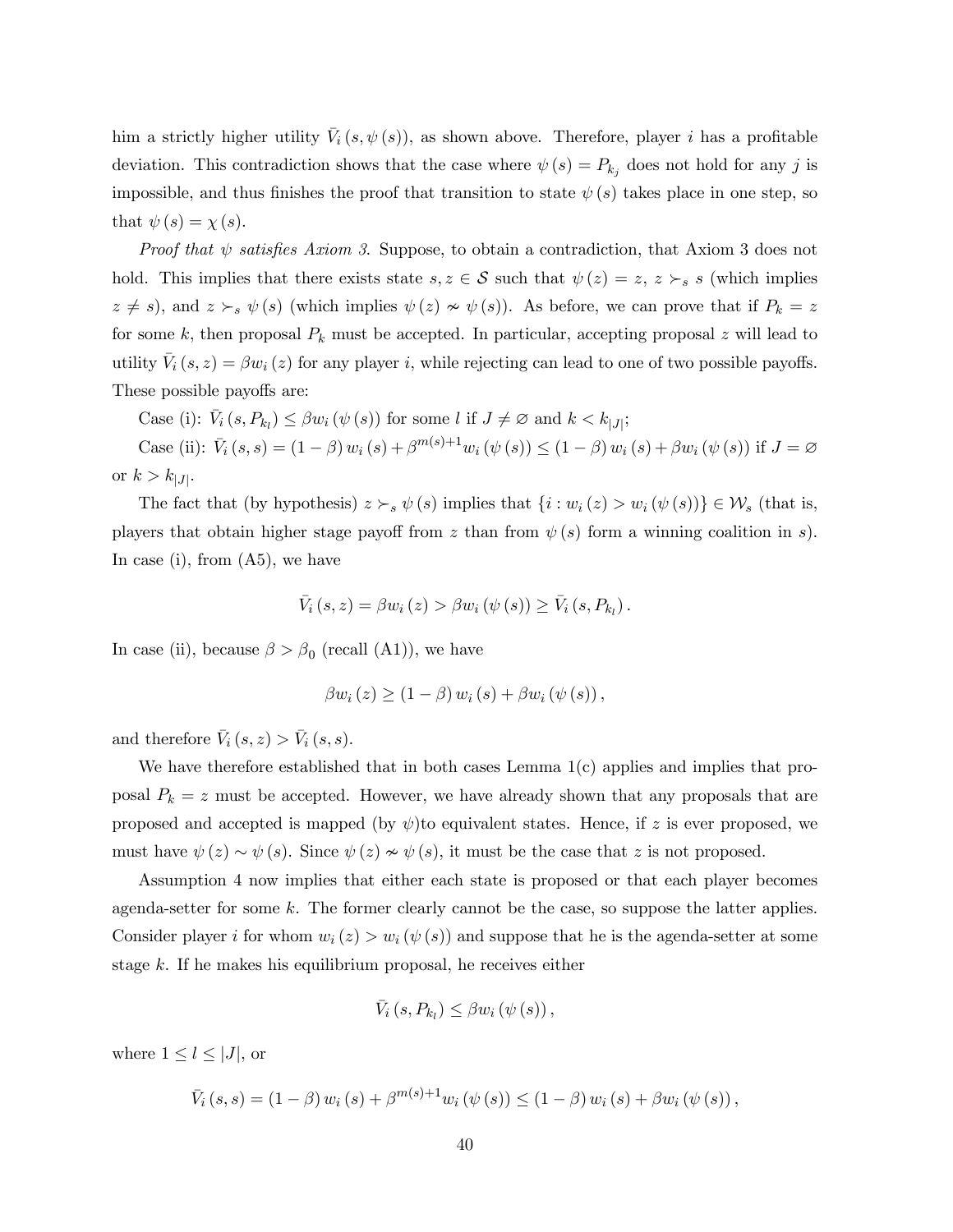depending on  $k \leq k_{|J|}$  or  $k > k_{|J|}$ . Instead, if he proposes  $P_k = z$ , he will receive

$$
\bar{V}_{i}(s, z) = \beta w_{i}(z) > \max \left\{ \beta w_{i}(\psi(s)), (1 - \beta) w_{i}(s) + \beta w_{i}(\psi(s)) \right\},\,
$$

where the inequality follows from  $w_i(z) > w_i(\psi(s))$  and  $\beta > \beta_0$ . This implies that player i has a profitable deviation, yielding a contradiction. This establishes that  $\psi$  satisfies Axiom 3, and thus completes the proof of part 2 of the Theorem.

**(Part 3)** This result immediately follows from Theorem 1 and part 2 of this Theorem.  $\blacksquare$ 

#### 7.3 Proof of Theorem 3

The first step is again a key lemma, which is of potential independent interest. This lemma characterizes properties of quasi-median voters under more general political institutions (parallel to the properties of median voters in majoritarian elections). For this lemma, recall that  $M_s$ denotes the set of quasi-median voters in state s.

**Lemma 2** Given  $\mathcal{I} \subset \mathbb{R}$ ,  $\mathcal{S} \subset \mathbb{R}$ , payoff functions  $\{w_i(s)\}_{i \in \mathcal{I}, s \in \mathcal{S}}$ , and winning coalition  ${W<sub>s</sub>}<sub>s∈S</sub> satisfying Assumption 1, the following are true.$ 

- 1. For each s, the set  $M_s$  is nonempty.
- 2. If the single-crossing property (SC) in Definition 5 holds, then for any states  $x, y, z \in S$ ,

$$
x \succ_z y \Leftrightarrow w_i(x) > w_i(y) \text{ for all } i \in M_z, \text{ and}
$$

$$
x \succeq_z y \Leftrightarrow w_i(x) \ge w_i(y) \text{ for all } i \in M_z.
$$

3. If monotonic median voter condition in Definition 8 holds, then there exists a sequence  ${m_s}_{s \in S}$  of players such that  $m_s \in M_s$  for all  $s \in S$  and whenever states  $x, y \in S$  satisfy  $x < y, m_x \leq m_y.$ 

**Proof.** (Part 1) Let b be such that  $B = \{j \in \mathcal{I} : -\infty < j \leq b\} \in \mathcal{W}_s$  and  ${j \in \mathcal{I} : -\infty < j < b} \notin \mathcal{W}_s$ . Intuitively, such B is the "leftmost" winning coalition. Similarly, let a be such that  $A = \{j \in \mathcal{I} : a \leq j < \infty\} \in \mathcal{W}_s$  and  $\{j \in \mathcal{I} : a < j < \infty\} \notin \mathcal{W}_s$ , so that A is the "rightmost" winning coalition. Assumption 1 implies that  $Z = A \cap B \neq \emptyset$ . Since all quasi-median voters must be both in A and B, we also have  $M_s \subset Z$ . Next, we show that  $Z \subset M_s$  is also true. To obtain a contradiction, assume the opposite. Then for some "connected" coalition  $X = \{j \in \mathcal{I} : x \leq j \leq y\} \in \mathcal{W}_s$  the inclusion  $Z \subset X$  does not hold. Then, evidently, either the lowest or the highest quasi-median voter is not in  $X$ . Suppose, without loss of generality, the latter is the case. Since X is winning, coalition  $Y = \{j \in \mathcal{I} : -\infty < j \leq y\}$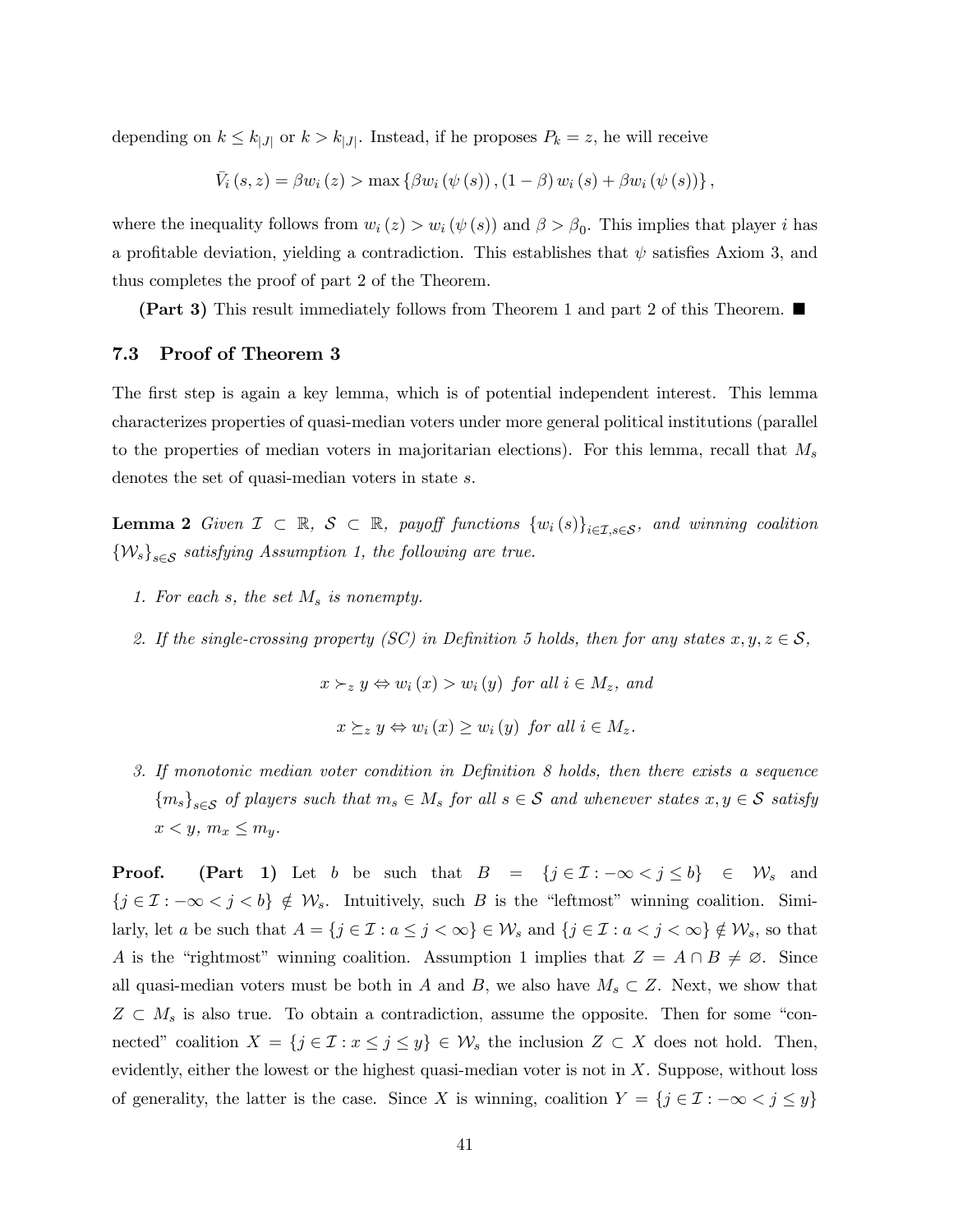(where y is the highest player in X) is winning, and therefore  $Z \subset Y$ . But this implies that the highest quasi-median voter is neither in  $X$  nor in  $Y$ , which is impossible and thus yields a contradiction. This proves that  $M_s = Z \neq \emptyset$ .

(Part 2) Consider the case  $x \geq y$  (the case  $x < y$  is treated similarly). Suppose  $x \succ_z y$ . Then  $\{i \in \mathcal{I} : w_x(i) > w_y(i)\}\in \mathcal{W}_z$  (is winning in z). But by SC, this coalition is connected, and therefore includes all players from  $M_z$ . Conversely, suppose that  $w_i(x) > w_i(y)$  for all  $i \in M_z$ . Now SC implies that the same inequality holds for player j whenever  $j \geq i \in M_z$ . Part 1 of the Lemma implies that  $\{j \in \mathcal{I} : \exists i \in M_z \text{ such that } j \geq i\} \in \mathcal{W}_z$ . This establishes that  $w_i(x) > w_i(y)$  for all  $i \in M_z$  implies  $x \succ_z y$ , and completes the proof for this case. The proof of the results for the  $\succeq$  relation is analogous.

(Part 3) By part 1 of this Lemma, the set  $M_s$  is nonempty for each  $s \in \mathcal{S}$ . Let

$$
m_s = \max_{x \in \mathcal{S}: x \le s} \min_{m \in M_x} m. \tag{A6}
$$

Evidently, if  $x < y$ , then  $m_x \leq m_y$ . Moreover,  $m_s \in M_s$ . To prove this last statement, assume the opposite; then  $m_s = \min_{m \in M_x}$  for some  $x < s$ . Since we assumed  $m_s \notin M_s$ , then either  $m_s \in M_x$  is less than all elements in  $M_s$  or greater than all elements in  $M_s$ . In the first case,  $m_s < \min_{m \in M_s} m$ , which violates the definition of  $m_s$  in (A6). In the second case, we find that  $M_s$  lies to the left of  $M_x$ , violating the monotonic median voter property. This contradiction proves that  $m_s \in M_s$  for all  $s \in S$ . Since the sequence (A6) is increasing, part 3 follows. ■

**Proof of Theorem 3 (Part 1)** We start with Assumption 2(a). Suppose that it does not hold, and there is a cycle  $s_1, \ldots, s_l$  such that  $s_{k+1} \succ_{s_k} s_k$  for  $1 \leq k \leq l-1$  and  $s_1 \succ_{s_l} s_l$ . Take a monotonic sequence of median voters  ${m_s}_{s \in S}$ . Recall that  $m_s$  is part of any connected winning coalition in s, therefore, if for some x and z,  $x \succ_z z$ , then  $w_x (m_z) > w_z (m_z)$ . Now for each  $s \in \mathcal{S}$  consider an alternative set of winning coalitions where  $m_s$  is the dictator, i.e.,  $\mathcal{W}'_s = \{ X \in \mathcal{C} : m_s \in X \}.$  Denoting the induced relation between states by  $\succ'$ , we have that if  $x \succ_z z$ , then  $x \succ'_z z$ . Consequently, if there was a cycle  $s_1,\ldots,s_l$  such that  $s_{k+1} \succ_{s_k} s_k$ for  $1 \leq k \leq l-1$  and  $s_1 \succ_{s_l} s_l$ , then we have  $s_{k+1} \succ'_{s_k} s_k$  for  $1 \leq k \leq l-1$  and  $s_1 \succ'_{s_l} s_l$ ; therefore, a cycle for  $\succ'$  exists. Now take the shortest cycle for  $\succ'$  (this need not be a cycle for  $\geq$ ). Without loss of generality, suppose that  $s_2$  is the lowest state (so  $s_2 \leq s_1$  and  $s_2 \leq s_3$ ; then  $m_{s_2} \leq m_{s_1}$  and  $m_{s_2} \leq m_{s_3}$ . Since  $s_3 \succ_{s_2} s_2$  and  $s_2 \succ_{s_2} s_1$ , we have  $w_{m_{s_2}}(s_3) > w_{m_{s_2}}(s_2)$ and  $w_{m_{s_1}}(s_2) > w_{m_{s_1}}(s_1)$ . But  $s_2 \leq s_3$  and  $m_{s_2} \leq m_{s_1}$ , hence,  $w_{m_{s_2}}(s_3) - w_{m_{s_2}}(s_2) > 0$ implies  $w_{m_{s_1}}(s_3) - w_{m_{s_1}}(s_2) > 0$ , i.e.,  $w_{m_{s_1}}(s_3) > w_{m_{s_1}}(s_2)$ . Combining this with  $w_{m_{s_1}}(s_2) >$  $w_{m_{s_1}}(s_1)$ , we conclude that  $w_{m_{s_1}}(s_3) > w_{m_{s_1}}(s_1)$ . But then  $s_3 \succ'_{s_1} s_1$ , since  $m_{s_1}$  is the dictator in  $s_1$ . This implies that the link  $s_2$  may be skipped in the cycle, which contradicts the assumption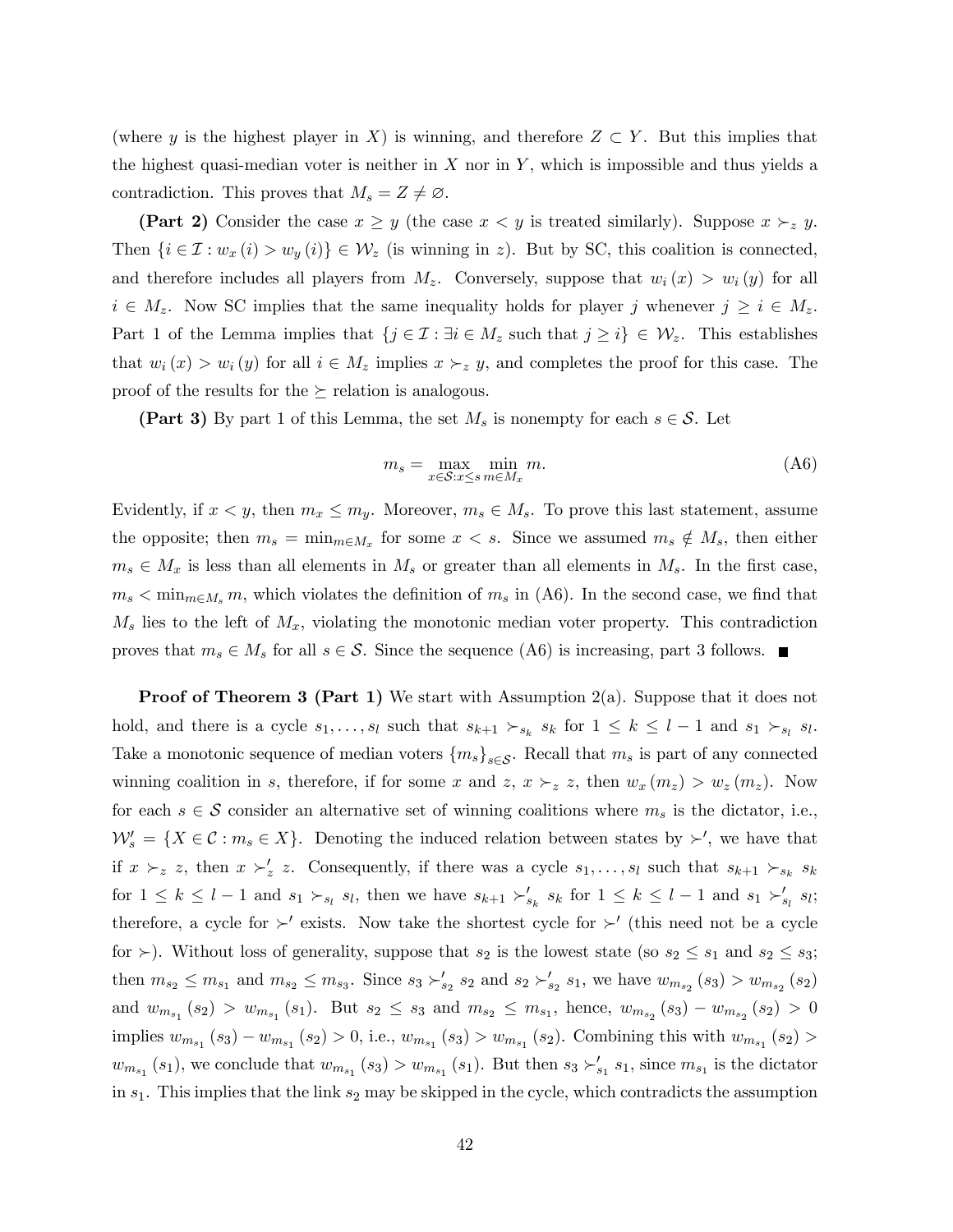that the cycle  $\{s_k\}_{k=1}^l$  was the shortest one. This contradiction establishes that Assumption  $2(a)$  holds.

To show that Assumption 2(b) holds, take any  $s \in \mathcal{S}$  and some  $m_s \in M_s$ . From Lemma 2 it follows that if for some  $x, y$  we have  $x \succ_s y$ , then  $w_{m_s}(x) > w_{m_s}(y)$ . Suppose, to obtain a contradiction, that there is a cycle  $s_1, \ldots, s_l$  such that  $s_{k+1} \succ_s s_k$  for  $1 \leq k \leq l-1$  and  $s_1 \succ_s s_l$ . Without loss of generality, we may assume that state  $s_l$  maximizes the payoff of  $m_s$  among states  $s_1,\ldots,s_l$ . This means that  $w_{m_s}(s_l) \geq w_{m_s}(s_1)$ , which implies  $s_1 \not\succ_s s_l$  and thus contradicts the existence of a cycle.This shows that Assumption 2(b) holds and completes the proof of part 1.

(Part 2) Note that if preferences of player  $i$  are single-peaked, then his preferences' restricted to any subset Q of S are also single-peaked. For any nonempty subset  $Q \subset S$  and  $i \in \mathcal{I}$ , let

$$
b_i\left(\mathcal{Q}\right) \in \arg\max_{s \in \mathcal{Q}} w_i\left(s\right) \tag{A7}
$$

(in case this maximum is achieved at multiple states, we pick any of these).

We start with Assumption 2(a). Suppose there is a cycle  $s_1, \ldots, s_l$  such that  $s_{k+1} \succ_{s_k} s_k$ for  $1 \leq k \leq l-1$  and  $s_1 \succ_{s_l} s_l$ . Let us re-enumerate players in  $\mathcal I$  as  $i_1,\ldots,i_{|\mathcal I|}$  so that  $b_{i_k}(\{s_1,\ldots,s_l\})$  is nondecreasing in k. It is straightforward to use the assumption that any two winning coalitions, even for different states, intersect, and prove that for this order there exists a quasi-median voter  $i_m$  such that  $i_m \in X$  for any  $X \in \mathcal{C}$  that satisfies  $X \in \mathcal{W}_{s_k}$  for some  $1 \leq k \leq l$  and  $X = \{i_j \in \mathcal{I} : i_p \leq i_j \leq i_q\}$  for some  $i_p, i_q \in \mathcal{I}$ . Let  $z = b_{i_m} (\{s_1, \ldots, s_l\})$  be the favorite state of quasi-median voter  $i_m$ . Then there exists  $s_k$  such that  $s_k \succ_z z$ . Without loss of generality, assume  $s_k > z$ . Because preferences are single-peaked, all players  $i_p$  with  $p \leq m$ , including  $i_m$ , (weakly) prefer z to  $s_k$ . By the choice of  $i_m$ , players who strictly prefer  $s_k$  to z do not form a winning coalition, which is a contradiction proving that Assumption 2(a) holds in this case.

Now, suppose that Assumption 2(b) is violated, i.e., there exist  $s \in \mathcal{S}$  and a cycle  $s_1, \ldots, s_l$ such that  $s'_{k+1} \succ_s s_k$  for  $1 \leq k \leq l-1$  and  $s_1 \succ_s s_l$ . Again, we re-enumerate players in  $\mathcal{I}$ , so that  $b_{i_k}(\{s_1,\ldots,s_l\})$  is nondecreasing for this new cycle  $s_1,\ldots,s_l$  and choose  $i_m$  such that  $i_m \in X$  for any  $X \in \mathcal{W}_s$  such that  $X = \{i_j \in \mathcal{I} : i_p \leq i_j \leq i_q\}$  for some  $i_p, i_q \in \mathcal{I}$ . Now take  $z = b_{i_m} (\{s_1, \ldots, s_l\})$ ; then there exists  $s_k$  such that  $s_k \succ_s z$ . Without loss of generality, assume  $s_k > z$ . But then  $s_k \succ_s z$  is impossible, since all players  $i_p$  with  $p \leq m$  (weakly) prefer z to x. This proves that Assumption 2(a,b) holds.

**(Part 3)** The case of part 1: The first part of Assumption  $2(b)^*$  is shown similarly to Assumption 2(b), making use of Assumption 5 to rule out indifferences between x and y when  $x \succeq_z y$ . Finally, if  $x, y \in S$  are such that  $x \succ_s s$  and  $y \succ_s x$ , then for any  $i \in M_s$  we have  $w_i(y) > w_i(x) > w_i(s)$ , which, in turn, implies  $y \succ_s s$ .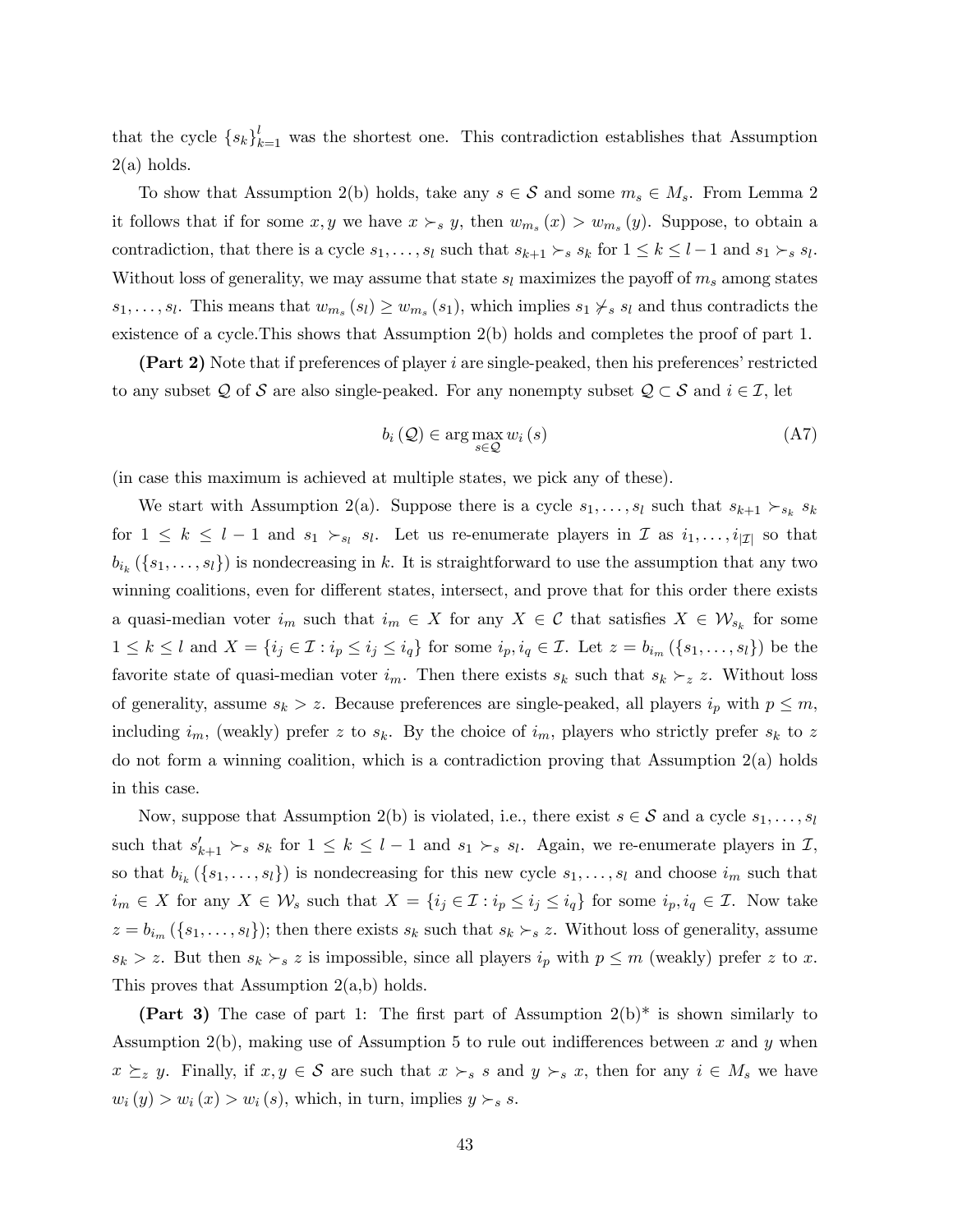The case of part 2: The first part of Assumption  $2(b)^*$  is proved with an argument analogous to part 2, but also making use of Assumption 5. To prove the last part, take states  $x, y, s$  such that  $x \succ_{s} s$  and  $y \succ_{s} x$ ; this implies that these three states are different. Take the median voter  $m_s \in M_s$ . We must have  $b_{m_s}(\{x, y, s\}) = y$  (with b defined by  $(A7)$ ). To see this note that if  $b_{m_s}(\{x, y, s\}) = s$ , then  $x \succ_s s$  would be impossible, and if  $b_{m_s}(\{x, y, s\}) = s$ , then  $y \succ_s x$  would not hold. Now consider two cases. First, suppose that either  $x, s > y$  or  $x, s < y$ . Without loss of generality assume  $x, s > y$ , in which case  $x \succ_s s$  implies  $y < x < s$ . Now, we have that  $w_i(y) > w_i(x)$  if and only if  $b_i(\lbrace x, y, s \rbrace) = y$ , so such players form a winning coalition in s. This implies  $y \succ_s s$ . Second, suppose that either  $x < y < s$  or  $s < y < x$ . Without loss of generality assume the former. Now, if a player prefers  $x$  to  $s$ , he must also prefer  $y$  to  $s$ ; given that  $x \succ_s s$ , we must therefore have  $y \succ_s s$ . In both cases, we have  $y \succ_s s$ , which completes the proof.  $\blacksquare$ 

## References

Acemoglu, Daron (2003) "Why Not a Political Coase Theorem? Social Conflict, Commitment, and Politics," Journal of Comparative Economics , 31, 620-652.

Acemoglu, Daron, Georgy Egorov, and Konstantin Sonin (2008) "Coalition Formation in Non-Democracies," Review of Economic Studies, forthcoming.

Acemoglu, Daron, and James Robinson (2000) "Why Did The West Extend The Franchise? Democracy, Inequality, and Growth In Historical Perspective," Quarterly Journal of Economics, 115(4), 1167-1199.

Acemoglu, Daron and James Robinson (2006a) Economic Origins of Dictatorship and Democracy, Cambridge University Press, New York.

Acemoglu, Daron, and James Robinson (2006b) "Economic Backwardness in Political Perspective" American Political Science Review, 100(1), 115-131.

Alesina, Alberto, Ignazio Angeloni, and Federico Etro (2005) "International Unions," American Economic Review, 95(3), 602-615.

Austen-Smith, David and Jeffrey Banks (1988) "Elections, Correlations and Legislative Outcomes," American Political Science Review 82 405-422.

Barbera, Salvador and Matthew Jackson (2004) "Choosing How to Choose: Self-Stable Majority Rules and Constitutions," Quarterly Journal of Economics, 119(3), 1011-1048.

Barbera, Salvador, Michael Maschler, and Jonathan Shalev (2001) "Voting for Voters: A Model of the Electoral Evolution," Games and Economic Behavior, 37: 40-78.

Barbera, Salvador and Bernardo Moreno (2008) "Top Monotonicity: A Common Root for Single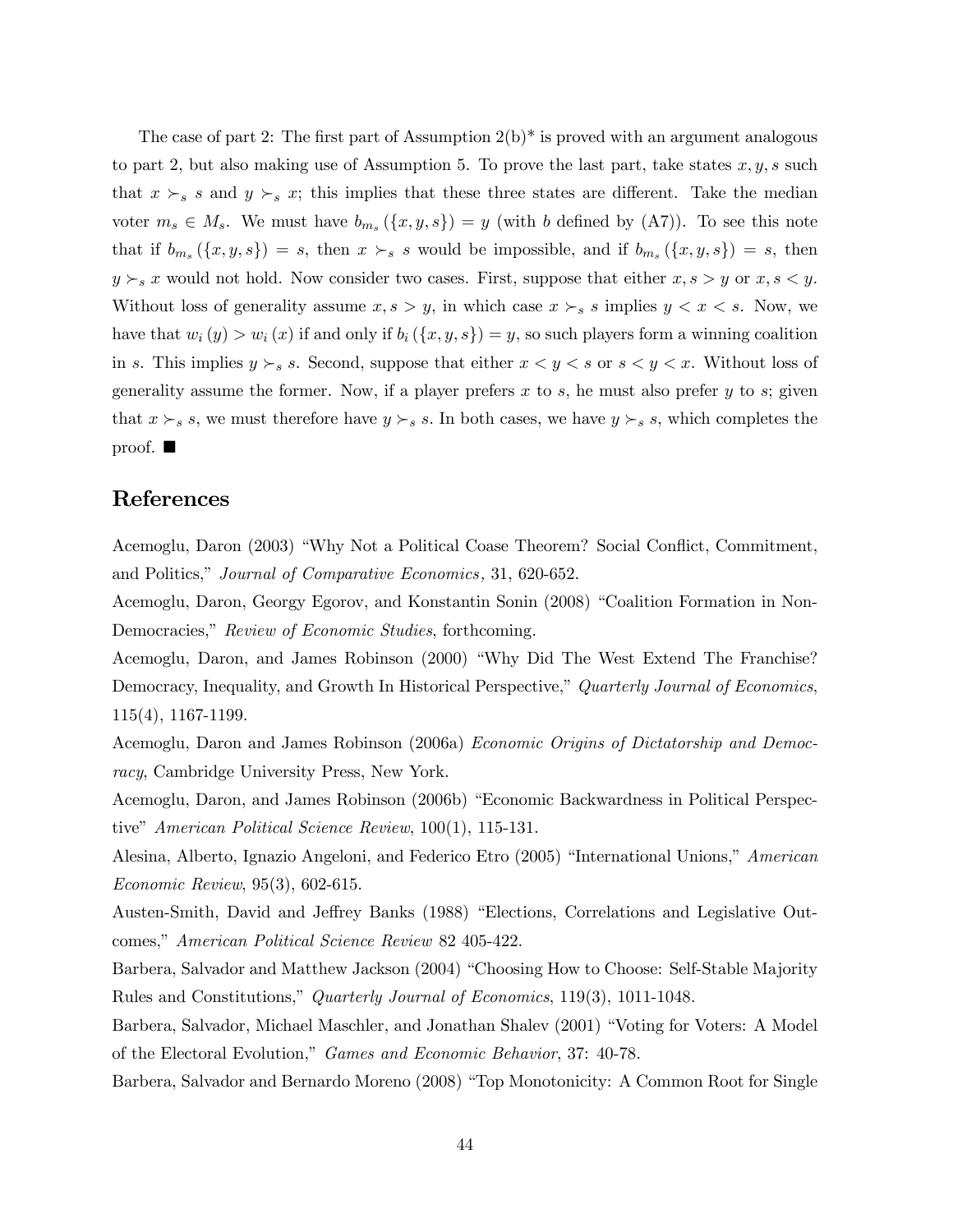Peakedness, Single Crossing, and the Median Voter Result," mimeo.

Baron, David (1991) "A Spatial Bargaining Theory of Government Coalition Formation in Parliamentary Systems", American Political Science Review, 83: 993-967.

Baron, David and John Ferejohn (1989) "Bargaining in Legislatures," American Political Science Review 83: 1181-1206.

Bordignon, Massimo and Sandro Brusco (2006) "On Enhanced Cooperation," mimeo.

Bourguignon, François and Thierry Verdier (2000) "Oligarchy, Democracy, Inequality and Growth," Journal of Development Economics, 62, 285-313.

Buchanan, James (1965) "An Economic Theory of Clubs," Economica, 32, 125, pp. 1-14.

Burkart, Mike and Klaus Wallner (2000) "Club Enlargement: Early Versus Late Admittance," mimeo.

Chwe, Michael S. Y. (1994) "Farsighted Coalitional Stability," Journal of Economic Theory, 63: 299-325.

Diermeier, Daniel and Pohan Fong (2008) "Endogenous Limits on Proposal Power," mimeo. Fearon, James (1996) "Bargaining Over Objects that Influence Future Bargaining Power," mimeo.

Fearon, James (1998) "Commitment Problems and the Spread of Ethnic Conflict," in David Lake and Donald Rothchild, eds., The International Spread of Ethnic Conflict: Fear, Diffusion, and Escalation, Princeton: Princeton Univ. Press.

Fearon, James (2004) "Why Do Some Civil Wars Last so Much Longer Than Others," Journal of Peace Research, 41, 275-301.

Giovannoni, Francesco and Toke Aidt (2004) "Constitutional Rules," mimeo.

Gomes, Armando and Philippe Jehiel (2005) "Dynamic Processes of Social and Economic Interactions: On the Persistence of Inefficiencies," Journal of Political Economy, 113(3), 626-667. Hirshleifer, David, Michelle Boldrin, and David K. Levine (2008) "The Slippery Slope of Concessions," mimeo.

Jack, William and Roger Lagunoff (2006) "Dynamic Enfranchisement," Journal of Public Economics, vol. 90(4-5), pages 551-572.

Jackson, Matthew and Boaz Moselle (2002) "Coalition and Party Formation in a Legislative Voting Game" Journal of Economic Theory 103: 49-87.

Jehiel, Philippe and Suzanne Scotchmer (2001), "Constitutional Rules of Exclusion in Jurisdiction Formation," Review of Economic Studies, 68: 393-413.

Konishi, Hideo, and Debraj Ray (2003), "Coalition Formation as a Dynamic Process," Journal of Economic Theory, 110: 1-41.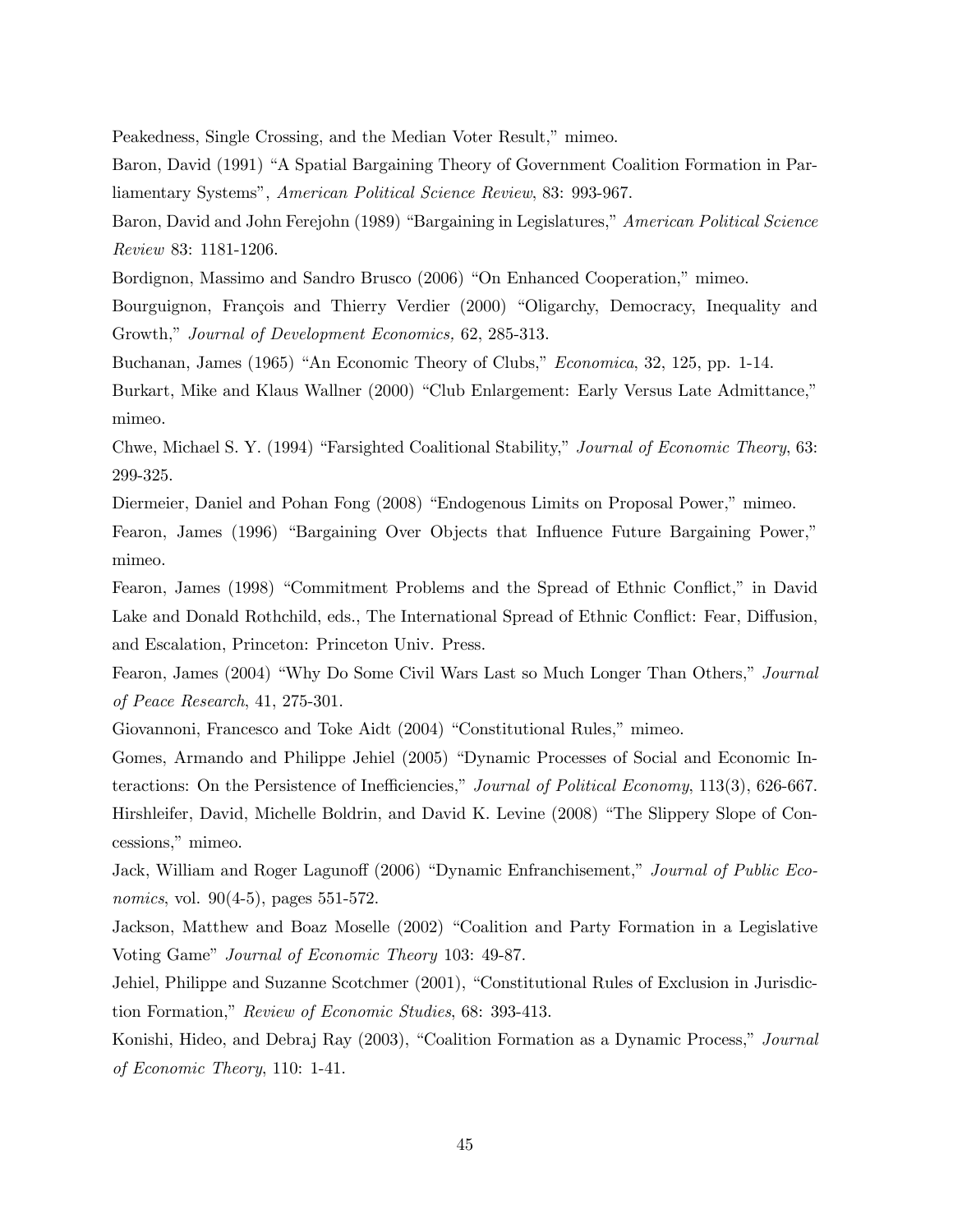Lizzeri, Alessandro and Nicola Persico (2004) "Why Did the Elites Extend the Suffrage? Democracy and the Scope of Government, With an Application to Britain's 'Age of Reform'," Quarterly Journal of Economics, vol. 119(2), 705-763.

Messner, Matthias and Mattias Polborn (2004) "Voting on Majority Rules," Review of Economic Studies, 71(1), 115-132

Moldovanu, Benny and Eyal Winter (1995) "Order Independent Equilibria," Games and Economic Behavior 9(1): 21-34.

Norman, Peter (2002) "Legislative Bargaining and Coalition Formation," Journal of Economic Theory 102: 322-353.

Powell, Robert (1998) In the Shadow of Power: States and Strategies in International Politics, Princeton Univ. Press, Princeton, NJ.

Rajan, Raghuram and Luigi Zingales (2000) The Tyranny of Inefficient: An Enquiry into the Adverse Consequences of Power Struggles, *Journal of Public Economics*, Vol. 76, no.3, 521-558. Ray, Debraj (2008) A Game-Theoretic Perspective on Coalition Formation, Oxford University

Press.

Riley, John (1979) "Informational Equilibrium," Econometrica, 47, 331-59.

Roberts, Kevin (1999) "Dynamic Voting in Clubs," mimeo.

Robinson, James A. (1997) "When Is the State Predatory?" mimeo.

Rothschild, Michael, and Joseph Stiglitz (1976) "Equilibrium in Competitive Insurance Markets: An Essay in the Economics of Imperfect Information," Quarterly Journal of Economics, 80, 629-49.

Schwarz, Michael, and Konstantin Sonin (2008) "A Theory of Brinkmanship, Conflicts, and Commitment", Journal of Law, Economics, and Organization, forthcoming.

Scotchmer, Suzanne (2002) "Local Public Goods and Clubs," In Alan Auerbach and Martin Feldstein (editors) Handbook of Public Economics, IV. Chapter 29, Amsterdam: North-Holland Press, 1997-2042.

von Neumann, John and Oskar Morgenstern (1944) Theory of Games and Economic Behavior, Princeton University Press.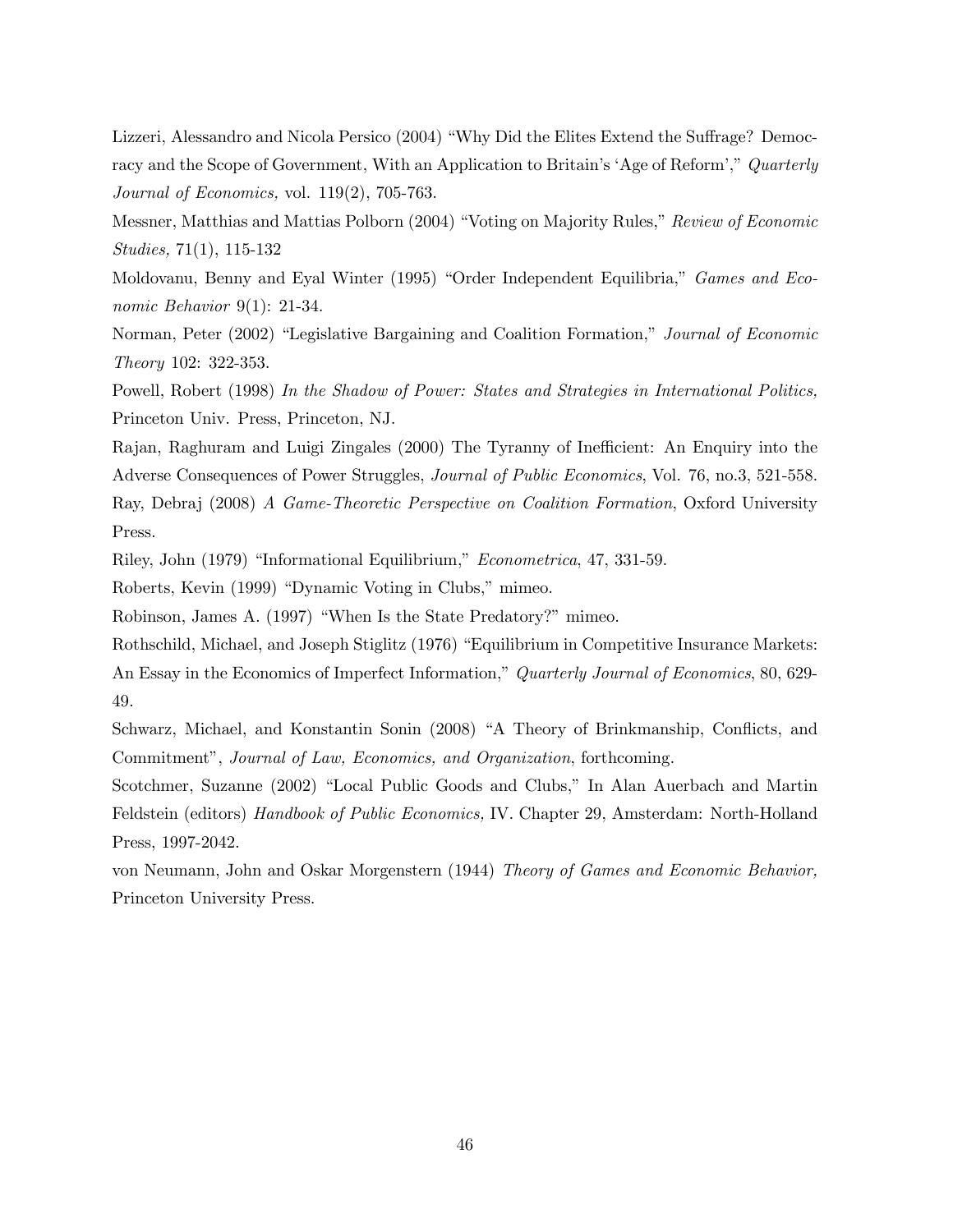## Appendix B: Limited Transitions (Not for Publication)

#### 7.4 Modeling Limited Transitions

In the main body of the paper we assumed that any transition (from any state to any other state) is possible. In certain applications, not all transitions across states may be possible. For example, in Example 1 discussed in the Introduction, it may be that a transition to democracy is only possible from constitutional monarchy (and not directly from absolutist monarchy). Another more substantial example highlighting the importance of limited transitions is the model in Acemoglu, Egorov, and Sonin (2008), also discussed in subsection 6.4. In that model, only current members of the ruling coalition can be part of future ruling coalitions and thus transitions to states that include individuals previously eliminated are ruled out. Here in Appendix B we show that our analysis, after proper reformulation of the Assumptions and the Axioms of Section 3, is applicable to the case where only certain state transitions are allowed and generalize the results in Theorems 1 and 2.

The key to the analysis in this section is the binary relation  $\sim$  on the set of states S. For any  $x, y \in S$ , we write  $x \leadsto y$  to denote that a transition from x to y is possible and  $x \leadsto Q$  for some  $Q \subset S$  to denote that the transition to any state z in Q is possible, provided that these positions are supported by a winning coalition in x (similarly,  $\mathcal{Q}_1 \rightsquigarrow \mathcal{Q}_2$ ). The analysis in the main body of the paper thus corresponds to the special case where  $S \leadsto S$  for any  $x \in S$ . We adopt the following natural assumption on the transition relation.

### Assumption 6 (Feasible Transitions) Relation  $\rightsquigarrow$  satisfies the following properties:

- (a) (reflexivity)  $\forall x \in S : x \rightsquigarrow x;$
- (b) (transitivity)  $\forall x, y, z \in S : x \rightarrow y$  and  $y \rightarrow z$  imply  $x \rightarrow z$ .

Part (b) Assumption 6 requires that if some indirect transition from x to z is feasible, so is a direct transition between the states. Without requiring transitivity, there would be additional technical details to take care of, because, for instance, if transition from x to z is possible through y only, then it is only possible if both a winning coalition in x prefers  $z$  to x and a winning coalition in y prefers z to  $y$ <sup>16</sup>. Nevertheless, this assumption can be dispensed with, and we could assume instead that whenever  $x \leadsto y$  and  $y \leadsto z$  but  $x \not\leadsto z$ , then  $\mathcal{W}_x = \mathcal{W}_y$  (or a weaker version of this assumption).<sup>17</sup>

 $16$  See Chwe (1994) for another model where different transitions require different winning coalitions.

 $17$  One set of economically interesting cases in which Assumption 6 fails to hold includes economic games in which there is a capital-stock-like variable, such as capital, that is determined as a result of the actions in the current state (for example, capital accumulation, which might depend on the current enforcement of property rights). Since our game does not involve such dynamic linkages, Assumption 6 is natural here. In particular,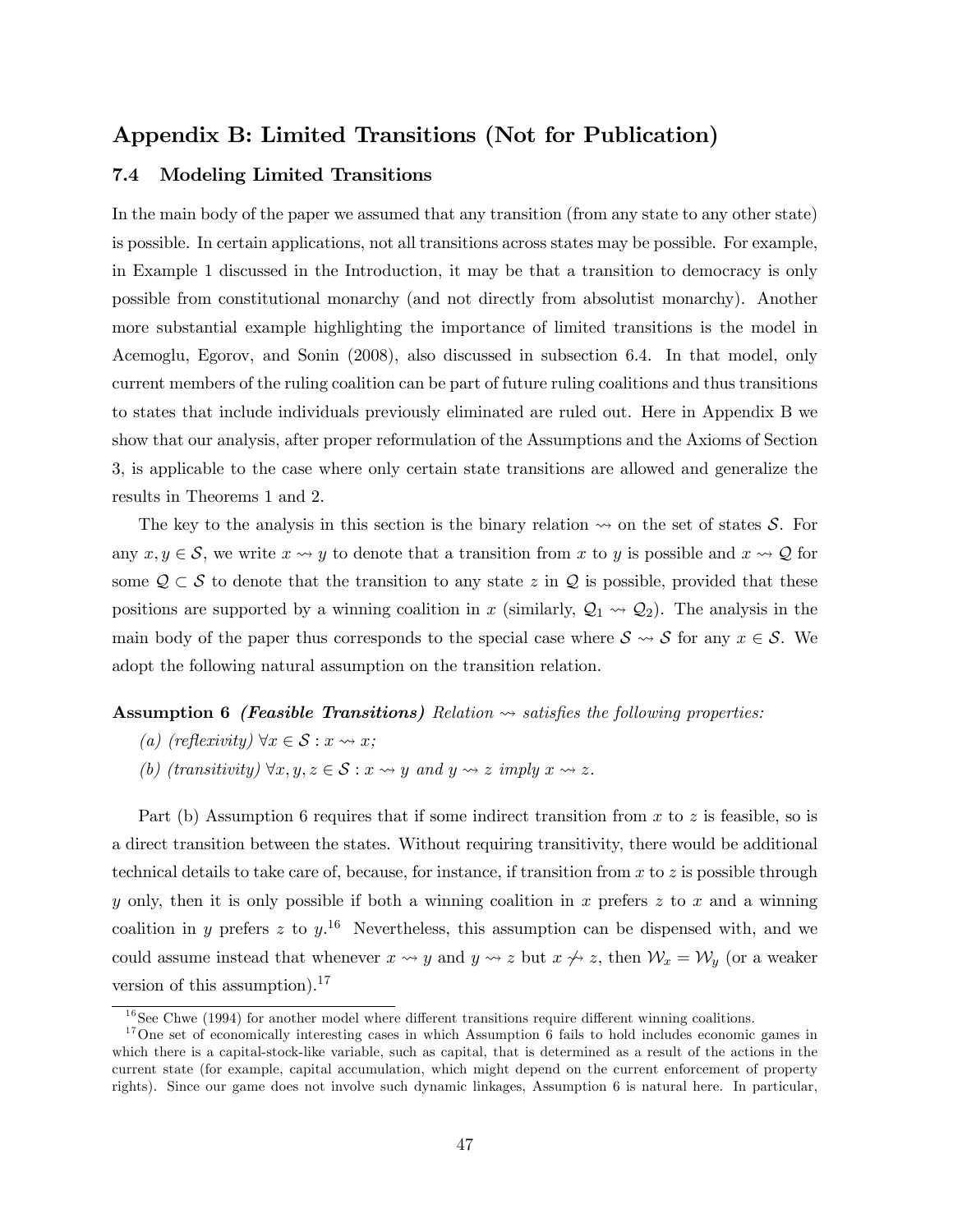We next consider slightly weaker versions of Assumption 2 and Assumption 3, incorporating the fact that only certain transitions are feasible (since when some transitions are not feasible, it becomes easier to rule out cycles).

Assumption 2' (Payoffs with Limited Transitions) Payoff functions  ${w_i(s)}_{i \in \mathcal{I}, s \in \mathcal{S}}$  satisfy the following properties:

(a) For any sequence of states  $s_1,\ldots,s_k$  in S with  $s_j \leadsto s_{j+1}$  for all  $1 \leq j \leq k-1$  and  $s_k \leadsto s_1$ ,

$$
s_{j+1} \succ_{s_j} s_j \text{ for all } 1 \le j \le k-1 \Longrightarrow s_1 \nsucc_{s_k} s_k.
$$

(b) For any sequence of states  $s, s_1, \ldots, s_k$  in S with  $s \leadsto s_j$  for all  $1 \leq j \leq k$ ,  $s_k \leadsto s_1$ , and  $s_j \succ_s s$  for all  $1 \leq j \leq k$ ,

$$
s_{j+1} \succ_s s_j
$$
 for all  $1 \leq j \leq k-1 \Longrightarrow s_1 \nsucc_s s_k$ .

(b)\* For any sequence of states  $s, s_1, \ldots, s_k$  in S with  $s \leadsto s_j$  for all  $1 \leq j \leq k$ ,  $s_j \nsim s_l$ for some  $1 \leq j < l \leq k$ , and  $s_j \succ_s s$  for all  $1 \leq j \leq k$ ,

$$
s_{j+1} \succeq_s s_j
$$
 for all  $1 \le j \le k-1 \Longrightarrow s_1 \npreceq_s s_k$ .

Moreover, if for  $x, y, s \in S$  we have  $s \leadsto x, s \leadsto y, x \succ_s s$  and  $y \not\vdash_s s$ , then  $y \not\vdash_s x$ .

Assumption 3' (Comparability with Limited Transitions) For  $x, y, s \in S$  such that  $s \rightarrow$  $x, s \rightsquigarrow y, x \succ_s s, y \succ_s s, \text{ and } x \nsim y, \text{ either } y \succ_s x \text{ or } x \succ_s y.$ 

Finally, let us reformulate Axioms 1—3 for this slightly modified set up (note that Axiom 3 is unchanged, though we state it again for completeness).

**Axiom** 1' (Desirability) If  $x, y \in S$  are such that  $y = \phi(x)$ , then either  $y = x$  or  $x \leadsto y$  and  $y \succ_x x$ .

**Axiom** 2' (**Stability**) If  $x, y \in S$  are such that  $y = \phi(x)$ , then  $y = \phi(y)$ .

Axiom 3' (Rationality) If  $x, y, z \in S$  are such that  $x \leadsto z$ ,  $z \succ_x x$ ,  $z = \phi(z)$ , and  $z \succ_x y$ , then  $y \neq \phi(x)$ .

With this new set of Axioms, a slightly modified version of Theorem 1 holds:

there is no reason for a sufficiently powerful coalition not to be able to implement a change that is feasible in the continuation game. An interesting model of a gradual dynamic enfranchisement where capital accumulation changes agents' preferences over time is provided in Jack and Lagunoff (2006).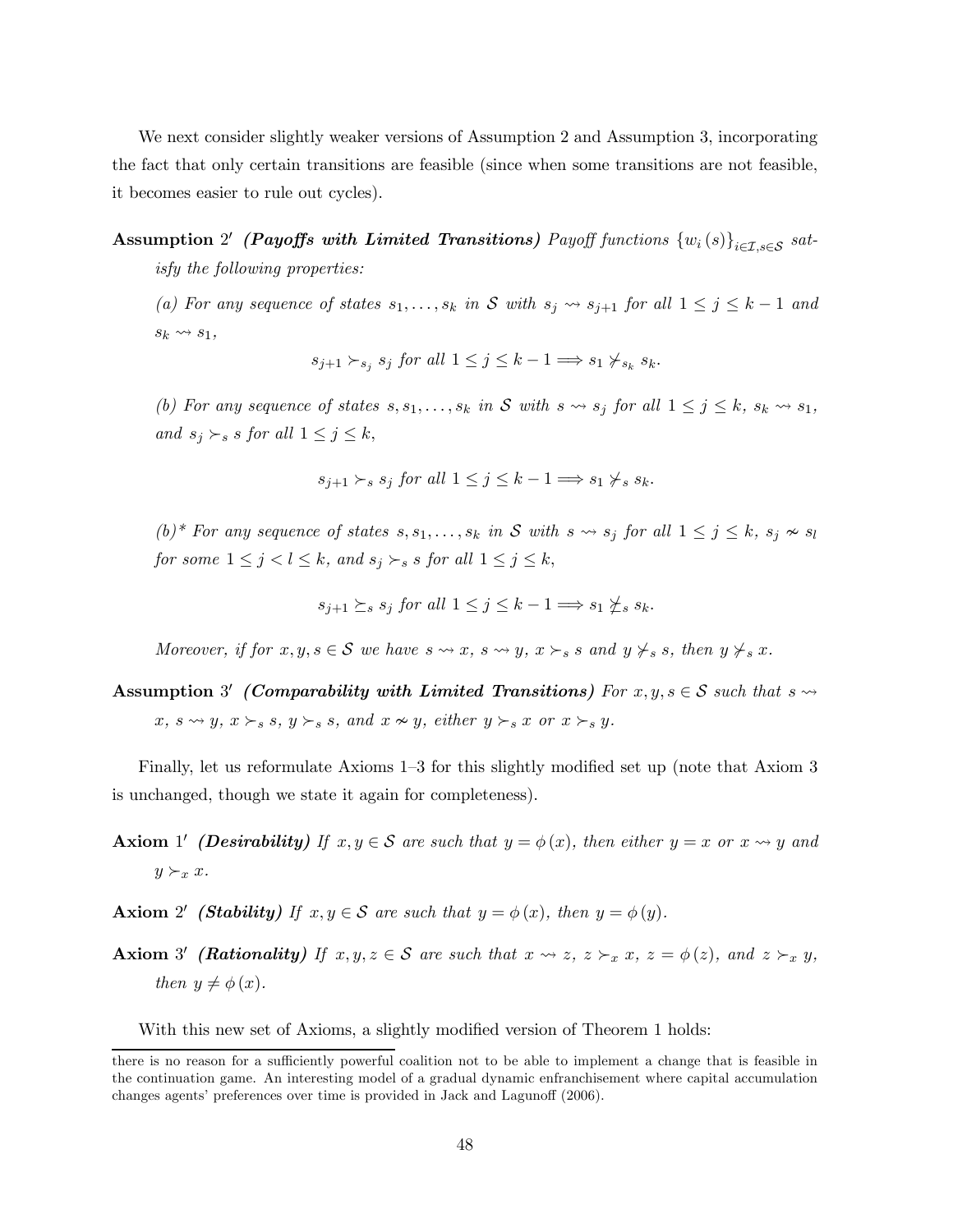Theorem 4 *(Dynamically Stable States with Limited Transitions)* Suppose that binary relation  $\sim$  satisfies Assumption 6, and that Assumptions 1 and 2' hold. Then:

- 1. There exists mapping  $\phi$  satisfying Axioms  $1'$ -3'.
- 2. Any mapping  $\phi$  that satisfies Axioms  $1'$ -3' can be recursively constructed as follows. Construct sequence  $\left\{\mu_1, ..., \mu_{|\mathcal{S}|}\right\}$  with the property that for any  $1 \leq j < l \leq |\mathcal{S}|$ , either  $\mu_j \nleftrightarrow \mu_l$ or  $\mu_l \not\succ \mu_j$ ,  $\mu_j$ . Let  $\phi(\mu_1) = \mu_1$ . For each  $k = 2, \ldots, |\mathcal{S}|$ , let

$$
\mathcal{M}_k = \left\{ s \in \left\{ \mu_1, \ldots, \mu_{k-1} \right\} : \mu_k \leadsto s, \, s \succ_{\mu_k} \mu_k, \, \text{and} \, \phi \left( s \right) = s \right\}
$$

and define

$$
\phi(\mu_k) = \begin{cases} \mu_k & \text{if } M_k = \varnothing \\ s \in \mathcal{M}_k & \text{if } \varnothing \in \mathcal{M}_k \text{ with } \mu_k \leadsto z \text{ and } z \succ_{\mu_k} s & \text{if } \mathcal{M}_k \neq \varnothing \end{cases}.
$$

- 3. For any two mappings  $\phi_1$  and  $\phi_2$  that satisfy Axioms  $1'$ -3' the stable states of these mappings coincide.
- 4. If, in addition, Assumption 3' holds, then the mapping that satisfies Axioms  $1'$ -3' is "payoff-unique" in the sense that for any two mappings  $\phi_1$  and  $\phi_2$  that satisfy Axioms  $1'$ -3' and for any  $s \in S$ ,  $\phi_1(s) \sim \phi_2(s)$ .

Proof. The proof is an extension of that of Theorem 1. The idea of the proof is to construct a mapping (sequence)  $\mu : \{1, \ldots, |\mathcal{S}|\} \leftrightarrow \mathcal{S}$  such that for any  $1 \leq k < |\mathcal{S}|$  we have that

if 
$$
1 \le j < l \le |\mathcal{S}|
$$
, then  $\mu_j \nleftrightarrow \mu_l$  or  $\mu_l \nleftrightarrow \mu_j$ . (B1)

To construct mapping  $\mu$ , we introduce a binary relation  $\leftrightarrow$  defined as

$$
x \leftrightarrow y
$$
 if and only if  $x \leftrightarrow y$  and  $y \leftrightarrow x$ .

Assumption 6 guarantees that  $\leftrightarrow$  is an equivalence relation, inducing equivalence classes  ${\{\mathcal{E}_x\}}_{x\in\mathcal{S}}$  defined as

$$
\mathcal{E}_x = \{ y \in \mathcal{S} : x \leftrightarrow y \}
$$

to be such that  $\mathcal{E}_x$  and  $\mathcal{E}_y$  either coincide or do not intersect. The binary relation  $\leadsto$  on elements of S induces relation  $\rightsquigarrow$  in equivalence classes by letting  $\mathcal{E}_x \rightsquigarrow \mathcal{E}_y$  if and only if  $x \rightsquigarrow y$ ; note that this relation is well-defined in the sense that it does not depend on the elements  $x$  and y picked from  $\mathcal{E}_x$  and  $\mathcal{E}_y$ , respectively. Furthermore, this relation is acyclical in the sense that there do not exist distinct classes  $\mathcal{E}^1,\ldots,\mathcal{E}^l$  such that  $\mathcal{E}^j \rightsquigarrow \mathcal{E}^{j+1}$  for  $1 \leq j < l$  and  $\mathcal{E}^l \rightsquigarrow \mathcal{E}^1$ .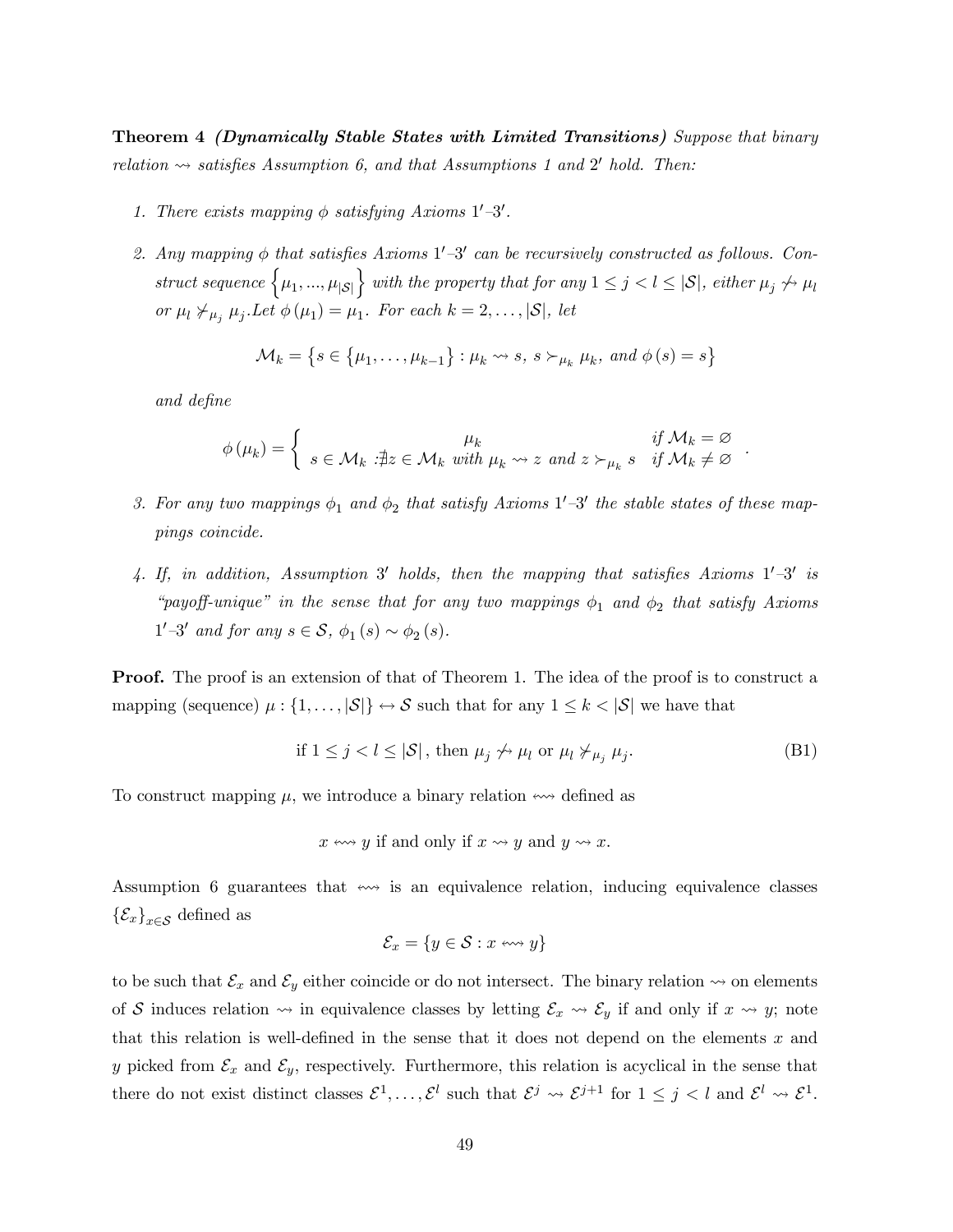Consequently, we can form a sequence of all equivalence classes  $\mathcal{E}^1,\ldots,\mathcal{E}^m$  (where m is the number of classes) such that  $\mathcal{E}^j \nleftrightarrow \mathcal{E}^k$  for any  $1 \leq j \leq k \leq m$ . Now, within each class  $\mathcal{E}^k$ , we enumerate its elements as  $\mu_1^k, \ldots, \mu_{|\mathcal{E}^k|}^k$  so that  $\mu_l^k \nsucc_{\mu_j^k} \mu_j^k$  for  $1 \leq j < l \leq |\mathcal{E}^k|$  (this is feasible due to Assumption 2'(a)). Next, construct the sequence  $\mu$  as follows: we give members of class  $\mathcal{E}_1$  numbers 1 to  $|\mathcal{E}_1|$  in the order they are listed in the sequence  $\mu^1 \equiv \left(\mu_1^1, \ldots, \mu_{|\mathcal{E}^1|}^1\right)$  $\big)$ , then we take members of class  $\mathcal{E}_2$  as they are listed in the sequence  $\mu^2$ , and so on. It is easy to show that the sequence  $\mu$  constructed in this way satisfies (B1). The rest of the proof closely follows the one of Theorem 1 and is omitted.  $\blacksquare$ 

Similarly, an equivalent of Theorem 2 again applies.

Theorem 5 (Noncooperative Foundations of Dynamically Stable States with Limited Transitions) Suppose that binary relation  $\sim$  satisfies Assumption 6, that Assumptions 1,  $2'(a)$ ,(b) and 4 hold. Then there exists  $\beta_0 \in [0,1)$  such if the discount factor  $\beta > \beta_0$ , then:

1. For any mapping  $\phi : \mathcal{S} \to \mathcal{S}$  satisfying Axioms  $1'$ -3' there exists a set of protocols  $\{\pi_s\}_{s \in \mathcal{S}}$ and a pure-strategy MPE  $\sigma$  of the game such that  $s_t = \phi(s_0)$  for any  $t \geq 1$ ; that is, the game reaches  $\phi(s_0)$  after one period and stays in this state thereafter. Therefore,  $s = \phi(s_0)$ is a dynamically stable state.

Moreover, suppose that Assumption  $2'(b)^*$  holds. Then:

- 2. For any set of protocols  $\{\pi_s\}_{s\in\mathcal{S}}$  there exists a pure-strategy MPE. Any such MPE  $\sigma$  has the property that for any initial state  $s_0 \in S$ ,  $s_t = s^{\infty}$  for all  $t \geq 1$ . Moreover, there exists mapping  $\phi : \mathcal{S} \to \mathcal{S}$  satisfying Axioms  $1'$ -3' such that  $s^{\infty} = \phi(s_0)$ . Therefore, all dynamically stable states are axiomatically stable.
- 3. If, in addition, Assumption  $\mathcal{S}$  holds, then the MPE is essentially unique in the sense that for any set of protocols  $\{\pi_s\}_{s\in\mathcal{S}}$ , any pure-strategy MPE  $\sigma$  induces  $s_t \sim \phi(s_0)$  for all  $t \geq 1$ , where  $\phi$  satisfies Axioms  $1'-3'$ .

**Proof.** The proof is essentially identical to that of Theorem 2 and is omitted.  $\blacksquare$ 

These theorems therefore show that the essential results of Theorems 1 and 2 generalize to an environment with limited transitions. The intuition for these results and the recursive characterization of dynamically stable states are essentially identical to those in Theorems 1 and 2.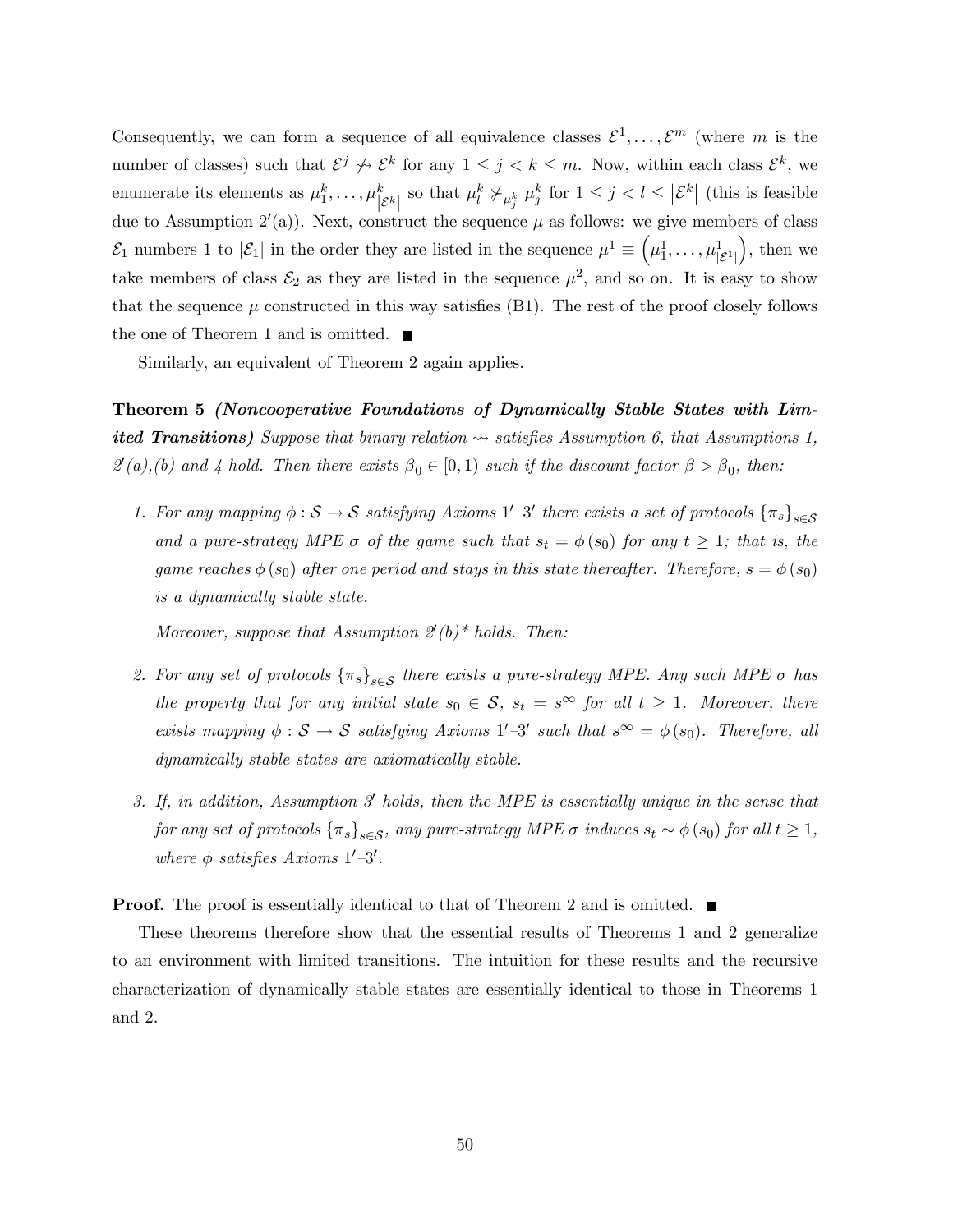#### 7.5 Generalization of Proposition 4

We now show how Proposition 4 can be generalized by allowing only certain types of transitions. This generalization makes the political elimination model of Acemoglu, Egorov, and Sonin (2008) (and its extension to infinite horizon) also a special case of the analysis here.

Proposition 5 Consider the environment in Acemoglu, Egorov, and Sonin (2008). Then:

- 1. Assumptions 1, 2, 3, and 6 are satisfied (provided that  $X \rightarrow Y$  is feasible if and only if  $Y \subset X$ ).
- 2. There exists an arbitrarily small perturbation of payoffs such that Assumption  $2'(b)^*$  holds.
- 3. If only eliminations are possible, there exists a unique outcome mapping  $\phi_{elim}$  that satisfies Axioms  $1'-3'$ . This mapping yields the same equilibrium (dynamically stable) states as in Acemoglu, Egorov, and Sonin (2008).
- 4. In the case where any transition is feasible (as in Proposition 4 in the text), there exists a unique outcome mapping  $\phi$  that satisfies Axioms 1–3. This mapping is potentially different from  $\phi_{elim}$ .

**Proof.** (Part 1) Assumption 1 is satisfied by Proposition 4 (part 1), since it has not changed. Assumptions 2' and 3' are in fact weaker than corresponding Assumptions 2 and 3, because in the latter two, all transitions are allowed, which makes the set of potential cycles larger. Finally, if transitions  $X \rightsquigarrow Y$  and  $Y \rightsquigarrow Z$  are feasible, then  $Y \subset X$  and  $Z \subset Y$ , hence  $Z \subset X$ , and therefore transition  $X \rightarrow Z$  is feasible, so Assumption 6 is satisfied.

(Part 2) The proof of this result is very similar to the proof of part 2 of Proposition 4 and is omitted.

(Part 3) Existence and uniqueness of a mapping  $\phi_{elim}$  that satisfies Axioms 1'-3' follows from part 1, since Theorem 1 is applicable. Similarly, in Acemoglu, Egorov, and Sonin (2008) it is shown that under these assumptions, there exists a unique outcome correspondence  $\phi_{\text{des}}$ that satisfy Axiom 1–4 of that paper This correspondence  $\phi_{\text{aes}}$  is single-valued due to genericity assumption, so below, we will treat  $\phi_{\text{aes}}$  as a mapping, not a correspondence. To prove that  $\phi_{elim} = \phi$  it suffices to show that mapping  $\phi_{elim}$  satisfies Axiom 1–4 of that paper. For Axiom 1 (Inclusion): Take any X; Axiom 1' implies that either  $\phi_{elim}(X) = X$  or  $X \rightsquigarrow \phi_{elim}(X)$ . In both cases,  $\phi_{elim}(X) \subset X$ . For Axiom 2 (Power): Again, Axiom 1' implies that either  $\phi_{elim}(X) = X$ or  $X \rightsquigarrow \phi_{elim}(X)$  and  $\phi_{elim}(X) \succ_X X$ . In both cases,  $\phi_{elim}(X) \subset X$  and  $\gamma_{\phi_{elim}(X)} > \alpha \gamma_X$ , so  $\phi_{elim}(X) \in \mathcal{W}_X$  in the notation of that paper. Axiom 3 (Self-Enforcement): Take any X and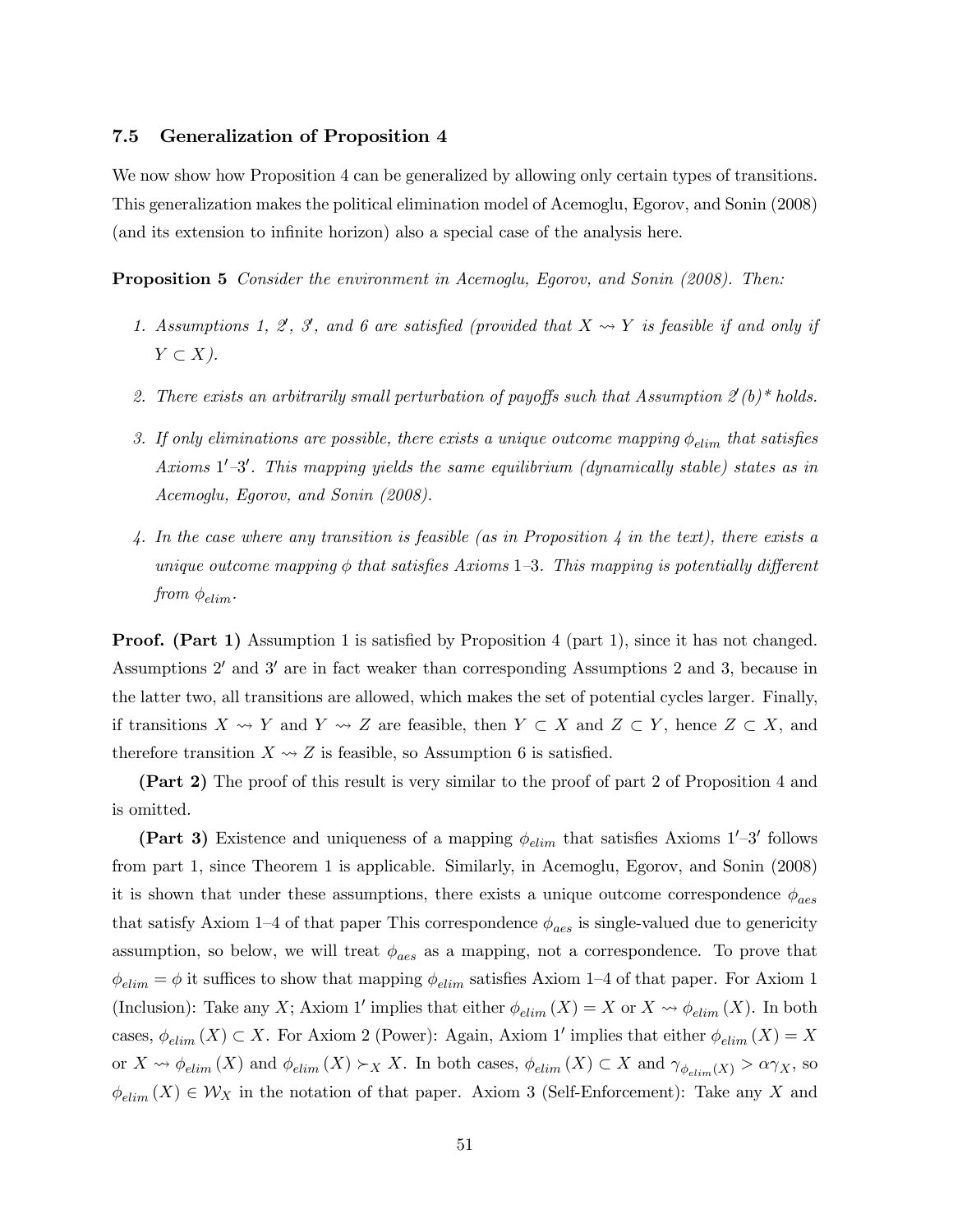let  $Y = \phi_{elim}(X)$ . Axiom 2' implies  $\phi_{elim}(Y) = \phi_{elim}(\phi_{elim}(X)) = \phi_{elim}(X) = Y$ . Finally, Axiom 4 (Rationality): Take any X,  $Y = \phi_{elim}(X)$ , and suppose that  $Z \in \mathcal{W}_X$  (meaning that  $Z \subset X$  and  $\gamma_Z > \alpha \gamma_X$ ) and  $Z = \phi_{elim}(Z)$ . If  $\gamma_Y < \gamma_Z$ , then we have  $X \rightsquigarrow Y$ ,  $Y \succ_X X$ ,  $Y = \phi_{elim}(Y)$  by Axiom 2', and  $Y \succ_X Z$ . Axiom 3' then implies that  $Z \neq \phi_{elim}(X)$ . Conversely, if  $\gamma_Z \leq \gamma_Y$ , then  $\gamma_Z = \gamma_Y$ , for  $\gamma_Z < \gamma_Y$  would imply that  $X \rightsquigarrow Z$ ,  $Z \succ_X X$ ,  $Z = \phi_{elim}(Z)$ , and  $Z \succ_X Y$ , in which case we would get a contradiction with  $Y = \phi_{elim}(X)$ , as Axiom 3' would imply  $Y \neq \phi_{elim}(Y)$ . But  $\gamma_Z = \gamma_Y$ , together with genericity, implies  $Z = Y$ , and hence  $Z = \phi_{elim}(X)$ . This proves that Axioms 1–4 of Acemoglu, Egorov, and Sonin (2008) are satisfied, hence,  $\phi_{elim} = \phi_{aes}$ .

(Part 4) Existence and uniqueness follow from Proposition 4 (part 1). To show that the two mappings,  $\phi_{elim}$  and  $\phi$  may be different, consider four individuals, A, B, C, Z with powers  $\gamma_A = 3$ ,  $\gamma_B = 4, \gamma_C = 5, \gamma_D = 4.5$ . It is straightforward to verify that  $\phi_{elim}(\{A, B, C\}) = \{A, B, C\}$ , but  $\phi(\{A, B, C\}) = \{A, B, Z\}$ . Moreover, it is possible that for some coalition X,  $\phi_{elim}(X) \subset X$  and  $\phi(X) \subset X$ , but  $\phi(X) \neq \phi_{elim}(X)$ : this would be the case for six players  $A, B, C, D, E, F$  with powers 100, 101, 103, 107, 115, 131, respectively (here,  $\phi_{elim}(\{A, B, C, D, E, F\}) = \{A, B, F\},\$ but  $\phi(\lbrace A, B, C, D, E, F \rbrace) = \lbrace D, E, F \rbrace$ . In fact,  $\lbrace A, B, F \rbrace$  is the winning coalition in  $\{A, B, C, D, E, F\}$  with the least power; it also happens to be  $\phi_{elim}$ -stable. However, it is not  $\phi$ -stable  $(\phi(\lbrace A, B, F \rbrace) = \lbrace A, B, C \rbrace)$ , and in this case  $\lbrace D, E, F \rbrace$  is the  $\phi$ -stable winning coalition with the least total power (in  $\{A, B, C, D, E, F\}$ ).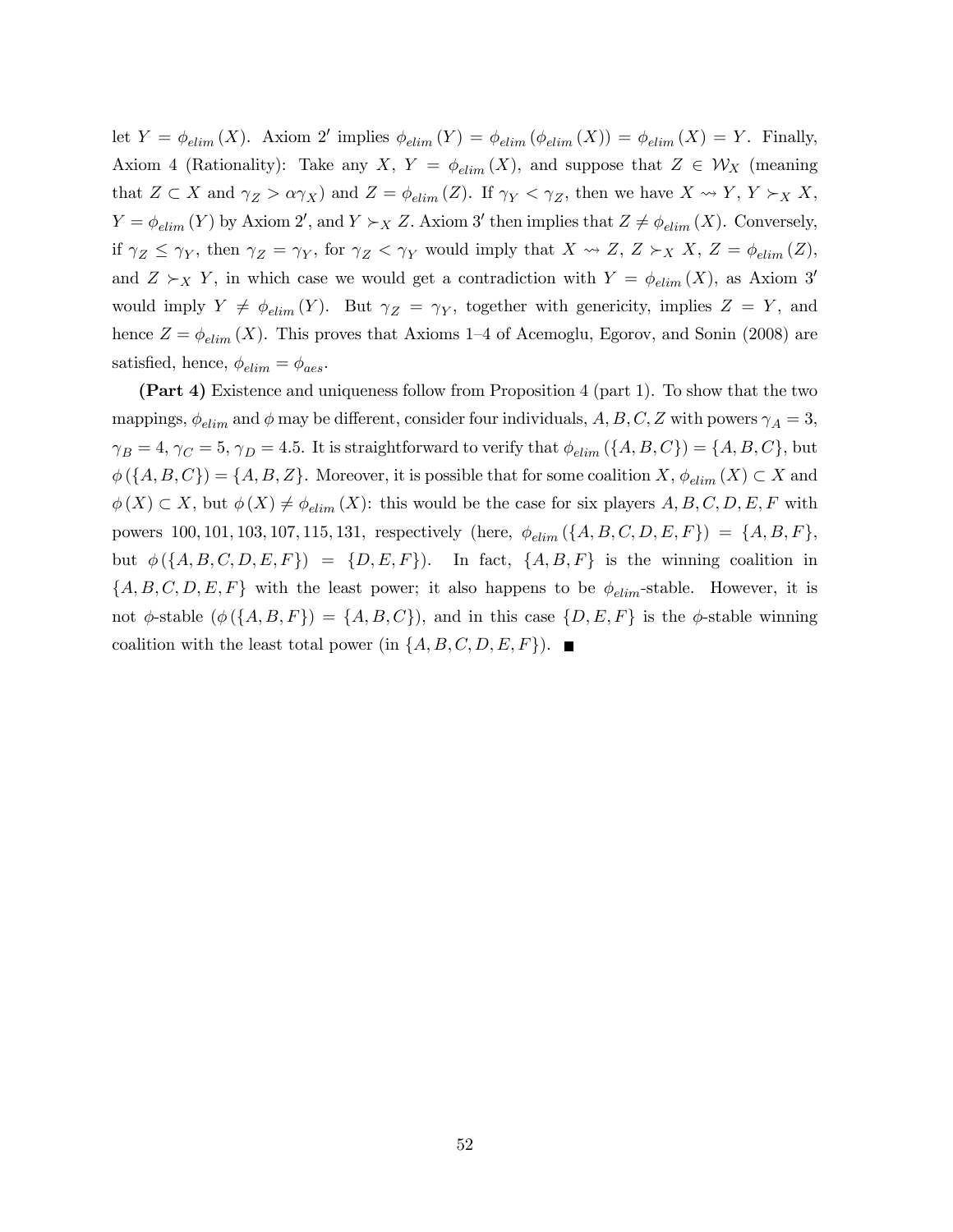# Appendix C: Examples, Proofs From Section 6 and Additional Results (Not for Publication)

#### Definition of MPE

Consider a general n-person infinite-stage game, where each individual can take an action at every stage. Let the action profile of each individual be  $a_i = (a_i^1, a_i^2, \ldots)$  for  $i = 1, \ldots, n$ , with  $a_i^t \in A_i^t$  and  $a_i \in A_i = \prod_{t=1}^{\infty} A_i^t$ . Let  $h^t = (a^1, \ldots, a^t)$  be the history of play up to stage t (not including stage t), where  $a^s = (a_1^s, \ldots, a_n^s)$ , so  $h^0$  is the history at the beginning of the game, and let  $H^t$  be the set of histories  $h^t$  for  $t : 0 \le t \le T - 1$ .

We denote the set of all potential histories up to date  $t$  by

$$
H_t = \bigcup_{s=0}^t H^s.
$$

Let t-continuation action profiles be  $a_{i,t} = (a_i^t, a_i^{t+1}, \ldots)$  for  $i = 1, \ldots, n$ , with the set of continuation action profiles for player i denoted by  $A_{i,t}$ . Symmetrically, define t-truncated action profiles as  $a_{i,-t} = (a_i^1, a_i^2, \ldots, a_i^{t-1})$  for  $i = 1, \ldots, n$ , with the set of t-truncated action profiles for player i denoted by  $A_{i,-t}$ . We also use the standard notation  $a_i$  and  $a_{-i}$  to denote the action profiles for player i and the action profiles of all other players (similarly,  $A_i$  and  $A_{-i}$ ). The payoff functions for the players depend only on actions, i.e., player *i*'s payoff is given by  $u_i$   $(a^1, \ldots, a^n)$ . A pure strategy for player  $i$  is

$$
\sigma_i: H_\infty \to A_i.
$$

A t-continuation strategy for player i (corresponding to strategy  $\sigma^i$ ) specifies plays only after time  $t$  (including time  $t$ ), i.e.,

$$
\sigma_{i,t}: H_{\infty} \setminus H_{t-2} \to A_{i,t},
$$

where  $H_{\infty} \setminus H_{t-2}$  is the set of histories starting at time t.

We then have:

**Definition 9** (Markovian Strategies) A continuation strategy  $\sigma_{i,t}$  is Markovian if

$$
\sigma_{i,t}\left(h_{t-1}\right) = \sigma_{i,t}\left(\tilde{h}_{\tau-1}\right)
$$

for all  $\tau \geq t$ , whenever  $h_{t-1}, \tilde{h}_{\tau-1} \in H_{\infty}$  are such that for any  $a_{i,t}, \tilde{a}_{i,\tau} \in A_{i,t}$  and any  $a_{-i,t} \in$  $A_{-i,t}$ 

$$
u_i(a_{i,t}, a_{-i,t} | h_{t-1}) \ge u_i(\tilde{a}_{i,\tau}, a_{-i,t} | h_{\tau-1})
$$

implies

$$
u_i\left(a_{i,t}, a_{-i,t} \mid \tilde{h}_{t-1}\right) \geq u_i\left(\tilde{a}_{i,\tau}, a_{-i,t} \mid \tilde{h}_{\tau-1}\right).
$$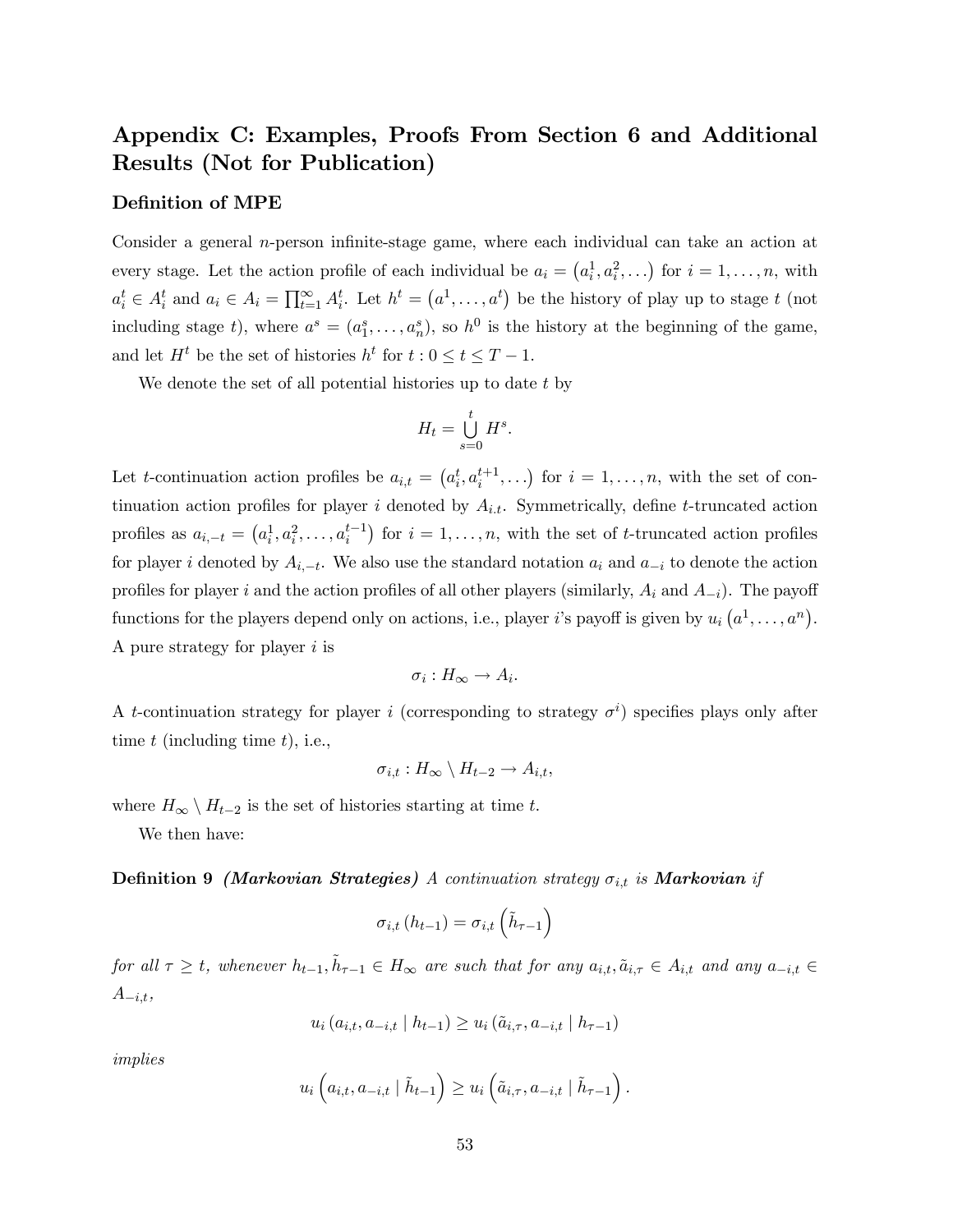Markov perfect equilibria in pure strategies are defined formally as follows:

**Definition 10 (MPE)** A pure strategy profile  $\hat{\sigma} = (\hat{\sigma}_1, ..., \hat{\sigma}_n)$  is **Markov perfect equilib**rium (MPE) (in pure strategies) if each strategy  $\hat{\sigma}_i$  is Markovian and

$$
u_i\left(\hat{\sigma}_i,\hat{\sigma}_{-i}\right) \geq u_i\left(\hat{\sigma}_i,\hat{\sigma}_{-i}\right) \text{ for all } \sigma_i \in \Sigma_i \text{ and for all } i = 1,\ldots,n.
$$

#### Examples

**Example 3** (*Nonexistence without Transaction Costs*) In this example, we show that a MPE in pure strategies may fail to exist if we assume away the transaction cost. There are 8 states  $S = \{A, B, C, D, E, F, G, H\}$  and 7 players. The set of winning coalitions are:  $\mathcal{W}_A = \{X \in \mathcal{C} : |\{1, 2, 3\} \cap X| \ge 2\}$  (i.e., majority voting between 1, 2, 3),  $\mathcal{W}_B = [4]$ ,  $\mathcal{W}_D = [5]$ ,  $W_F = [6], W_C = W_E = W_G = W_H = [7]$  (here, [i] denotes the set of winning coalitions where i is the dictator, so  $[i] = \{X \in \mathcal{C} : i \in X\}$ . The payoffs are as follows:  $w_1(\cdot) = (0, 30, 0, 0, 20, 0, 0, 1)$ ,  $w_2(\cdot) = (0, 0, 0, 30, 0, 0, 20, 1), w_3(\cdot) = (0, 0, 20, 0, 0, 30, 0, 1), w_4(\cdot) = (0, 0, 1, 0, 0, 0, 0, 0),$  $w_5(\cdot) = (0, 0, 0, 0, 1, 0, 0, 0), w_6(\cdot) = (0, 0, 0, 0, 0, 0, 1, 0), w_7(\cdot) = (0, 0, 0, 0, 0, 0, 0, 1).$  It is straightforward to show that Assumptions 1, 2 and 2b\* are satisfied (it is helpful to notice that the only state s that satisfies  $s \succ_A A$  is  $s = H$ ).

Evidently, state  $H$  is stable (dictator 7 will never deviate), and similarly any of the states  $E, F, G$  will immediately lead to H. It is also evident that B will immediately lead to C, because  $C$  is the only state where dictator 4 receives a positive utility; similarly,  $D$  immediately leads to  $E$  and  $F$  immediately leads to  $G$ . Let us prove that no move from state  $A$  can form a pure-strategy equilibrium. First, it is impossible to stay in  $A$ : players 1, 2, 3 would be better off moving to  $H$ . Moving to  $H$  immediately is not possible in an equilibrium either: Then players 1 and 3 would rather deviate and move to  $B$ , which would then lead to  $C$  and only then to  $H$ , since the average payoff of this path would be higher for each of these players (recall that the discount factor is close to 1).

Let us consider possible moves to B and C (the moves to  $D, E, F, G$  are considered similarly). If the state were to change to  $C$ , then players 1 and 2 would rather deviate and move to  $D$  (and then to E, followed by  $H$ ). Finally, if the state were to change to B, then 2 and 3 could deviate to  $F$ , so as to follow the path to  $G$  and  $H$  after that; this is better for these players than moving to  $B$ , followed by  $C$  and  $H$ . So, without imposing a transaction cost it is possible that a pure-strategy equilibrium does not exist.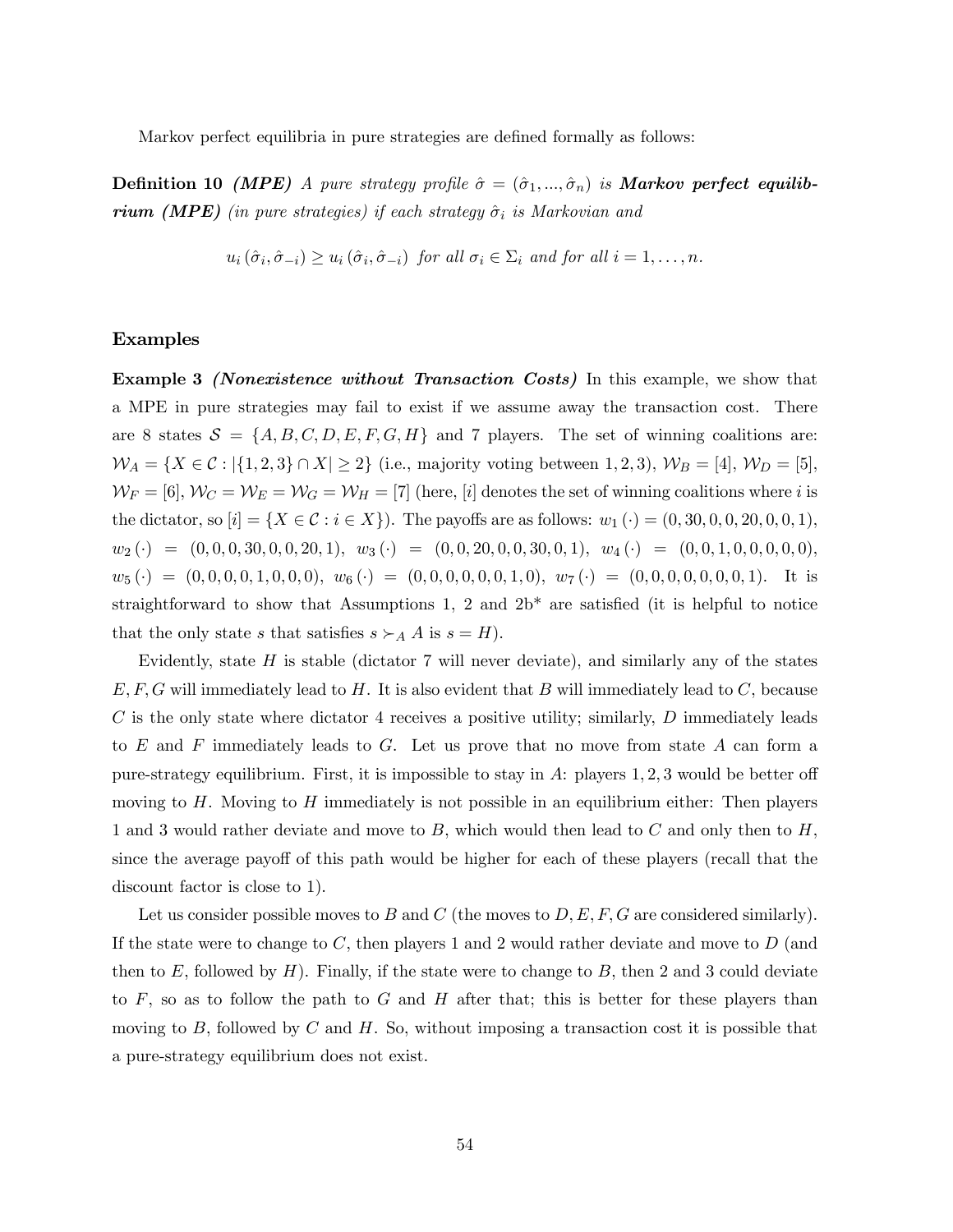Example 4 (Cycles without Transaction Costs) In this example, we show that in the absence of transaction cost, an equilibrium may involve a cycle even though Assumptions 1, 2 and  $2b^*$  hold. There are 6 players,  $\mathcal{I} = \{1, 2, 3, 4, 5, 6\}$ , and 3 states,  $\mathcal{S} = \{A, B, C\}$ . Players' preferences are given by  $w_1(A, B, C) = (5, 10, 4), w_2(A, B, C) = (5, 4, 10), w_3(A, B, C) =$  $(4, 5, 10), w_4(A, B, C) = (10, 5, 4), w_5(A, B, C) = (10, 4, 5), w_3(A, B, C) = (4, 10, 5), \text{ and win-}$ ning coalitions are defined by  $W_A = \{X \in \mathcal{C} : 1, 2 \in X\}$ ,  $W_B = \{X \in \mathcal{C} : 3, 4 \in X\}$ ,  $W_C =$  $\{X \in \mathcal{C} : 5, 6 \in X\}$ . Then one can see that there is an equilibrium which involves moving from state A to state B, from B to C, and from C to A. To see this, because of the symmetry it suffices to see that the players will not deviate if the current state is A. The alternatives are to stay in A or move to C. But staying in A hurts both player 1 and player 2 (for player 2 who dislikes state  $B$  this is true because it postpones the move to  $C$ , the state that he likes best, while for player 1 this is evident). At the same time, moving to  $C$  hurts player 1, because state C is the worst of the three states for him not only in terms of instantaneous payoff, but also in terms of discounted present value (if the cycle continues, as it should due to the one-stage deviation principle). So, this cycle constitutes a (Markov Perfect) equilibrium.

It is also easy to see that in this example, Assumptions 1, 2 and 2b\* are satisfied: in fact, there are no two states  $s, s_0 \in \{A, B, C\}$  such that  $s \succ_{s_0} s_0$ . Finally, notice that the aforementioned cycle is not the only equilibrium. In particular, the cycle in the opposite direction may also arise in an equilibrium (this holds because of symmetry), and situation where all three states are stable is also possible (indeed, if  $B$  and  $C$  are stable, then players 1 will always block transition from  $A$  to  $C$  whereas player 2 will always block transition from  $A$  to  $B$ ).

**Example 5** (*Nonexistence without Assumption 2(a)*) There are 3 players,  $\mathcal{I} = \{1, 2, 3\}$ , and 3 states,  $S = \{A, B, C\}$ . Players' preferences satisfy  $w_1(A) > w_1(B) > w_1(C)$ ,  $w_2(B) > w_2(C) > w_2(A)$ , and  $w_3(C) > w_3(A) > w_3(B)$  (for example,  $w_1(A, B, C)$ )  $(10, 8, 5), w_2(A, B, C) = (5, 10, 8), w_3(A, B, C) = (8, 5, 10).$  Winning coalitions are given by  $\mathcal{W}_A = \{X \in \mathcal{C} : 3 \in X\}$ ,  $\mathcal{W}_B = \{X \in \mathcal{C} : 1 \in X\}$ ,  $\mathcal{W}_A = \{X \in \mathcal{C} : 2 \in X\}$  (in other words, states A, B, C have dictators 1, 2, 3, respectively). We then have  $A \succ_B B$ ,  $B \succ_C C$ ,  $C \succ_A A$ , so Assumption 2(a) is violated.

It is easy to see that there are no dynamically stable states in the dynamic game in this case. To see this, suppose that state A is dynamically stable, then state B is not, since player 1 would enforce transition to A. Therefore, state C is stable: player 2, who is the dictator in  $C$ , knows that a transition to  $B$  will lead to  $A$ , which is worse than  $C$ . However, then player 3, knowing that C is stable, will have an incentive to move from A to C. In equilibrium this deviation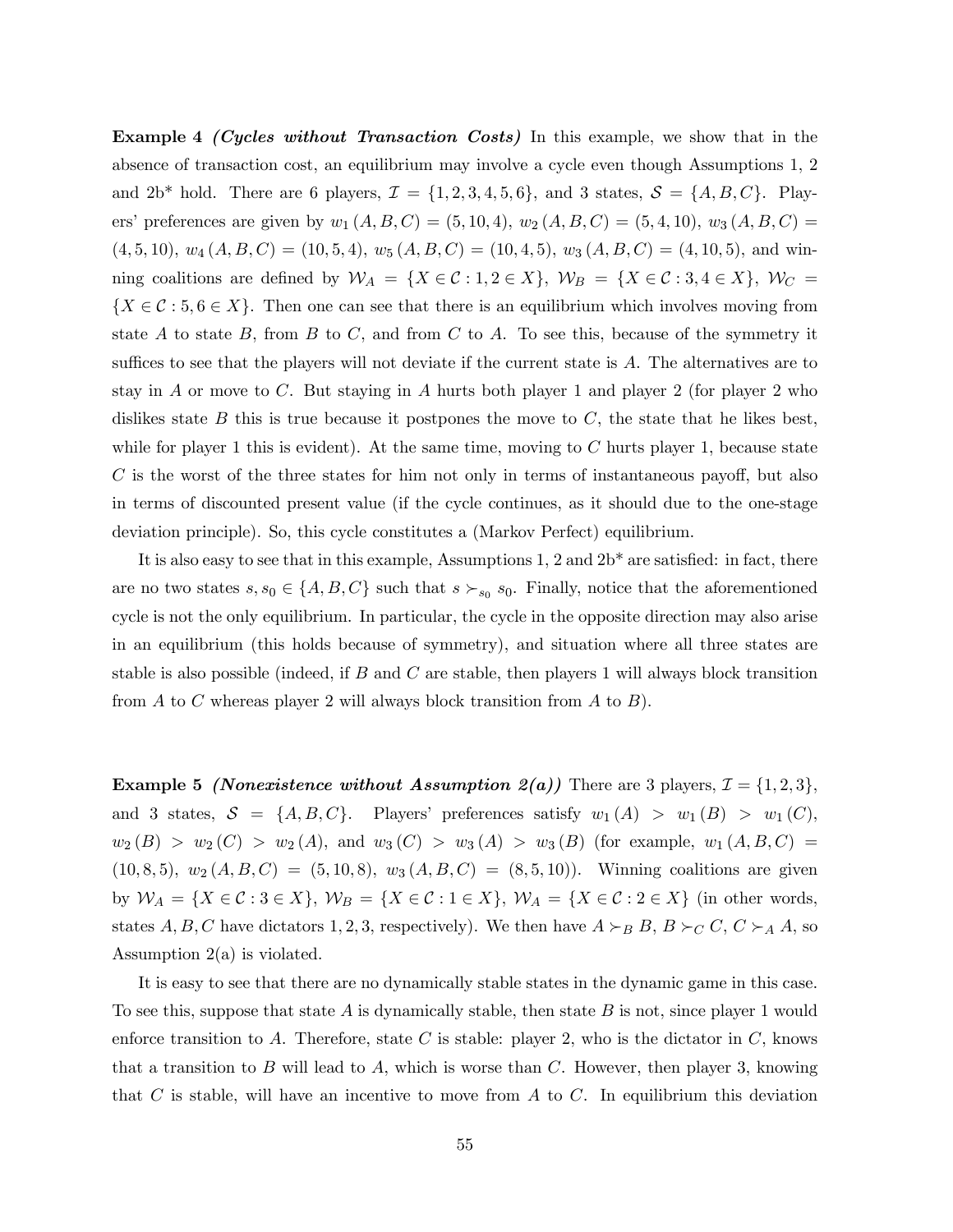should not be profitable, but it is; hence, there is no equilibrium where  $A$  is stable. Now, given the transition costs, there is no MPE in pure strategies, since if no state is dynamically stable, the players would benefit from blocking every single transition in every single state.

Let us now formally show that there is no mapping  $\phi$  that satisfies Axioms 1–3. Assume that there is such mapping  $\phi$ . By Axiom 2, there is a stable state (for any state s,  $\phi(s)$  is stable). Without loss of generality, suppose that A is such a state:  $\phi(A) = A$ . Then state C is not stable: if it were, we would obtain a contradiction with Axiom 3, since  $C \succ_A A$ . If C is not stable, then either  $\phi(C) = A$  or  $\phi(C) = B$ . The first is impossible by Axiom 1, since player 2, who is a member of any winning coalition in C, has  $w_2(C) > w_2(A)$ . Therefore,  $\phi(C) = B$ , and by Axiom 2,  $\phi(B) = B$ . But we have  $A \succ_B B$  and  $\phi(A) = A$ ; this means, by Axiom 3, that  $\phi(B) = B$  cannot hold. This contradiction shows that with these preferences, there is no mapping  $\phi$  that satisfies Axioms 1–3.

**Example 6** (*Nonexistence without Assumption 2(b)*) There are 3 players,  $\mathcal{I} = \{1, 2, 3\}$ , and 4 states,  $S = \{A, B, C, D\}$ . Players' preferences satisfy  $w_1(A) > w_1(B) > w_1(C)$  $w_1(D), w_2(B) > w_2(C) > w_2(A) > w_2(D), \text{ and } w_3(C) > w_3(A) > w_3(B) > w_3(D)$ (for example,  $w_1(A, B, C, D) = (10, 8, 5, 4), w_2(A, B, C, D) = (5, 10, 8, 4), w_3(A, B, C, D) =$ (8, 5, 10, 4)). Winning coalitions are given by  $W_A = W_B = W_C = \{I\} = \{\{1, 2, 3\}\},\$  $\mathcal{W}_D = \{\{1, 2\}, \{1, 3\}, \{2, 3\}, \{1, 2, 3\}\}\$  (in other words, in states  $A, B, C$  there is unanimity voting rule, while in state D there is majority voting rule). We then have  $A \succ_D D$ ,  $A \succ_D D$ ,  $A \succ_D D$  and  $A \succ_D B$ ,  $B \succ_D C$ ,  $C \succ_D A$ , so Assumption 2(b) is violated. Assume, in addition, that  $K_D = 3$ , and  $\pi_D (1) = C$ ,  $\pi_D (2) = B$ ,  $\pi_D (3) = A$ .

In this case, states  $A, B, C$  are dynamically stable: evidently, player who receives 10 (1, 2, 3, respectively) will block transition to any other state. Consider state  $D$ ; it is easy to see that it is not dynamically stable. Indeed, if it were, then all three players would be better off from transition to either of the three other states  $A, B, C$ , so they must vote for any such proposal in equilibrium. Now that it is not dynamically stable, we must have that some of proposals  $C, B, A$ are accepted in equilibrium. Suppose that  $A$  is accepted, then  $B$  may not be accepted (because two players, 1 and 3, strictly prefer  $A$  to  $B$ ), and therefore  $C$  must be accepted (because two players, 2 and 3, strictly prefer C to A). But then A may not be accepted, as players 2 and 3 would prefer to have it rejected so that C is accepted in the next period, and by Lemma  $1(c)$ A must be rejected in the equilibrium. This contradicts our assertion that A is accepted, and we would obtain a similar contradiction if we assumed that some other proposal is accepted. Hence, there is no MPE in pure strategies in this case.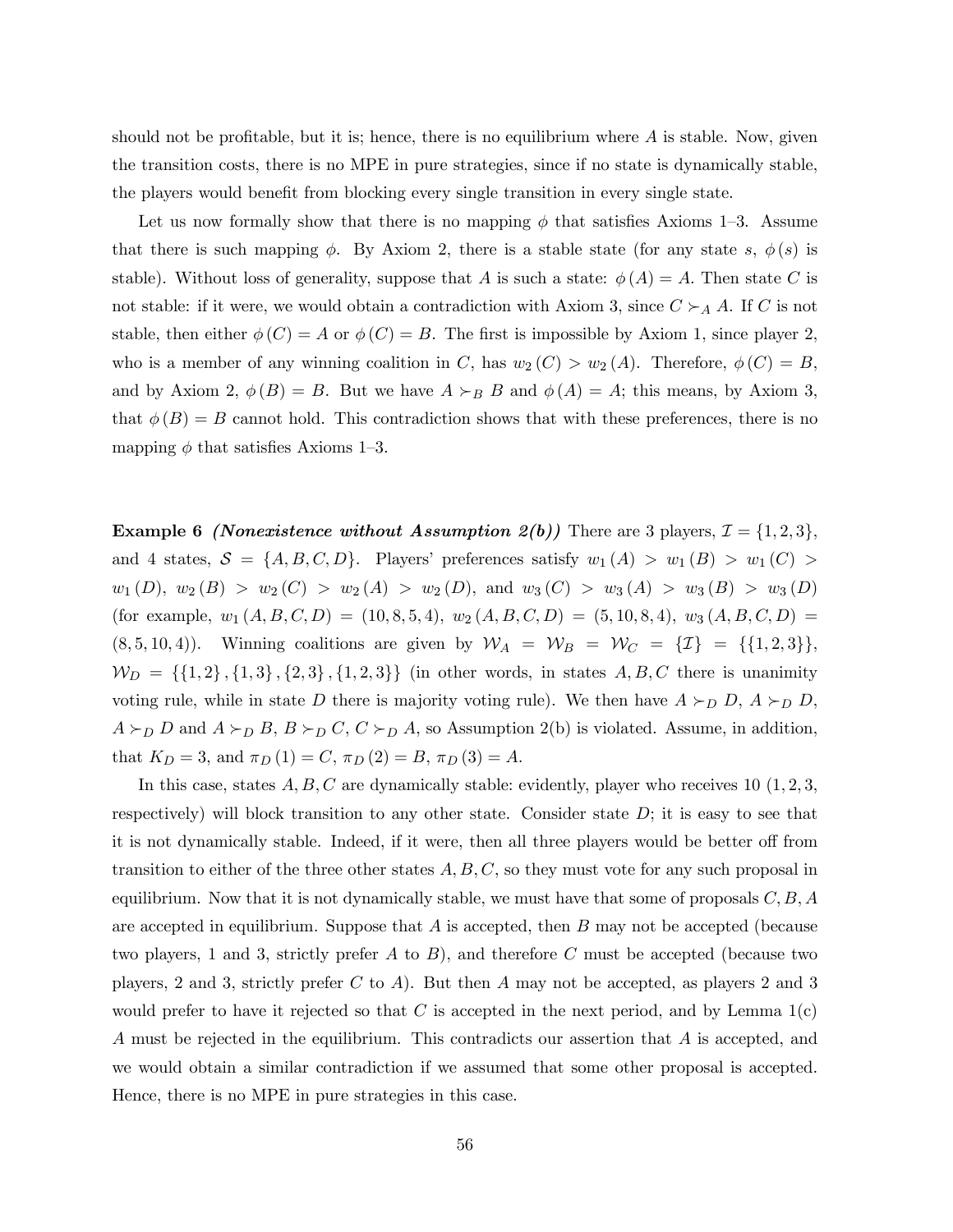We now show that there is no mapping  $\phi$  that satisfies Axioms 1–3. Assume that there is such mapping  $\phi$ . Since for each of the states A, B, C there is no state that is preferred to it by all three players, then Axiom 1 implies that  $\phi(A) = A$ ,  $\phi(B) = B$ , and  $\phi(C) = C$ . Consider state D. If  $\phi(D) = D$ , this would violate Axiom 3, since, for instance, state A satisfies  $A \succ_D D$ and  $\phi(A) = A$ . Hence,  $\phi(D) \neq D$ ; without loss of generality assume  $\phi(D) = A$ . But then state C satisfies  $C \succ_D A$ ,  $C \succ_D D$ , and  $\phi(C) = C$ . By Axioum 3 we cannot have  $\phi(D) = A$ . This contradiction proves that there does not exist mapping  $\phi$  that satisfies Axioms 1–3.

**Example 7** (Multiple Equilibria without Assumption 3) There are 2 players,  $I = \{1, 2\}$ , and 3 states,  $S = \{A, B, C\}$ . Players' preferences satisfy  $w_1(A) > w_1(B) > w_1(C)$ ,  $w_2(B) > w_2(A) > w_2(C)$  (for example,  $w_1(A, B, C) = (5, 3, 1), w_2(A, B, C) = (3, 5, 1).$ Winning coalitions are given by  $\mathcal{W}_A = \mathcal{W}_B = \mathcal{W}_C = \{\mathcal{I}\} = \{\{1, 2\}\}\$  (in other words, there is a unanimity voting rule in all states  $A, B, C$ . Then Assumptions 1 and  $2(a,b)$  are satisfied, while Assumption 3 is violated (both A and B are preferred to C, but neither  $A \succ_C B$  nor  $B \succ_C A$ ).

One can easily see that in this case there exist two mappings,  $\phi_1$  and  $\phi_2$ , which satisfy Axioms 1-3. Let  $\phi_1(A) = \phi_1(C) = A$  and  $\phi_1(B) = B$ . Let  $\phi_2(A) = A$  and  $\phi_2(B) = \phi_2(C) = B$ . Mappings  $\phi_1$  and  $\phi_2$  differ in only that the first one maps state C to state A, and the second one maps state C to state A. It is straightforward to verify that  $\phi_1$  and  $\phi_2$  satisfy Axioms 1–3, and also that no other mapping satisfies these Axioms. Note that the sets of stable states under these two mappings satisfy  $\mathcal{D}_{\phi_1} = \{A, B\} = \mathcal{D}_{\phi_2}$ , as they should according to Theorem 1.

#### Proofs of Propositions From Section 6

**Proof of Proposition 1 (Part 1)** Take  $m_{s_k} = (k+1)/2$  if k is odd and  $m_s = k/2$  if k is even. Evidently, for any of the rules  $\mathcal{W}_{s_k}^{maj}$ ,  $\mathcal{W}_{s_k}^{med}$ , or  $\mathcal{W}_{s_k}^{l_k}$  where  $k/2 < l_k \leq k$  for all k,  $m_{s_k}$  is a quasi-median voter and, moreover, the sequence  ${m_{s_k}}_{k=1}^N$  is monotonically increasing.

(Part 2) In all cases  $\mathcal{W}_{s_k}^{maj}$ ,  $\mathcal{W}_{s_k}^{med}$ , or  $\mathcal{W}_{s_k}^{lk}$  where  $k/2 < l_k \leq k$ , Assumption 1 trivially holds. From part 1 it follows that Theorem 3 (part 1) is applicable, so Assumption  $2(a,b)$  holds. Finally, Assumption  $2b^*$  follows from 5, as Theorem 3 (part 3) is applicable in this case.

(Part 3) In an odd-sized club  $s_k$ , median voter is a single person  $(k+1)/2$ , and in the case of majority voting, we have  $s_l \succ_{s_k} s_k$  if and only if  $w_{(k+1)/2}(s_l) > w_{(k+1)/2}(s_k)$  because of the single-crossing condition. In either case, if  $s_l$  and  $s_j$  are two different clubs, player  $(k+1)/2$  is not indifferent between them by Assumption 5. This implies that either  $s_l \succ_{s_k} s_j$  of  $s_j \succ_{s_k} s_l$ for any  $s_j$  and  $s_l,$  which completes the proof.  $\blacksquare$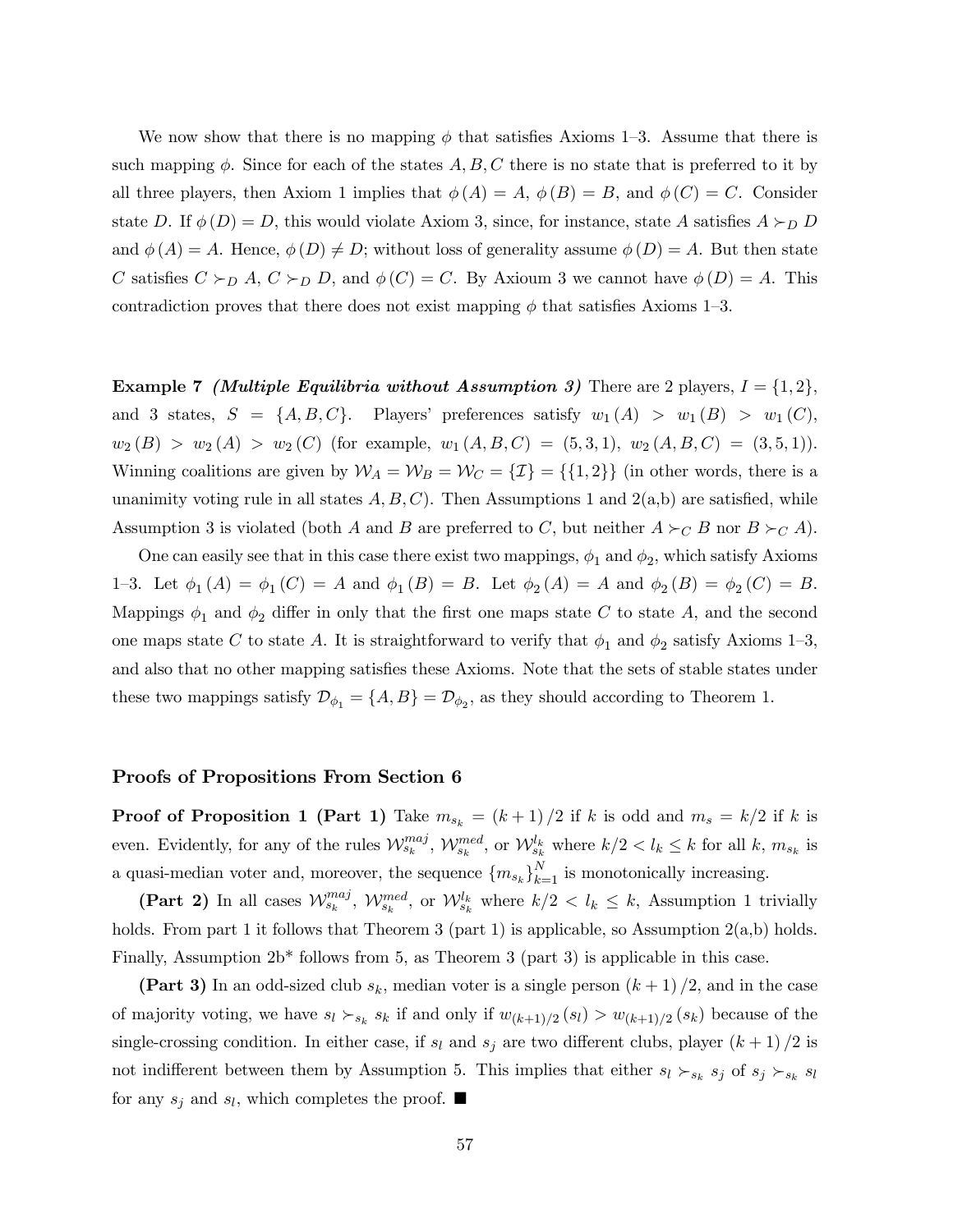**Proof of Proposition 2.** (Part 1) Assumption 1 holds in each club  $s_k$ , because the voting rule is simple majority. To show that Assumption 2(a) holds, we notice that it is impossible to have  $s_l \succ_{s_k} s_k$  for  $l>k$ , because all members of  $s_k$  prefer  $s_k$  to  $s_l$ . Therefore, any cycle that we hypothesize to exist will break at its smallest club. To show that Assumption 2(b) holds, take any club  $s = s_k$ . The set of clubs  $\{s_l\}$  that satisfy  $s_l \succ_{s_k} s_k$  is the set of clubs that satisfy  $k/2 < l \leq k$ . Hence, for any clubs  $s_l$ ,  $s_m$  with  $l < m$  that satisfy  $s_l \succ_{s_k} s_k$  and  $s_m \succ_{s_k} s_k$  we have  $s_l \succ_{s_k} s_m$ : indeed, players  $i \in \{1,\ldots,l\}$  which form a simple majority will prefer  $s_l$  to  $s_m$ , as they are included in both clubs, but prefer the smaller one. Therefore,  $s_m \succ_{s_k} s_l$  is impossible for  $l < m$ , which proves that Assumption 2(b) holds. Likewise,  $s_m \succeq_{s_k} s_l$  is impossible, so the first part of Assumption 2b\* holds as well.

Let us now take  $s_l \succ_{s_k} s_k$  and  $s_m \not\succ_{s_k} s_k$ . This means  $k/2 < l \leq k$ , and either  $m \leq k/2$  or  $m \geq k$ . If  $m \leq k/2$ , then the set of members of club  $s_k$  who prefer  $s_m$  to  $s_l$  is  $\{1, \ldots, m\}$ : those who belong to  $s_l$  but not to  $s_m$  prefer  $s_l$ , while those who do not belong to either of  $s_m$  and  $s_l$  are indifferent. So, players only players in  $s_m$  may strictly prefer  $s_m$  to  $s_l$ . But they do not constitute at least half of the club in  $s_k$ , so  $s_m \nsucc s_k$ ,  $s_l$ . Consider the second case,  $m \geq k$ . But then all players in  $s_l$  (i.e., a majority) will prefer  $s_l$  to  $s_m$ , and therefore  $s_m \nsucc_{s_k} s_l$ . We have proved that Assumption 2b\* holds.

Finally, to show that Assumption 3 holds, take  $s = s_k$ ,  $s_l$  and  $s_m$  such that  $s_l \succ_{s_k} s_k$ ,  $s_m \succ_{s_k} s_k$ , and  $s_l \nsim s_m$ . Without loss of generality assume  $l < m$ . But then  $s_l \succ_{s_k} s_m$ , since all players from  $s_l$  prefer  $s_l$ , and they form a majority in  $s_k$ . This proves that Assumption 3 holds.

(Part 2) Monotonic median voter property holds, since we can take  $m_{s_k}$  to be player  $k/2$ if k is even and  $(k+1)/2$  is odd; clearly,  ${m_{s_k}}_{k=1}^N$  is an increasing sequence of quasi-median voters. To show that the single-crossing condition holds, take  $i, j \in \mathcal{I}$  such that  $i < j$  and  $s_k, s_l \in \mathcal{S}$  with  $k < l$ . Suppose  $w_i (s_l) > w_i (s_k)$ . This is possible if  $i \in s_l$  but  $i \notin s_k$  or  $i \notin s_k, s_l$ . In either case,  $i \notin s_k$ , and therefore  $j \notin s_k$ . But then  $w_j(s_l) > w_j(s_k)$ . Suppose now that  $w_j(s_l) \lt w_j(s_k)$ ; this means that  $j \in s_k, s_l$ . But then  $i \in s_k, s_l$ , and therefore  $w_i(s_l) \lt w_i(s_k)$ . This establishes that the single-crossing condition holds.

(Part 3) Notice that it is never possible that  $s_l \succ_{s_k} s_k$  if  $k < l$ . We can therefore start with smaller clubs. Club  $s_1$  is stable and  $1=2^0$ . Suppose we proved the statement for  $j < k$  and now consider club  $s_k$ . If  $\log_2 k \notin \mathbb{Z}$ , then club  $s_j$  for  $j = 2^{\lfloor \log_2 k \rfloor}$  is stable and contains more than half members of  $s_k$ . Hence,  $s_k$  is unstable. Conversely, if  $\log_2 k \in \mathbb{Z}$ , then the only clubs we know to be stable do not contain more than  $k/2$  members, so  $s_k$  is stable. This proves the induction step.

(Part 4) If  $\log_2 k \in \mathbb{Z}$ , then  $2^{\lfloor \log_2 k \rfloor} = k$ , and the statement follows from part 3. If  $\log_2 k \notin \mathbb{Z}$ , then  $s_{2\lfloor \log_2 k \rfloor}$  is the only club which is preferred to  $s_k$  by a majority (other stable clubs are either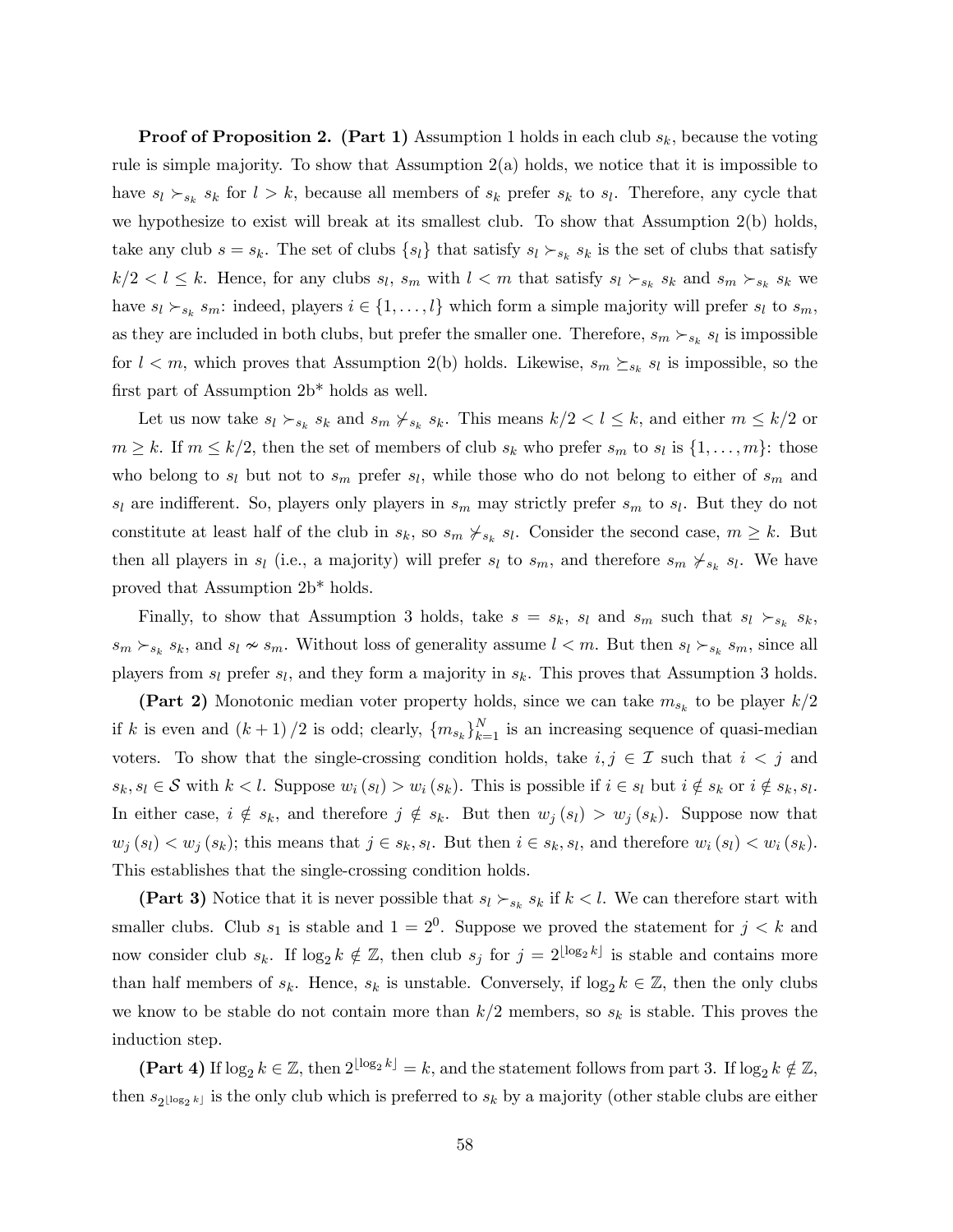larger than  $s_k$  or at least twice as small as  $s_{2^{\lfloor \log_2 k \rfloor}}$ , i.e., more than two times smaller than  $s_k$ ). The result follows.  $\blacksquare$ 

**Proof of Proposition 3.** (Part 1) Assumption 1 follows from  $b > N/2$ . Therefore, Theorem 3 applies and Assumption  $2(a,b)$  and  $2b^*$  are satisfied.

(Part 2) By part 1, Theorem 1 is applicable. The result immediately follows.

(Part 3) We prove this result for constitutions and voting rules simultaneously. By definition, a voting rule (constitution)  $(a, b)$  is self-stable (or self-stable, in terminology of Barbera and Jackson) if  $|i \in \mathcal{I}: w_i(a') > w_i(a)| < b$  for all feasible a'. But this is equivalent to  $(a',b') \nsucc_{(a,b)} (a,b)$  for all  $(a,b)$ , which is the definition of myopic stability. By Corollary 1, any myopically stable state is dynamically stable, but not vice versa, which establishes the result.

(Part 4) In light of part 3 we only need to prove that any dynamically stable state is myopically stable. Take any constitution  $(a, b)$  which is not myopically stable; let us prove that  $\phi_c [(a, b)] \neq (a, b)$ . Consider the set of constitutions  $\mathcal{Q} = \{(a', b')\}$  such that  $(a', b') \succ_{(a, b)} (a, b)$ ; since  $(a, b)$  is unstable, this set is nonempty. Note that if  $(a', b') \in \mathcal{Q}$ , then  $(a', N) \in \mathcal{Q}$  (because the second part of the pair of rules does not enter the utility directly). Now take some player  $i$  and  $(a', b') \in \mathcal{Q}$  that is most preferred by i among the states within  $\mathcal{Q}$  (or one of such states if there are several of these). Consider state  $(a', N) \in \mathcal{Q}$ . First, since it lies in  $\mathcal{Q}, (a', N) \succ_{(a,b)} (a, b)$ . Second, this state is  $\phi_c$ -stable: indeed, if it were not the case, we would have some other  $(a'', b'') \succ_{(a', N)} (a', N)$ . This means that each player prefers  $(a'', b'')$  to  $(a', N)$ , which of course implies that at least a players prefer  $(a'', b'')$  to  $(a, b)$ , so  $(a'', b'') \in \mathcal{Q}$ . But there is player i who at least weakly prefers  $(a', b')$  (and therefore  $(a', N)$ , which is the same as far as immediate payoffs are concerned) to any other element in  $Q$ . This means that such  $(a'', b'')$  does not exist, and state  $(a', N)$  is stable. Axiom 3 then implies that  $\phi_c(a, b)$  cannot equal  $(a, b)$ , since state  $(a', N)$  is  $\phi_c$ -stable and is preferred to  $(a, b)$ . This completes the proof.  $\blacksquare$ 

Proof of Proposition 4. (Part 1) Assumption 1 immediately follows from (18) and that  $\alpha \geq 1/2$ . To prove that Assumption 2(a) holds, it suffices to notice that  $Y \succ_X X$  is impossible if  $\gamma_Y > \gamma_X$ , so any cycle would break at the least powerful coalition in it (which is unique because of genericity). Similarly, to prove that Assumption 2(b) holds, one can notice that if  $Y \succ_X X$ and  $Z \succ_X X$ , then  $\gamma_Y > \gamma_Z$  implies  $Z \succ_X Y$ , and thus  $Y \not\succ_X Z$ : indeed, all players in Z prefer Z to Y, and they form a winning coalition in X, for if they did not,  $Z \succ_X X$  would be impossible. Again, this means that any cycle would break at the least powerful coalition in it. One can similarly show that Assumption 3 holds: is proved likewise: if  $Y \succ_X X$  and  $Z \succ_X X$ , then, by genericity,  $X \sim Y$  implies  $\gamma_Y \neq \gamma_Z$ . Without loss of generality,  $\gamma_Y > \gamma_Z$ , and in this case  $Z \succ_X Y$ . Hence, Assumption 3 is satisfied.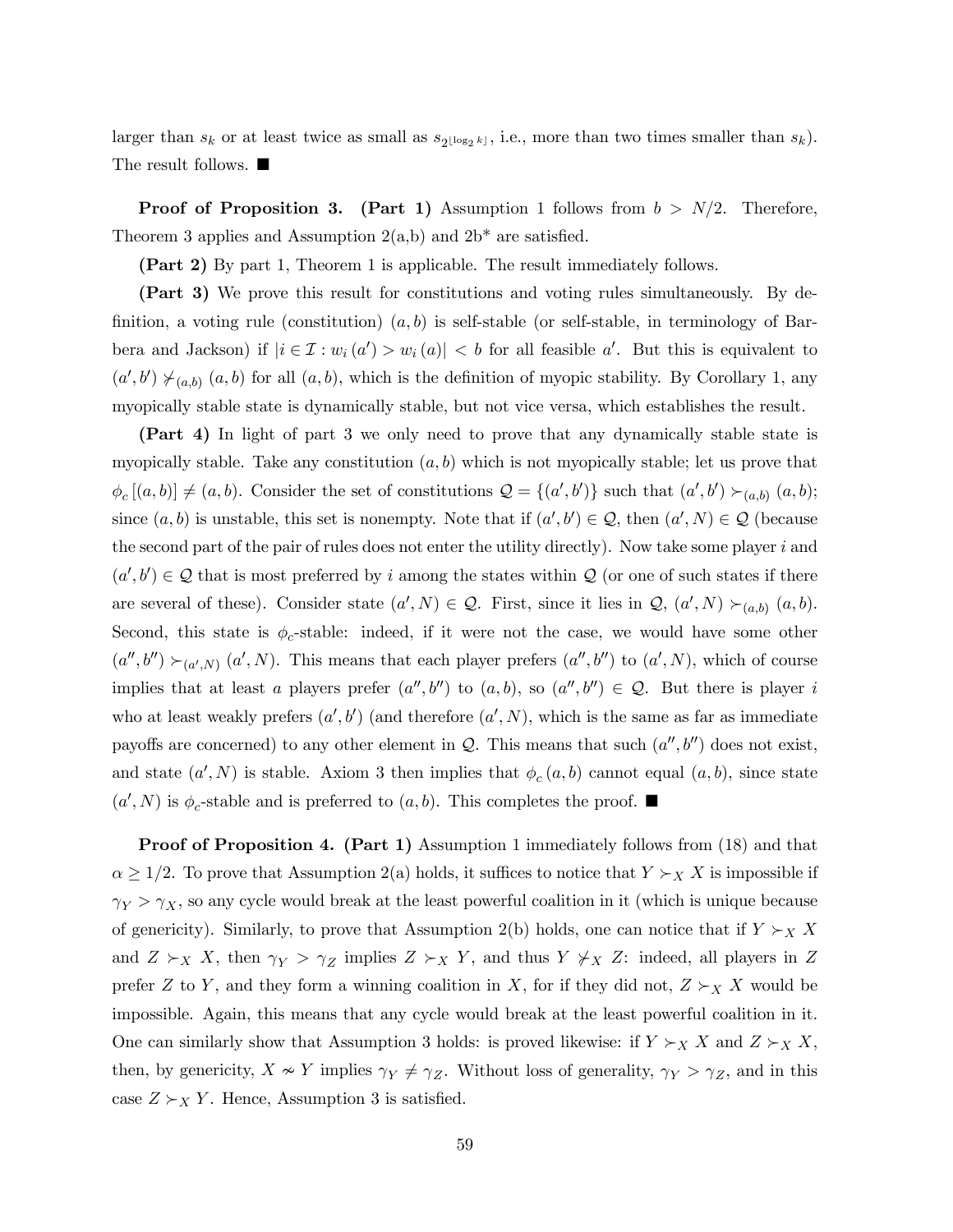(Part 2) Let us perturb players' payoffs so that if  $i \notin X$ , then  $w_i(X) = \varepsilon \gamma_X$  where  $\varepsilon > 0$  is small. After this perturbation, Assumptions 1, 2 and 3 still hold, as the proofs from part 1 are still valid. The first part of Assumption  $2b^*$  follows, for if a corresponding  $\succeq$ -cycle existed, then by genericity we would get a  $\succ$ -cycle which is ruled out by Assumption 2(b). To show that the second part of Assumption 2b\* holds, take  $Y \succ_X X$  and  $Z \not\vdash_X X$ . This implies  $\alpha \gamma_X < \gamma_Y < \gamma_X$ and either  $\gamma_Z \leq \alpha \gamma_X$  or  $\gamma_Z > \gamma_X$ . If  $\gamma_Z \leq \alpha \gamma_X$ , all players who are not in Z prefer Y to Z: this is obviously true for the part that belongs to Y, while if a player is neither in Y nor in  $Z$ , this is true because of the perturbation we made, for in this case  $\gamma_Y > \alpha \gamma_X \geq \gamma_Z$ . Since players in Z do not form a winning coalition in this case, we have  $Z \nsucc_{X} Y$ . Consider the second case where  $\gamma_Z > \gamma_X$ ; then all players in Y prefer Y to Z, since  $\gamma_Y < \gamma_Z$ . This means that  $Y \succ_X Z$ and thus  $Z \nsucc_X Y$ . This proves that Assumption 2b<sup>\*</sup> holds, which completes the proof.  $\blacksquare$ 

## The Relationship Between  $D$ , von Neumann-Morgenstern Stable Set, and Chwe's Largest Consistent Set

The following definitions are from Chwe (1994) and von Neumann and Morgenstern (1944).

**Definition 11** (Consistent Sets) For any  $x, y \in S$  and any  $X \in C$ , define relation  $\rightarrow_X$  by  $x \rightarrow_X y$  if and only if either  $x = y$  or  $x \neq y$  and  $X \in \mathcal{W}_x$ .

- 1. We say that state x is **directly dominated** by y (and write  $x < y$ ) if there exists  $X \in \mathcal{C}$ such that  $x \to_X y$  and  $x \prec_X y$ , where we write  $x \prec_X y$  as a shorthand for  $w_i(x) < w_i(y)$ for all  $i \in X$ .
- 2. We say that state x is **indirectly dominated** by y (and write  $x \ll y$ ) if there exist  $x_0, x_1, \ldots, x_m \in \mathcal{S}$  such that  $x_0 = x$  and  $x_m = y$  and  $X_0, X_1, \ldots, X_{m-1} \in \mathcal{C}$  such that  $x_j \rightarrow_{S_j} x_{j+1}$  and  $x_j \prec_{S_j} y$  for  $j = 0, 1, \ldots, m-1$ .
- 3. A set  $S \subset S$  is called **consistent** if  $x \in S$  if and only if  $\forall y \in S, \forall X \in C$  such that  $x \to_X y$ there exists  $z \in S$ , where  $y = z$  or  $y \ll z$ , such that  $x \nprec_X z$ .

Definition 12 (von Neumann-Morgenstern's Stable Set)A set of states  $X \subset S$  is von Neumann-Morgenstern stable if it satisfies the following properties:

- 1. (Internal stability) For any  $x, y \in X$  we have  $y \nsucc_{x} x;$
- 2. (External stability) For any  $x \in S \setminus X$  there exists  $y \in X$  such that  $y \succ_x x$ .

Proposition 6 Suppose Assumptions 1 and 2 hold. Then: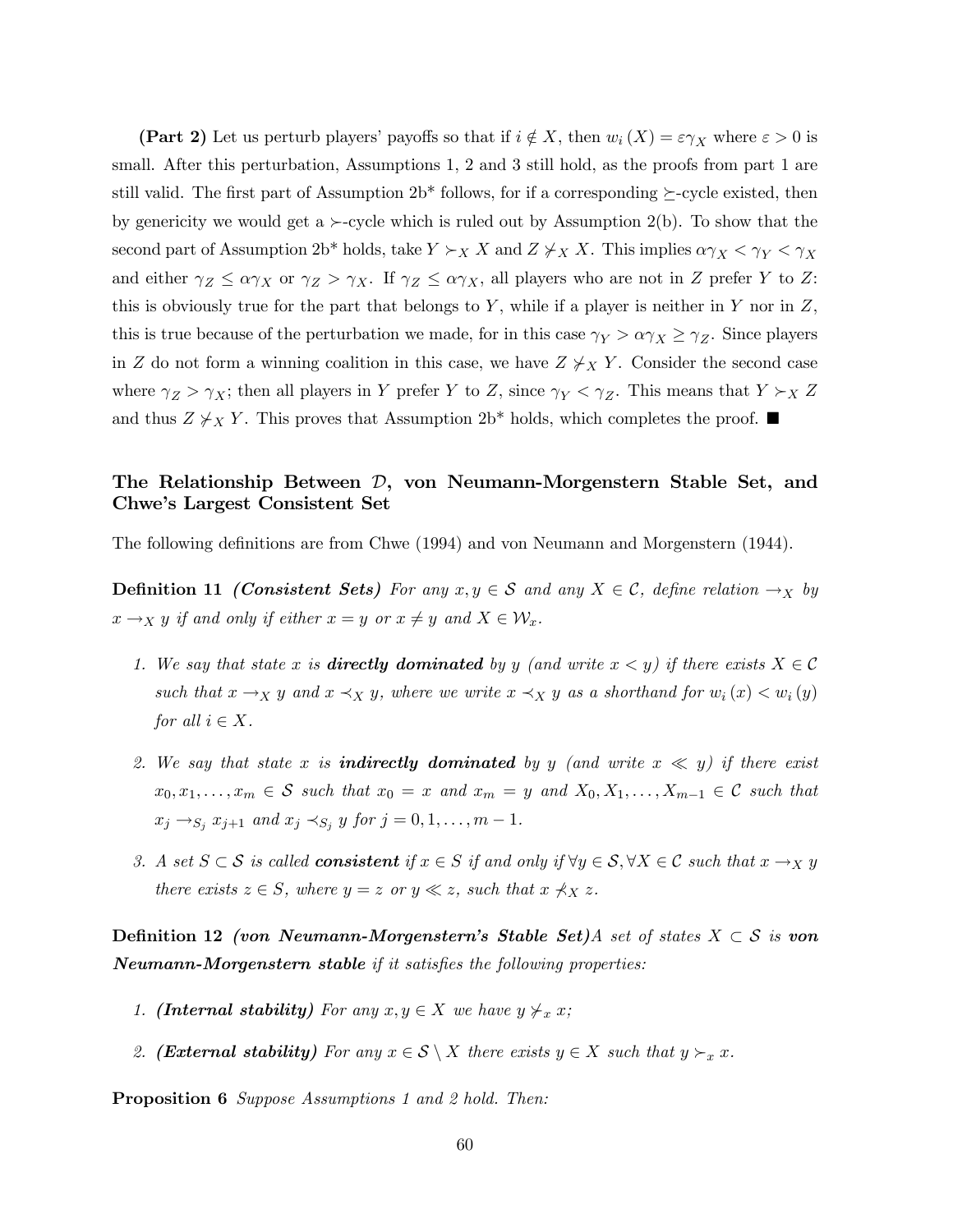- 1. The set of stable states  $\mathcal D$  is the unique von Neumann-Morgenstern stable set;
- 2. D is the largest consistent set;
- 3. Any consistent set is either D or any subset of the set of exogenously stable states (and vice versa, all such sets are consistent).

**Proof.** (Part 1) We take the sequence of states  $\{\mu_1, ..., \mu_{|\mathcal{S}|}\}$  satisfying (7). Suppose that set of states X is von Neumann-Morgenstern stable; let us prove that  $\mathcal{X} = \mathcal{D}$ . Clearly,  $\mu_1 \in \mathcal{X}$ , since  $\mu_k \nsucc_{\mu_1} \mu_1$  for any state  $\mu_k$ . Now suppose that we have proved that  $\mathcal{X} \cap {\mu_1, \ldots, \mu_{k-1}}$  $\mathcal{D} \cap \{\mu_1, \ldots, \mu_{k-1}\}\$ for some  $k \geq 2$ ; let us prove that  $\mu_k \in \mathcal{X}$  if and only if  $\mu_k \in \mathcal{D}$ . From Theorem 1 it follows that it suffices to prove that  $\mu_k \in \mathcal{X}$  if and only if  $\mathcal{M}_k = \emptyset$ . Suppose first that  $\mathcal{M}_k \neq \emptyset$ ; then, since  $\mathcal{M}_k = \mathcal{X} \cap \{\mu_1, \ldots, \mu_{k-1}\}\$  by construction, we have that  $\mu_l \succ_{\mu_k} \mu_k$ for some  $l < k$  such that  $\mu_l \in \mathcal{X}$ . Hence, if  $\mu_k \in \mathcal{X}$ , then internal stability property would be violated, and therefore  $\mu_k \notin \mathcal{X}$ . Now consider the case where  $\mathcal{M}_k = \emptyset$ . This means that  $\mathcal{X} \cap \{\mu_1, \ldots, \mu_{k-1}\} = \emptyset$ , and therefore there does not exist  $\mu_l \in \mathcal{X}$  such that  $l \leq k$  and  $\mu_l \succ_{\mu_k} \mu_k$ . But by (7),  $\mu_l \neq_{\mu_k} \mu_k$  whenever  $l>k$ . Hence, for any  $\mu_l \in \mathcal{X}$  such that  $l \neq k$  we have  $\mu_l \neq_{\mu_k} \mu_k$ , and therefore  $\mu_k \in \mathcal{X}$ , for otherwise external stability condition would be violated. This proves the induction step, and therefore completes the proof that  $\mathcal{X} = \mathcal{D}$ .

(Part 2) It is obvious that for any  $x, y \in S$ ,  $x < y$  implies  $x \ll y$ . In our setup, however, the opposite is also true, so  $x < y$  if and only if  $x \ll y$ . To see this, suppose that  $x \ll y$ ; take a sequence of states and a sequence of coalitions as in Definition 11. Let  $k \geq 0$  be lowest number such that  $x_{k+1} \neq x$ . This means that  $x \to x_k$   $x_{k+1}$  (because  $x_k = x$ ) and  $\forall i \in X_k : w_x(i) <$  $w_y(i)$ . By definition,  $x < y$ ; note also that  $X_k \in \mathcal{W}_x$ , since  $x \neq x_{k+1}$ .

To show that set  $\mathcal D$  is consistent, consider some mapping  $\phi$  that satisfies Axioms 1–3. Take any  $x \in \mathcal{D}$ , and then take any  $y \in \mathcal{S}$  and any  $X \in \mathcal{C}$  such that  $x \to_X y$ . Let  $z = \phi(y)$ ; then, as follows from Axiom 1, either  $z = y$  or  $y \ll z$ . Now consider two possibilities:  $x = y$  and  $x \neq y$ . In the first case,  $x = y \in \mathcal{D}$ , so  $z = y = x$ . Since X is nonempty, property  $\exists i \in X : w_x(i) \ge w_z(i)$ is satisfied. Now suppose that  $x \neq y$ ; then  $X \in \mathcal{W}_x$ . On the other hand,  $z \in \mathcal{D}$ . But it is impossible that  $z \succ_x x$ , since both x and z are stable (otherwise, Axiom 1 would be violated for mapping  $\phi$ ), hence, in this case,  $\exists i \in X : w_i(x) \geq w_i(z)$ , too.

Now take some  $x \notin \mathcal{D}$ . We need to show that there exist  $y \in \mathcal{S}$  and  $X \in \mathcal{C}$  such that  $x \to_X y$  and for any  $z \in \mathcal{D}$  which satisfies that either  $z = y$  or  $y \ll z$ , we necessarily have  $\forall i \in X : w_i(x) < w_i(z)$ . Take  $y = \phi(x)$  and  $X = \{i \in \mathcal{I} : w_i(x) < w_i(y)\} \in \mathcal{W}_x$ ; then  $x \to_X y$ . Note that it is impossible that for some  $z \in \mathcal{D}$  we have  $y \ll z$ , for then  $y < z$ , and therefore  $z \succ_y y$ , which would violate Axiom 1. Therefore, any  $z \in \mathcal{D}$  such that either  $z = y$  or  $y \ll z$